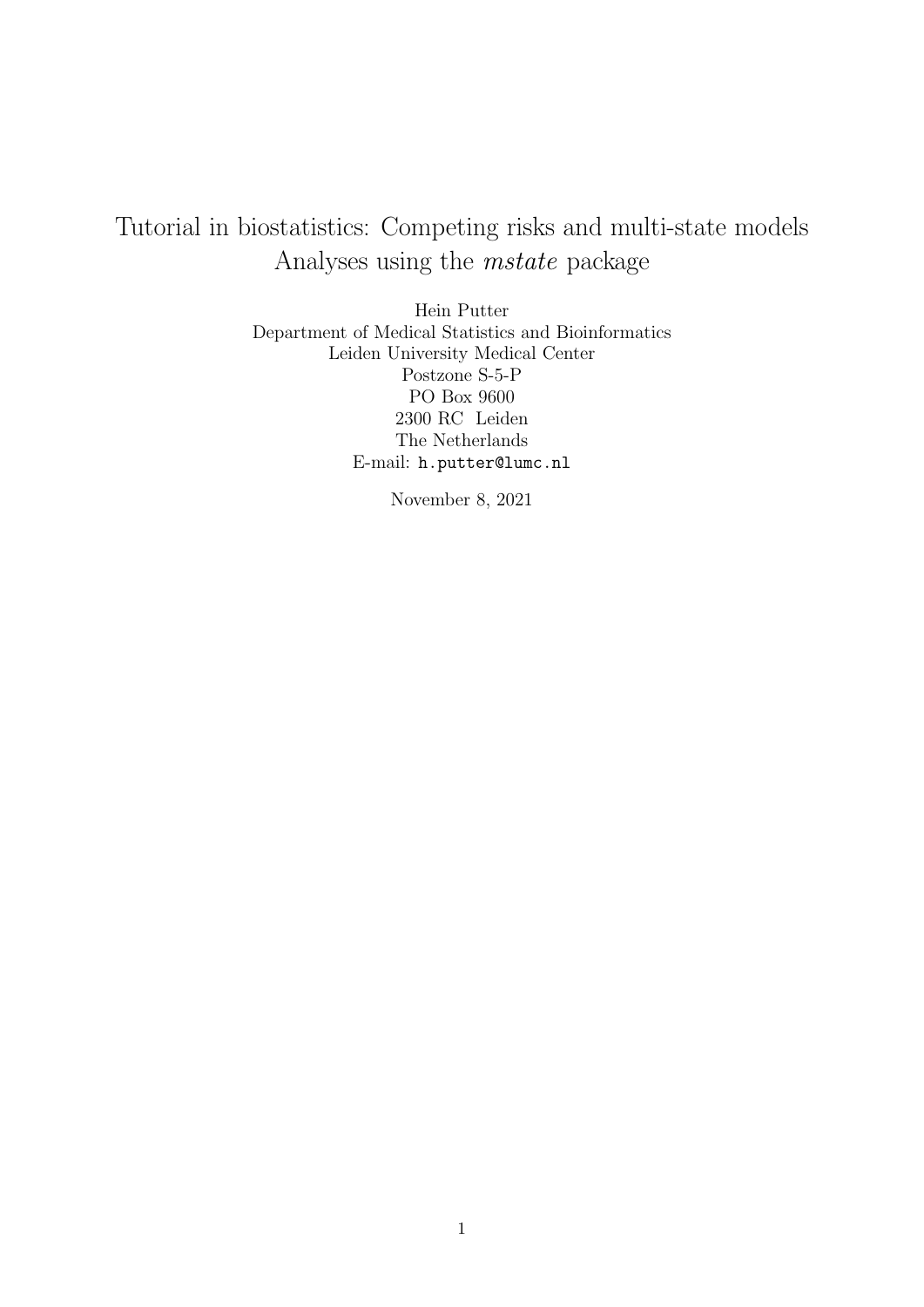# 1 Introduction

This is a companion file both for the *mstate* package and for the Tutorial in Biostatistics: Competing risks and multi-state models [\(Putter et al. 2007\)](#page-63-0), simply referred to henceforth as the tutorial. Emphasis in this document will be on the use of mstate, not on the theory of competing risks and multi-state models. The only exception is that I have added some theory about the Aalen-Johansen estimator that is implemented in mstate but did not appear in the tutorial. For other theory on multi-state models, and for interpretation of the results of the analyses, we will repeatedly refer to the tutorial. I will occasionally give more detail and show more analyses than in the tutorial. Also I sometimes give more details on the function in *mstate* than strictly necessary for the analyses in the tutorial, but not all features will be shown either. This file and the mstate package, which in turn contains all the data used in the tutorial, can be found at <http://www.msbi.nl/multistate>. This file is also a vignette of the mstate package. Type vignette("Tutorial") after having installed and loaded mstate to access this document within R.

I do not follow the order of the tutorial. Rather, I will start with multi-state models, Section 4 of the tutorial, and finally switch back to the special case of competing risks models. Sections [2,](#page-1-0) [3](#page-6-0) and [4](#page-10-0) of this document will discuss data preparation, estimation and prediction, respectively in multi-state models. In Section [5](#page-47-0) I illustrate some functions of mstate designed especially for competing risks.

After installation, the mstate package is loaded in the usual way.

```
> library(mstate)
```
The versions of R and *mstate* used in this document are as follows:

```
> R.version$version.string
```

```
[1] "R version 4.0.4 (2021-02-15)"
```

```
> packageDescription("mstate", fields = "Version")
```
[1] "0.3.2"

## <span id="page-1-0"></span>2 Data preparation

The data used in Section 4 of the tutorial are 2204 patients transplanted at the EBMT between 1995 and 1998. These data are included in the mstate package. For (a tiny bit) more background on the data, refer to the tutorial, or type help(ebmt3).

```
> data(ebmt3)
```

```
> head(ebmt3)
```

|                |    | id prtime prstat rfstime rfsstat dissub |   |      | age |  | drmatch                             | tcd |
|----------------|----|-----------------------------------------|---|------|-----|--|-------------------------------------|-----|
| $1 \quad 1$    | 23 | 744                                     | O | CML. | >40 |  | Gender mismatch No TCD              |     |
| $2\quad 2$     | 35 | 360                                     |   | CML. |     |  | >40 No gender mismatch No TCD       |     |
| 3 <sub>3</sub> | 26 | 135                                     |   | CML. |     |  | >40 No gender mismatch No TCD       |     |
| $4\quad 4$     | 22 | 995                                     | 0 |      |     |  | AML 20-40 No gender mismatch No TCD |     |
| 5 5            | 29 | 422                                     |   |      |     |  | AML 20-40 No gender mismatch No TCD |     |
| 66             | 38 | 119                                     |   | ALL  |     |  | >40 No gender mismatch No TCD       |     |

Let us first have a look at the covariates. For instance disease subclassification: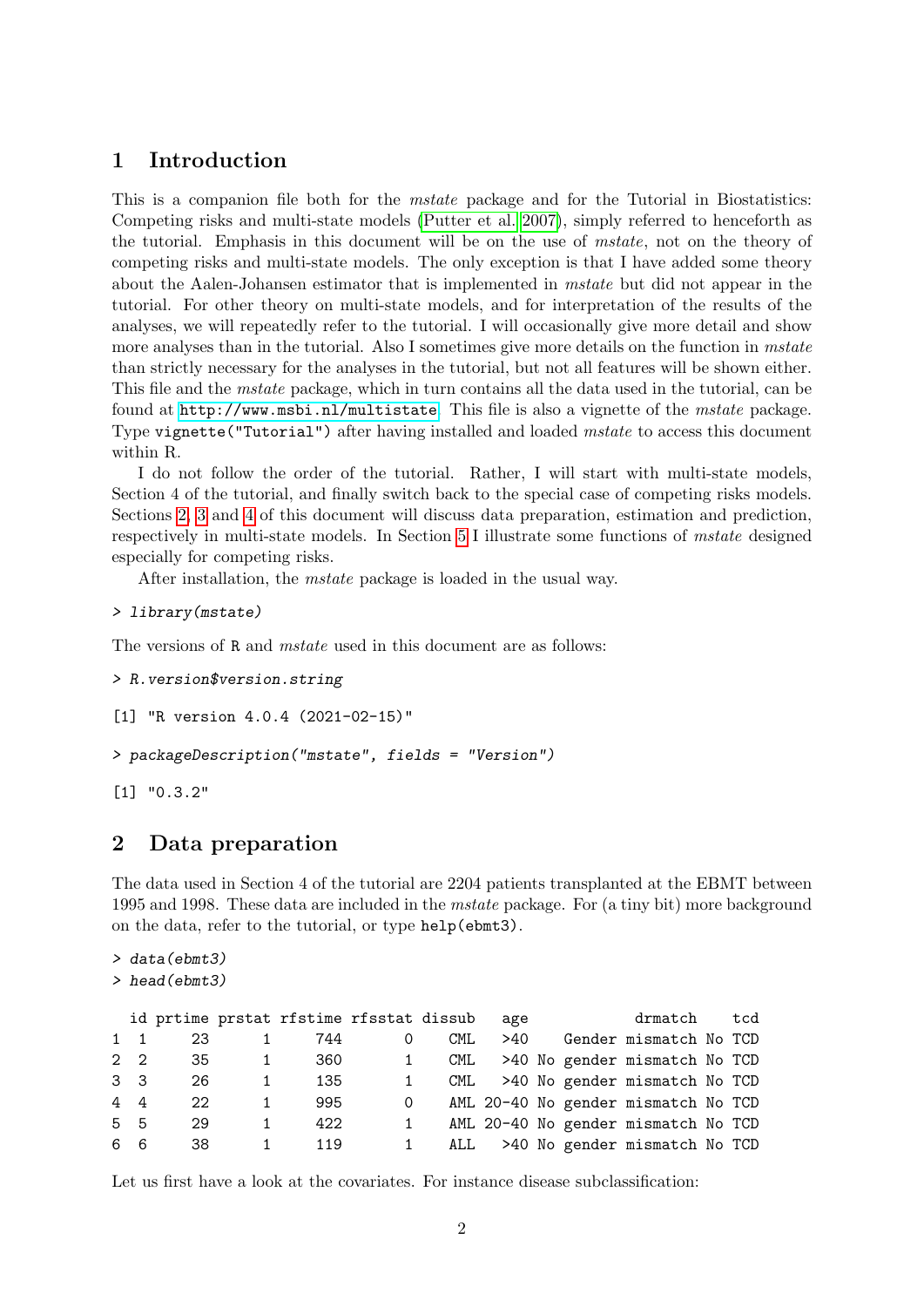```
> n <- nrow(ebmt3)
> table(ebmt3$dissub)
AML ALL CML
853 447 904
> round(100 * table(ebmt3$dissub)/n)
AML ALL CML
39 20 41
```
The output of the other covariates is omitted.

```
> table(ebmt3$age)
> round(100 * table(ebmt3$age)/n)
> table(ebmt3$drmatch)
> round(100 * table(ebmt3$drmatch)/n)
> table(ebmt3$tcd)
> round(100 * table(ebmt3$tcd)/n)
```
The first step in a multi-state model analysis is to set up the transition matrix. The transition matrix specifies which direct transitions are possible (those with NA are impossible) and assigns numbers to the transitions for future reference. This can be done explicitly.

```
> tmat <- matrix(NA, 3, 3)
> tmat [1, 2:3] <- 1:2
> tmat[2, 3] <- 3
> dimnames(tmat) \le list(from = c("Tx", "PR", "RelDeath"), to = c("Tx",
+ "PR", "RelDeath"))
> tmat
        to
from Tx PR RelDeath
 Tx NA 1 2
 PR NA NA 3
 RelDeath NA NA NA
```
Steven McKinney has kindly provided a convenient function transMat to define transition matrices. The same transition matrix may be constructed as follows.

```
> tmat <- transMat(x = list(c(2, 3), c(3), c()), names = c("Tx",
+ "PR", "RelDeath"))
> tmat
        t<sub>0</sub>from Tx PR RelDeath
 Tx NA 1 2
 PR NA NA 3
 RelDeath NA NA NA
```
For common multi-state models, such as the illness-death model (and competing risks models, Section [5\)](#page-47-0) there is a built-in function to obtain these transition matrices more easily.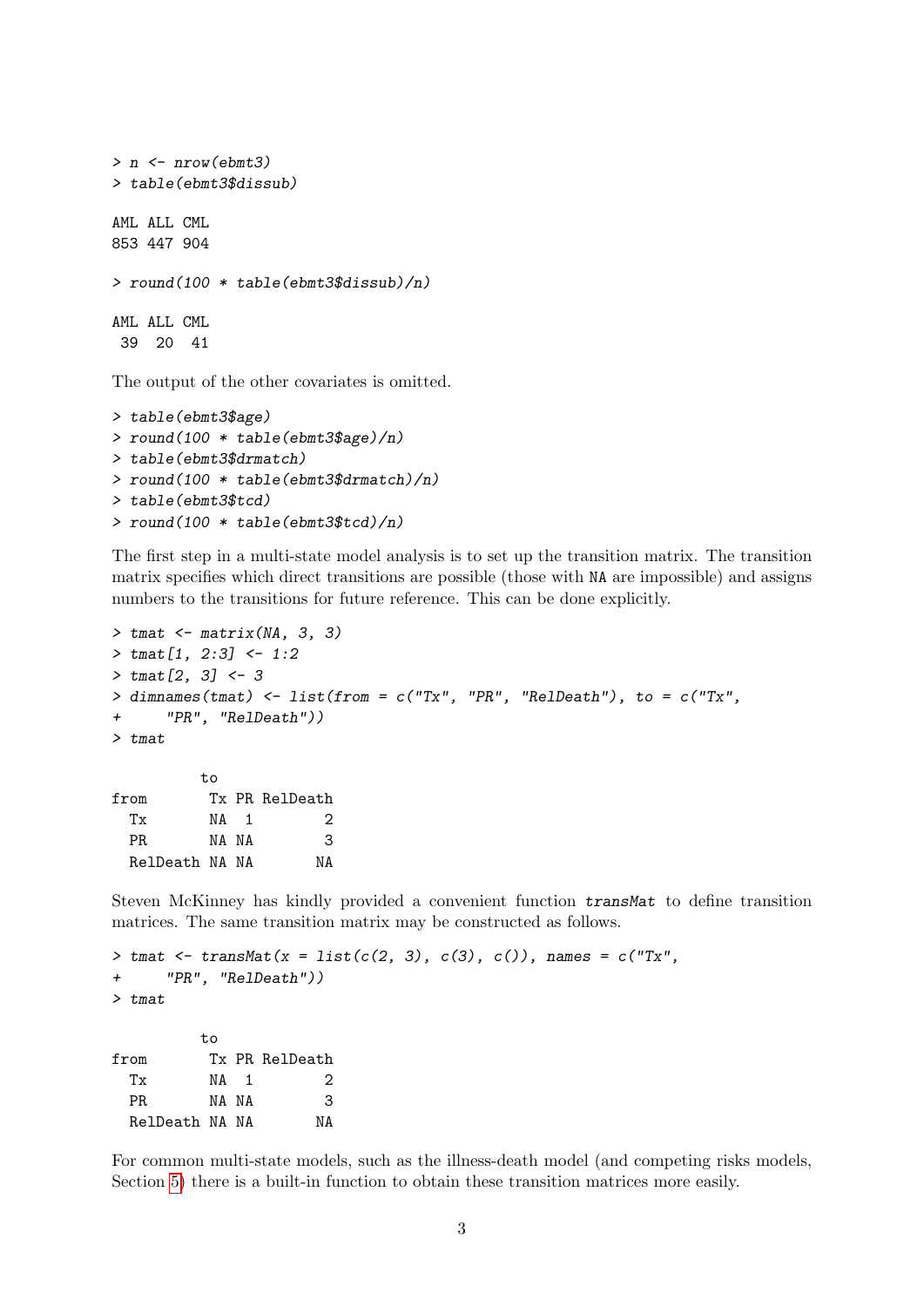```
> tmat \le trans.illdeath(names = c("Tx", "PR", "RelDeath")))
> tmat
        to
from Tx PR RelDeath
 Tx NA 1 2
 PR NA NA 3
 RelDeath NA NA NA
```
The function paths can be used to give a list of all possible paths through the multi-state model. This function should not be used for transition matrices specifying a multi-state model with loops, since there will be infinitely many paths. At the moment there is no check for the presence of loops, but this will be included shortly.

> paths(tmat)

|      |    | $[, 1]$ $[, 2]$ $[, 3]$ |    |
|------|----|-------------------------|----|
| [1,] | 1  | ΝA                      | ΝA |
| [2,] | 1. | 2                       | ΝA |
| [3,] | 1  | 2                       | 3  |
| [4,] | 1  | 3                       | ΝA |

Time in the ebmt3 data is reported in days; before doing any analysis, we first convert this to years.

```
> ebmt3$prtime <- ebmt3$prtime/365.25
> ebmt3$rfstime <- ebmt3$rfstime/365.25
```
In order to prepare data in long format, we specify the names of the covariates that we are interested in modeling. Note that I am adding prtime, which is not really a covariate, but specifying the time of platelet recovery. The purpose of this will become clear later. The specified covariates are to be retained in the dataset in long format (this is the argument  $keep$ ), which we are going to call msbmt. For the original dataset ebmt3, each row corresponds to a single patient. For the long format data msbmt, each row will correspond to a transition for which a patient is at risk. See the tutorial for more detailed information.

```
> covs <- c("dissub", "age", "drmatch", "tcd", "prtime")
> msbmt \leq msprep(time = c(NA, "prtime", "rfstime"), status = c(NA,
+ "prstat", "rfsstat"), data = ebmt3, trans = tmat, keep = covs)
```
The result is an S3 object of class *msdata* and *data.frame.* An *msdata* object is actually only a data frame with a trans attribute holding the transition matrix used to define it. A print method has been defined for msdata objects, which also prints the transition matrix if requested (set argument trans to TRUE, default is FALSE).

```
> head(msbmt)
An object of class 'msdata'
Data:
 id from to trans Tstart Tstop time status dissub age
1 1 1 2 1 0.00000000 0.06297057 0.06297057 1 CML >40
```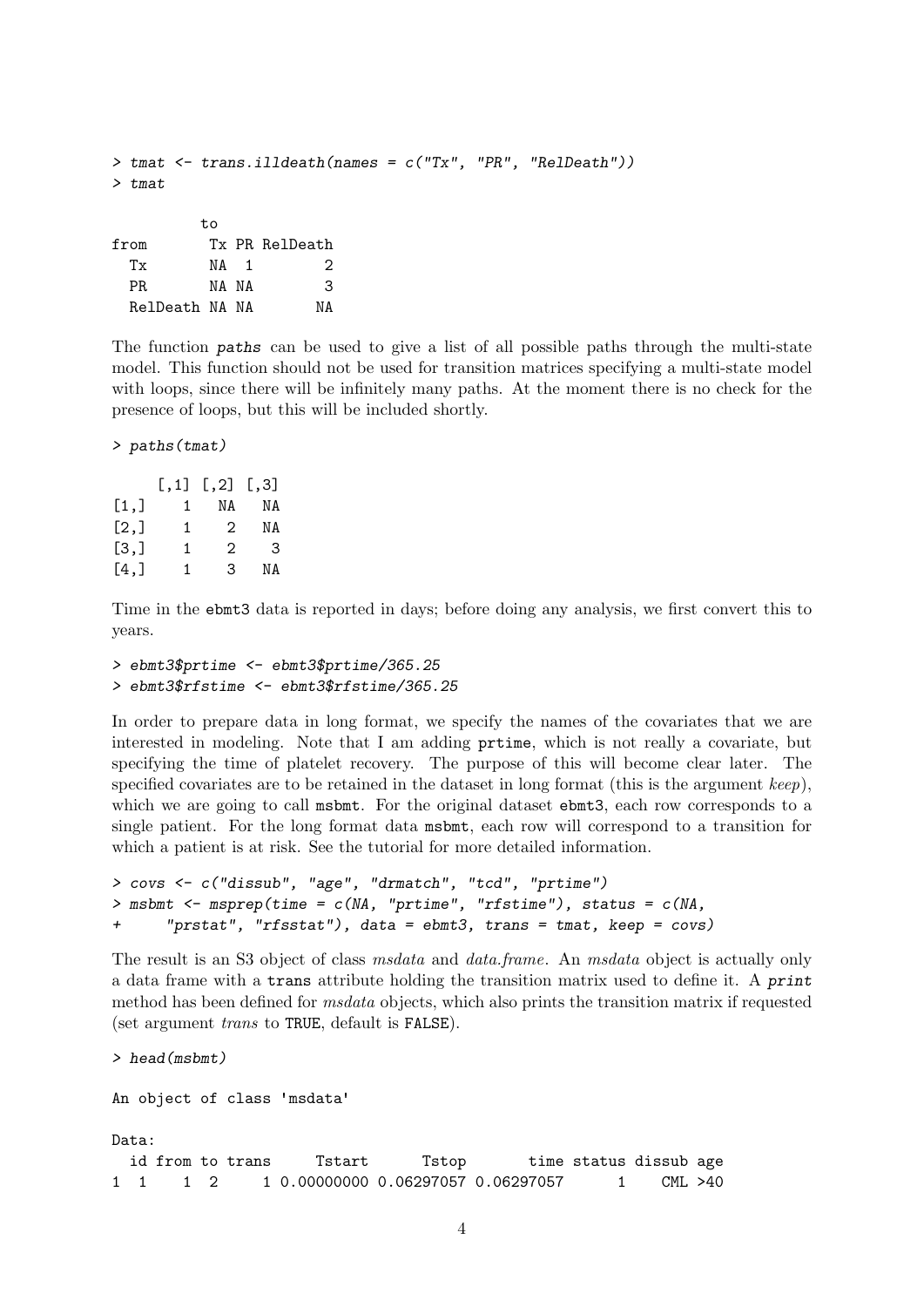2 1 1 3 2 0.00000000 0.06297057 0.06297057 0 CML >40 3 1 2 3 3 0.06297057 2.03696099 1.97399042 0 CML >40 4 2 1 2 1 0.00000000 0.09582478 0.09582478 1 CML >40 5 2 1 3 2 0.00000000 0.09582478 0.09582478 0 CML >40 6 2 2 3 3 0.09582478 0.98562628 0.88980151 1 CML >40 drmatch tcd prtime 1 Gender mismatch No TCD 0.06297057 2 Gender mismatch No TCD 0.06297057 3 Gender mismatch No TCD 0.06297057 4 No gender mismatch No TCD 0.09582478 5 No gender mismatch No TCD 0.09582478 6 No gender mismatch No TCD 0.09582478

In the above call of *msprep*, the *time* and *status* arguments specify the column names in the data ebmt3 corresponding to the three states in the multi-state model. Since all the patients start in state 1 at time 0, the time and status arguments corresponding to the first state do not really have a value. In such cases, the corresponding elements of *time* and *status* may be given the value NA. An alternative way of specifying time and status (and keep as well) is as matrices of dimension  $n \times S$  with S the number of states (and  $n \times p$  with p the number of covariates for keep). The data argument doesn't need to be specified then.

The number of events in the data can be summarized with the function events.

> events(msbmt)

\$Frequencies

|          | tο |    |                  |                                     |     |      |
|----------|----|----|------------------|-------------------------------------|-----|------|
| from     |    | Tx |                  | PR RelDeath no event total entering |     |      |
| Тx       |    |    | 0 1169           | 458                                 | 577 | 2204 |
| PR.      |    | 0  | $\left( \right)$ | 383                                 | 786 | 1169 |
| RelDeath |    |    |                  |                                     | 841 | 841  |

\$Proportions

to

| from | Тv |                                                  | PR RelDeath no event |  |
|------|----|--------------------------------------------------|----------------------|--|
| Тv   |    |                                                  |                      |  |
| PR.  |    | 0.0000000 0.0000000 0.3276305 0.6723695          |                      |  |
|      |    | RelDeath 0.0000000 0.0000000 0.0000000 1.0000000 |                      |  |

For regression purposes, we now add transition-specific covariates to the dataset. For more details on transition-specific covariates, refer to the tutorial. For a numerical covariate cov, the names of the expanded (transition-specific) covariates are cov. 1, cov. 2 etc. The extension . i refers to transition number i. First, we define these transition-specific covariates as a separate dataset, by setting append to FALSE.

```
> expcovs <- expand.covs(msbmt, covs[2:3], append = FALSE)
> head(expcovs)
```

|  | age20.40.1 age20.40.2 age20.40.3 age.40.1 age.40.2 age.40.3 |  |  |
|--|-------------------------------------------------------------|--|--|
|  |                                                             |  |  |
|  |                                                             |  |  |
|  |                                                             |  |  |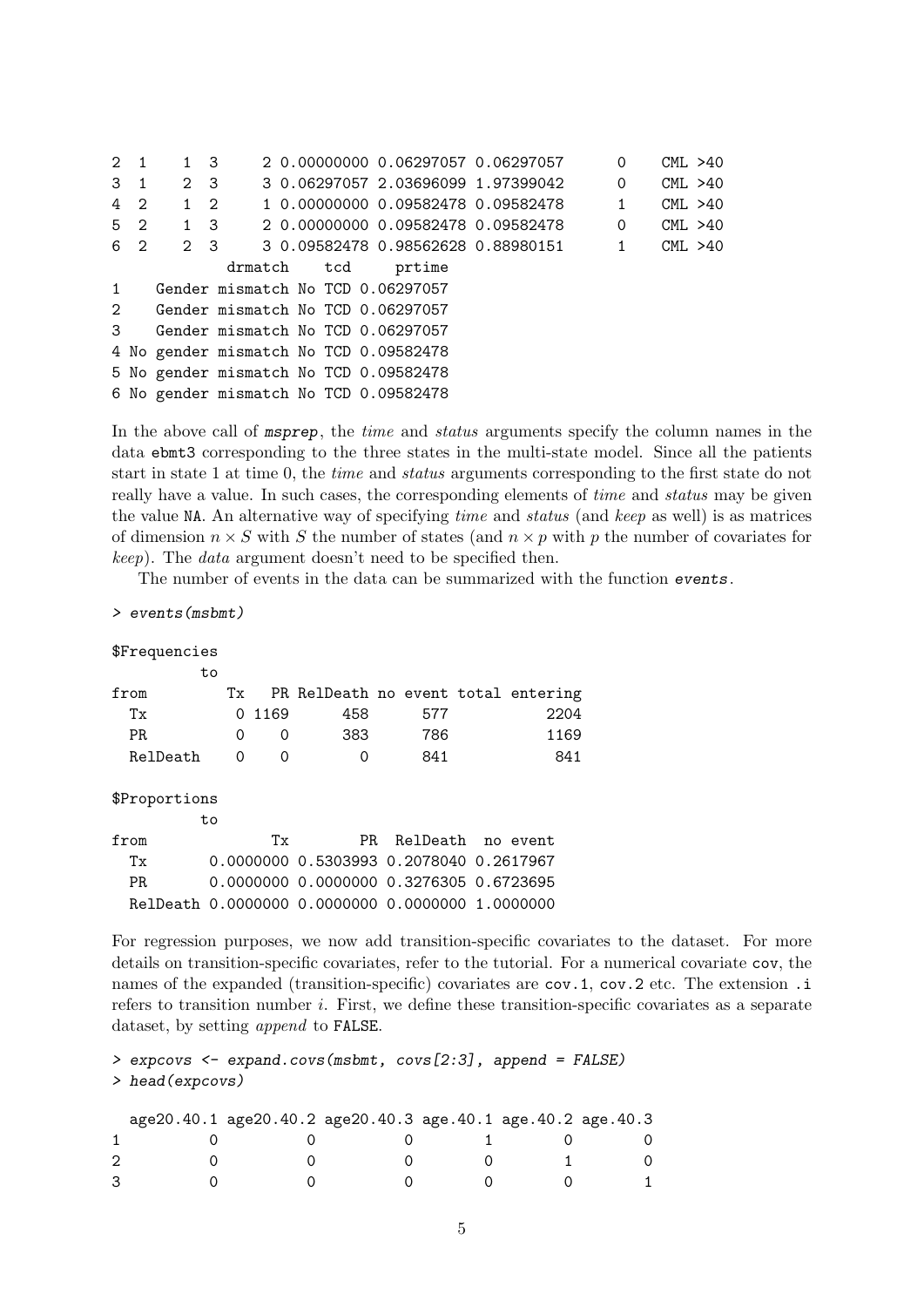| 5 |                                                                            |  |  |  |
|---|----------------------------------------------------------------------------|--|--|--|
| 6 |                                                                            |  |  |  |
|   | drmatchGender.mismatch.1 drmatchGender.mismatch.2 drmatchGender.mismatch.3 |  |  |  |
|   |                                                                            |  |  |  |
| っ |                                                                            |  |  |  |
| 3 |                                                                            |  |  |  |
|   |                                                                            |  |  |  |
| 5 |                                                                            |  |  |  |
| 6 |                                                                            |  |  |  |

We see that this expanded covariates dataset is quite large, and that the covariate names are quite long. For categorical covariates, the default names of the expanded covariates are a combination of the covariate name, the level (similar to the names of the regression coefficients that you see in regression output), followed by the transition number, in such a way that the combination is allowed as column name. If these names are too long, the user may set the value of longnames (default=TRUE) to FALSE. In this case, the covariate name is followed by 1, 2 etc, before the transition number. In case of a covariate with only two levels, the covariate name is just followed by the transition number. Confident that this will work out, we also set append to TRUE (default), which will append the expanded covariates to the dataset.

```
> msbmt <- expand.covs(msbmt, covs, append = TRUE, longnames = FALSE)
> head(msbmt)
```
An object of class 'msdata'

#### Data:

|   |                |               |                             | id from to trans                                                        | Tstart   |   |   | Tstop time status dissub age                   |    |                        |          |  |
|---|----------------|---------------|-----------------------------|-------------------------------------------------------------------------|----------|---|---|------------------------------------------------|----|------------------------|----------|--|
|   |                | 1.            | 2                           |                                                                         |          |   |   | 1 0.00000000 0.06297057 0.06297057             | 1. |                        | CML > 40 |  |
| 2 | 1.             | $1 \quad$     | 3                           |                                                                         |          |   |   | 2 0.00000000 0.06297057 0.06297057             |    | $0 \qquad \qquad$      | CML > 40 |  |
| 3 |                |               | 2 <sup>3</sup>              |                                                                         |          |   |   | 3 0.06297057 2.03696099 1.97399042             |    | $0 \qquad \qquad$      | CML > 40 |  |
| 4 | $\mathcal{L}$  | 1             | $\mathcal{D}_{\mathcal{L}}$ |                                                                         |          |   |   | 1  0.00000000  0.09582478  0.09582478          |    | $1 \quad$              | CML > 40 |  |
| 5 | $\overline{2}$ | $1 \quad$     | 3                           |                                                                         |          |   |   |                                                |    | $\Omega$               | CML > 40 |  |
| 6 | $\mathcal{D}$  | $\mathcal{D}$ | 3                           |                                                                         |          |   |   | 3 0.09582478 0.98562628 0.88980151             |    | $1 \quad \blacksquare$ | CML > 40 |  |
|   |                |               |                             | drmatch                                                                 | tcd      |   |   | prtime dissub1.1 dissub1.2 dissub1.3 dissub2.1 |    |                        |          |  |
|   |                |               |                             | Gender mismatch No TCD 0.06297057                                       |          |   |   |                                                |    |                        |          |  |
| 2 |                |               |                             | Gender mismatch No TCD 0.06297057                                       |          |   |   |                                                |    |                        |          |  |
| З |                |               |                             | Gender mismatch No TCD 0.06297057                                       |          |   |   |                                                |    |                        |          |  |
|   |                |               |                             | 4 No gender mismatch No TCD 0.09582478                                  |          |   |   |                                                |    |                        |          |  |
|   |                |               |                             | 5 No gender mismatch No TCD 0.09582478                                  |          |   |   |                                                |    |                        |          |  |
|   |                |               |                             | 6 No gender mismatch No TCD 0.09582478                                  |          |   |   |                                                |    |                        |          |  |
|   |                |               |                             | dissub2.2 dissub2.3 age1.1 age1.2 age1.3 age2.1 age2.2 age2.3 drmatch.1 |          |   |   |                                                |    |                        |          |  |
|   |                |               |                             |                                                                         |          |   |   |                                                |    |                        |          |  |
| 2 |                |               |                             |                                                                         |          |   |   |                                                |    |                        |          |  |
| З |                |               |                             |                                                                         |          |   | 0 |                                                | 0  |                        |          |  |
|   |                |               |                             |                                                                         | $\Omega$ |   | 0 |                                                |    |                        |          |  |
| 5 |                |               |                             |                                                                         |          |   |   |                                                |    |                        |          |  |
| 6 |                |               |                             |                                                                         |          |   |   |                                                |    |                        |          |  |
|   |                |               |                             | drmatch.2 drmatch.3 tcd.1 tcd.2 tcd.3                                   |          |   |   | prtime.1 prtime.2                              |    |                        | prtime.3 |  |
|   |                |               |                             |                                                                         | 0        | Ω |   | 0 0.06297057 0.00000000 0.00000000             |    |                        |          |  |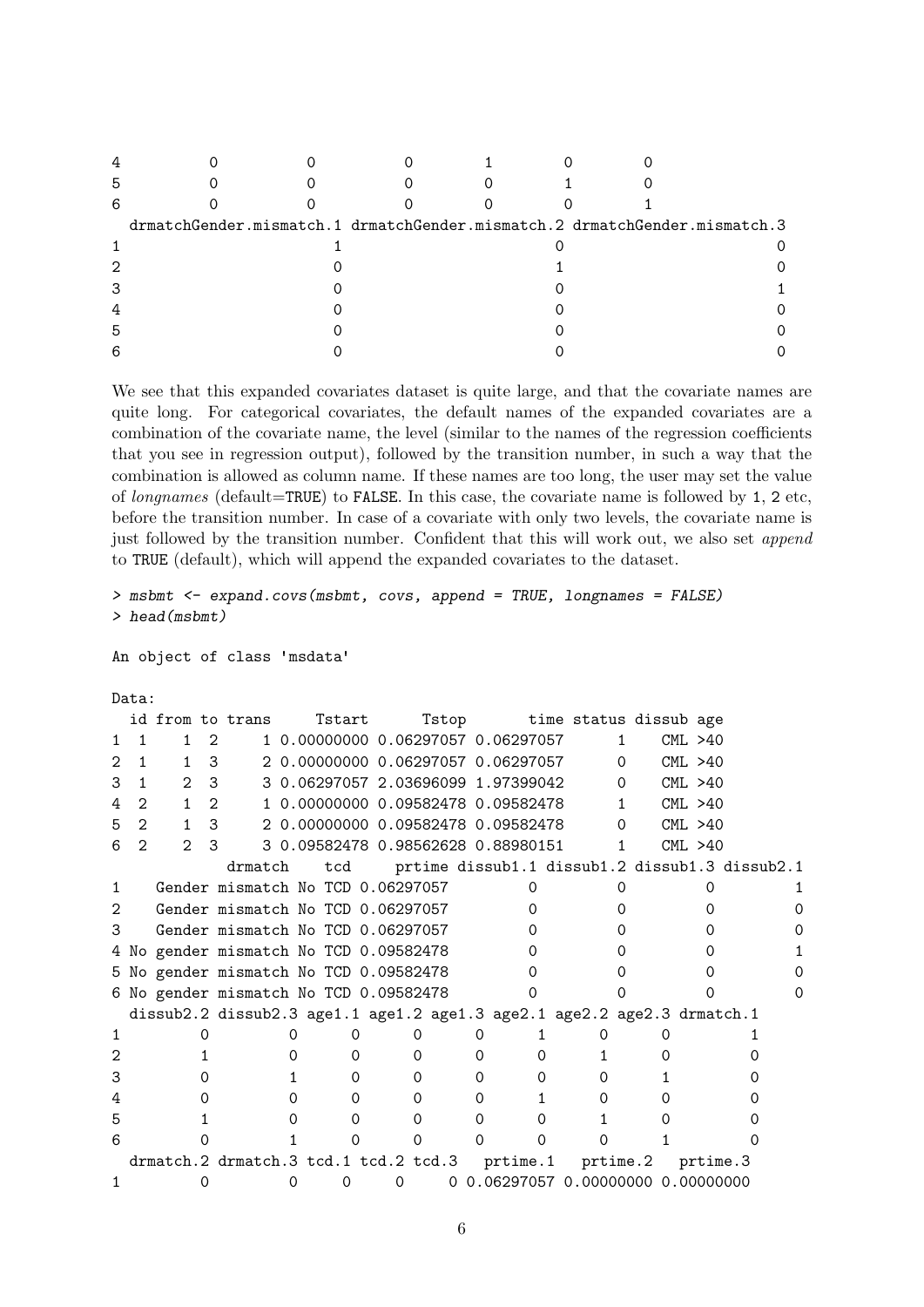|   |  |                | 0  0.00000000  0.06297057  0.00000000 |
|---|--|----------------|---------------------------------------|
|   |  | $\Omega$       | 0 0.00000000 0.00000000 0.06297057    |
| 4 |  | $\Omega$       | 0 0.09582478 0.00000000 0.00000000    |
| 5 |  | $\Omega$       | 0 0.00000000 0.09582478 0.00000000    |
| 6 |  | $\overline{0}$ | 0 0.00000000 0.00000000 0.09582478    |

The names indeed are quite a bit shorter. The downside however is that we need to remember for ourselves to which category for instance the number 1 in age1.2 corresponds (age 20-40 with  $\leq 20$  as reference category).

### <span id="page-6-0"></span>3 Estimation

After having prepared the data in long format, estimation of covariate effects using Cox regression is straightforward using the coxph function of the survival package. This is not at all a feature of the mstate package, other than that msprep has facilitated preparation of the data. Let us consider the Markov model, where we assume different effects of the covariates for different transitions; hence we use the transition-specific covariates obtained by expand.covs. The delayed entry aspect of this model for transition 3 (see discussion in the tutorial) is achieved by specifying  $Surv(Tstart,Tstop,status)$ , where (this is reflected in the long format data) Tstart is the time of entry in the state, and Tstop the event or censoring time, depending on the value of status. We consider first the model without any proportionality assumption on the baseline hazards; this is achieved by adding strata(trans) to the formula, which estimates separate baseline hazards for different values of trans (the transitions). The results appear in the left column of Table III of the tutorial.

```
> c1 <- coxph(Surv(Tstart, Tstop, status) ~ dissub1.1 + dissub2.1 +
+ age1.1 + age2.1 + drmatch.1 + tcd.1 + dissub1.2 + dissub2.2 +
+ age1.2 + age2.2 + drmatch.2 + tcd.2 + dissub1.3 + dissub2.3 +
+ age1.3 + age2.3 + drmatch.3 + tcd.3 + strata(trans), data = msbmt,
+ method = "breslow")
> c1
Call:
coxph(formula = Surv(Tstart, Tstop, status) ~ dissub1.1 + dissub2.1 +
   age1.1 + age2.1 + drmatch.1 + tcd.1 + dissub1.2 + dissub2.2 +
   age1.2 + age2.2 + dramatch.2 + tcd.2 + dissub1.3 + dissub2.3 +age1.3 + age2.3 + dramatch.3 + tcd.3 + strata(trains), data = msbmt,method = "breaklow")coef exp(coef) se(coef) z p
dissub1.1 -0.04359 0.95734 0.07789 -0.560 0.575698
dissub2.1 -0.29724 0.74287 0.06800 -4.371 1.23e-05
age1.1 -0.16461 0.84822 0.07905 -2.082 0.037317
age2.1 -0.08979 0.91412 0.08647 -1.038 0.299075
drmatch.1 0.04575 1.04681 0.06660 0.687 0.492127
tcd.1 0.42907 1.53583 0.08043 5.335 9.57e-08
dissub1.2 0.25589 1.29161 0.13520 1.893 0.058411
dissub2.2 0.01675 1.01689 0.10838 0.155 0.877188
age1.2 0.25516 1.29067 0.15103 1.689 0.091127
age2.2 0.52649 1.69298 0.15790 3.334 0.000855
```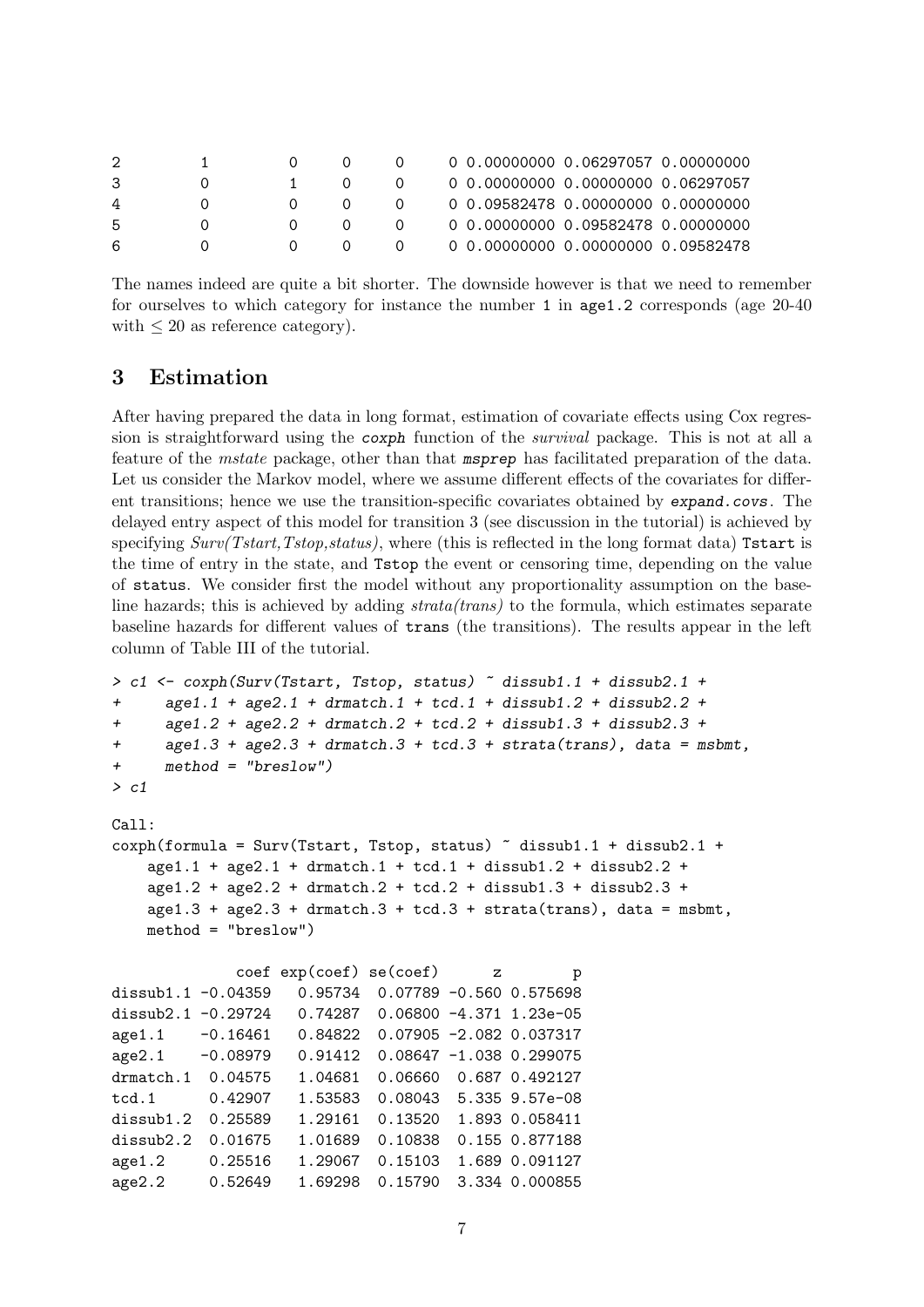drmatch.2 -0.07525 0.92751 0.11028 -0.682 0.495006 tcd.2 0.29673 1.34545 0.15007 1.977 0.048006 dissub1.3 0.13646 1.14621 0.14804 0.922 0.356634 dissub2.3 0.24692 1.28007 0.11685 2.113 0.034596 age1.3 0.06156 1.06350 0.15343 0.401 0.688239 age2.3 0.58075 1.78737 0.16014 3.627 0.000287 drmatch.3 0.17280 1.18863 0.11452 1.509 0.131315 tcd.3 0.20088 1.22248 0.12636 1.590 0.111873

```
Likelihood ratio test=117.7 on 18 df, p=< 2.2e-16
n= 5577, number of events= 2010
```
The interpretation is discussed in the tutorial.

The next model considered is the Markov model where the transition hazards into relapse or death (these correspond to transitions 2 and 3) are assumed to be proportional. For this purpose transition 1 (transplantation  $\rightarrow$  platelet recovery) belongs to one stratum and transitions 2  $(\text{transplantation} \rightarrow \text{relapse}/\text{death})$  and 3 (platelet recovery  $\rightarrow$  relapse/death) belong to a second stratum. Transitions 2 and 3 have the same receiving state, hence the same value of to, so the two strata can be distinguished by the variable to in our dataset. In order to distinguish between transitions 2 and 3, we introduce a time-dependent covariate pr that indicates whether or not platelet recovery has already occurred. For transition 2 (Tx  $\rightarrow$  RelDeath) the value of pr equals 0, while for transition 3 (PR  $\rightarrow$  RelDeath) the value of pr equals 1. Results are found in the middle of Table III of the tutorial.

```
> msbmt$pr <- 0
> msbmt$pr[msbmt$trans == 3] <-1> c2 \leq coxph(Surv(Tstart, Tstop, status) \tilde{a} dissub1.1 + dissub2.1 +
+ age1.1 + age2.1 + drmatch.1 + tcd.1 + dissub1.2 + dissub2.2 +
+ age1.2 + age2.2 + dramatch.2 + tcd.2 + dissub1.3 + dissub2.3 ++ age1.3 + age2.3 + drmatch.3 + tcd.3 + pr + strata(to), data = msbmt,
+ method = "breslow")
> c2
Call:
coxph(formula = Surv(Tstart, Tstop, status) ~ dissub1.1 + dissub2.1 +
   age1.1 + age2.1 + dramatch.1 + tcd.1 + dissub1.2 + dissub2.2 +age1.2 + age2.2 + dramatch.2 + tcd.2 + dissub1.3 + dissub2.3 +age1.3 + age2.3 + dramatch.3 + tcd.3 + pr + strata(to), data = msbmt,method = "breslow")
              coef exp(coef) se(coef) z p
dissub1.1 -0.043592 0.957345 0.077887 -0.560 0.575698
dissub2.1 -0.297240 0.742866 0.067996 -4.371 1.23e-05
age1.1 -0.164613 0.848222 0.079054 -2.082 0.037317
age2.1 -0.089790 0.914123 0.086468 -1.038 0.299075
drmatch.1 0.045751 1.046814 0.066602 0.687 0.492127
tcd.1 0.429071 1.535831 0.080432 5.335 9.57e-08
dissub1.2 0.260968 1.298186 0.135182 1.930 0.053546
dissub2.2 0.003637 1.003644 0.108368 0.034 0.973226
age1.2 0.250894 1.285174 0.151057 1.661 0.096727
```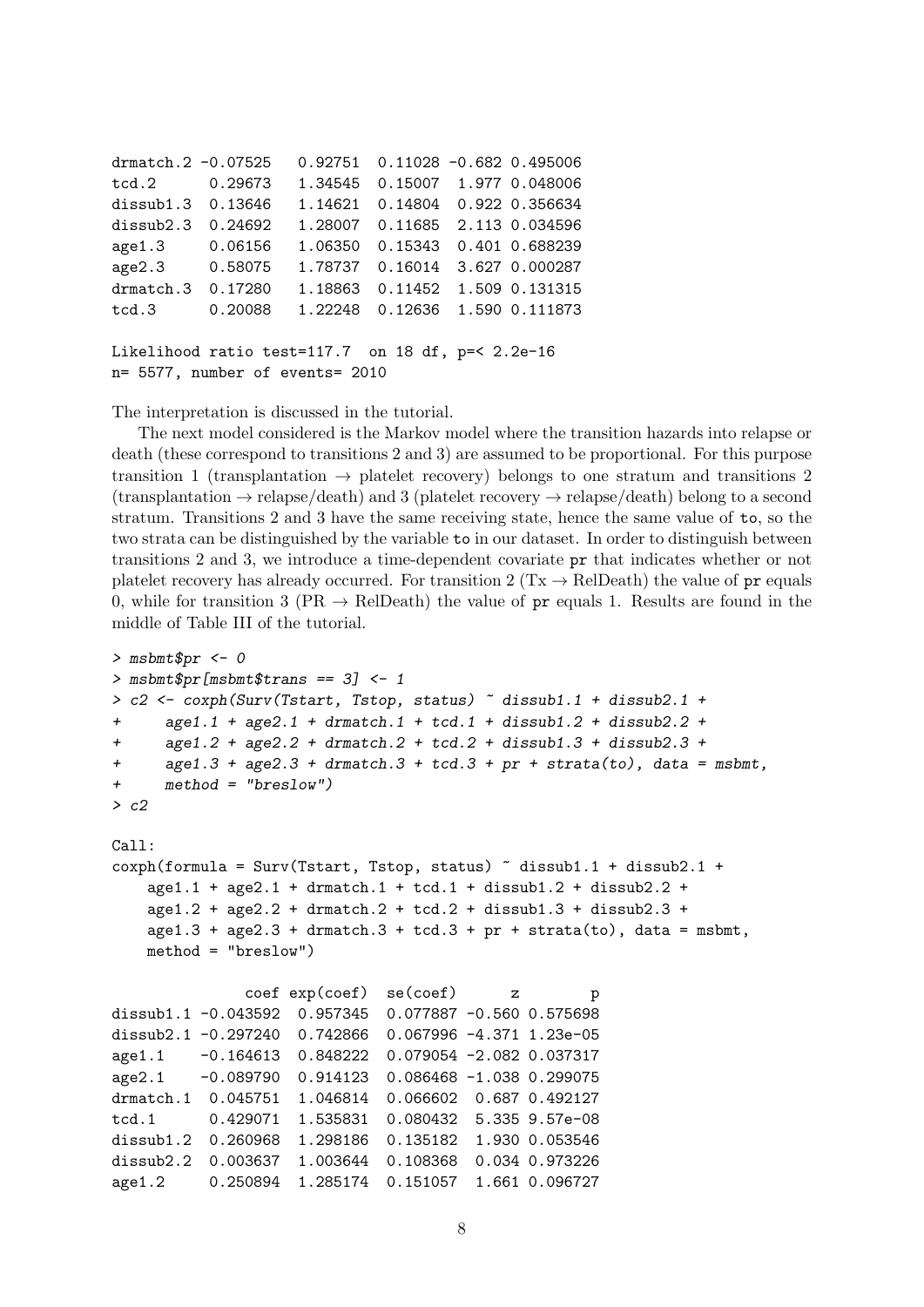```
age2.2 0.525790 1.691796 0.157895 3.330 0.000868
drmatch.2 -0.072067 0.930469 0.110260 -0.654 0.513364
tcd.2 0.318537 1.375114 0.149970 2.124 0.033669
dissub1.3 0.139811 1.150056 0.147981 0.945 0.344767
dissub2.3 0.250328 1.284447 0.116788 2.143 0.032078
age1.3 0.055559 1.057131 0.153372 0.362 0.717166
age2.3 0.562484 1.755027 0.159970 3.516 0.000438
drmatch.3 0.169149 1.184297 0.114446 1.478 0.139414
tcd.3 0.211029 1.234948 0.126198 1.672 0.094484
pr -0.378633 0.684797 0.211523 -1.790 0.073449
Likelihood ratio test=135.3 on 19 df, p=< 2.2e-16
n= 5577, number of events= 2010
```
For a discussion of the results we again refer to the tutorial. The hazard ratio of pr (0.685) and its p-value (0.073) indicate a trend-significant beneficial effect of platelet recovery on relapsefree survival. Later on we will look at the corresponding baseline transition intensities for these two models and see as a graphical check that the assumption of proportionality of the baseline hazards for transitions 2 and 3 is reasonable. This can also be tested formally using the function cox.zph (part of the survival package, not of mstate).

> cox.zph(c2)

|                    | chisq        | df | р           |
|--------------------|--------------|----|-------------|
| dissub1.1 2.46e+01 |              | 1  | $6.9e-07$   |
| dissub2.1          | $9.68e + 00$ | 1  | 0.00187     |
| age1.1             | $1.05e-01$   | 1  | 0.74633     |
| age2.1             | 6.48e+00     | 1  | 0.01092     |
| drmatch.1          | $6.99e+00$   | 1  | 0.00821     |
| tcd.1              | 1.41e+01     | 1  | 0.00017     |
| dissub1.2          | $5.43e+00$   | 1  | 0.01975     |
| dissub2.2          | 4.43e+00     | 1  | 0.03535     |
| age1.2             | 4.79e+00     | 1  | 0.02863     |
| age2.2             | 1.46e+00     | 1  | 0.22647     |
| drmatch.2          | 1.12e-01     | 1  | 0.73759     |
| tcd.2              | 1.07e+00     | 1  | 0.30179     |
| dissub1.3          | 4.93e-05     | 1  | 0.99440     |
| dissub2.3 2.41e+01 |              | 1  | $9.4e-07$   |
| age1.3             | $2.64e+00$   | 1  | 0.10394     |
| age2.3             | 6.80e+00     | 1  | 0.00913     |
| drmatch.3 4.65e+00 |              | 1  | 0.03109     |
| tcd.3              | 1.83e+01     | 1  | $1.9e - 05$ |
| pr                 | 1.64e+01     | 1  | $5.2e-05$   |
| GLOBAL             | 1.17e+02     | 19 | $4.8e-16$   |

There is no evidence of non-proportionality of the baseline transition intensities of transitions 2 ( $p=0.496$  for pr). There is strong evidence that the proportional hazards assumption for dissub2 (CML vs AML) is violated, at least for the transitions into relapse and death. This makes sense, clinically, since CML and AML are two diseases with completely different biological pathways. It would have been much better to study separate multi-state models for the three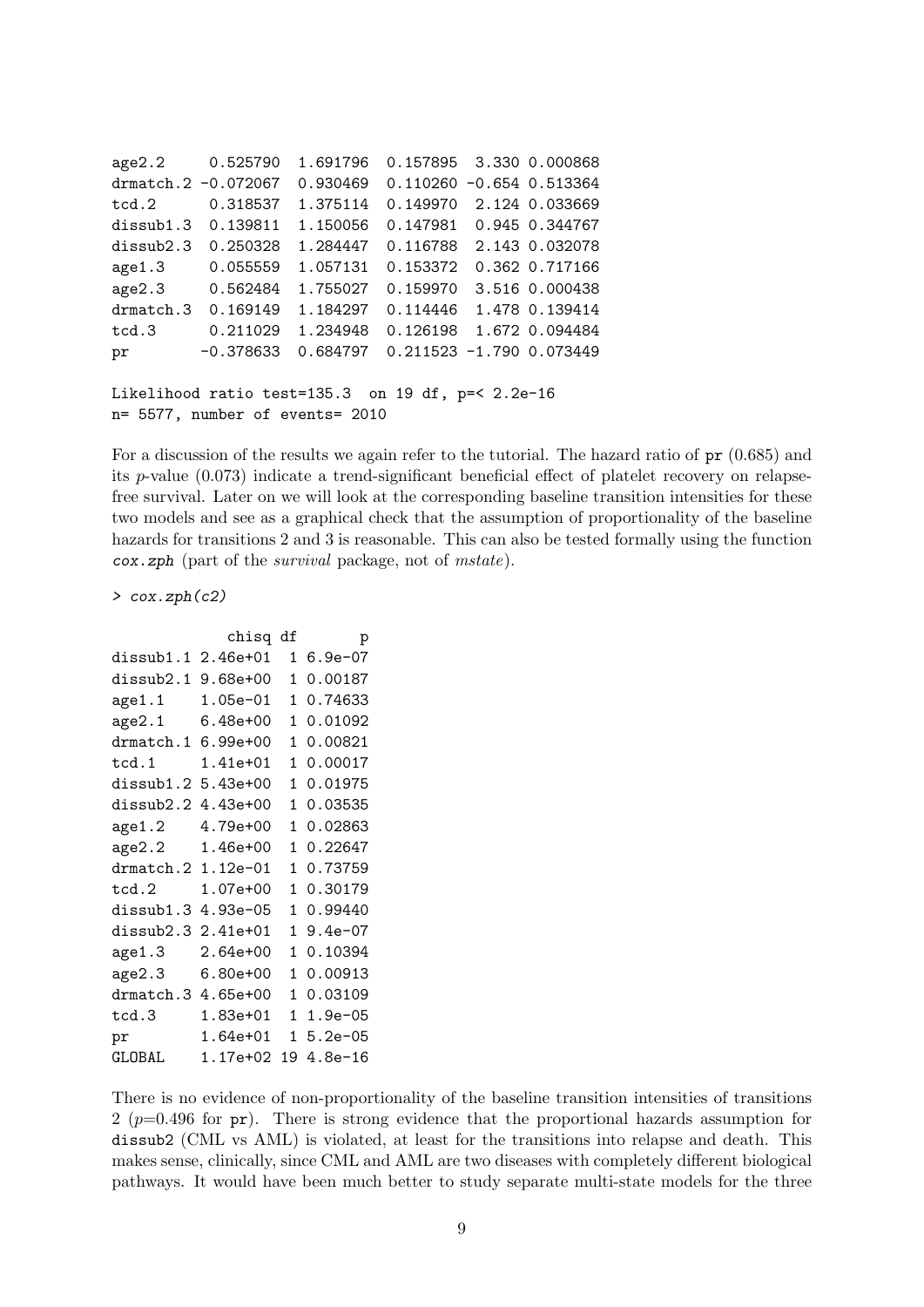disease subclassifications. However, since the purpose of this manuscript is to illustrate the use of mstate, we will blatantly ignore the clear evidence of non-proportionality for the disease subclassifications.

Building on the Markov PH model, we can investigate whether the time at which a patient arrived in state 2 (PR) influences the subsequent RFS rate, that is, the transition hazard of  $PR \rightarrow RelDeath$ . Here the purpose of expanding prtime becomes apparent. Since prtime only makes sense for transition 3 ( $PR \rightarrow RelDeath$ ), we need the transition-specific covariate of prtime for transition 3, which is prtime.3. The corresponding model is termed the "state arrival extended Markov PH" model in the tutorial, and appears on the right of Table III.

```
> c3 <- coxph(Surv(Tstart, Tstop, status) ~ dissub1.1 + dissub2.1 +
+ age1.1 + age2.1 + drmatch.1 + tcd.1 + dissub1.2 + dissub2.2 +
+ age1.2 + age2.2 + drmatch.2 + tcd.2 + dissub1.3 + dissub2.3 +
+ age1.3 + age2.3 + dramatch.3 + tcd.3 + pr + prtime.3 + strata(to),+ data = msbmt, method = "breslow")
> c3Call:
cosph(formula = Surv(Tstart, Tstop, status) \tilde{a} dissub1.1 + dissub2.1 +
   age1.1 + age2.1 + dramatch.1 + tcd.1 + dissub1.2 + dissub2.2 +age1.2 + age2.2 + drmatch.2 + tcd.2 + dissub1.3 + dissub2.3 +
   age1.3 + age2.3 + dramatch.3 + tcd.3 + pr + prtime.3 + strata(to),data = msbmt, method = "breslow")
              coef exp(coef) se(coef) z p
dissub1.1 -0.043592 0.957345 0.077887 -0.560 0.575698
dissub2.1 -0.297240 0.742866 0.067996 -4.371 1.23e-05
age1.1 -0.164613 0.848222 0.079054 -2.082 0.037317
age2.1 -0.089790 0.914123 0.086468 -1.038 0.299075
drmatch.1 0.045751 1.046814 0.066602 0.687 0.492127
tcd.1 0.429071 1.535831 0.080432 5.335 9.57e-08
dissub1.2 0.260899 1.298097 0.135182 1.930 0.053609
dissub2.2 0.003761 1.003768 0.108368 0.035 0.972315
age1.2 0.250952 1.285248 0.151056 1.661 0.096649
age2.2 0.525772 1.691764 0.157894 3.330 0.000869
drmatch.2 -0.072088 0.930449 0.110260 -0.654 0.513238
tcd.2 0.318238 1.374703 0.149971 2.122 0.033838
dissub1.3 0.132021 1.141132 0.148849 0.887 0.375109
dissub2.3 0.251811 1.286353 0.116823 2.155 0.031123
age1.3 0.058227 1.059956 0.153426 0.380 0.704306
age2.3 0.565752 1.760771 0.160011 3.536 0.000407
drmatch.3 0.166817 1.181538 0.114556 1.456 0.145334
tcd.3 0.207404 1.230480 0.126431 1.640 0.100911
pr -0.406872 0.665729 0.219075 -1.857 0.063279
prtime.3 0.295226 1.343430 0.594952 0.496 0.619741
Likelihood ratio test=135.5 on 20 df, p=< 2.2e-16
```
n= 5577, number of events= 2010

The influence of the time at which platelet recovery occurred seems small and is not significant  $(p=0.62, \text{ last row}).$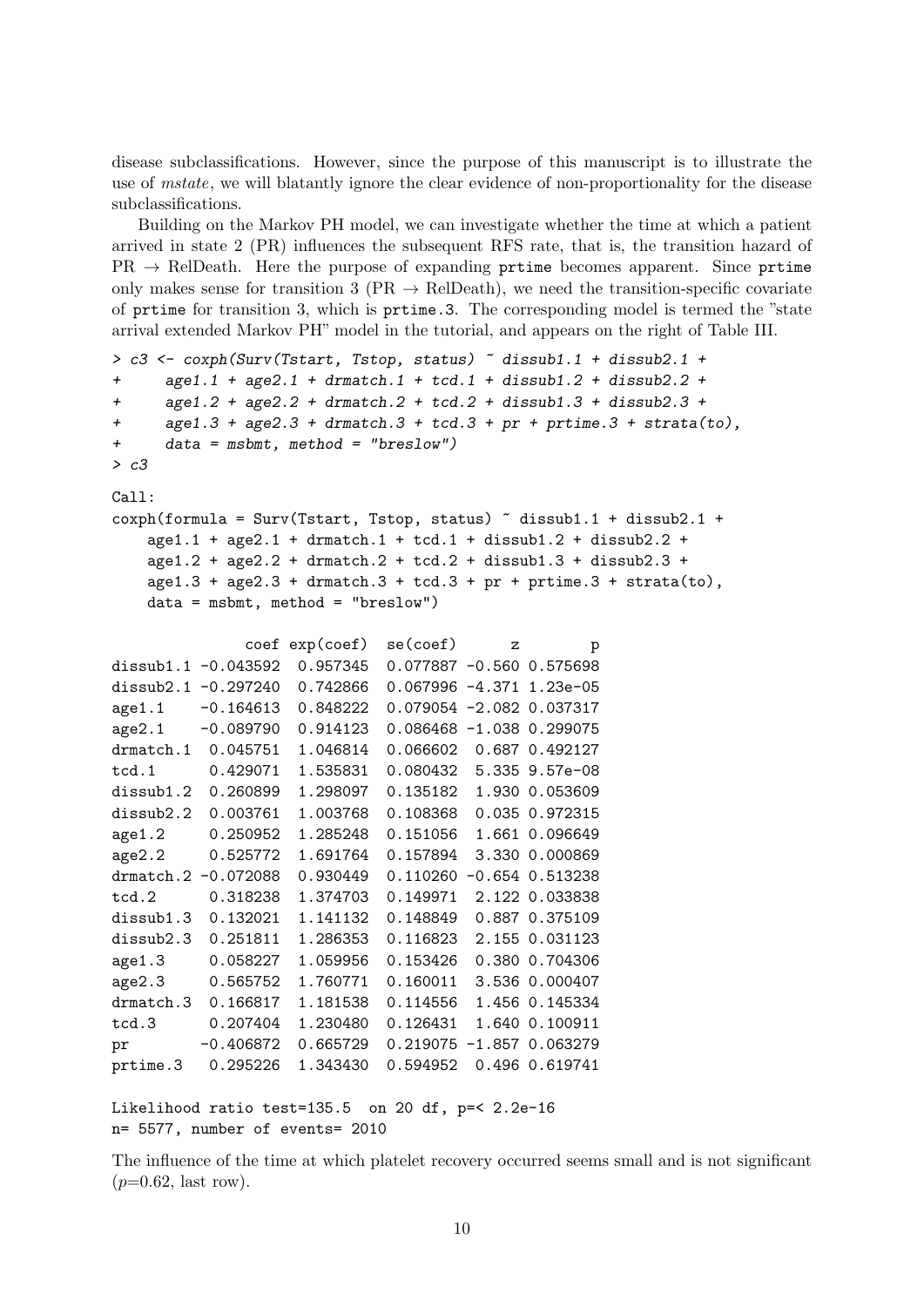The clock-reset models may be obtained very similarly to those of the clock-forward models. The only difference is that  $Surv(Tstart,Tstop,status)$  is replaced by  $Surv(time,status)$ . This reflects the fact (recall that in our long format data each row corresponds to a transition) that for each transition the time starts at 0, rather than Tstart, the time since start of study at which the state has been entered. We will only show the code, not the output; the reader may try this for him-or herself.

```
> c4 \leq c coxph(Surv(time, status) \sim dissub1.1 + dissub2.1 + age1.1 +
+ age2.1 + drmatch.1 + tcd.1 + dissub1.2 + dissub2.2 + age1.2 +
+ age2.2 + dramatch.2 + tcd.2 + dissub1.3 + dissub2.3 + age1.3 ++ age2.3 + drmatch.3 + tcd.3 + strata(trans), data = msbmt,
+ method = "breslow")
> c5 \leq coxph(Surv(time, status) \degree dissub1.1 + dissub2.1 + age1.1 +
+ age2.1 + drmatch.1 + tcd.1 + dissub1.2 + dissub2.2 + age1.2 +
+ age2.2 + drmatch.2 + tcd.2 + dissub1.3 + dissub2.3 + age1.3 +
+ age2.3 + drmatch.3 + tcd.3 + pr + strata(to), data = msbmt,
+ method = "breslow")
> c6 <- coxph(Surv(time, status) \tilde{ } dissub1.1 + dissub2.1 + age1.1 +
+ age2.1 + drmatch.1 + tcd.1 + dissub1.2 + dissub2.2 + age1.2 +
+ age2.2 + drmatch.2 + tcd.2 + dissub1.3 + dissub2.3 + age1.3 +
+ age2.3 + dramatch.3 + tcd.3 + pr + prtime.3 + strata(to),+ data = msbmt, method = "breslow")
```
# <span id="page-10-0"></span>4 Prediction

In order to obtain prediction probabilities in the context of the Markov multi-state models discussed in the previous section, basically two steps are involved. The first is to use the estimated parameters and baseline transition hazards and the covariate values of a patient of interest, to obtain patient-specific transition hazards for that patient, for each of the transitions in the multi-state model. This is what the function  $msfit$  is designed to do. The second step is to use the resulting patient-specific transition hazards (and variances and covariances) as input for probtrans to obtain (patient-specific) transition probabilities.

I will first show how msfit can be used to obtain the baseline hazards associated with the Markov stratified and PH models. The hazards of the Markov stratified models (and their variances and covariates) are obtained by first creating a new dataset containing the (expanded) covariates along with their values (in this case 0). This is very similar to the use of survfit from the survival package. The important difference is that for one patient, this newdata data frame needs to have exactly one line for each transition. When transition-specific covariates have been used in the model, the easiest way to obtain such a data frame is to first create a data frame with the basic covariates and then using expand.covs to obtain the transition-specific covariates. Since expand.covs expects an msdata object, we set the class of the newdata data to msdata explicitly. We also copy the levels of the categorical covariates before expanding, although this is not really necessary here.

```
> newd <- data.frame(dissub = rep(0, 3), age = rep(0, 3), drmatch = rep(0, 3)+ 3), tcd = rep(0, 3), trans = 1:3> newd$dissub <- factor(newd$dissub, levels = 0:2, labels = levels(ebmt3$dissub))
> newd$age <- factor(newd$age, levels = 0:2, labels = levels(ebmt3$age))
> newd$drmatch <- factor(newd$drmatch, levels = 0:1, labels = levels(ebmt3$drmatch))
> newd$tcd <- factor(newd$tcd, levels = 0:1, labels = levels(ebmt3$tcd))
```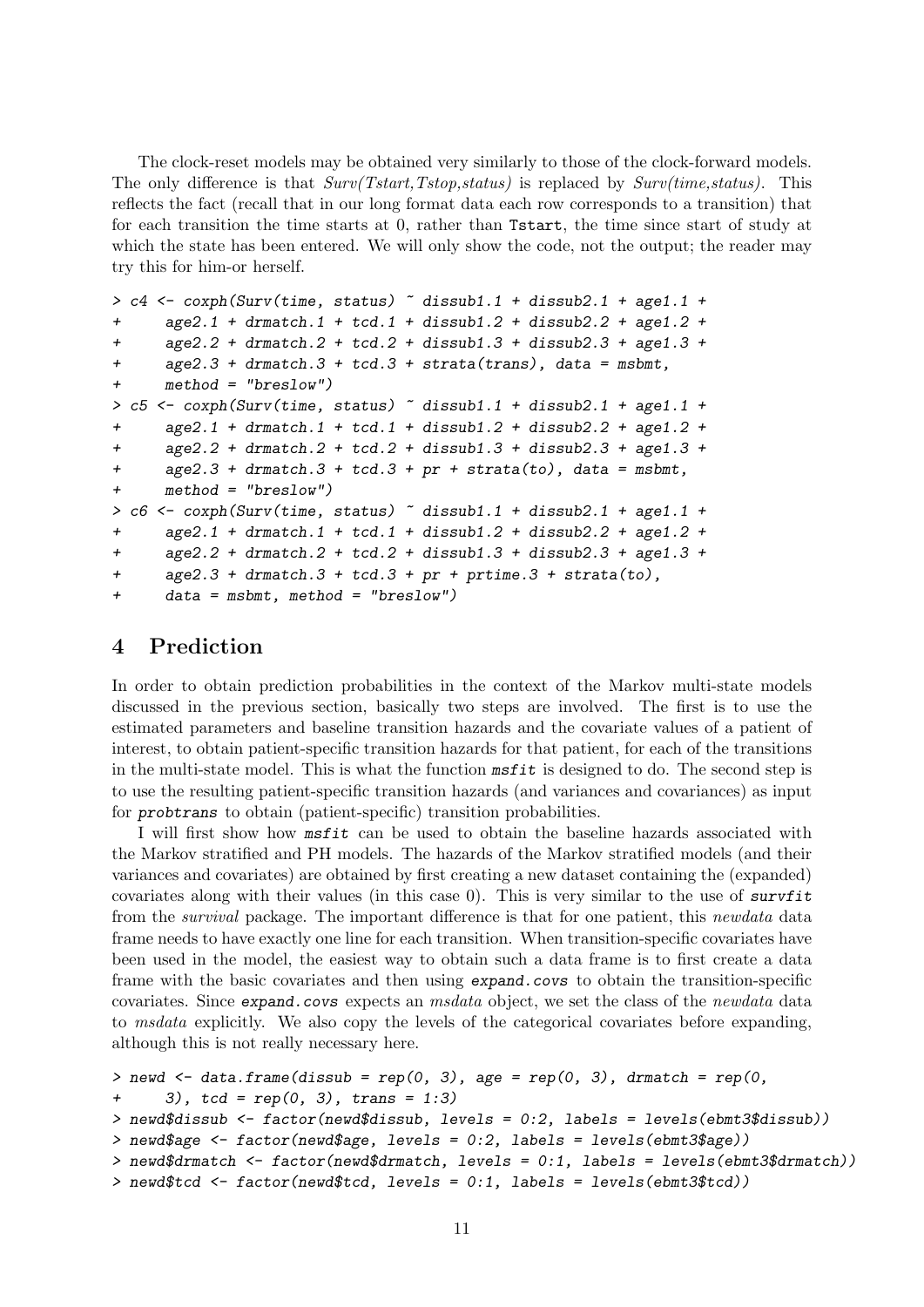```
> attr(newd, "trans") <- tmat
> class(newd) <- c("msdata", "data.frame")
> newd \leq expand.covs(newd, covs[1:4], longnames = FALSE)
> newd$strata = 1:3
> newd
An object of class 'msdata'
Data:
 dissub age drmatch tcd trans dissub1.1 dissub1.2 dissub1.3
1 AML <=20 No gender mismatch No TCD 1 0 0 0 0
2 AML <=20 No gender mismatch No TCD 2 0 0 0 0
3 AML <=20 No gender mismatch No TCD 3 0 0 0 0
 dissub2.1 dissub2.2 dissub2.3 age1.1 age1.2 age1.3 age2.1 age2.2 age2.3
1 0 0 0 0 0 0 0 0 0 0
2 0 0 0 0 0 0 0 0 0
3 0 0 0 0 0 0 0 0 0
 drmatch.1 drmatch.2 drmatch.3 tcd.1 tcd.2 tcd.3 strata
1 0 0 0 0 0 0 1
2 0 0 0 0 0 0 2
3 0 0 0 0 0 0 3
```
The last command where the column strata is added is important and points to a second major difference between survfit and  $msfit$ . The newdata data frame needs to have a column strata specifying to which stratum in the coxph object each transition belongs. Here each transition corresponds to a separate stratum, so we specify 1, 2, and 3.

To obtain an estimate of the baseline cumulative hazard for the "stratified hazards" model, msfit can be called with the first Cox model, c1, as input model, and newd as newdata argument.

#### $> \text{msf1} \leftarrow \text{msfit}(c1, \text{newdata} = \text{newd}, \text{trans} = \text{tmat})$

The result is an object of class  $msfit$ , which is a list with three items, Haz, varHaz, and trans. The item trans records the transition matrix used when constructing the msfit object. Haz contains the estimated cumulative hazard for each of the transitions for the particular patient specified in newd, while varHaz contains the estimated variances of these cumulative hazards, as well as the covariances for each combination of two transitions. All are evaluated at the time points for which any event in any transition occurs, possibly augmented with the largest (non-event) time point in the data. The summary method for msfit objects is most conveniently used for a summary. If we also would like to have a look at the covariances, we could set the argument variance equal to TRUE.

```
> summary(msf1)
```

```
Transition 1 (head and tail):
        time Haz seHaz lower upper
1 0.002737851 0.0005277714 0.0005290102 7.400248e-05 0.003763964
2 0.008213552 0.0010560892 0.0007502708 2.624139e-04 0.004250249
3 0.010951403 0.0010560892 0.0007502708 2.624139e-04 0.004250249
4 0.016427105 0.0010560892 0.0007502708 2.624139e-04 0.004250249
5 0.019164956 0.0015857558 0.0009219748 5.073865e-04 0.004956027
```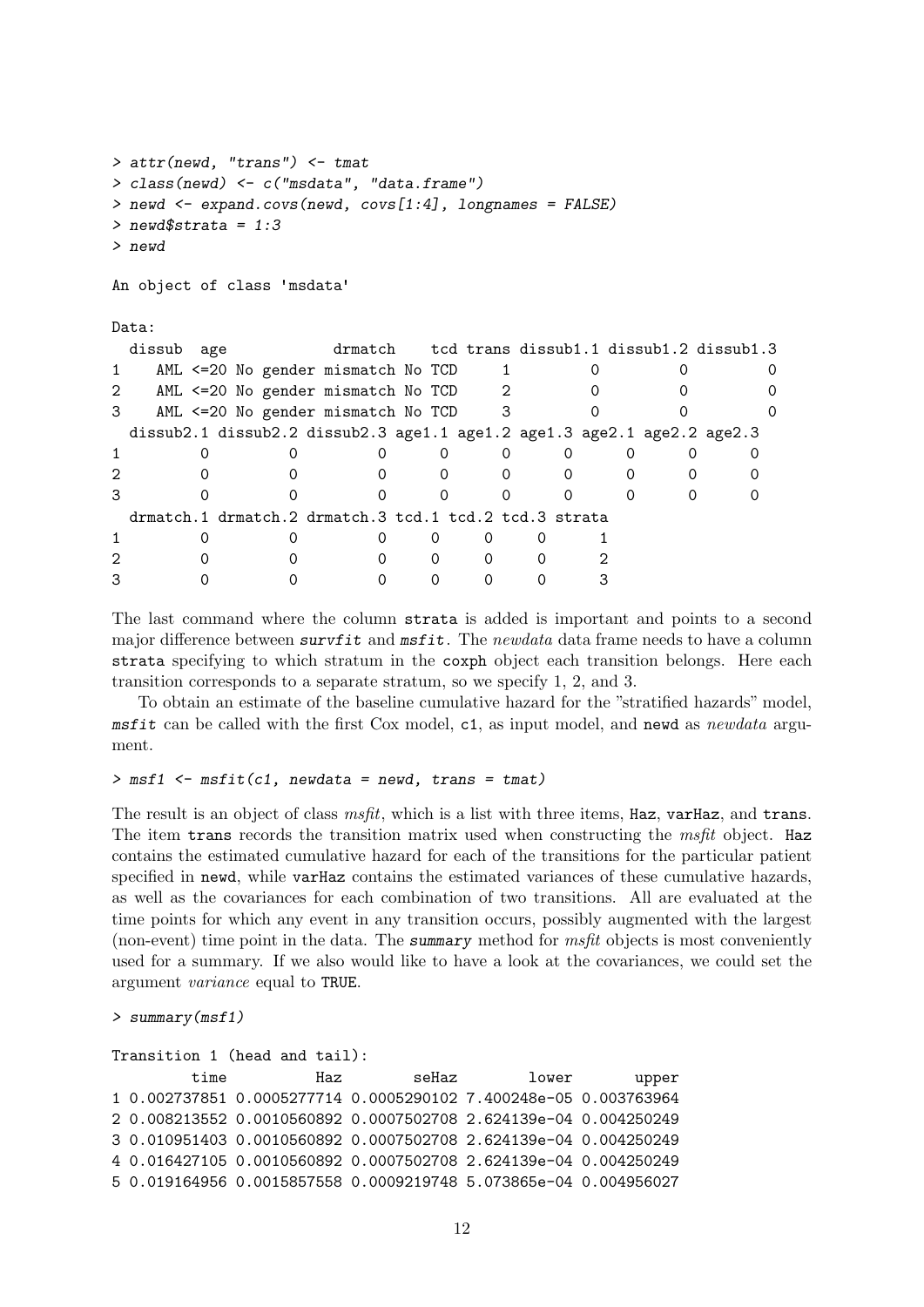6 0.021902806 0.0015857558 0.0009219748 5.073865e-04 0.004956027

... time Haz seHaz lower upper 500 6.253251 0.9513165 0.07182285 0.8204662 1.103035 501 6.357290 0.9513165 0.07182285 0.8204662 1.103035 502 6.362765 0.9513165 0.07182285 0.8204662 1.103035 503 6.798084 0.9513165 0.07182285 0.8204662 1.103035 504 7.110198 0.9513165 0.07182285 0.8204662 1.103035 505 7.731691 0.9513165 0.07182285 0.8204662 1.103035 Transition 2 (head and tail): time Haz seHaz lower upper 506 0.002737851 0.0003046955 0.0003077143 4.209506e-05 0.002205469 507 0.008213552 0.0003046955 0.0003077143 4.209506e-05 0.002205469 508 0.010951403 0.0006097444 0.0004396591 1.483833e-04 0.002505594 509 0.016427105 0.0012203981 0.0006340496 4.408243e-04 0.003378606 510 0.019164956 0.0018316171 0.0007912068 7.854882e-04 0.004271001 511 0.021902806 0.0024438486 0.0009303805 1.158829e-03 0.005153820 ... time Haz seHaz lower upper 1005 6.253251 0.5020560 0.08219369 0.3642490 0.6919997 1006 6.357290 0.5020560 0.08219369 0.3642490 0.6919997 1007 6.362765 0.5248419 0.08821373 0.3775385 0.7296182 1008 6.798084 0.5248419 0.08821373 0.3775385 0.7296182 1009 7.110198 0.5248419 0.08821373 0.3775385 0.7296182 1010 7.731691 0.5248419 0.08821373 0.3775385 0.7296182 Transition 3 (head and tail): time Haz seHaz lower upper 1011 0.002737851 0 0 0 0 1012 0.008213552 0 0 0 0 1013 0.010951403 0 0 0 0 1014 0.016427105 0 0 0 0 1015 0.019164956 0 0 0 0 1016 0.021902806 0 0 0 0 ... time Haz seHaz lower upper 1510 6.253251 0.3291154 0.05058502 0.2435110 0.4448133 1511 6.357290 0.3427115 0.05413323 0.2514645 0.4670688 1512 6.362765 0.3427115 0.05413323 0.2514645 0.4670688 1513 6.798084 0.3693677 0.06340696 0.2638388 0.5171055 1514 7.110198 0.4647197 0.12159613 0.2782724 0.7760899 1515 7.731691 0.4647197 0.12159613 0.2782724 0.7760899

Let us have a closer look at some of the variances and covariances as well.

 $> vH1 < - msf1$vartlaz$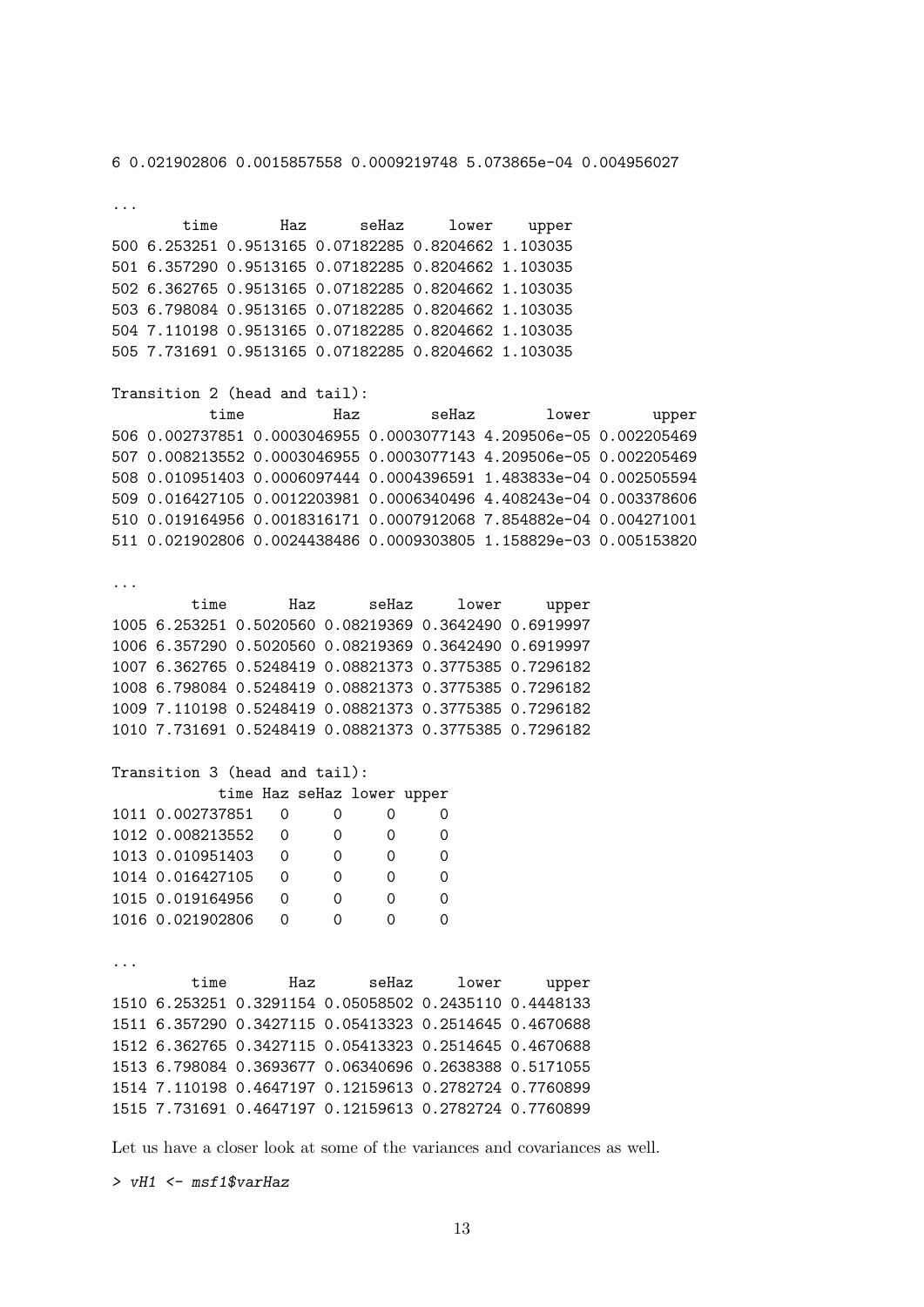$> head(vH1[vH1$trans1 == 1 & vH1$trans2 == 1, ])$ time varHaz trans1 trans2 1 0.002737851 2.798518e-07 1 1 2 0.008213552 5.629062e-07 1 1 3 0.010951403 5.629062e-07 1 1 4 0.016427105 5.629062e-07 1 1 5 0.019164956 8.500376e-07 1 1 6 0.021902806 8.500376e-07 1 1  $> tail(vH1[vH1$trans1 == 1 & vH1$trans2 == 1, ])$ time varHaz trans1 trans2 500 6.253251 0.005158522 1 1 501 6.357290 0.005158522 1 1 502 6.362765 0.005158522 1 1 503 6.798084 0.005158522 1 1 504 7.110198 0.005158522 1 1 505 7.731691 0.005158522 1 1  $> tail (vH1 [vH1$trans1 == 1 & vH1$trans2 == 2, ])$ time varHaz trans1 trans2 1005 6.253251 4.619269e-20 1 2 1006 6.357290 4.619269e-20 1 2 1007 6.362765 4.831165e-20 1 2 1008 6.798084 4.831165e-20 1 2 1009 7.110198 4.831165e-20 1 2 1010 7.731691 4.831165e-20 1 2  $> tail(vH1[vH1$trans1 == 1 & vH1$trans2 == 3, ])$ time varHaz trans1 trans2 1510 6.253251 -2.519108e-21 1 3 1511 6.357290 -2.596219e-21 1 3 1512 6.362765 -2.596219e-21 1 3 1513 6.798084 -2.678371e-21 1 3 1514 7.110198 -2.993363e-21 1 3 1515 7.731691 -2.993363e-21 1 3  $> tail(vH1[vH1$trans1 == 2 & vH1$trans2 == 3, ])$ time varHaz trans1 trans2 2520 6.253251 -3.961164e-38 2 3 2521 6.357290 -4.082418e-38 2 3 2522 6.362765 -4.269688e-38 2 3 2523 6.798084 -4.404793e-38 2 3 2524 7.110198 -4.922821e-38 2 3

2525 7.731691 -4.922821e-38 2 3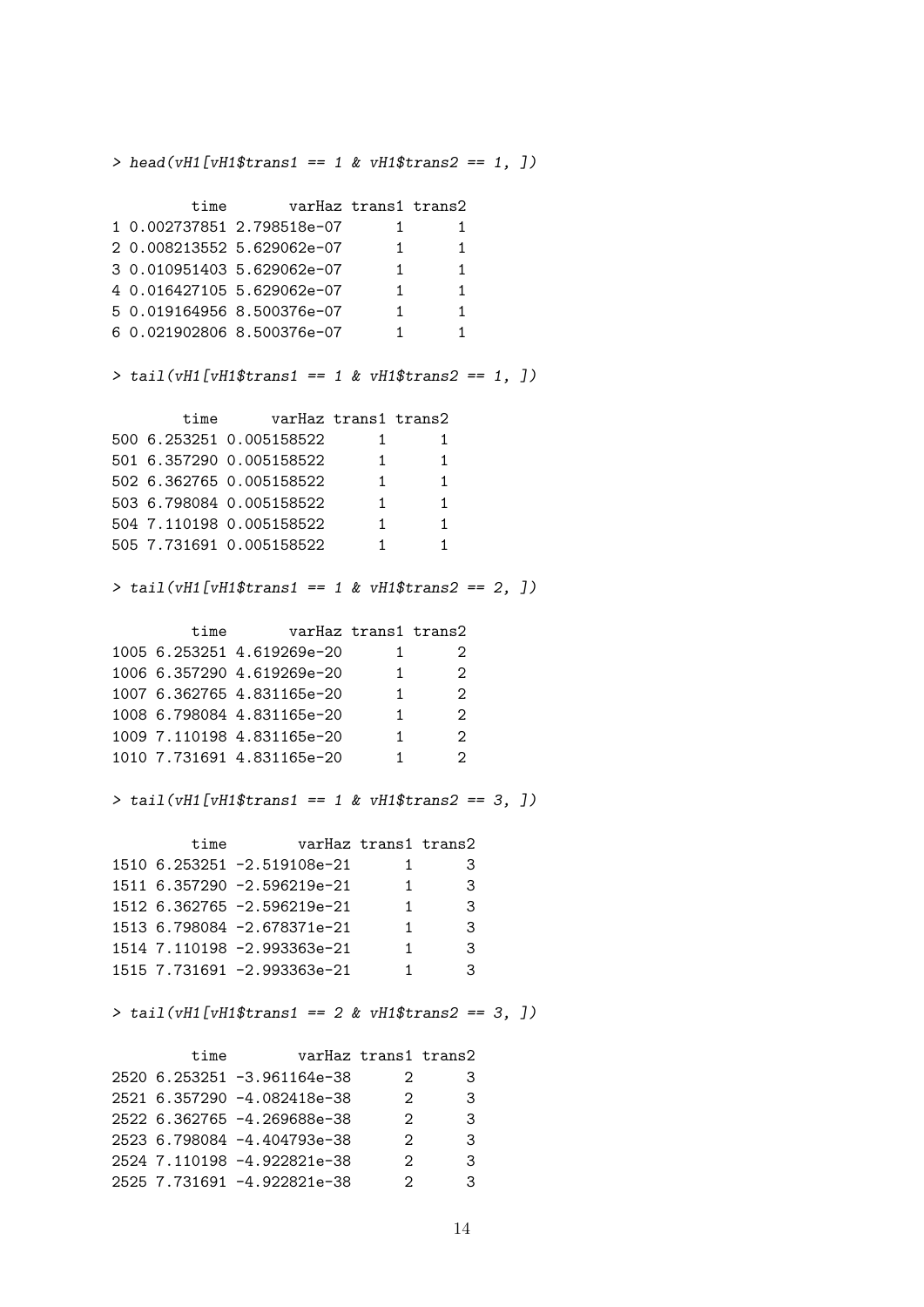Note that the covariances of the estimated cumulative hazards are practically (apart from rounding errors) 0. Theoretically, they should be 0, because with separate strata and separate covariate effects for the different transitions, the estimates of the three transitions could in fact have been estimated as three separate Cox models (this would give exactly the same results).

The estimated baseline cumulative hazards for the Markov PH model are obtained in mostly the same way. The only exception is the specification of the strata argument in newd. Instead of taking the values 1, 2, and 3, for the three transitions, they take values 1, 2, 2, to indicate that transition 1 corresponds to stratum 1, and both transitions 2 and 3 correspond to stratum 2 (the order of the strata as defined in the coxph object). Also the time-dependent covariate pr needs to be included, taking the value 0 for transitions 1 and 2, and 1 for transition 3.

```
> newd$strata = c(1, 2, 2)> newd$pr <- c(0, 0, 1)> msf2 \leq mstit(c2, newdata = newd, trans = tmat)> summary(msf2)
Transition 1 (head and tail):
        time Haz seHaz lower upper
1 0.002737851 0.0005277714 0.0005290102 7.400248e-05 0.003763964
2 0.008213552 0.0010560892 0.0007502708 2.624139e-04 0.004250249
3 0.010951403 0.0010560892 0.0007502708 2.624139e-04 0.004250249
4 0.016427105 0.0010560892 0.0007502708 2.624139e-04 0.004250249
5 0.019164956 0.0015857558 0.0009219748 5.073865e-04 0.004956027
6 0.021902806 0.0015857558 0.0009219748 5.073865e-04 0.004956027
...
       time Haz seHaz lower upper
500 6.253251 0.9513165 0.07182285 0.8204662 1.103035
501 6.357290 0.9513165 0.07182285 0.8204662 1.103035
502 6.362765 0.9513165 0.07182285 0.8204662 1.103035
503 6.798084 0.9513165 0.07182285 0.8204662 1.103035
504 7.110198 0.9513165 0.07182285 0.8204662 1.103035
505 7.731691 0.9513165 0.07182285 0.8204662 1.103035
Transition 2 (head and tail):
          time Haz seHaz lower upper
506 0.002737851 0.0003053084 0.0003083331 4.217979e-05 0.002209902
507 0.008213552 0.0003053084 0.0003083331 4.217979e-05 0.002209902
508 0.010951403 0.0006107971 0.0004404176 1.486397e-04 0.002509915
509 0.016427105 0.0012223306 0.0006350522 4.415233e-04 0.003383948
510 0.019164956 0.0018344413 0.0007924245 7.867013e-04 0.004277576
511 0.021902806 0.0024473467 0.0009317088 1.160491e-03 0.005161183
...
```
time Haz seHaz lower upper 1005 6.253251 0.5040408 0.07806657 0.3720749 0.6828118 1006 6.357290 0.5146993 0.08030652 0.3790914 0.6988167 1007 6.362765 0.5255361 0.08256535 0.3862540 0.7150431 1008 6.798084 0.5476683 0.08851937 0.3989682 0.7517906 1009 7.110198 0.6357669 0.13427464 0.4202651 0.9617730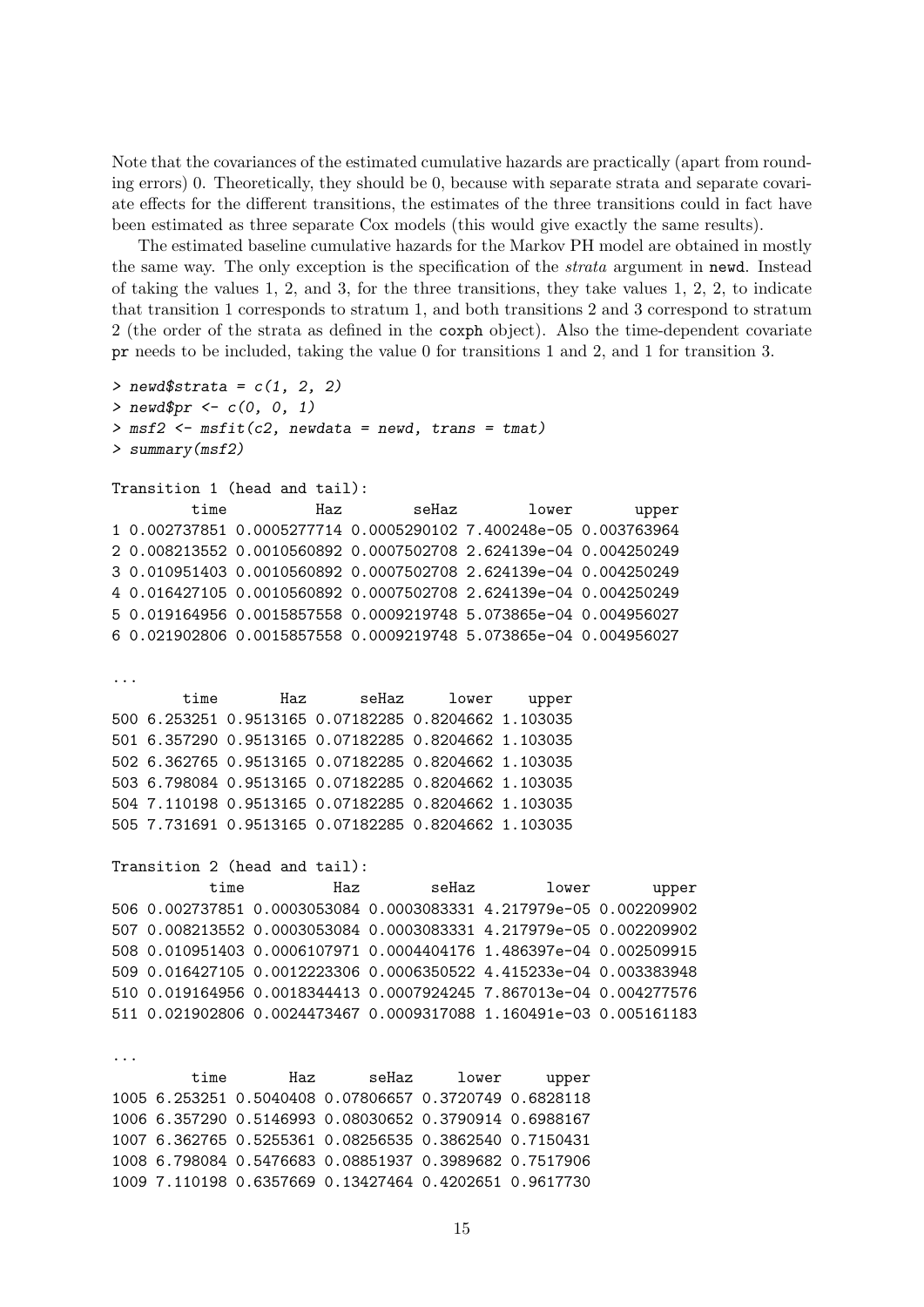1010 7.731691 0.6357669 0.13427464 0.4202651 0.9617730

Transition 3 (head and tail): time Haz seHaz lower upper 1011 0.002737851 0.0002090742 0.0002116301 2.875366e-05 0.001520225 1012 0.008213552 0.0002090742 0.0002116301 2.875366e-05 0.001520225 1013 0.010951403 0.0004182719 0.0003029499 1.011445e-04 0.001729717 1014 0.016427105 0.0008370481 0.0004386272 2.997137e-04 0.002337729 1015 0.019164956 0.0012562195 0.0005493845 5.330994e-04 0.002960212 1016 0.021902806 0.0016759351 0.0006481990 7.853066e-04 0.003576640 ... time Haz seHaz lower upper 1510 6.253251 0.3451655 0.05260815 0.2560308 0.4653317 1511 6.357290 0.3524644 0.05411648 0.2608699 0.4762189 1512 6.362765 0.3598855 0.05563688 0.2658103 0.4872555 1513 6.798084 0.3750415 0.05964162 0.2746095 0.5122042 1514 7.110198 0.4353712 0.09072076 0.2893943 0.6549820 1515 7.731691 0.4353712 0.09072076 0.2893943 0.6549820 > vH2 <- msf2\$varHaz  $> tail (vH2[vH2$trans1 == 1 & vH2$trans2 == 2, ])$ time varHaz trans1 trans2 1005 6.253251 -3.271456e-20 1 2 1006 6.357290 -3.340788e-20 1 2 1007 6.362765 -3.411206e-20 1 2 1008 6.798084 -3.558751e-20 1 2 1009 7.110198 -4.217008e-20 1 2 1010 7.731691 -4.217008e-20 1 2  $> tail (vH2[vH2$trans1 == 1 & vH2$trans2 == 3, ])$ time varHaz trans1 trans2 1510 6.253251 2.603403e-20 1 3 1511 6.357290 2.658350e-20 1 3 1512 6.362765 2.714266e-20 1 3 1513 6.798084 2.825912e-20 1 3 1514 7.110198 3.221742e-20 1 3 1515 7.731691 3.221742e-20 1 3  $> tail (vH2[vH2$trans1 == 2 & vH2$trans2 == 3, 1)$ time varHaz trans1 trans2 2520 6.253251 0.0004142378 2 3 2521 6.357290 0.0005227029 2 3 2522 6.362765 0.0006348311 2 3 2523 6.798084 0.0011112104 2 3 2524 7.110198 0.0088628795 2 3 2525 7.731691 0.0088628795 2 3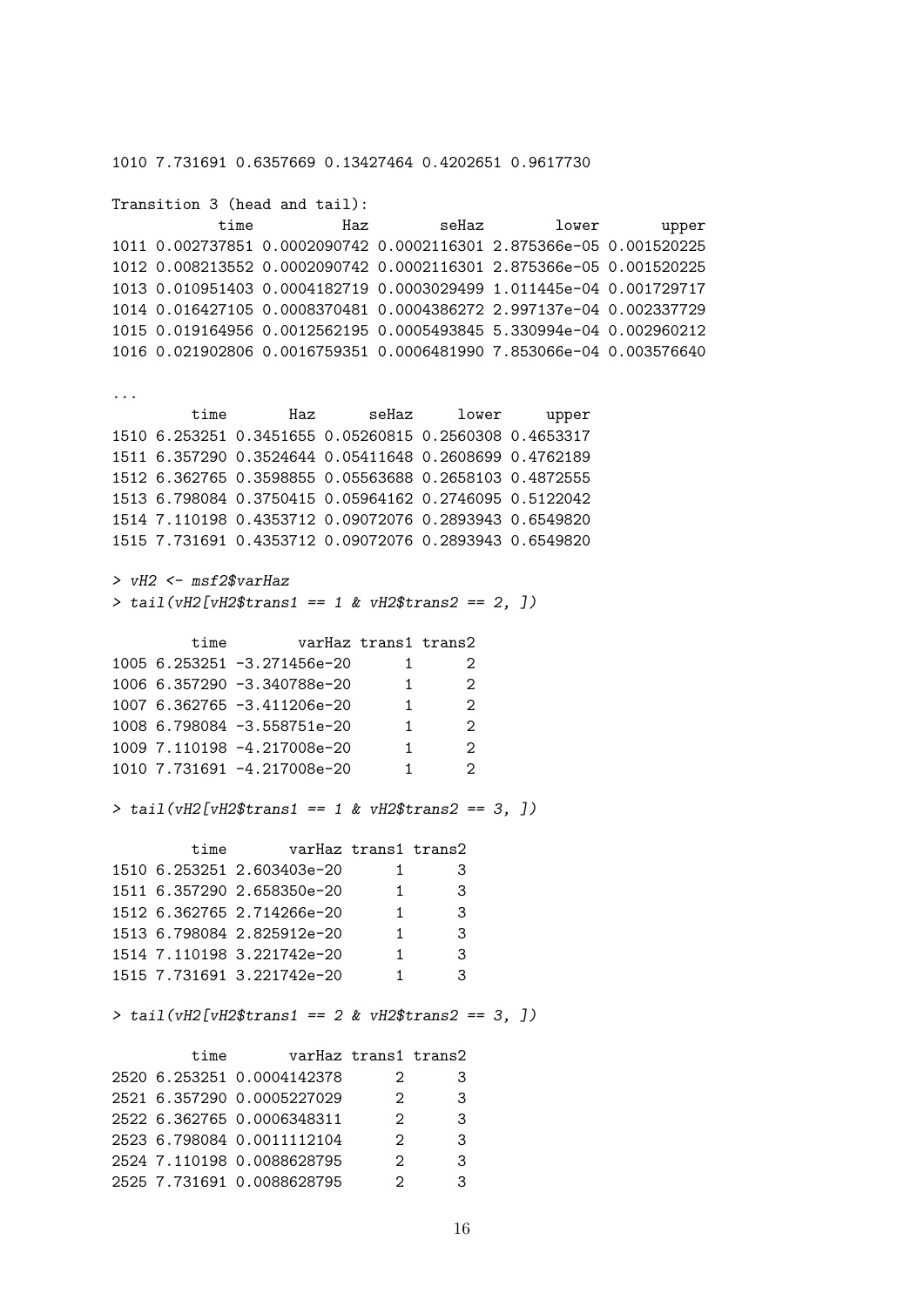Note that the estimated cumulative hazards and variances for transition 1 are identical to those from msf1. We saw earlier that the estimated regression coefficients were also identical for the Markov stratified and the Markon PH models. Note also that the variance of the cumulative hazard of transition 3 (and 2, not shown) is smaller than with  $msf1$ . The cumulative hazard estimates of transitions 1 and 2 are still uncorrelated (and 1 and 3), but those of transitions 2 and 3 are correlated now, because they share a common baseline.

Let us compare the baseline hazards of the Markov stratified and PH models graphically. For this we use the plot method for msfit objects. Figure [1](#page-16-0) corresponds to Figure 14 in the tutorial.

```
> par(mfrow = c(1, 2))> plot(msf1, cols = rep(1, 3), lwd = 2, lty = 1:3, xlab = "Years since transplant",ylab = "Stratified baseline hazards", legend.pos = c(2, 0.9))
> plot(msf2, cols = rep(1, 3), lwd = 2, lty = 1:3, xlab = "Years since transplant",+ ylab = "Proportional baseline hazards", legend.pos = c(2,
          (0.9)> par(mfrow = c(1, 1))
```


<span id="page-16-0"></span>Figure 1: Baseline cumulative hazard curves for the EBMT illness-death model. On the left the Markov stratified hazards model, on the right the Markov PH model.

Define the multi-state model as  $X(t)$ , a random process taking values in  $1, \ldots, S$  (S being the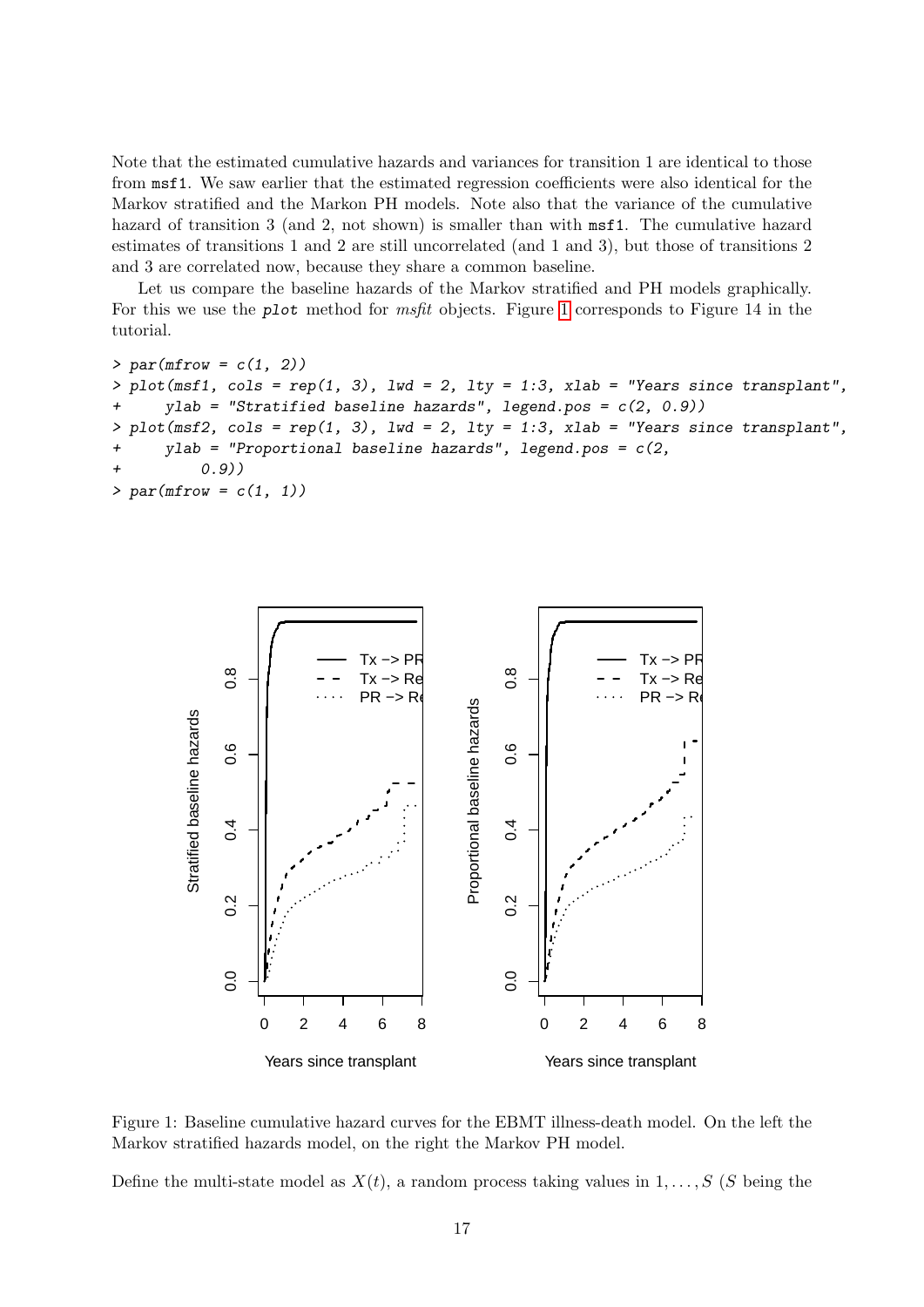number of states). We are interested in estimating so called transition probabilities  $P_{gh}(s,t)$  =  $P(X(t) = h | X(s) = g)$ , possibly depending on covariates. For instance,  $P_{13}(0, t)$  indicates the probability of having relapsed/died (state 3) by time  $t$ , given that the individual was alive without relapse or platelet recovery (state 1) at time  $s = 0$ . By fixing s and varying t, we can predict the future behavior of the multi-state model given the present at time s. For Markov models, these probabilities will depend only on the state at time s, not on what happened before. For these Markov models there is a powerful relation between these transition probabilities and the transition intensities, given by

<span id="page-17-0"></span>(1) 
$$
\mathbf{P}(s,t) = \prod_{(s,t]} (\mathbf{I} + d\mathbf{\Lambda}(u))
$$

Here  $P(s, t)$  is an  $S \times S$  matrix with as  $(g, h)$  element the  $P_{gh}(s, t)$  in which we are interested, and  $\Lambda(t)$  is an  $S \times S$  matrix with as off-diagonal  $(g, h)$  elements the transition intensities  $\Lambda_{gh}(t)$  of transition  $g \to h$ . If such a direct transition is not possible, then  $\Lambda_{gh}(t) = 0$ . The diagonal elements of  $\Lambda(t)$  are defined as  $\Lambda_{gg}(t) = -\sum_{h\neq g} \Lambda_{gh}(t)$ , i.e. as minus the sum of the transition intensities of the transitions out from state g. Finally, I is the  $S \times S$  identity matrix. Equation [\(1\)](#page-17-0) describes a theoretical relation between the true underlying transition intensities and transition probabilities. The product is a so called product integral [\(Andersen et al. 1993\)](#page-63-1) when the transition intensities are continuous.

We already have estimates of all the transition intensities. If we gather these in a matrix and plug them in equation [\(1\)](#page-17-0), we get

(2) 
$$
\hat{\mathbf{P}}(s,t) = \prod_{s
$$

as an estimate of the transition probabilities. This estimator is called the Aalen-Johansen estimator, and it is implemented in probtrans. By working with matrices, we immediately get all the transition probabilities from all the starting states  $q$  to all the receiving states  $h$  in one go. When we fix  $s$ , we can calculate all these transition probabilities by forward matrix multiplications using the simple recursive relation

<span id="page-17-1"></span>
$$
\hat{\mathbf{P}}(s,t+) = \hat{\mathbf{P}}(s,t) \cdot \left(\mathbf{I} + d\hat{\mathbf{\Lambda}}(t+) \right) .
$$

[Andersen et al.](#page-63-1) [\(1993\)](#page-63-1) and [de Wreede et al.](#page-63-2) [\(2009\)](#page-63-2) also describe recursive formulas for the covariance matrix of  $\mathbf{P}(s,t)$ , with and without covariates, which are implemented in mstate.

Let us see all this theory in action and let us recreate Figure 15 of the tutorial. For this we need to calculate transition probabilities for a baseline patient, based on the Markov PH model. We thus use  $msf2$  as input for *probtrans*. By default, *probtrans* uses forward prediction, which means that s is kept fixed and  $t > s$ . The argument predt specifies either s or t. In this case (forward prediction) it specifies s. From version 0.2.3 on, probtrans no longer needs a trans argument, but takes that from the trans item of the msfit object.

### > pt <- probtrans(msf2, predt = 0)

The result of probtrans is a *probtrans* object, which is a list, where item [[i]] contains predictions from state i. Each item of the list is a data frame with time containing all event time points, and pstate1, pstate2, etc the probabilities of being in state 1, 2, etc, and finally se1, se2 etc the standard errors of these estimated probabilities. The item [[3]] contains predictions  $\hat{P}_{3h}(0,t)$  (we chose  $s=0$ ) starting from the RelDeath state, which is absorbing.

> head(pt[[3]])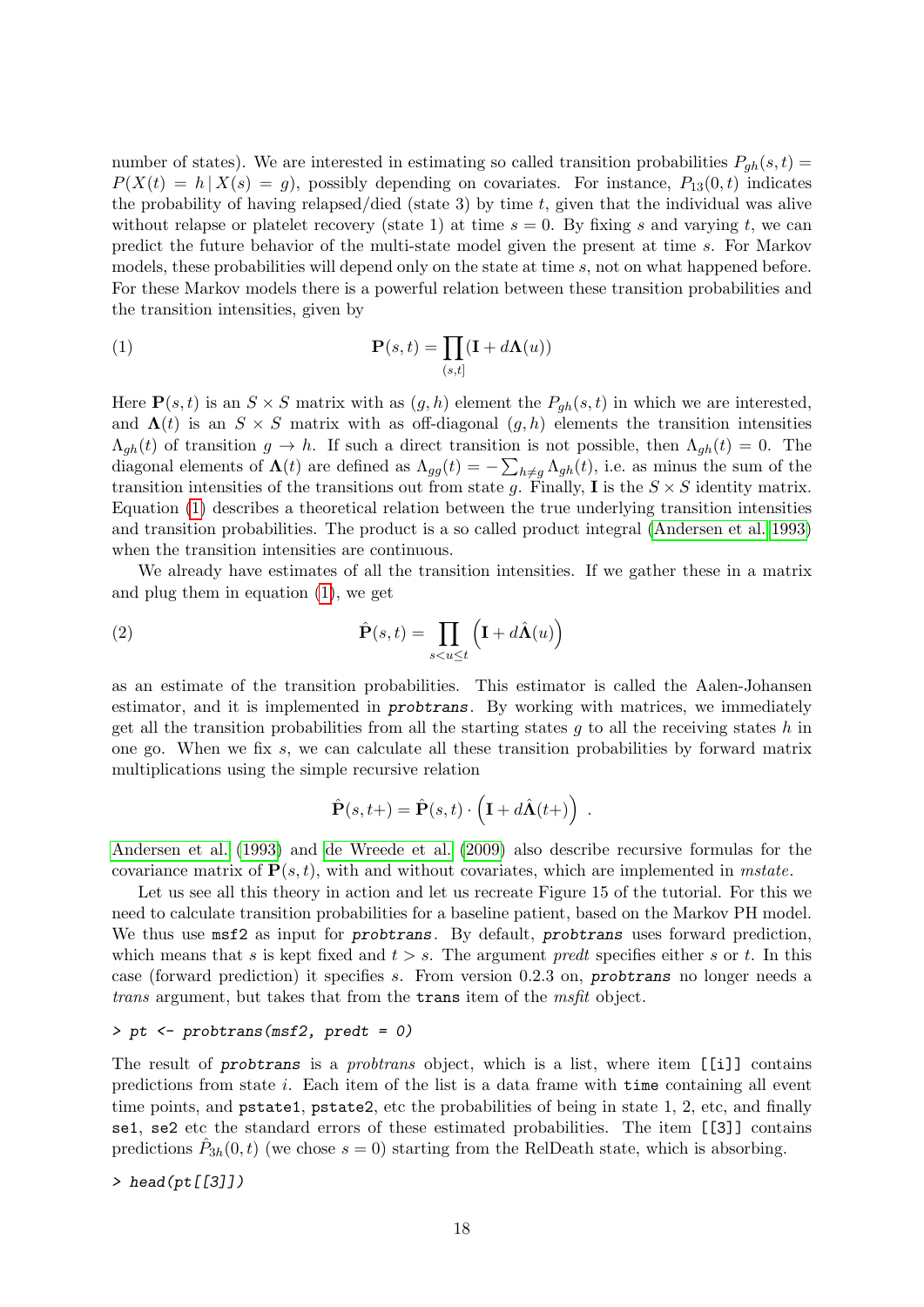|               | time pstate1 pstate2 pstate3 se1 se2 se3 |  |              |  |
|---------------|------------------------------------------|--|--------------|--|
| 1 0.000000000 |                                          |  |              |  |
| 2 0.002737851 |                                          |  | $\Omega$     |  |
| 3 0.008213552 |                                          |  |              |  |
| 4 0.010951403 |                                          |  | $\mathbf{O}$ |  |
| 5 0.016427105 |                                          |  |              |  |
| 6 0.019164956 |                                          |  |              |  |

> tail(pt[[3]])

|              |   | time pstate1 pstate2 pstate3 se1 se2 se3 |          |          |          |
|--------------|---|------------------------------------------|----------|----------|----------|
| 501 6.253251 |   |                                          |          |          |          |
| 502 6.357290 |   |                                          | $\Omega$ | $\Omega$ | $\Omega$ |
| 503 6.362765 |   |                                          | 0        | $\Omega$ | $\Omega$ |
| 504 6.798084 | Ω |                                          | $\Omega$ | $\Omega$ | $\Omega$ |
| 505 7.110198 |   |                                          | $\Omega$ | $\Omega$ | $\Omega$ |
| 506 7.731691 |   |                                          |          |          |          |

We see that these prediction probabilities are not so interesting; the probabilities are all 0 or 1, and, since there is no randomness, all the SE's are 0. Item [[2]] contains predictions  $\hat{P}_{2h}(0,t)$ from state 2.

It is easier to use the summary method for *probtrans* objects. The user may specify a *from* argument, specifying from which state the predictions are to be printed. The summary method prints a selection, the head and tail by default unless there are fewer than 12 time points. When *complete* is set to TRUE, predictions for all time points are printed. If the *from* argument is missing in the function call, then predictions from all states are printed.

```
> summary(pt, from = 2)
```

```
Prediction from state 2 :
```

|                   |             | time pstate1 | pstate2 | pstate3 se1            |          | se2                         | se3 |
|-------------------|-------------|--------------|---------|------------------------|----------|-----------------------------|-----|
| $\mathbf{1}$      | 0.000000000 | $\Omega$     |         | 1.0000000 0.0000000000 |          | 0 0.0000000000 0.0000000000 |     |
| $\mathcal{D}_{1}$ | 0.002737851 | 0            |         | 0.9997909 0.0002090742 | $\Omega$ | 0.0002115858 0.0002115858   |     |
| 3                 | 0.008213552 |              |         | 0.9997909 0.0002090742 | 0        | 0.0002115858 0.0002115858   |     |
| 4                 | 0.010951403 |              |         | 0.9995818 0.0004182281 | 0        | 0.0003028232 0.0003028232   |     |
| 5                 | 0.016427105 |              |         | 0.9991632 0.0008368292 | $\Omega$ | 0.0004382601 0.0004382601   |     |
| 6                 | 0.019164956 |              |         | 0.9987444 0.0012556499 |          | 0 0.0005486946 0.0005486946 |     |
| 7                 | 0.021902806 |              |         | 0.9983252 0.0016748385 |          | 0 0.0006471134 0.0006471134 |     |
| 8                 | 0.024640657 | 0            |         | 0.9979058 0.0020941700 |          | 0 0.0007382674 0.0007382674 |     |
| 9                 | 0.027378508 | $\Omega$     |         | 0.9979058 0.0020941700 | $\Omega$ | 0.0007382674 0.0007382674   |     |
| 10                | 0.030116359 | 0            |         | 0.9976960 0.0023039813 |          | 0 0.0007819551 0.0007819551 |     |
| 11                | 0.032854209 |              |         | 0.9966467 0.0033533327 | $\Omega$ | 0.0009875792 0.0009875792   |     |
| 12.               | 0.035592060 |              |         | 0.9964364 0.0035635857 |          | 0 0.0010269915 0.0010269915 |     |
| 13                | 0.038329911 |              |         | 0.9951731 0.0048268856 | $\Omega$ | 0.0012554415 0.0012554415   |     |
| 14                | 0.041067762 |              |         | 0.9947501 0.0052499465 | $\Omega$ | 0.0013296997 0.0013296997   |     |
| 15                | 0.043805613 |              |         | 0.9947501 0.0052499465 |          | 0 0.0013296997 0.0013296997 |     |
| 16                | 0.046543463 | 0            |         | 0.9945366 0.0054633694 |          | 0 0.0013668758 0.0013668758 |     |
| 17                | 0.049281314 | 0            |         | 0.9943219 0.0056780509 |          | 0 0.0014040833 0.0014040833 |     |
| 18                | 0.052019165 | 0            |         | 0.9938905 0.0061095068 |          | 0 0.0014782696 0.0014782696 |     |
| 19                | 0.054757016 | $\Omega$     |         | 0.9936735 0.0063265199 |          | 0 0.0015153446 0.0015153446 |     |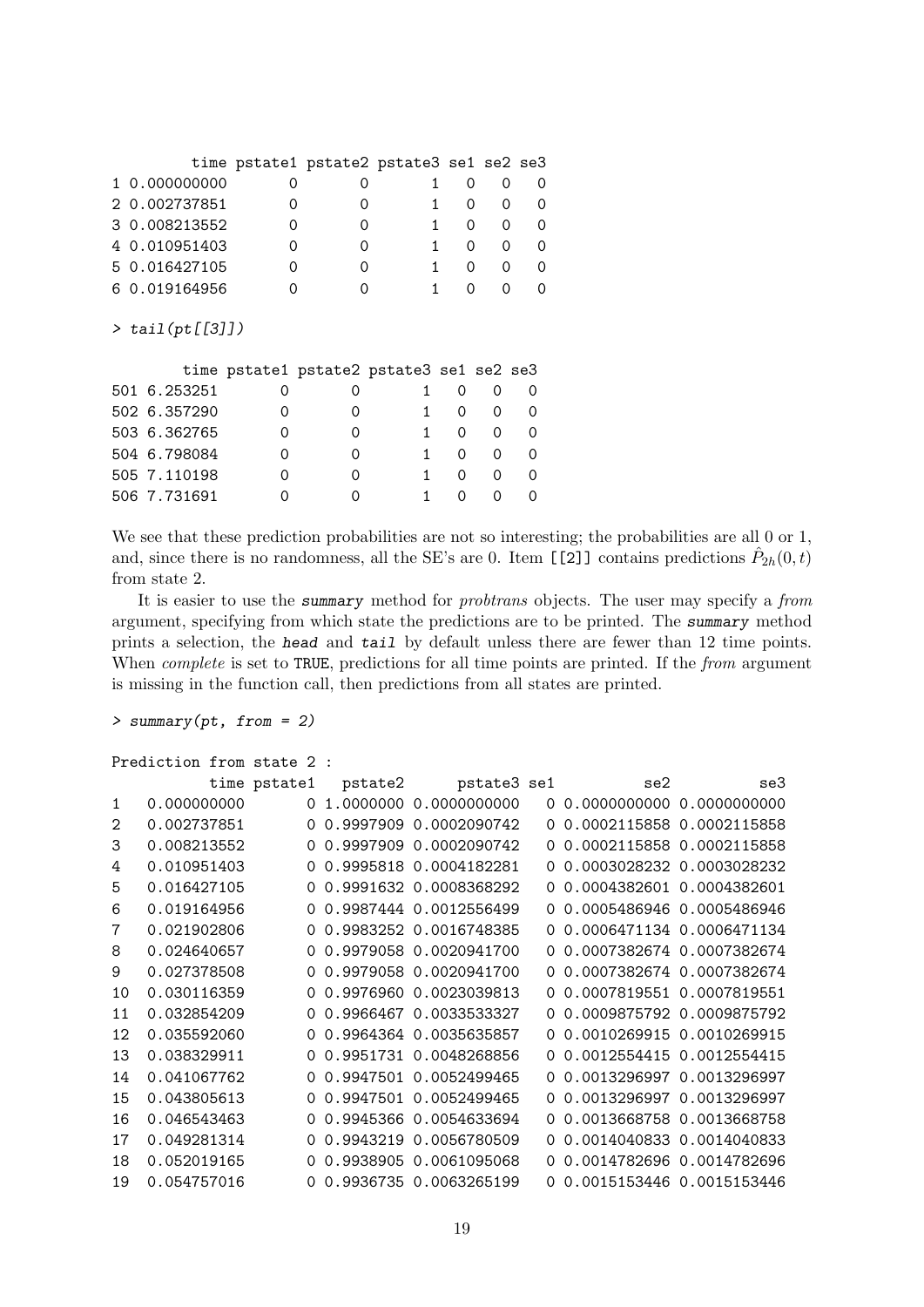| 20 | 0.057494867 |   | 0 0.9925813 0.0074187085 |   | 0 0.0016993040 0.0016993040 |                           |
|----|-------------|---|--------------------------|---|-----------------------------|---------------------------|
| 21 | 0.060232717 |   | 0 0.9921418 0.0078582244 |   | 0 0.0017723751 0.0017723751 |                           |
| 22 | 0.062970568 | 0 | 0.9919205 0.0080795369   |   | 0 0.0018089881 0.0018089881 |                           |
| 23 | 0.065708419 | 0 | 0.9916974 0.0083025976   | 0 |                             | 0.0018457649 0.0018457649 |
| 24 | 0.068446270 | 0 | 0.9910234 0.0089765698   |   | 0 0.0019560576 0.0019560576 |                           |
| 25 | 0.071184120 | 0 | 0.9907973 0.0092026909   | 0 | 0.0019928405 0.0019928405   |                           |
| 26 | 0.073921971 | 0 | 0.9907973 0.0092026909   | 0 |                             | 0.0019928405 0.0019928405 |
| 27 | 0.076659822 | 0 | 0.9901081 0.0098918633   | 0 |                             | 0.0021043311 0.0021043311 |
| 28 | 0.079397673 | 0 | 0.9896456 0.0103544261   | 0 | 0.0021786853 0.0021786853   |                           |
| 29 | 0.082135524 | 0 | 0.9882481 0.0117519281   |   | 0 0.0024008188 0.0024008188 |                           |
| 30 | 0.084873374 | 0 | 0.9875448 0.0124551726   | 0 |                             | 0.0025115528 0.0025115528 |
| 31 | 0.087611225 | 0 | 0.9870736 0.0129264204   |   | 0 0.0025853005 0.0025853005 |                           |
| 32 | 0.090349076 | 0 | 0.9868370 0.0131630100   |   | 0 0.0026222339 0.0026222339 |                           |
| 33 | 0.093086927 | 0 | 0.9865994 0.0134005604   | 0 | 0.0026592330 0.0026592330   |                           |
| 34 | 0.095824778 | 0 | 0.9851694 0.0148306199   | 0 |                             | 0.0028803426 0.0028803426 |
| 35 | 0.098562628 | 0 | 0.9851694 0.0148306199   | 0 |                             | 0.0028803426 0.0028803426 |
| 36 | 0.101300479 | 0 | 0.9851694 0.0148306199   | 0 | 0.0028803426 0.0028803426   |                           |
| 37 | 0.104038330 | 0 | 0.9849286 0.0150714175   | 0 | 0.0029173767 0.0029173767   |                           |
| 38 | 0.106776181 | 0 | 0.9846868 0.0153132001   | 0 |                             | 0.0029544905 0.0029544905 |
| 39 | 0.109514031 | 0 | 0.9839600 0.0160399907   | 0 | 0.0030656314 0.0030656314   |                           |
| 40 | 0.112251882 | 0 | 0.9837167 0.0162832522   | 0 |                             | 0.0031027188 0.0031027188 |
| 41 | 0.114989733 |   | 0.9837167 0.0162832522   |   | 0 0.0031027188 0.0031027188 |                           |
| 42 | 0.117727584 | 0 | 0.9827398 0.0172602467   | 0 |                             | 0.0032508677 0.0032508677 |
| 43 | 0.120465435 | 0 | 0.9824950 0.0175049699   | 0 | 0.0032878625 0.0032878625   |                           |
| 44 | 0.123203285 | 0 | 0.9815155 0.0184844739   | 0 | 0.0034353951 0.0034353951   |                           |
| 45 | 0.125941136 |   | 0 0.9810250 0.0189749929 |   | 0 0.0035090190 0.0035090190 |                           |
| 46 | 0.128678987 | 0 | 0.9797966 0.0202034490   | 0 | 0.0036926352 0.0036926352   |                           |
| 47 | 0.131416838 | 0 | 0.9795502 0.0204498364   | 0 | 0.0037293440 0.0037293440   |                           |
| 48 | 0.134154689 | 0 | 0.9788101 0.0211898906   | 0 | 0.0038392369 0.0038392369   |                           |
| 49 | 0.136892539 |   | 0.9783152 0.0216847801   |   | 0 0.0039125482 0.0039125482 |                           |
| 50 | 0.139630390 | 0 | 0.9778190 0.0221810154   | 0 | 0.0039859200 0.0039859200   |                           |
| 51 | 0.142368241 | O | 0.9768255 0.0231744814   |   | 0 0.0041323397 0.0041323397 |                           |
| 52 | 0.145106092 |   | 0 0.9760795 0.0239204727 |   | 0 0.0042420002 0.0042420002 |                           |
| 53 | 0.147843943 |   | 0 0.9748347 0.0251652806 |   | 0 0.0044243187 0.0044243187 |                           |
| 54 | 0.150581793 |   | 0 0.9745850 0.0254149736 |   | 0 0.0044608200 0.0044608200 |                           |
| 55 | 0.153319644 |   | 0 0.9735852 0.0264147803 |   | 0 0.0046065343 0.0046065343 |                           |
| 56 | 0.156057495 |   | 0 0.9720825 0.0279175354 |   | 0 0.0048247143 0.0048247143 |                           |
| 57 | 0.158795346 |   | 0 0.9713282 0.0286718152 |   | 0 0.0049339122 0.0049339122 |                           |
| 58 | 0.161533196 |   | 0 0.9703215 0.0296785269 |   | 0 0.0050792896 0.0050792896 |                           |
| 59 | 0.164271047 |   | 0 0.9693137 0.0306862643 |   | 0 0.0052245305 0.0052245305 |                           |
| 60 | 0.167008898 |   | 0 0.9688092 0.0311908223 |   | 0 0.0052971486 0.0052971486 |                           |
| 61 | 0.169746749 | 0 | 0.9683037 0.0316962510   |   | 0 0.0053698084 0.0053698084 |                           |
| 62 | 0.172484600 |   | 0 0.9680508 0.0319491720 |   | 0 0.0054061539 0.0054061539 |                           |
| 63 | 0.175222450 |   | 0 0.9670384 0.0329616059 |   | 0 0.0055513759 0.0055513759 |                           |
| 64 | 0.177960301 |   | 0 0.9662780 0.0337220422 |   | 0 0.0056602721 0.0056602721 |                           |
| 65 | 0.180698152 |   | 0 0.9657701 0.0342298951 |   | 0 0.0057329001 0.0057329001 |                           |
| 66 | 0.183436003 |   | 0 0.9652618 0.0347381659 |   | 0 0.0058054936 0.0058054936 |                           |
| 67 | 0.186173854 |   | 0 0.9639888 0.0360112363 |   | 0 0.0059869295 0.0059869295 |                           |
| 68 | 0.188911704 |   | 0 0.9637336 0.0362664430 |   | 0 0.0060232687 0.0060232687 |                           |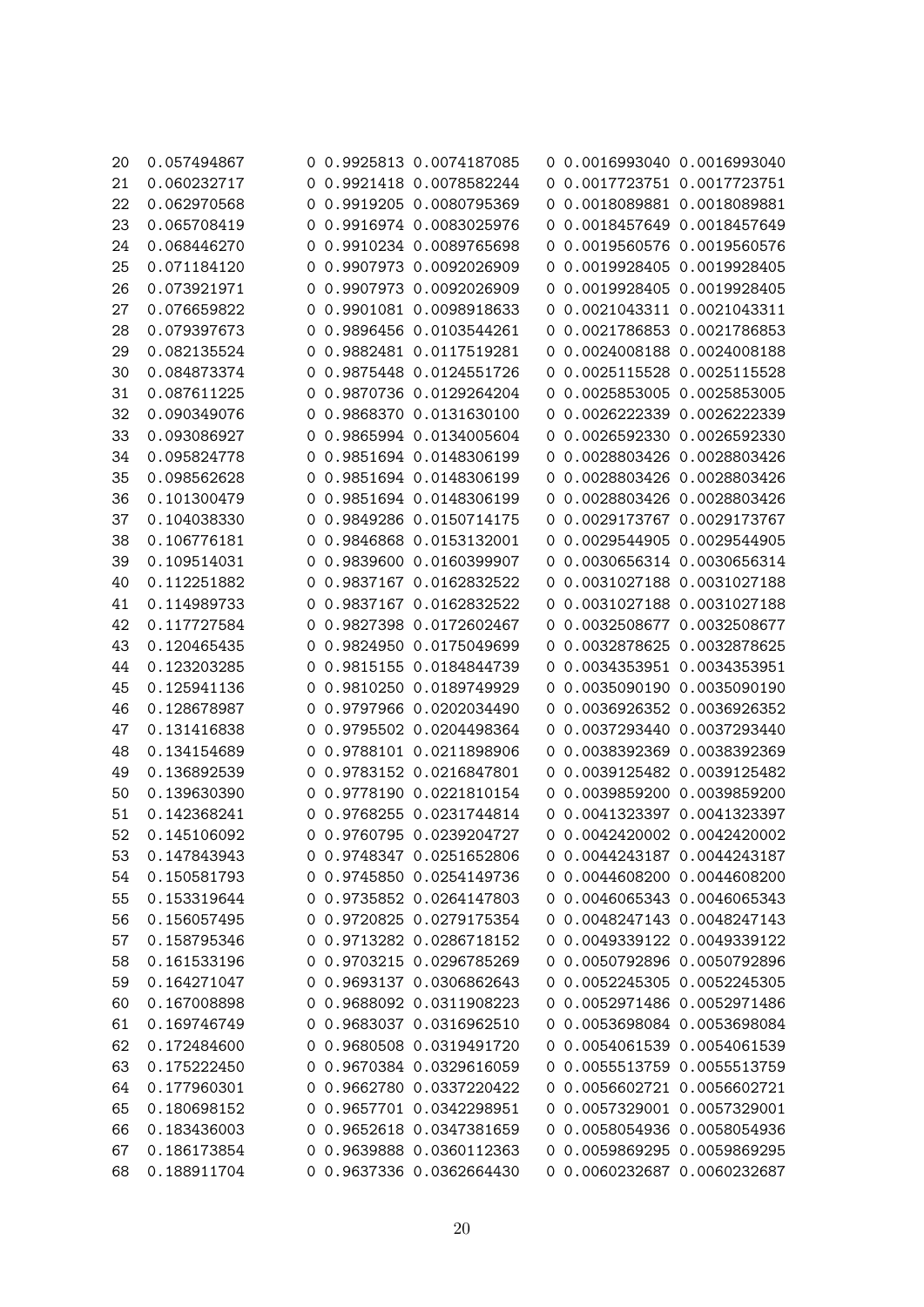| 69  | 0.191649555     |   | 0 0.9634781 0.0365218674 |          | 0 0.0060596170 0.0060596170 |                             |
|-----|-----------------|---|--------------------------|----------|-----------------------------|-----------------------------|
| 70  | 0.194387406     |   | 0 0.9609225 0.0390775020 |          |                             | 0 0.0064217447 0.0064217447 |
| 71  | 0.197125257     | 0 | 0.9601539 0.0398460910   |          | 0 0.0065303961 0.0065303961 |                             |
| 72  | 0.199863107     | 0 | 0.9601539 0.0398460910   | 0        |                             | 0.0065303961 0.0065303961   |
| 73  | 0.202600958     | 0 | 0.9591272 0.0408728032   | $\sigma$ |                             | 0.0066752892 0.0066752892   |
| 74  | 0.205338809     | 0 | 0.9588700 0.0411299702   | 0        |                             | 0.0067115588 0.0067115588   |
| 75  | 0.208076660     | 0 | 0.9580977 0.0419023219   | $\sigma$ |                             | 0.0068203342 0.0068203342   |
| 76  | 0.210814511     | 0 | 0.9580977 0.0419023219   | 0        |                             | 0.0068203342 0.0068203342   |
| 77  | 0.213552361     | 0 | 0.9573242 0.0426758306   |          | 0 0.0069290903 0.0069290903 |                             |
| 78  | 0.216290212     | 0 | 0.9560317 0.0439682788   |          | 0 0.0071104634 0.0071104634 |                             |
| 79  | 0.219028063     | 0 | 0.9557726 0.0442273885   |          | 0 0.0071467986 0.0071467986 |                             |
| 80  | 0.221765914     | 0 | 0.9552540 0.0447459593   |          |                             | 0 0.0072194379 0.0072194379 |
| 81  | 0.224503765     | 0 | 0.9544755 0.0455244976   | 0        | 0.0073283583 0.0073283583   |                             |
| 82  | 0.227241615     | 0 | 0.9544755 0.0455244976   | 0        |                             | 0.0073283583 0.0073283583   |
| 83  | 0.229979466     | 0 | 0.9534353 0.0465646989   | 0        |                             | 0.0074736132 0.0074736132   |
| 84  | 0.232717317     | 0 | 0.9529147 0.0470853054   | $\sigma$ | 0.0075462452 0.0075462452   |                             |
| 85  | 0.235455168     | 0 | 0.9526540 0.0473459855   | 0        | 0.0075826079 0.0075826079   |                             |
| 86  | 0.238193018     | 0 | 0.9510878 0.0489122349   |          | 0 0.0078005284 0.0078005284 |                             |
| 87  | 0.243668720     | 0 | 0.9495168 0.0504832218   | $\sigma$ |                             | 0.0080185257 0.0080185257   |
| 88  | 0.246406571     | 0 | 0.9489922 0.0510078030   | $\sigma$ |                             | 0.0080912638 0.0080912638   |
| 89  | 0.249144422     | 0 | 0.9484673 0.0515326757   | 0        |                             | 0.0081639909 0.0081639909   |
| 90  | 0.251882272     |   | 0.9479417 0.0520583230   |          | 0 0.0082367933 0.0082367933 |                             |
| 91  | 0.254620123     | 0 | 0.9474155 0.0525845408   | 0        | 0.0083096441 0.0083096441   |                             |
| 92  | 0.257357974     | 0 | 0.9463626 0.0536373633   | $\sigma$ | 0.0084551519 0.0084551519   |                             |
| 93  | 0.260095825     | O | 0.9455718 0.0544282418   |          | 0 0.0085643206 0.0085643206 |                             |
| 94  | 0.262833676     | 0 | 0.9453078 0.0546922419   |          | 0 0.0086007505 0.0086007505 |                             |
| 95  | 0.265571526     | 0 | 0.9445154 0.0554846323   |          | 0 0.0087099674 0.0087099674 |                             |
| 96  | 0.268309377     | 0 | 0.9437223 0.0562776516   | $\sigma$ |                             | 0.0088190979 0.0088190979   |
| 97  | 0.271047228     | 0 | 0.9423988 0.0576012113   |          |                             | 0 0.0090009133 0.0090009133 |
| 98  | 0.273785079     | 0 | 0.9423988 0.0576012113   |          |                             | 0.0090009133 0.0090009133   |
| 99  | 0.276522930     | 0 | 0.9416022 0.0583978478   | $\sigma$ |                             | 0.0091101808 0.0091101808   |
| 100 | 0.279260780     | O | 0.9405396 0.0594604433   |          |                             | 0 0.0092557441 0.0092557441 |
|     | 101 0.281998631 |   | 0 0.9402735 0.0597264915 |          | 0 0.0092921719 0.0092921719 |                             |
|     | 102 0.284736482 |   | 0 0.9394744 0.0605255740 |          | 0 0.0094015161 0.0094015161 |                             |
|     | 103 0.287474333 |   | 0 0.9386736 0.0613263646 |          | 0 0.0095109448 0.0095109448 |                             |
|     | 104 0.290212183 |   | 0 0.9378714 0.0621285857 |          |                             | 0 0.0096204190 0.0096204190 |
|     | 105 0.292950034 |   | 0 0.9373359 0.0626641040 |          |                             | 0 0.0096934026 0.0096934026 |
|     | 106 0.295687885 |   | 0 0.9367997 0.0632002787 |          | 0 0.0097663746 0.0097663746 |                             |
|     | 107 0.298425736 |   | 0 0.9357258 0.0642742334 |          | 0 0.0099123218 0.0099123218 |                             |
|     | 108 0.301163587 |   | 0 0.9357258 0.0642742334 |          | 0 0.0099123218 0.0099123218 |                             |
|     | 109 0.303901437 |   | 0 0.9343814 0.0656186158 |          | 0 0.0100946478 0.0100946478 |                             |
|     | 110 0.306639288 | 0 | 0.9335736 0.0664264022   |          | 0 0.0102040524 0.0102040524 |                             |
|     | 111 0.309377139 |   | 0 0.9327638 0.0672361757 |          | 0 0.0103136406 0.0103136406 |                             |
|     | 112 0.312114990 |   | 0 0.9322234 0.0677765957 |          |                             | 0 0.0103867089 0.0103867089 |
|     | 113 0.314852841 |   | 0 0.9314120 0.0685879956 |          |                             | 0 0.0104962783 0.0104962783 |
|     | 114 0.317590691 |   | 0 0.9305994 0.0694005733 |          |                             | 0 0.0106058848 0.0106058848 |
|     | 115 0.320328542 |   | 0 0.9297867 0.0702133289 |          |                             | 0 0.0107154131 0.0107154131 |
|     | 116 0.323066393 |   | 0 0.9289725 0.0710274910 |          |                             | 0 0.0108250407 0.0108250407 |
|     | 117 0.325804244 |   | 0 0.9276143 0.0723856612 |          |                             | 0 0.0110075784 0.0110075784 |
|     |                 |   |                          |          |                             |                             |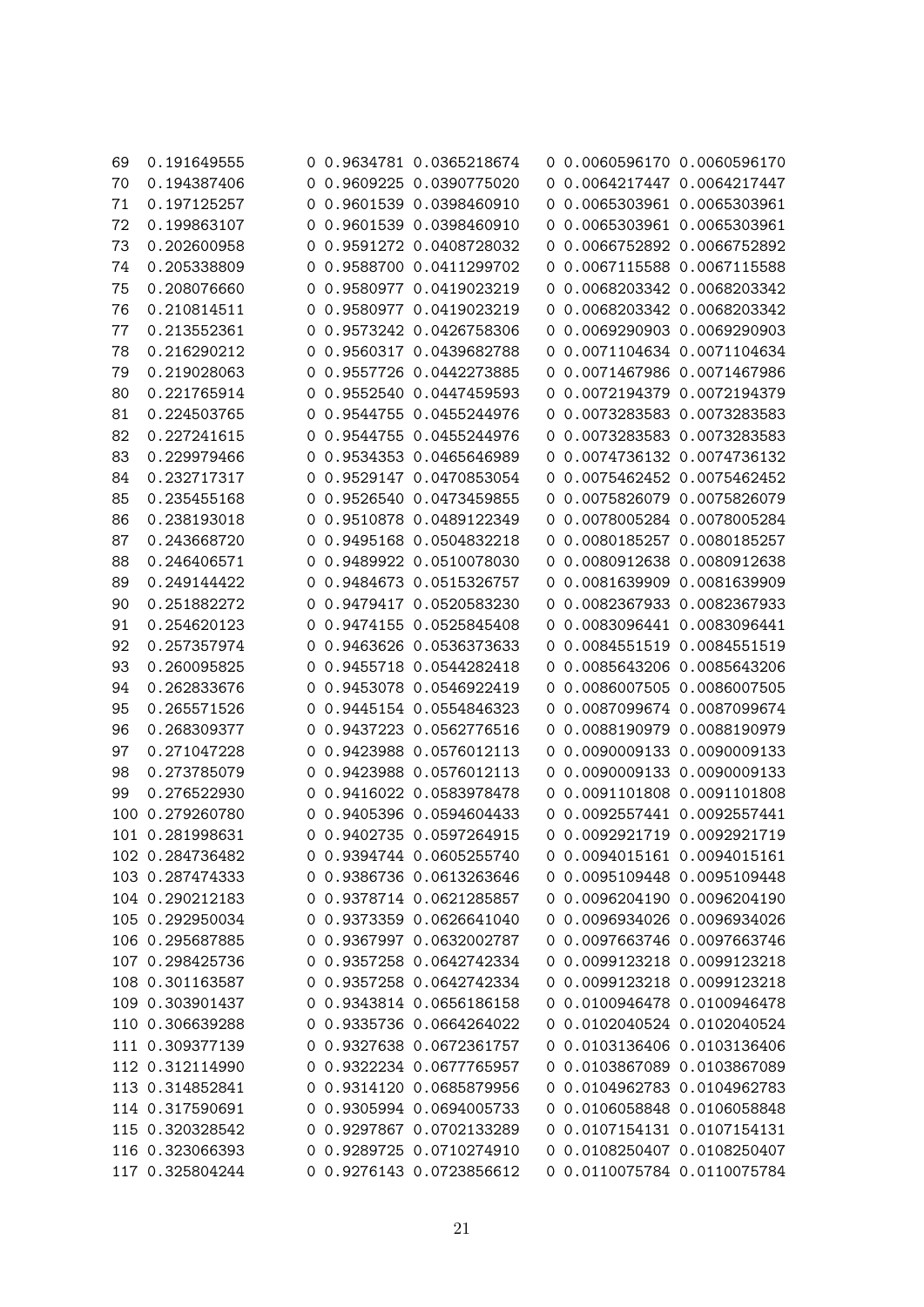| 118 0.328542094 |   | 0 0.9273423 0.0726576660 |    | 0 0.0110441415 0.0110441415 |                           |
|-----------------|---|--------------------------|----|-----------------------------|---------------------------|
| 119 0.331279945 |   | 0.9267979 0.0732020747   |    | 0 0.0111172692 0.0111172692 |                           |
| 120 0.334017796 | 0 | 0.9262528 0.0737471727   | 0  | 0.0111904296 0.0111904296   |                           |
| 121 0.336755647 | 0 | 0.9246158 0.0753842216   | 0  | 0.0114096431 0.0114096431   |                           |
| 122 0.339493498 | 0 | 0.9240694 0.0759305694   | 0  | 0.0114827458 0.0114827458   |                           |
| 123 0.342231348 |   | 0.9229754 0.0770245945   |    | 0 0.0116289060 0.0116289060 |                           |
| 124 0.344969199 | 0 | 0.9224276 0.0775724022   | 0  | 0.0117020289 0.0117020289   |                           |
| 125 0.347707050 | 0 | 0.9216053 0.0783947326   | 0  | 0.0118116820 0.0118116820   |                           |
| 126 0.353182752 |   | 0 0.9210559 0.0789440600 |    | 0 0.0118848941 0.0118848941 |                           |
| 127 0.355920602 |   | 0 0.9207808 0.0792191515 |    | 0 0.0119215345 0.0119215345 |                           |
| 128 0.361396304 | 0 | 0.9196785 0.0803215038   | 0  | 0.0120681109 0.0120681109   |                           |
| 129 0.364134155 | 0 | 0.9185734 0.0814266026   | 0  | 0.0122148240 0.0122148240   |                           |
| 130 0.366872005 | 0 | 0.9180201 0.0819798949   | 0  | 0.0122882164 0.0122882164   |                           |
| 131 0.369609856 |   | 0.9174663 0.0825336692   |    |                             | 0.0123616235 0.0123616235 |
| 132 0.372347707 | 0 | 0.9171892 0.0828107850   | 0  | 0.0123983419 0.0123983419   |                           |
| 133 0.375085558 | 0 | 0.9166348 0.0833652296   | 0  | 0.0124717485 0.0124717485   |                           |
| 134 0.377823409 |   | 0 0.9155253 0.0844747209 |    | 0 0.0126184156 0.0126184156 |                           |
| 135 0.380561259 |   | 0.9138584 0.0861415776   |    | 0.0128382516 0.0128382516   |                           |
| 136 0.383299110 | 0 | 0.9133019 0.0866981050   | 0  | 0.0129115890 0.0129115890   |                           |
| 137 0.386036961 | 0 | 0.9121872 0.0878128429   | 0  | 0.0130582546 0.0130582546   |                           |
| 138 0.388774812 | 0 | 0.9116290 0.0883710059   | O  | 0.0131316259 0.0131316259   |                           |
| 139 0.394250513 | 0 | 0.9110703 0.0889296503   | 0  | 0.0132049857 0.0132049857   |                           |
| 140 0.396988364 | 0 | 0.9110703 0.0889296503   | 0  | 0.0132049857 0.0132049857   |                           |
| 141 0.399726215 |   | 0 0.9110703 0.0889296503 | O. | 0.0132049857 0.0132049857   |                           |
| 142 0.405201916 |   | 0 0.9105105 0.0894895420 |    | 0 0.0132784384 0.0132784384 |                           |
| 143 0.407939767 | 0 | 0.9102298 0.0897701517   | 0  | 0.0133152462 0.0133152462   |                           |
| 144 0.410677618 | 0 | 0.9096685 0.0903315227   |    | 0 0.0133888232 0.0133888232 |                           |
| 145 0.413415469 | 0 | 0.9088258 0.0911741838   | 0  | 0.0134991204 0.0134991204   |                           |
| 146 0.416153320 |   | 0.9088258 0.0911741838   |    | 0 0.0134991204 0.0134991204 |                           |
| 147 0.418891170 |   | 0.9079815 0.0920184741   | O. | 0.0136095094 0.0136095094   |                           |
| 148 0.421629021 | 0 | 0.9071358 0.0928641732   |    | 0 0.0137199468 0.0137199468 |                           |
| 149 0.424366872 | 0 | 0.9062892 0.0937108019   |    | 0 0.0138303836 0.0138303836 |                           |
| 150 0.427104723 |   | 0 0.9057241 0.0942758522 |    | 0 0.0139040401 0.0139040401 |                           |
| 151 0.432580424 |   | 0 0.9048757 0.0951243062 |    | 0 0.0140145438 0.0140145438 |                           |
| 152 0.435318275 |   | 0 0.9043095 0.0956904633 |    | 0 0.0140882101 0.0140882101 |                           |
| 153 0.438056126 |   | 0 0.9040262 0.0959738025 |    | 0 0.0141250740 0.0141250740 |                           |
| 154 0.440793977 |   | 0 0.9031756 0.0968244431 |    | 0 0.0142356150 0.0142356150 |                           |
| 155 0.443531828 |   | 0 0.9031756 0.0968244431 |    | 0 0.0142356150 0.0142356150 |                           |
| 156 0.446269678 |   | 0 0.9031756 0.0968244431 |    | 0 0.0142356150 0.0142356150 |                           |
| 157 0.449007529 |   | 0 0.9026077 0.0973923346 |    | 0 0.0143093585 0.0143093585 |                           |
| 158 0.451745380 |   | 0 0.9020391 0.0979609087 |    | 0 0.0143831280 0.0143831280 |                           |
| 159 0.454483231 |   | 0 0.9014701 0.0985298976 |    | 0 0.0144568892 0.0144568892 |                           |
| 160 0.457221081 |   | 0 0.9011854 0.0988146096 |    | 0 0.0144937872 0.0144937872 |                           |
| 161 0.459958932 |   | 0 0.9003310 0.0996689842 |    | 0 0.0146043798 0.0146043798 |                           |
| 162 0.465434634 |   | 0 0.8991904 0.1008095902 |    | 0 0.0147518995 0.0147518995 |                           |
| 163 0.470910335 |   | 0 0.8989049 0.1010950968 |    | 0 0.0147888077 0.0147888077 |                           |
| 164 0.473648186 |   | 0 0.8983336 0.1016664408 |    | 0 0.0148626207 0.0148626207 |                           |
| 165 0.476386037 |   | 0 0.8977618 0.1022382256 |    | 0 0.0149364268 0.0149364268 |                           |
| 166 0.479123888 |   | 0 0.8974756 0.1025243630 |    | 0 0.0149733593 0.0149733593 |                           |
|                 |   |                          |    |                             |                           |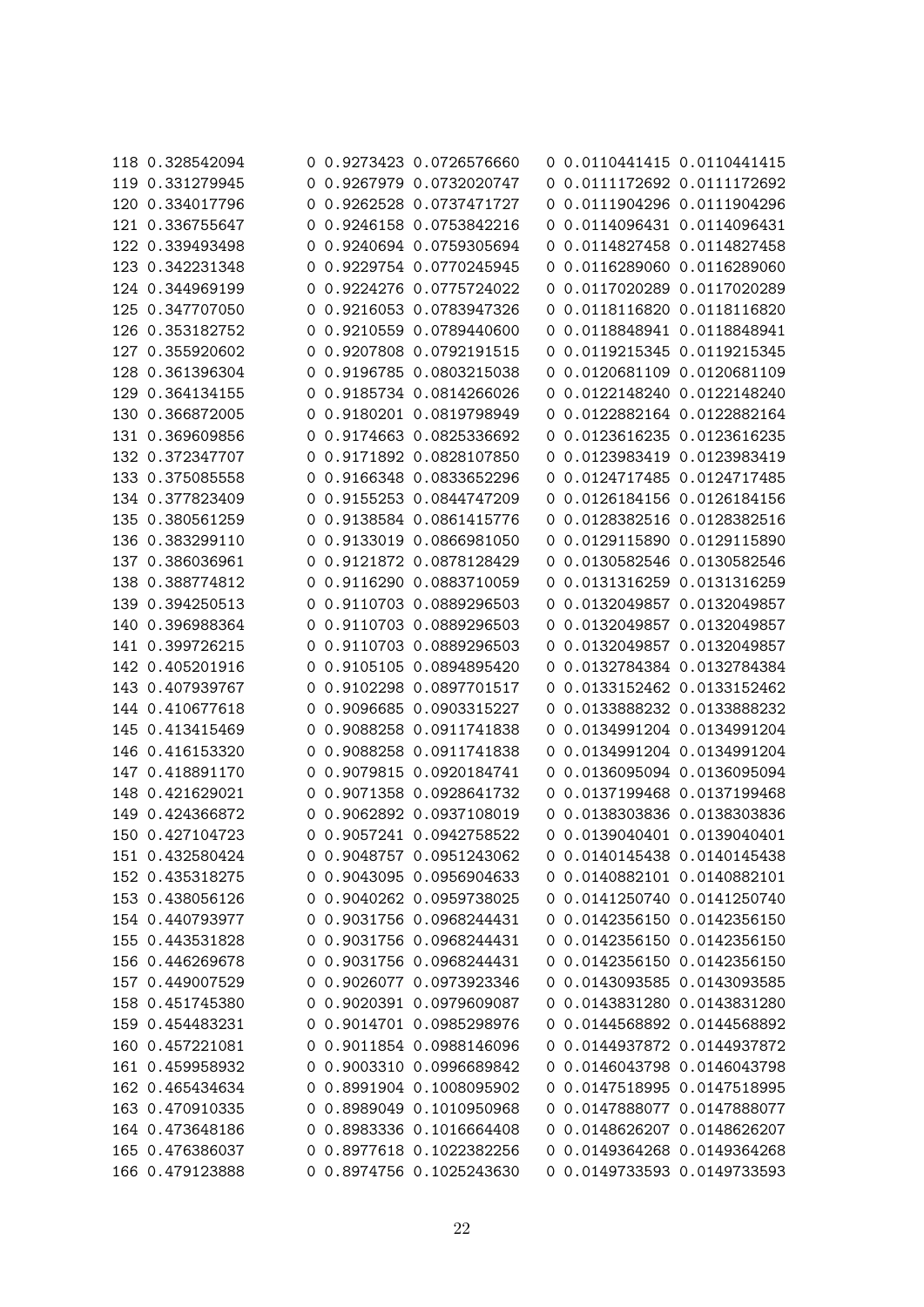| 167 0.481861739 |   | 0 0.8971894 0.1028105690 |             | 0 0.0150102851 0.0150102851 |                           |
|-----------------|---|--------------------------|-------------|-----------------------------|---------------------------|
| 168 0.484599589 |   | 0 0.8963305 0.1036694826 |             | 0 0.0151209708 0.0151209708 |                           |
| 169 0.487337440 | 0 | 0.8957573 0.1042426559   | 0           |                             | 0.0151947629 0.0151947629 |
| 170 0.492813142 |   | 0.8951836 0.1048164329   |             | 0.0152685715 0.0152685715   |                           |
| 171 0.495550992 | 0 | 0.8948965 0.1051035206   | 0           |                             | 0.0153054898 0.0153054898 |
|                 | 0 | 0.8943213 0.1056786939   | 0           |                             |                           |
| 172 0.498288843 | 0 |                          | 0           | 0.0153793953 0.0153793953   |                           |
| 173 0.501026694 | 0 | 0.8934576 0.1065423515   | 0           |                             | 0.0154902019 0.0154902019 |
| 174 0.503764545 | 0 | 0.8928811 0.1071188697   | 0           |                             | 0.0155641120 0.0155641120 |
| 175 0.506502396 | 0 | 0.8925927 0.1074072995   | 0           |                             | 0.0156010788 0.0156010788 |
| 176 0.509240246 |   | 0 0.8925927 0.1074072995 |             | 0.0156010788 0.0156010788   |                           |
| 177 0.511978097 | 0 | 0.8911482 0.1088518115   | $\mathbf 0$ |                             | 0.0157858458 0.0157858458 |
| 178 0.514715948 | 0 | 0.8902805 0.1097195144   | 0           | 0.0158966885 0.0158966885   |                           |
| 179 0.517453799 | 0 | 0.8899909 0.1100090732   | 0           |                             | 0.0159336600 0.0159336600 |
| 180 0.520191650 | 0 | 0.8899909 0.1100090732   |             | 0 0.0159336600 0.0159336600 |                           |
| 181 0.522929500 | 0 | 0.8894110 0.1105889641   | 0           | 0.0160076228 0.0160076228   |                           |
| 182 0.528405202 | 0 | 0.8891208 0.1108791858   |             | 0 0.0160446291 0.0160446291 |                           |
| 183 0.531143053 |   | 0 0.8885403 0.1114596769 |             | 0 0.0161185887 0.0161185887 |                           |
| 184 0.533880903 |   | 0 0.8876686 0.1123314248 |             | 0 0.0162294864 0.0162294864 |                           |
| 185 0.536618754 | 0 | 0.8870869 0.1129130610   | 0           | 0.0163034057 0.0163034057   |                           |
| 186 0.542094456 | 0 | 0.8862137 0.1137863194   | 0           | 0.0164142445 0.0164142445   |                           |
| 187 0.547570157 | 0 | 0.8859223 0.1140776720   | 0           | 0.0164511984 0.0164511984   |                           |
| 188 0.550308008 | 0 | 0.8859223 0.1140776720   | 0           |                             | 0.0164511984 0.0164511984 |
| 189 0.553045859 | 0 | 0.8847547 0.1152452801   | 0           | 0.0165990442 0.0165990442   |                           |
| 190 0.555783710 | 0 | 0.8844626 0.1155374250   |             | 0 0.0166360117 0.0166360117 |                           |
| 191 0.558521561 |   | 0 0.8838778 0.1161221637 |             | 0 0.0167099480 0.0167099480 |                           |
| 192 0.561259411 | 0 | 0.8832930 0.1167070443   | 0           |                             | 0.0167838110 0.0167838110 |
| 193 0.566735113 | 0 | 0.8830001 0.1169998674   | 0           | 0.0168207706 0.0168207706   |                           |
| 194 0.572210815 | 0 | 0.8824143 0.1175856605   | 0           | 0.0168946566 0.0168946566   |                           |
| 195 0.577686516 | 0 | 0.8815345 0.1184654531   | 0           | 0.0170054620 0.0170054620   |                           |
| 196 0.580424367 | 0 | 0.8812410 0.1187590223   | 0           |                             | 0.0170424238 0.0170424238 |
| 197 0.585900068 | 0 | 0.8803590 0.1196410416   |             | 0 0.0171534257 0.0171534257 |                           |
| 198 0.588637919 |   | 0 0.8791816 0.1208184027 |             | 0 0.0173012832 0.0173012832 |                           |
| 199 0.591375770 |   | 0 0.8782976 0.1217024173 |             | 0 0.0174121379 0.0174121379 |                           |
| 200 0.599589322 |   | 0 0.8780024 0.1219975728 |             | 0 0.0174491265 0.0174491265 |                           |
| 201 0.602327173 |   | 0 0.8774121 0.1225878949 |             | 0 0.0175230490 0.0175230490 |                           |
| 202 0.605065024 |   | 0 0.8768216 0.1231783964 |             | 0 0.0175969463 0.0175969463 |                           |
| 203 0.607802875 |   | 0 0.8762303 0.1237696871 |             | 0 0.0176708684 0.0176708684 |                           |
| 204 0.610540726 |   | 0 0.8759344 0.1240655643 |             | 0 0.0177078464 0.0177078464 |                           |
| 205 0.613278576 |   | 0 0.8756382 0.1243618263 |             | 0 0.0177448638 0.0177448638 |                           |
| 206 0.616016427 |   | 0 0.8750454 0.1249546019 |             | 0 0.0178188655 0.0178188655 |                           |
| 207 0.618754278 |   | 0 0.8744515 0.1255484660 |             | 0 0.0178929339 0.0178929339 |                           |
| 208 0.621492129 |   | 0 0.8741545 0.1258455051 |             | 0 0.0179299737 0.0179299737 |                           |
| 209 0.624229979 |   | 0 0.8738572 0.1261427591 |             | 0 0.0179670247 0.0179670247 |                           |
| 210 0.626967830 |   | 0 0.8729645 0.1270355371 |             | 0 0.0180781749 0.0180781749 |                           |
| 211 0.632443532 |   | 0 0.8723684 0.1276316261 |             | 0 0.0181523096 0.0181523096 |                           |
| 212 0.635181383 |   | 0 0.8720702 0.1279298191 |             | 0 0.0181893867 0.0181893867 |                           |
| 213 0.637919233 |   | 0 0.8717720 0.1282280273 |             | 0 0.0182264585 0.0182264585 |                           |
| 214 0.640657084 |   | 0 0.8714738 0.1285262414 |             | 0 0.0182635183 0.0182635183 |                           |
| 215 0.643394935 |   | 0 0.8711754 0.1288246403 |             | 0 0.0183005880 0.0183005880 |                           |
|                 |   |                          |             |                             |                           |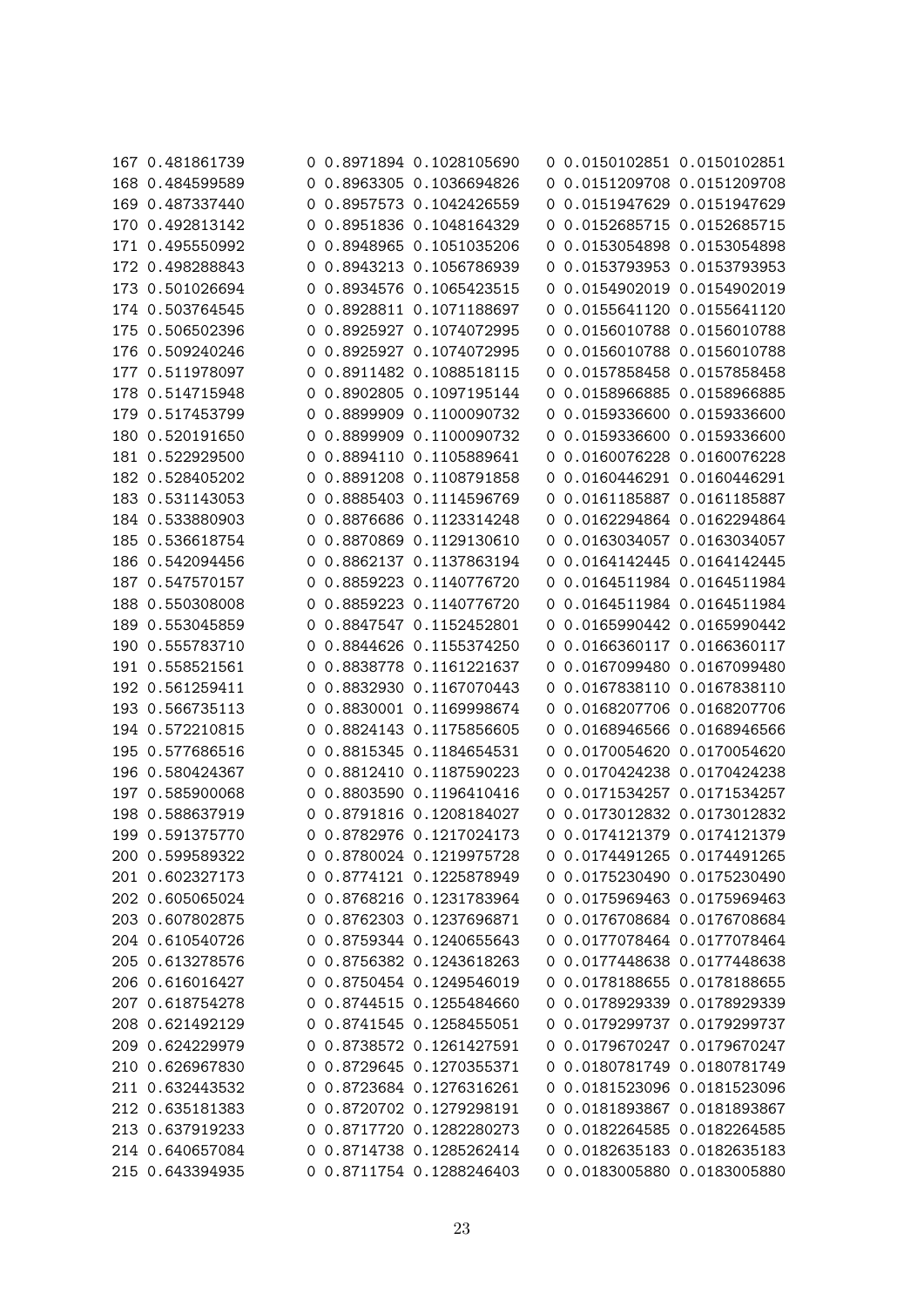| 216 0.648870637<br>217 0.651608487 |   | 0 0.8708767 0.1291233163<br>0 0.8705777 0.1294222510 |          | 0 0.0183376680 0.0183376680<br>0 0.0183747596 0.0183747596 |                           |
|------------------------------------|---|------------------------------------------------------|----------|------------------------------------------------------------|---------------------------|
|                                    |   | 0.8702782 0.1297218215                               |          |                                                            | 0.0184119352 0.0184119352 |
| 218 0.662559890                    | 0 |                                                      | 0        |                                                            |                           |
| 219 0.665297741                    | 0 | 0.8699786 0.1300214181                               | 0        |                                                            | 0.0184490983 0.0184490983 |
| 220 0.668035592                    | 0 | 0.8696786 0.1303214028                               | 0        |                                                            | 0.0184862912 0.0184862912 |
| 221 0.670773443                    | 0 | 0.8693783 0.1306217432                               | 0        |                                                            | 0.0185235031 0.0185235031 |
| 222 0.673511294                    | 0 | 0.8687772 0.1312228342                               | 0        |                                                            | 0.0185978960 0.0185978960 |
| 223 0.676249144                    | 0 | 0.8684765 0.1315235087                               | 0        |                                                            | 0.0186350907 0.0186350907 |
| 224 0.684462697                    | 0 | 0.8678737 0.1321262838                               | 0        |                                                            | 0.0187096098 0.0187096098 |
| 225 0.687200548                    |   | 0 0.8672701 0.1327298879                             | 0        |                                                            | 0.0187841596 0.0187841596 |
| 226 0.689938398                    | 0 | 0.8669680 0.1330319877                               | O        |                                                            | 0.0188214563 0.0188214563 |
| 227 0.692676249                    | 0 | 0.8663637 0.1336363458                               | 0        |                                                            | 0.0188960014 0.0188960014 |
| 228 0.695414100                    | 0 | 0.8660611 0.1339388718                               | 0        |                                                            | 0.0189333078 0.0189333078 |
| 229 0.698151951                    |   | 0.8657584 0.1342416464                               |          |                                                            | 0.0189706263 0.0189706263 |
| 230 0.703627652                    | 0 | 0.8654555 0.1345445138                               | 0        |                                                            | 0.0190079385 0.0190079385 |
| 231 0.706365503                    | 0 | 0.8648491 0.1351509243                               | 0        |                                                            | 0.0190825769 0.0190825769 |
| 232 0.709103354                    |   | 0 0.8645452 0.1354547553                             | O        |                                                            | 0.0191199517 0.0191199517 |
| 233 0.711841205                    |   | 0 0.8642414 0.1357586246                             |          |                                                            | 0.0191573133 0.0191573133 |
| 234 0.714579055                    | 0 | 0.8639375 0.1360625136                               | 0        |                                                            | 0.0191946746 0.0191946746 |
| 235 0.717316906                    | 0 | 0.8636334 0.1363666499                               | 0        |                                                            | 0.0192320527 0.0192320527 |
| 236 0.720054757                    | 0 | 0.8630242 0.1369757797                               | 0        |                                                            | 0.0193068224 0.0193068224 |
| 237 0.722792608                    |   | 0.8630242 0.1369757797                               |          |                                                            | 0.0193068224 0.0193068224 |
| 238 0.725530459                    | 0 | 0.8624146 0.1375854399                               | 0        |                                                            | 0.0193815810 0.0193815810 |
| 239 0.739219713                    |   | 0 0.8621095 0.1378905005                             | 0        |                                                            | 0.0194189694 0.0194189694 |
| 240 0.741957563                    |   | 0 0.8614983 0.1385016983                             | 0        |                                                            | 0.0194938046 0.0194938046 |
| 241 0.744695414                    |   | 0 0.8605809 0.1394190584                             | $\sigma$ |                                                            | 0.0196059719 0.0196059719 |
| 242 0.747433265                    | 0 | 0.8602749 0.1397251183                               | 0        | 0.0196433733 0.0196433733                                  |                           |
| 243 0.750171116                    | 0 | 0.8599688 0.1400312176                               | 0        |                                                            | 0.0196807697 0.0196807697 |
| 244 0.752908966                    | 0 | 0.8596625 0.1403375476                               | 0        |                                                            | 0.0197181790 0.0197181790 |
| 245 0.755646817                    | 0 | 0.8596625 0.1403375476                               | 0        |                                                            | 0.0197181790 0.0197181790 |
| 246 0.758384668                    | 0 | 0.8590492 0.1409507727                               | 0        | 0.0197929878 0.0197929878                                  |                           |
| 247 0.763860370                    |   | 0 0.8587422 0.1412577730                             |          | 0 0.0198304208 0.0198304208                                |                           |
| 248 0.766598220                    |   | 0 0.8584349 0.1415651154                             |          | 0 0.0198678766 0.0198678766                                |                           |
| 249 0.769336071                    |   | 0 0.8581274 0.1418726487                             |          | 0 0.0199053416 0.0199053416                                |                           |
| 250 0.772073922                    |   | 0 0.8578198 0.1421802057                             |          | 0 0.0199427879 0.0199427879                                |                           |
| 251 0.777549624                    |   | 0 0.8568970 0.1431029711                             |          | 0 0.0200550295 0.0200550295                                |                           |
| 252 0.780287474                    |   | 0 0.8565890 0.1434110078                             |          | 0 0.0200924667 0.0200924667                                |                           |
| 253 0.783025325                    |   | 0 0.8562807 0.1437193257                             |          | 0 0.0201299237 0.0201299237                                |                           |
| 254 0.785763176                    |   | 0 0.8556637 0.1443362903                             |          | 0 0.0202048062 0.0202048062                                |                           |
| 255 0.793976728                    |   | 0 0.8553548 0.1446452304                             |          | 0 0.0202422891 0.0202422891                                |                           |
| 256 0.799452430                    |   | 0 0.8547366 0.1452634027                             |          | 0 0.0203172184 0.0203172184                                |                           |
| 257 0.802190281                    |   | 0 0.8544272 0.1455728149                             |          | 0 0.0203547061 0.0203547061                                |                           |
| 258 0.804928131                    |   | 0 0.8544272 0.1455728149                             |          | 0 0.0203547061 0.0203547061                                |                           |
| 259 0.807665982                    |   | 0 0.8541172 0.1458828305                             |          | 0 0.0203922837 0.0203922837                                |                           |
| 260 0.815879535                    |   | 0 0.8534968 0.1465031851                             |          | 0 0.0204674053 0.0204674053                                |                           |
| 261 0.818617385                    |   | 0 0.8528756 0.1471243913                             |          | 0 0.0205425966 0.0205425966                                |                           |
| 262 0.821355236                    |   | 0 0.8516317 0.1483682710                             |          | 0 0.0206928680 0.0206928680                                |                           |
| 263 0.829568789                    |   | 0 0.8513205 0.1486795139                             |          | 0 0.0207304557 0.0207304557                                |                           |
| 264 0.835044490                    |   | 0 0.8503861 0.1496138587                             |          | 0 0.0208431442 0.0208431442                                |                           |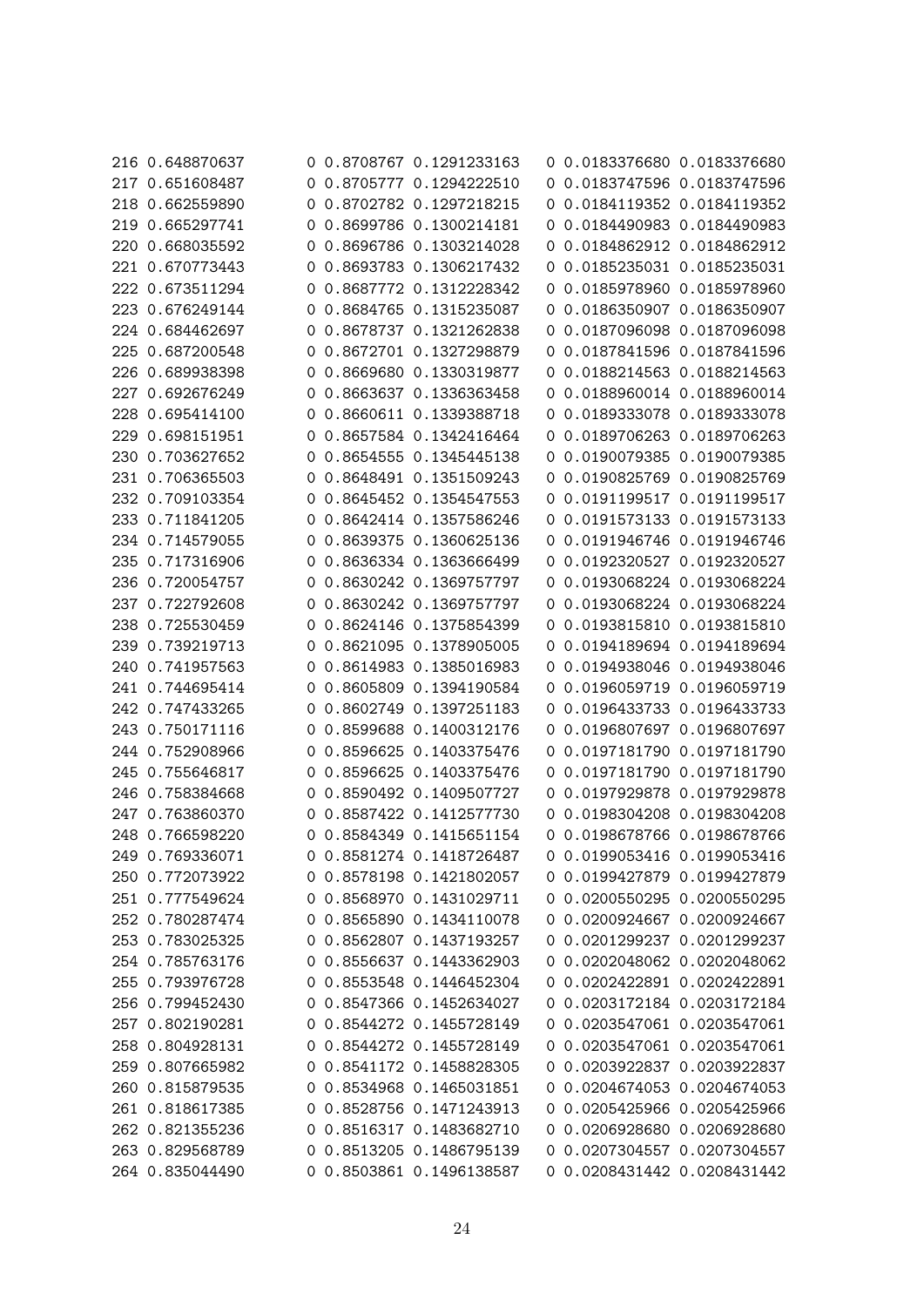| 265 0.837782341 |   | 0 0.8500743 0.1499256902 |   | 0 0.0208807196 0.0208807196 |                           |
|-----------------|---|--------------------------|---|-----------------------------|---------------------------|
| 266 0.845995893 |   | 0 0.8497623 0.1502376713 |   | 0 0.0209182938 0.0209182938 |                           |
| 267 0.848733744 | 0 | 0.8494503 0.1505496524   | 0 |                             | 0.0209558660 0.0209558660 |
| 268 0.859685147 | 0 | 0.8491379 0.1508620720   | 0 |                             | 0.0209934672 0.0209934672 |
| 269 0.862422998 | 0 | 0.8485117 0.1514883127   | 0 |                             | 0.0210687760 0.0210687760 |
| 270 0.865160849 |   | 0.8481984 0.1518015719   | 0 |                             | 0.0211064166 0.0211064166 |
| 271 0.870636550 | 0 | 0.8478849 0.1521151397   | 0 | 0.0211440911 0.0211440911   |                           |
| 272 0.873374401 | 0 | 0.8472577 0.1527423412   | 0 |                             | 0.0212194079 0.0212194079 |
| 273 0.876112252 | O | 0.8469438 0.1530562009   | 0 |                             | 0.0212570808 0.0212570808 |
| 274 0.878850103 |   | 0.8463152 0.1536847902   |   |                             | 0.0213324554 0.0213324554 |
| 275 0.887063655 | 0 | 0.8460002 0.1539998345   | 0 |                             | 0.0213702095 0.0213702095 |
| 276 0.898015058 | 0 | 0.8450542 0.1549458407   | 0 | 0.0214834599 0.0214834599   |                           |
| 277 0.900752909 | 0 | 0.8441071 0.1558929147   | O |                             | 0.0215966625 0.0215966625 |
| 278 0.903490760 |   | 0.8437912 0.1562087580   |   | 0.0216343974 0.0216343974   |                           |
| 279 0.906228611 | 0 | 0.8434752 0.1565247549   | 0 |                             | 0.0216721308 0.0216721308 |
| 280 0.908966461 | O | 0.8431592 0.1568408239   | 0 | 0.0217098491 0.0217098491   |                           |
| 281 0.911704312 |   | 0 0.8425267 0.1574733125 | O |                             | 0.0217852514 0.0217852514 |
| 282 0.919917864 |   | 0 0.8415763 0.1584237479 | 0 |                             | 0.0218983480 0.0218983480 |
| 283 0.925393566 | 0 | 0.8412591 0.1587408994   | 0 |                             | 0.0219360796 0.0219360796 |
| 284 0.928131417 | 0 | 0.8409416 0.1590584003   | 0 |                             | 0.0219738232 0.0219738232 |
| 285 0.930869268 | 0 | 0.8403062 0.1596938300   | O |                             | 0.0220492804 0.0220492804 |
| 286 0.933607118 | 0 | 0.8399881 0.1600119051   | 0 |                             | 0.0220870262 0.0220870262 |
| 287 0.939082820 | 0 | 0.8393519 0.1606480997   | 0 |                             | 0.0221624808 0.0221624808 |
| 288 0.955509925 | 0 | 0.8390334 0.1609666319   | 0 |                             | 0.0222002338 0.0222002338 |
| 289 0.971937029 |   | 0 0.8380767 0.1619232640 | O |                             | 0.0223134119 0.0223134119 |
| 290 0.974674880 | 0 | 0.8377575 0.1622424839   | 0 | 0.0223511711 0.0223511711   |                           |
| 291 0.980150582 | 0 | 0.8374380 0.1625619611   | 0 |                             | 0.0223889482 0.0223889482 |
| 292 0.985626283 | 0 | 0.8367979 0.1632020683   | 0 |                             | 0.0224645606 0.0224645606 |
| 293 0.991101985 |   | 0.8358366 0.1641633828   | 0 |                             | 0.0225779903 0.0225779903 |
| 294 0.996577687 | 0 | 0.8355156 0.1644844345   | 0 |                             | 0.0226158184 0.0226158184 |
| 295 0.999315537 | 0 | 0.8351944 0.1648056097   | 0 |                             | 0.0226536769 0.0226536769 |
| 296 1.004791239 | O | 0.8348725 0.1651274761   | O |                             | 0.0226916249 0.0226916249 |
| 297 1.007529090 |   | 0 0.8332594 0.1667406388 |   | 0 0.0228813849 0.0228813849 |                           |
| 298 1.010266940 |   | 0 0.8322894 0.1677105915 |   | 0 0.0229954160 0.0229954160 |                           |
| 299 1.013004791 |   | 0 0.8316415 0.1683585006 |   | 0 0.0230714904 0.0230714904 |                           |
| 300 1.023956194 |   | 0 0.8309925 0.1690075183 |   | 0 0.0231476086 0.0231476086 |                           |
| 301 1.029431896 |   | 0 0.8306673 0.1693327449 |   | 0 0.0231857141 0.0231857141 |                           |
| 302 1.032169747 |   | 0 0.8300166 0.1699833529 |   | 0 0.0232618531 0.0232618531 |                           |
| 303 1.034907598 |   | 0 0.8296911 0.1703088559 |   | 0 0.0232999231 0.0232999231 |                           |
| 304 1.043121150 |   | 0 0.8290384 0.1709616329 |   | 0 0.0233762216 0.0233762216 |                           |
| 305 1.051334702 |   | 0 0.8283843 0.1716157170 |   | 0 0.0234525709 0.0234525709 |                           |
| 306 1.054072553 |   | 0 0.8283843 0.1716157170 |   | 0 0.0234525709 0.0234525709 |                           |
| 307 1.059548255 |   | 0 0.8280566 0.1719434167 |   | 0 0.0234907769 0.0234907769 |                           |
| 308 1.067761807 |   | 0 0.8274002 0.1725998454 |   | 0 0.0235672389 0.0235672389 |                           |
| 309 1.070499658 |   | 0 0.8267432 0.1732568446 |   | 0 0.0236436802 0.0236436802 |                           |
| 310 1.081451061 |   | 0 0.8264143 0.1735856661 |   | 0 0.0236819144 0.0236819144 |                           |
| 311 1.086926762 |   | 0 0.8254256 0.1745744212 |   | 0 0.0237966969 0.0237966969 |                           |
| 312 1.092402464 |   | 0 0.8250957 0.1749042839 |   | 0 0.0238349782 0.0238349782 |                           |
| 313 1.100616016 |   | 0 0.8247655 0.1752345086 |   | 0 0.0238732845 0.0238732845 |                           |
|                 |   |                          |   |                             |                           |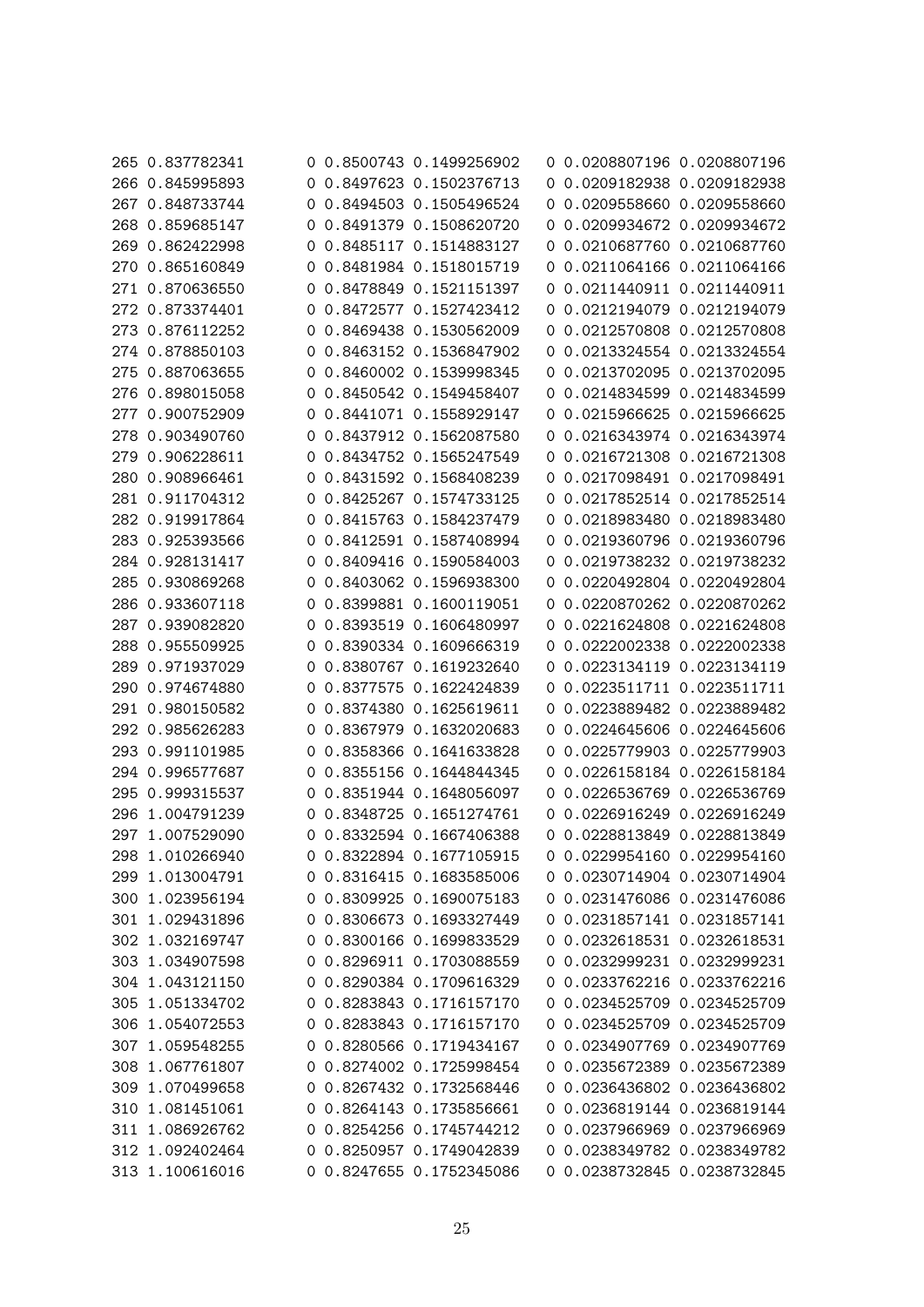| 314 1.103353867                    |   | 0 0.8244351 0.1755649062 |          | 0 0.0239115887 0.0239115887 |                           |
|------------------------------------|---|--------------------------|----------|-----------------------------|---------------------------|
| 315 1.111567420                    |   | 0 0.8241043 0.1758956696 |          | 0 0.0239499127 0.0239499127 |                           |
| 316 1.114305270                    | 0 | 0.8234413 0.1765587336   | $\sigma$ |                             | 0.0240266809 0.0240266809 |
| 317 1.122518823                    | 0 | 0.8231096 0.1768904244   | 0        |                             | 0.0240650654 0.0240650654 |
| 318 1.138945927                    | 0 | 0.8227758 0.1772241538   | 0        |                             | 0.0241036689 0.0241036689 |
| 319 1.141683778                    | 0 | 0.8224421 0.1775578910   | 0        | 0.0241422565 0.0241422565   |                           |
| 320 1.149897331                    | 0 | 0.8221074 0.1778925667   | 0        |                             | 0.0241809280 0.0241809280 |
| 321 1.155373032                    | 0 | 0.8217727 0.1782272502   | 0        |                             | 0.0242195835 0.0242195835 |
| 322 1.158110883                    |   | 0 0.8214381 0.1785619415 | O        |                             | 0.0242582232 0.0242582232 |
| 323 1.166324435                    |   | 0 0.8211029 0.1788971416 |          |                             | 0.0242968977 0.0242968977 |
| 324 1.171800137                    | O | 0.8207673 0.1792327011   | O        |                             | 0.0243355913 0.0243355913 |
| 325 1.177275838                    | 0 | 0.8204315 0.1795684625   |          | 0 0.0243742849 0.0243742849 |                           |
| 326 1.182751540                    | 0 | 0.8200955 0.1799044693   | $\sigma$ | 0.0244129814 0.0244129814   |                           |
| 327 1.185489391                    |   | 0.8197589 0.1802410621   |          | 0 0.0244517106 0.0244517106 |                           |
| 328 1.193702943                    | 0 | 0.8194221 0.1805778717   | 0        |                             | 0.0244904416 0.0244904416 |
| 329 1.201916496                    | 0 | 0.8190853 0.1809146892   | $\sigma$ | 0.0245291564 0.0245291564   |                           |
| 330 1.204654346                    |   | 0 0.8187484 0.1812515789 |          |                             | 0.0245678748 0.0245678748 |
| 331 1.221081451                    |   | 0 0.8184110 0.1815890481 |          | 0 0.0246066202 0.0246066202 |                           |
| 332 1.245722108                    | 0 | 0.8180718 0.1819282279   | 0        |                             | 0.0246455344 0.0246455344 |
| 333 1.248459959                    | 0 | 0.8173931 0.1826069010   | 0        | 0.0247233318 0.0247233318   |                           |
| 334 1.251197810                    |   | 0 0.8167143 0.1832856761 | O        | 0.0248011111 0.0248011111   |                           |
| 335 1.256673511                    |   | 0 0.8163746 0.1836254406 |          | 0.0248400301 0.0248400301   |                           |
| 336 1.262149213                    | 0 | 0.8160347 0.1839653291   | $\sigma$ |                             | 0.0248789397 0.0248789397 |
| 337 1.264887064                    |   | 0 0.8156947 0.1843053037 | $\sigma$ |                             | 0.0249178306 0.0249178306 |
| 338 1.270362765                    |   | 0 0.8153545 0.1846454881 | 0        |                             | 0.0249567217 0.0249567217 |
| 339 1.275838467                    |   | 0 0.8150140 0.1849859988 |          |                             | 0.0249956103 0.0249956103 |
| 340 1.281314168                    | 0 | 0.8146733 0.1853266757   |          | 0 0.0250345025 0.0250345025 |                           |
| 341 1.286789870                    | 0 | 0.8143318 0.1856681553   | 0        |                             | 0.0250734593 0.0250734593 |
| 342 1.295003422                    | O | 0.8139900 0.1860100278   |          | 0 0.0251124367 0.0251124367 |                           |
| 343 1.308692676                    | O | 0.8136474 0.1863526397   | O.       |                             | 0.0251514725 0.0251514725 |
| 344 1.322381930                    | O | 0.8133042 0.1866957657   |          | 0 0.0251905560 0.0251905560 |                           |
| 345 1.338809035                    |   | 0 0.8129610 0.1870390187 |          | 0 0.0252296299 0.0252296299 |                           |
| 346 1.344284736                    |   | 0 0.8126175 0.1873824850 |          | 0 0.0252687036 0.0252687036 |                           |
| 347 1.355236140                    |   | 0 0.8122736 0.1877264064 |          | 0 0.0253078038 0.0253078038 |                           |
| 348 1.360711841                    |   | 0 0.8119293 0.1880706724 |          | 0 0.0253469243 0.0253469243 |                           |
| 349 1.368925394                    |   | 0 0.8115849 0.1884150664 |          | 0 0.0253860350 0.0253860350 |                           |
| 350 1.385352498                    |   | 0 0.8112395 0.1887605336 |          | 0 0.0254252419 0.0254252419 |                           |
| 351 1.393566051                    |   | 0 0.8108938 0.1891061853 |          | 0 0.0254644451 0.0254644451 |                           |
| 352 1.434633812                    |   | 0 0.8105472 0.1894528109 |          | 0 0.0255037200 0.0255037200 |                           |
| 353 1.451060917                    |   | 0 0.8101995 0.1898005460 |          | 0 0.0255431066 0.0255431066 |                           |
| 354 1.472963723                    |   | 0 0.8095025 0.1904974570 |          | 0 0.0256219433 0.0256219433 |                           |
| 355 1.475701574                    |   | 0 0.8091537 0.1908463111 |          | 0 0.0256613637 0.0256613637 |                           |
| 356 1.486652977                    |   | 0 0.8088043 0.1911956569 |          | 0 0.0257008192 0.0257008192 |                           |
| 357 1.489390828                    |   | 0 0.8084542 0.1915458021 |          | 0 0.0257403327 0.0257403327 |                           |
| 358 1.492128679                    |   | 0 0.8081039 0.1918960618 |          | 0 0.0257798427 0.0257798427 |                           |
| 359 1.494866530                    |   | 0 0.8077536 0.1922463758 |          | 0 0.0258193348 0.0258193348 |                           |
|                                    |   | 0 0.8074028 0.1925971659 |          | 0 0.0258588638 0.0258588638 |                           |
| 360 1.503080082<br>361 1.508555784 |   | 0 0.8070518 0.1929481817 |          | 0 0.0258983924 0.0258983924 |                           |
|                                    |   |                          |          |                             |                           |
| 362 1.511293634                    |   | 0 0.8067004 0.1932996438 |          | 0 0.0259379330 0.0259379330 |                           |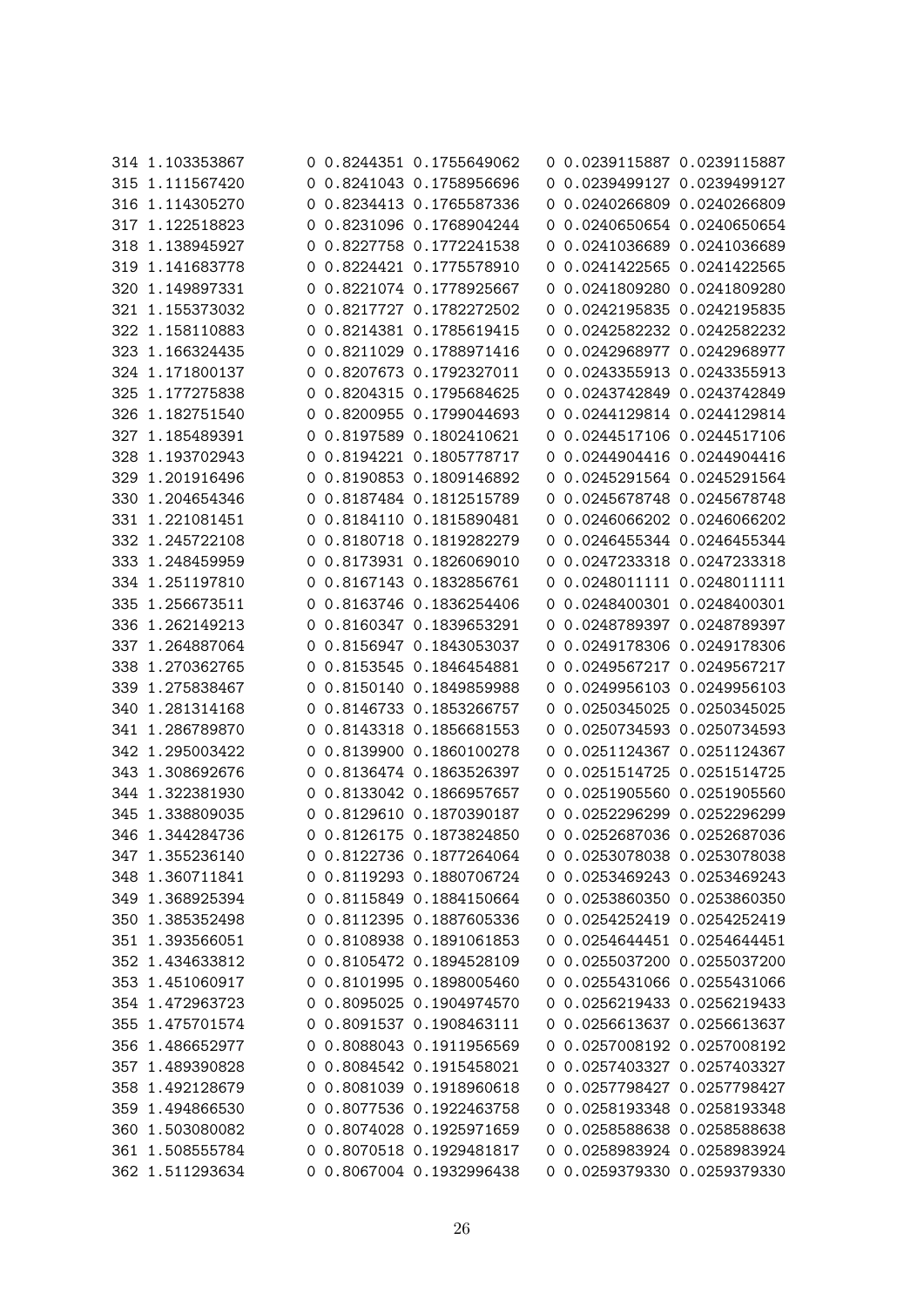| 363 1.524982888 |   | 0 0.8063489 0.1936511494 |              | 0 0.0259774756 0.0259774756 |                           |
|-----------------|---|--------------------------|--------------|-----------------------------|---------------------------|
| 364 1.535934292 |   | 0 0.8056456 0.1943544294 |              | 0 0.0260564931 0.0260564931 |                           |
| 365 1.549623546 | 0 | 0.8052931 0.1947068783   | $\sigma$     |                             | 0.0260960696 0.0260960696 |
| 366 1.566050650 | 0 | 0.8049403 0.1950596729   | 0            |                             | 0.0261356701 0.0261356701 |
| 367 1.571526352 | 0 | 0.8045869 0.1954131472   | 0            |                             | 0.0261753114 0.0261753114 |
| 368 1.585215606 | 0 | 0.8042330 0.1957670394   | 0            | 0.0262149747 0.0262149747   |                           |
| 369 1.587953457 | 0 | 0.8038785 0.1961214789   | 0            |                             | 0.0262546720 0.0262546720 |
| 370 1.590691307 | 0 | 0.8035237 0.1964762649   | 0            | 0.0262943904 0.0262943904   |                           |
| 371 1.631759069 | 0 | 0.8028096 0.1971903624   | O            |                             | 0.0263742328 0.0263742328 |
| 372 1.639972621 | 0 | 0.8024520 0.1975479713   |              | 0 0.0264141843 0.0264141843 |                           |
| 373 1.648186174 | 0 | 0.8020941 0.1979058899   | 0            |                             | 0.0264541497 0.0264541497 |
| 374 1.702943190 | 0 | 0.8017330 0.1982669932   | $\mathbf{0}$ | 0.0264944830 0.0264944830   |                           |
| 375 1.708418891 |   | 0.8013715 0.1986284615   |              |                             | 0.0265348303 0.0265348303 |
| 376 1.790554415 | 0 | 0.8010073 0.1989927064   | 0            | 0.0265754351 0.0265754351   |                           |
|                 |   |                          |              |                             |                           |
| 377 1.796030116 | 0 | 0.8006427 0.1993572872   | 0            |                             | 0.0266160648 0.0266160648 |
| 378 1.809719370 | 0 | 0.8002767 0.1997232636   | $\sigma$     | 0.0266567962 0.0266567962   |                           |
| 379 1.815195072 |   | 0 0.7999103 0.2000896865 |              |                             | 0.0266975719 0.0266975719 |
| 380 1.826146475 |   | 0 0.7995430 0.2004569500 |              | 0 0.0267384304 0.0267384304 |                           |
| 381 1.831622177 | 0 | 0.7991754 0.2008246128   | 0            |                             | 0.0267793109 0.0267793109 |
| 382 1.839835729 | 0 | 0.7988070 0.2011929953   | 0            |                             | 0.0268202449 0.0268202449 |
| 383 1.861738535 | O | 0.7980670 0.2019329682   | O            |                             | 0.0269024056 0.0269024056 |
| 384 1.869952088 | 0 | 0.7976967 0.2023032832   |              |                             | 0.0269434799 0.0269434799 |
| 385 1.894592745 | 0 | 0.7969556 0.2030444001   | 0            |                             | 0.0270255874 0.0270255874 |
| 386 1.921971253 |   | 0 0.7965827 0.2034172676 | O            | 0.0270668650 0.0270668650   |                           |
| 387 1.943874059 |   | 0 0.7962076 0.2037924478 |              | 0 0.0271083723 0.0271083723 |                           |
| 388 1.971252567 | O | 0.7954503 0.2045496588   |              |                             | 0.0271920049 0.0271920049 |
| 389 1.973990418 | 0 | 0.7946920 0.2053079663   |              | 0 0.0272756318 0.0272756318 |                           |
| 390 1.982203970 | 0 | 0.7943117 0.2056883240   | $\sigma$     |                             | 0.0273175420 0.0273175420 |
| 391 2.006844627 | O | 0.7939286 0.2060713842   |              | 0 0.0273598015 0.0273598015 |                           |
| 392 2.012320329 | 0 | 0.7935454 0.2064545837   | O.           |                             | 0.0274020450 0.0274020450 |
| 393 2.026009582 | O | 0.7931589 0.2068410719   |              | 0 0.0274446664 0.0274446664 |                           |
| 394 2.031485284 |   | 0 0.7927721 0.2072279093 |              | 0 0.0274873032 0.0274873032 |                           |
| 395 2.039698836 |   | 0 0.7923839 0.2076161218 |              | 0 0.0275300481 0.0275300481 |                           |
| 396 2.050650240 |   | 0 0.7919950 0.2080050204 |              | 0 0.0275728345 0.0275728345 |                           |
| 397 2.069815195 |   | 0 0.7916046 0.2083954077 |              | 0 0.0276157395 0.0276157395 |                           |
| 398 2.072553046 |   | 0 0.7912139 0.2087860801 |              | 0 0.0276586427 0.0276586427 |                           |
| 399 2.105407255 |   | 0 0.7908209 0.2091790545 |              | 0 0.0277018066 0.0277018066 |                           |
| 400 2.121834360 |   | 0 0.7904268 0.2095732185 |              | 0 0.0277450877 0.0277450877 |                           |
| 401 2.124572211 |   | 0 0.7900325 0.2099675309 |              | 0 0.0277883633 0.0277883633 |                           |
| 402 2.168377823 |   | 0 0.7896363 0.2103636984 |              | 0 0.0278317951 0.0278317951 |                           |
| 403 2.184804928 |   | 0 0.7892387 0.2107612530 |              | 0 0.0278753703 0.0278753703 |                           |
| 404 2.190280630 |   | 0 0.7888409 0.2111591289 |              | 0 0.0279189558 0.0279189558 |                           |
| 405 2.195756331 |   | 0 0.7884425 0.2115575030 |              | 0 0.0279625902 0.0279625902 |                           |
| 406 2.201232033 |   | 0 0.7880436 0.2119563536 |              | 0 0.0280062497 0.0280062497 |                           |
| 407 2.212183436 |   | 0 0.7876429 0.2123570793 |              | 0 0.0280500821 0.0280500821 |                           |
| 408 2.242299795 |   | 0 0.7872402 0.2127597890 |              | 0 0.0280941257 0.0280941257 |                           |
| 409 2.253251198 |   | 0 0.7868356 0.2131643814 |              | 0 0.0281383357 0.0281383357 |                           |
| 410 2.275154004 |   | 0 0.7864287 0.2135713211 |              | 0 0.0281827682 0.0281827682 |                           |
| 411 2.318959617 |   | 0 0.7860197 0.2139802542 |              | 0 0.0282274326 0.0282274326 |                           |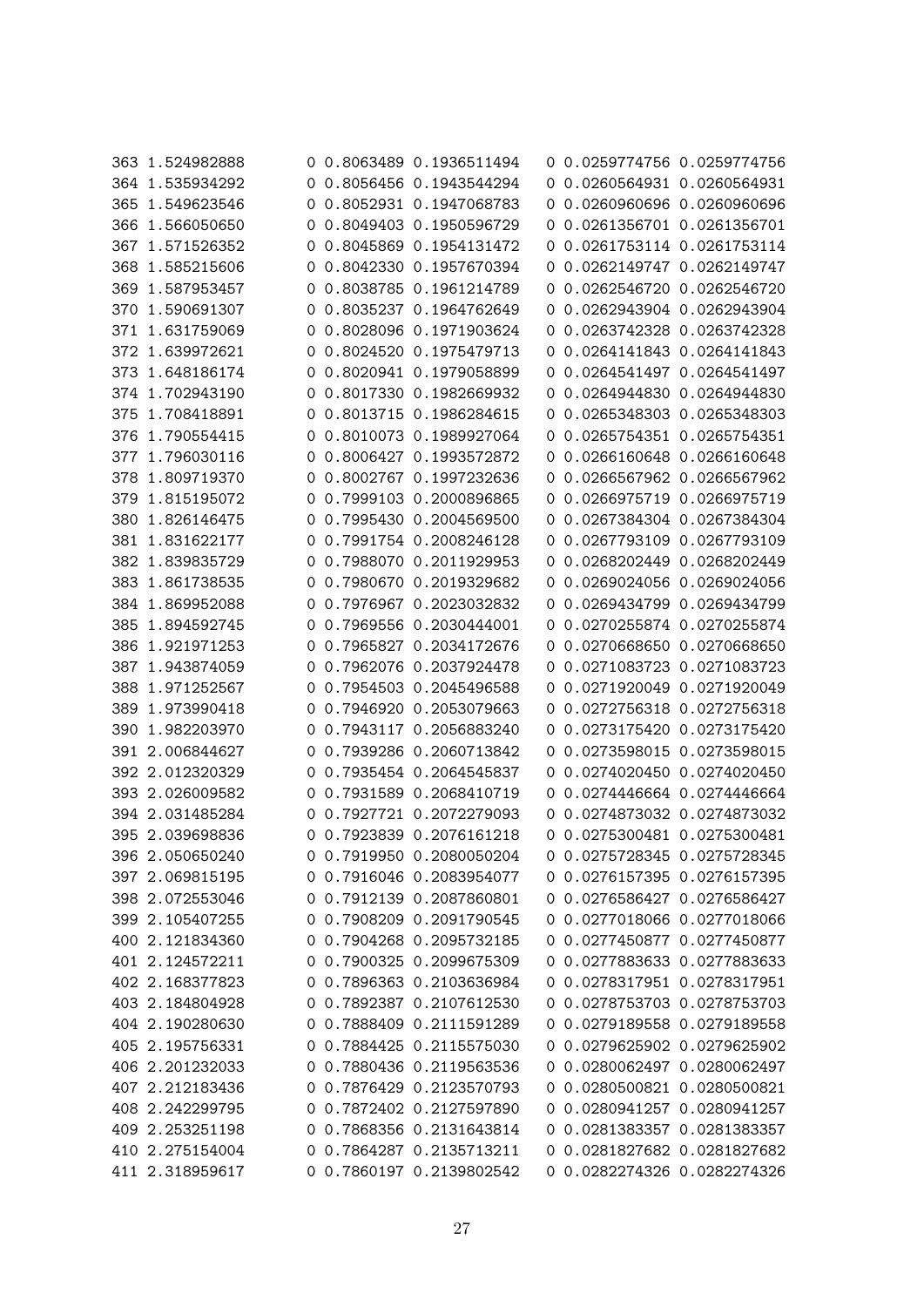| 412 2.351813826 |   | 0 0.7856086 0.2143913760 |          | 0 0.0282723587 0.0282723587 |                             |
|-----------------|---|--------------------------|----------|-----------------------------|-----------------------------|
| 413 2.360027379 |   | 0 0.7851970 0.2148029791 |          | 0 0.0283173010 0.0283173010 |                             |
| 414 2.390143737 | 0 | 0.7839582 0.2160417734   | 0        |                             | 0.0284523894 0.0284523894   |
| 415 2.395619439 | 0 | 0.7835447 0.2164552766   | 0        |                             | 0.0284974379 0.0284974379   |
| 416 2.406570842 | 0 | 0.7831305 0.2168695287   | 0        |                             | 0.0285425223 0.0285425223   |
| 417 2.412046543 | 0 | 0.7827158 0.2172841721   |          |                             | 0.0285876073 0.0285876073   |
| 418 2.414784394 | 0 | 0.7823011 0.2176988780   | 0        | 0.0286326941 0.0286326941   |                             |
| 419 2.442162902 | 0 | 0.7818844 0.2181156202   | 0        |                             | 0.0286779593 0.0286779593   |
| 420 2.507871321 |   | 0 0.7814637 0.2185362589 | O        |                             | 0.0287236233 0.0287236233   |
| 421 2.551676934 |   | 0 0.7810366 0.2189633780 |          | 0 0.0287700484 0.0287700484 |                             |
| 422 2.554414784 | 0 | 0.7806089 0.2193910607   | 0        |                             | 0.0288164930 0.0288164930   |
| 423 2.559890486 | 0 | 0.7801812 0.2198188272   | 0        | 0.0288629081 0.0288629081   |                             |
| 424 2.570841889 | 0 | 0.7797527 0.2202473105   | O        |                             | 0.0289093732 0.0289093732   |
| 425 2.603696099 | 0 | 0.7793188 0.2206812016   |          |                             | 0.0289563870 0.0289563870   |
| 426 2.614647502 | 0 | 0.7788839 0.2211160719   | 0        |                             | 0.0290034587 0.0290034587   |
| 427 2.625598905 |   | 0 0.7784485 0.2215515006 |          | 0 0.0290505207 0.0290505207 |                             |
| 428 2.628336756 |   | 0 0.7780124 0.2219876015 |          | 0 0.0290976000 0.0290976000 |                             |
| 429 2.636550308 |   | 0 0.7775751 0.2224249362 |          |                             | 0.0291447665 0.0291447665   |
| 430 2.740588638 | 0 | 0.7771271 0.2228729033   | $\sigma$ |                             | 0.0291932247 0.0291932247   |
| 431 2.800821355 | 0 | 0.7766740 0.2233260347   | 0        |                             | 0.0292422111 0.0292422111   |
| 432 2.803559206 | O | 0.7762208 0.2237791662   | O        | 0.0292911911 0.0292911911   |                             |
| 433 2.819986311 | 0 | 0.7757657 0.2242343124   | 0        |                             | 0.0293403490 0.0293403490   |
| 434 2.839151266 | O | 0.7753082 0.2246918289   | O        |                             | 0.0293897436 0.0293897436   |
| 435 2.866529774 |   | 0 0.7748465 0.2251534881 |          | 0 0.0294395750 0.0294395750 |                             |
| 436 2.899383984 |   | 0 0.7743816 0.2256184194 |          | 0 0.0294897662 0.0294897662 |                             |
| 437 2.948665298 | 0 | 0.7739106 0.2260894374   | O.       |                             | 0.0295406345 0.0295406345   |
| 438 2.954140999 | 0 | 0.7734379 0.2265621250   | 0        | 0.0295916413 0.0295916413   |                             |
| 439 2.997946612 | 0 | 0.7729569 0.2270430518   | 0        |                             | 0.0296434917 0.0296434917   |
| 440 3.008898015 | 0 | 0.7724711 0.2275288531   | O        |                             | 0.0296958695 0.0296958695   |
| 441 3.028062971 | 0 | 0.7719809 0.2280190679   | 0        |                             | 0.0297486683 0.0297486683   |
| 442 3.033538672 |   | 0 0.7714904 0.2285095579 |          | 0 0.0298014415 0.0298014415 |                             |
| 443 3.036276523 |   | 0 0.7709994 0.2290005692 |          | 0 0.0298541917 0.0298541917 |                             |
| 444 3.041752225 |   | 0 0.7705069 0.2294930915 |          | 0 0.0299070267 0.0299070267 |                             |
| 445 3.110198494 |   | 0 0.7700041 0.2299959479 |          | 0 0.0299609338 0.0299609338 |                             |
| 446 3.186858316 |   | 0 0.7694936 0.2305064120 |          | 0 0.0300157400 0.0300157400 |                             |
| 447 3.189596167 |   | 0 0.7689815 0.2310184775 |          | 0 0.0300706571 0.0300706571 |                             |
| 448 3.227926078 |   | 0 0.7684644 0.2315356396 |          | 0 0.0301261404 0.0301261404 |                             |
| 449 3.266255989 |   | 0 0.7679403 0.2320596694 |          | 0 0.0301822535 0.0301822535 |                             |
| 450 3.285420945 |   | 0 0.7674158 0.2325842057 |          |                             | 0 0.0302383730 0.0302383730 |
| 451 3.290896646 |   | 0 0.7668907 0.2331092832 |          | 0 0.0302945219 0.0302945219 |                             |
| 452 3.411362081 |   | 0 0.7663436 0.2336563703 |          |                             | 0 0.0303530707 0.0303530707 |
| 453 3.474332649 |   | 0 0.7657848 0.2342151809 |          | 0 0.0304129612 0.0304129612 |                             |
| 454 3.498973306 |   | 0 0.7652192 0.2347808460 |          |                             | 0 0.0304734924 0.0304734924 |
| 455 3.531827515 |   | 0 0.7646447 0.2353552651 |          |                             | 0 0.0305350014 0.0305350014 |
| 456 3.534565366 |   | 0 0.7634946 0.2365053608 |          |                             | 0 0.0306579709 0.0306579709 |
| 457 3.550992471 |   | 0 0.7629159 0.2370840729 |          |                             | 0 0.0307197467 0.0307197467 |
| 458 3.553730322 |   | 0 0.7623367 0.2376633361 |          |                             | 0 0.0307815000 0.0307815000 |
| 459 3.570157426 |   | 0 0.7617526 0.2382473599 |          |                             | 0 0.0308437265 0.0308437265 |
|                 |   |                          |          |                             |                             |
| 460 3.592060233 |   | 0 0.7611656 0.2388344197 |          |                             | 0 0.0309061937 0.0309061937 |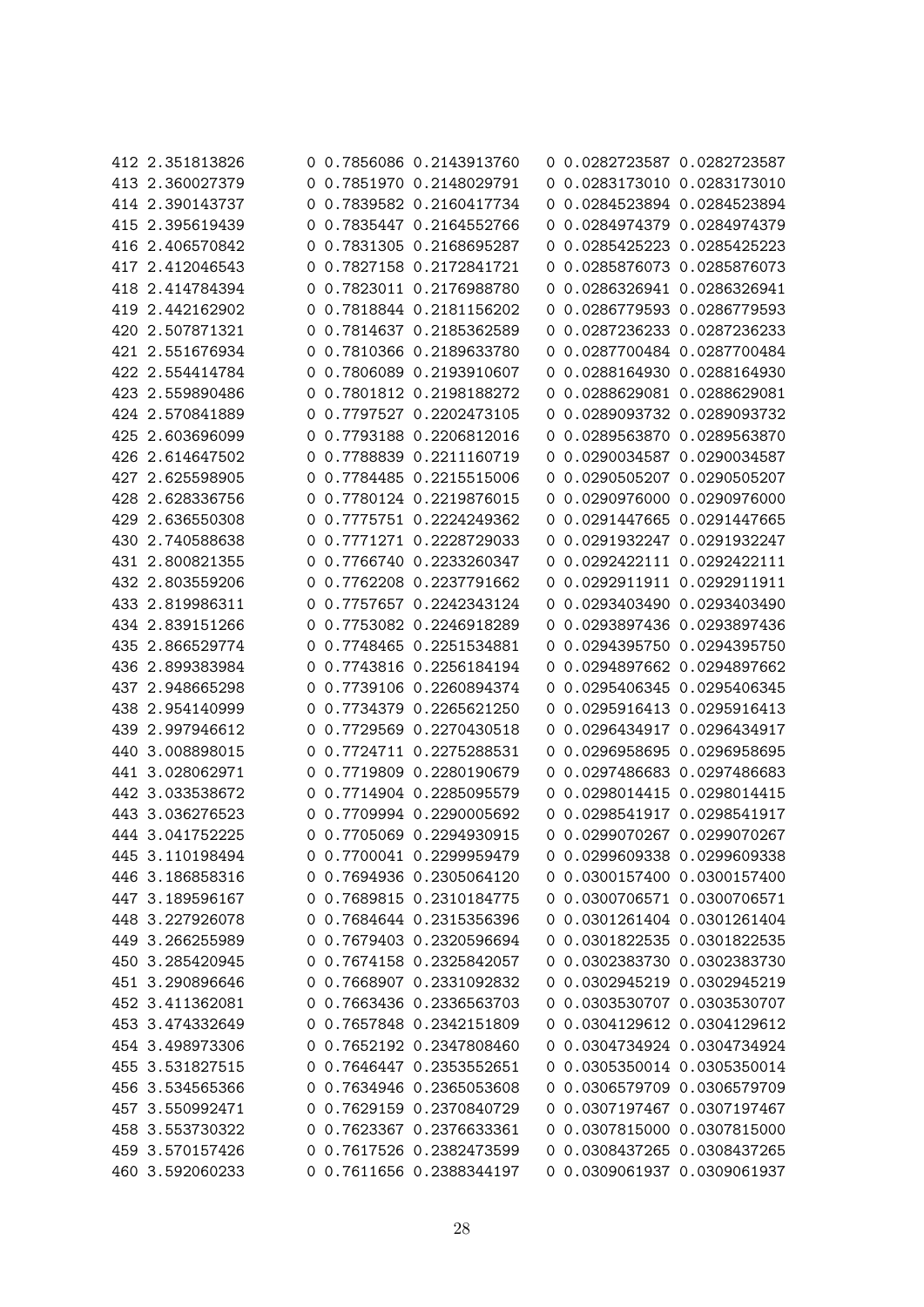|                | 461 3.603011636          |   | 0 0.7605776 0.2394224316      | 0 0.0309686631 0.0309686631 |                           |
|----------------|--------------------------|---|-------------------------------|-----------------------------|---------------------------|
|                | 462 3.619438741          |   | 0 0.7599852 0.2400148375      | 0 0.0310314629 0.0310314629 |                           |
|                | 463 3.627652293          | 0 | 0.7593926 0.2406074465<br>0   | 0.0310941632 0.0310941632   |                           |
|                | 464 3.671457906          | 0 | 0.7587890 0.2412110115<br>0   | 0.0311580634 0.0311580634   |                           |
|                | 465 3.701574264          | 0 | 0.7581791 0.2418208758<br>0   | 0.0312227202 0.0312227202   |                           |
|                | 466 3.707049966          | 0 | 0.7575666 0.2424333955<br>0   | 0.0312876442 0.0312876442   |                           |
|                | 467 3.811088296          | 0 | 0.7569298 0.2430702467<br>0   | 0.0313553308 0.0313553308   |                           |
|                | 468 3.898699521          | 0 | 0.7562642 0.2437358409<br>0   |                             | 0.0314260230 0.0314260230 |
|                | 469 3.961670089          |   | 0 0.7555758 0.2444242332<br>0 | 0.0314993320 0.0314993320   |                           |
|                | 470 4.030116359          |   | 0 0.7548408 0.2451591733      | 0 0.0315779213 0.0315779213 |                           |
|                | 471 4.095824778          | 0 | 0.7540745 0.2459255109<br>0   | 0.0316601133 0.0316601133   |                           |
|                | 472 4.109514031          | 0 | 0.7532997 0.2467003208<br>0   | 0.0317429918 0.0317429918   |                           |
|                | 473 4.114989733          | 0 | 0.7525212 0.2474788003<br>0   | 0.0318262610 0.0318262610   |                           |
|                | 474 4.125941136          | 0 | 0.7517361 0.2482638572        | 0.0319102558 0.0319102558   |                           |
|                | 475 4.136892539          | 0 | 0.7509428 0.2490571828<br>0   | 0.0319949778 0.0319949778   |                           |
|                | 476 4.205338809          |   | 0 0.7501240 0.2498760372<br>0 | 0.0320824434 0.0320824434   |                           |
|                | 477 4.320328542          |   | 0 0.7492526 0.2507473745<br>0 | 0.0321757314 0.0321757314   |                           |
|                | 478 4.369609856          |   | 0 0.7483593 0.2516407043      | 0 0.0322713478 0.0322713478 |                           |
|                | 479 4.394250513          | 0 | 0.7474598 0.2525401691<br>0   | 0.0323674067 0.0323674067   |                           |
|                | 480 4.574948665          | 0 | 0.7464916 0.2535083508<br>0   | 0.0324716715 0.0324716715   |                           |
|                | 481 4.577686516          | 0 | 0.7455192 0.2544808409<br>0   | 0.0325760464 0.0325760464   |                           |
|                | 482 4.613278576          | 0 | 0.7445371 0.2554628516<br>0   | 0.0326811149 0.0326811149   |                           |
|                | 483 4.698151951          | O | 0.7435011 0.2564988806<br>0   | 0.0327922805 0.0327922805   |                           |
|                | 484 4.706365503          |   | 0 0.7424575 0.2575424857<br>0 | 0.0329039246 0.0329039246   |                           |
|                | 485 4.761122519          |   | 0 0.7413766 0.2586234320<br>0 | 0.0330206694 0.0330206694   |                           |
|                | 486 4.763860370          | 0 | 0.7402926 0.2597073552<br>0   | 0.0331376299 0.0331376299   |                           |
|                | 487 4.947296372          | 0 | 0.7391108 0.2608891877<br>0   | 0.0332665789 0.0332665789   |                           |
|                | 488 4.985626283          | 0 | 0.7378970 0.2621029906<br>0   | 0.0333991056 0.0333991056   |                           |
|                | 489 5.084188912          | 0 | 0.7364541 0.2635459216<br>O   | 0.0335621736 0.0335621736   |                           |
|                | 490 5.111567420          | 0 | 0.7349827 0.2650172899<br>0   | 0.0337284826 0.0337284826   |                           |
|                | 491 5.152635181          | 0 | 0.7334618 0.2665382483<br>0   | 0.0339005315 0.0339005315   |                           |
|                | 492 5.190965092          |   | 0 0.7319004 0.2680996370      | 0 0.0340774941 0.0340774941 |                           |
|                | 493 5.281314168          |   | 0 0.7302609 0.2697390924      | 0 0.0342646553 0.0342646553 |                           |
|                | 494 5.349760438          |   | 0 0.7285100 0.2714900347      | 0 0.0344652600 0.0344652600 |                           |
|                | 495 5.399041752          |   | 0 0.7266961 0.2733038710      | 0 0.0346740793 0.0346740793 |                           |
|                | 496 5.412731006          |   | 0 0.7248492 0.2751507563      | 0 0.0348862697 0.0348862697 |                           |
|                | 497 5.779603012          |   | 0 0.7223610 0.2776389820      | 0 0.0352051052 0.0352051052 |                           |
|                | 498 5.848049281          |   | 0 0.7196580 0.2803419666      | 0 0.0355569948 0.0355569948 |                           |
|                | 499 5.921971253          |   | 0 0.7167290 0.2832710030      | 0 0.0359419225 0.0359419225 |                           |
|                | 500 6.198494182          |   | 0 0.7125818 0.2874181508      | 0 0.0365481818 0.0365481818 |                           |
|                | 501 6.253251198          |   | 0 0.7079572 0.2920427816      | 0 0.0372443177 0.0372443177 |                           |
|                | 502 6.357289528          |   | 0 0.7027899 0.2972100955      | 0 0.0380325159 0.0380325159 |                           |
|                | 503 6.362765229          |   | 0 0.6975745 0.3024255054      | 0 0.0388108714 0.0388108714 |                           |
|                | 504 6.798083504          |   | 0 0.6870020 0.3129979816      | 0 0.0409739118 0.0409739118 |                           |
|                | 505 7.110198494          |   | 0 0.6455554 0.3544445695      | 0 0.0585652812 0.0585652812 |                           |
|                | 506 7.731690623          |   | 0 0.6455554 0.3544445695      | 0 0.0585652812 0.0585652812 |                           |
|                | lower1<br>lower2         |   | lower3 upper1<br>upper2       | upper3                      |                           |
| 1              | 0 1.0000000 0.000000e+00 |   |                               | 0 1.0000000 0.000000000     |                           |
| $\overline{2}$ | 0 0.9993763 2.876559e-05 |   |                               | 0 1.0000000 0.001519594     |                           |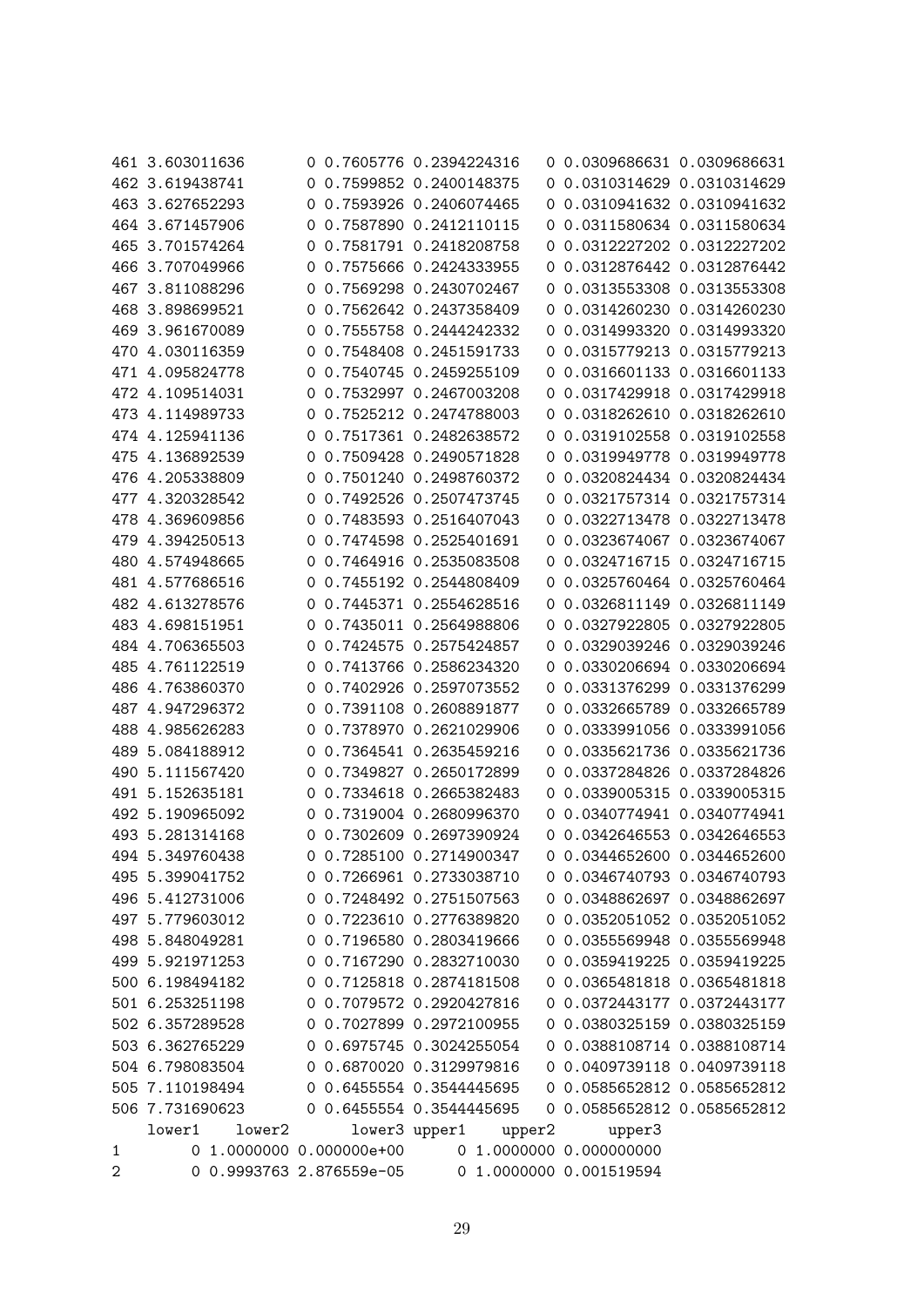| 3  |   | 0 0.9993763 2.876559e-05 | Ü        | 1.0000000 0.001519594   |
|----|---|--------------------------|----------|-------------------------|
| 4  | 0 | 0.9989884 1.011790e-04   | $\Omega$ | 1.0000000 0.001728766   |
| 5  | 0 | 0.9983046 2.998125e-04   | 0        | 1.0000000 0.002335737   |
| 6  | 0 | 0.9976695 5.332244e-04   | 0        | 0.9998204 0.002956835   |
| 7  | 0 | 0.9970576 7.854004e-04   | 0        | 0.9995943 0.003571534   |
| 8  | 0 | 0.9964599 1.049383e-03   | 0        | 0.9993539 0.004179169   |
| 9  | 0 | 0.9964599 1.049383e-03   | O        | 0.9993539 0.004179169   |
| 10 | 0 | 0.9961646 1.184642e-03   | 0        | 0.9992298 0.004480957   |
| 11 | 0 | 0.9947129 1.882747e-03   | 0        | 0.9985842 0.005972570   |
| 12 | 0 | 0.9944256 2.025718e-03   | 0        | 0.9984513 0.006268958   |
| 13 | 0 | 0.9927155 2.899179e-03   | $\Omega$ | 0.9976368 0.008036353   |
| 14 | 0 | 0.9921473 3.195683e-03   | $\Omega$ | 0.9973596 0.008624742   |
| 15 | 0 | 0.9921473 3.195683e-03   | $\Omega$ | 0.9973596 0.008624742   |
| 16 | 0 | 0.9918612 3.345794e-03   | 0        | 0.9972193 0.008921173   |
| 17 | 0 | 0.9915738 3.497131e-03   | 0        | 0.9970777 0.009219060   |
| 18 | 0 | 0.9909974 3.802310e-03   | 0        | 0.9967921 0.009816682   |
| 19 | 0 | 0.9907079 3.956242e-03   | 0        | 0.9966479 0.010116887   |
| 20 | 0 | 0.9892563 4.735382e-03   | 0        | 0.9959175 0.011622555   |
| 21 | 0 | 0.9886741 5.050578e-03   | O        | 0.9956217 0.012226659   |
| 22 | 0 | 0.9883812 5.209602e-03   | $\Omega$ | 0.9954724 0.012530499   |
| 23 | 0 | 0.9880864 5.370094e-03   | 0        | 0.9953216 0.012836484   |
| 24 | 0 | 0.9871970 5.856358e-03   | 0        | 0.9948647 0.013759201   |
| 25 | 0 | 0.9868991 6.019873e-03   | $\Omega$ | 0.9947109 0.014068323   |
| 26 | 0 | 0.9868991 6.019873e-03   | 0        | 0.9947109 0.014068323   |
| 27 | 0 | 0.9859923 6.519270e-03   | $\Omega$ | 0.9942412 0.015009189   |
| 28 | 0 | 0.9853846 6.855259e-03   | 0        | 0.9939249 0.015639693   |
| 29 | 0 | 0.9835537 7.874371e-03   | 0        | 0.9929648 0.017538900   |
| 30 | 0 | 0.9826345 8.388942e-03   | 0        | 0.9924797 0.018492358   |
| 31 | 0 | 0.9820195 8.734477e-03   | 0        | 0.9921537 0.019130207   |
| 32 | 0 | 0.9817109 8.908106e-03   | 0        | 0.9919899 0.019450244   |
| 33 | 0 | 0.9814012 9.082573e-03   | 0        | 0.9918252 0.019771382   |
| 34 | 0 | 0.9795402 1.013544e-02   | 0        | 0.9908310 0.021700823   |
| 35 | 0 | 0.9795402 1.013544e-02   |          | 0 0.9908310 0.021700823 |
| 36 |   | 0 0.9795402 1.013544e-02 |          | 0 0.9908310 0.021700823 |
| 37 |   | 0 0.9792272 1.031304e-02 |          | 0 0.9906632 0.022025274 |
| 38 |   | 0 0.9789131 1.049149e-02 |          | 0 0.9904946 0.022350881 |
| 39 | O | 0.9779698 1.102856e-02   |          | 0 0.9899869 0.023328638 |
| 40 | 0 | 0.9776543 1.120850e-02   |          | 0 0.9898168 0.023655642 |
| 41 |   | 0 0.9776543 1.120850e-02 |          | 0 0.9898168 0.023655642 |
| 42 | 0 | 0.9763888 1.193241e-02   |          | 0 0.9891320 0.024966973 |
| 43 | 0 | 0.9760720 1.211392e-02   |          | 0 0.9889603 0.025295187 |
| 44 | O | 0.9748053 1.284129e-02   |          | 0 0.9882719 0.026607585 |
| 45 | O | 0.9741715 1.320596e-02   |          | 0 0.9879267 0.027264224 |
| 46 |   | 0 0.9725858 1.412047e-02 |          | 0 0.9870608 0.028906916 |
| 47 | O | 0.9722680 1.430408e-02   |          | 0 0.9868869 0.029236111 |
| 48 |   | 0 0.9713142 1.485614e-02 |          | 0 0.9863639 0.030223971 |
| 49 |   | 0 0.9706767 1.522559e-02 |          | 0 0.9860138 0.030884166 |
| 50 |   | 0 0.9700378 1.559627e-02 |          | 0 0.9856625 0.031545834 |
| 51 | 0 | 0.9687598 1.633912e-02   |          | 0 0.9849584 0.032869369 |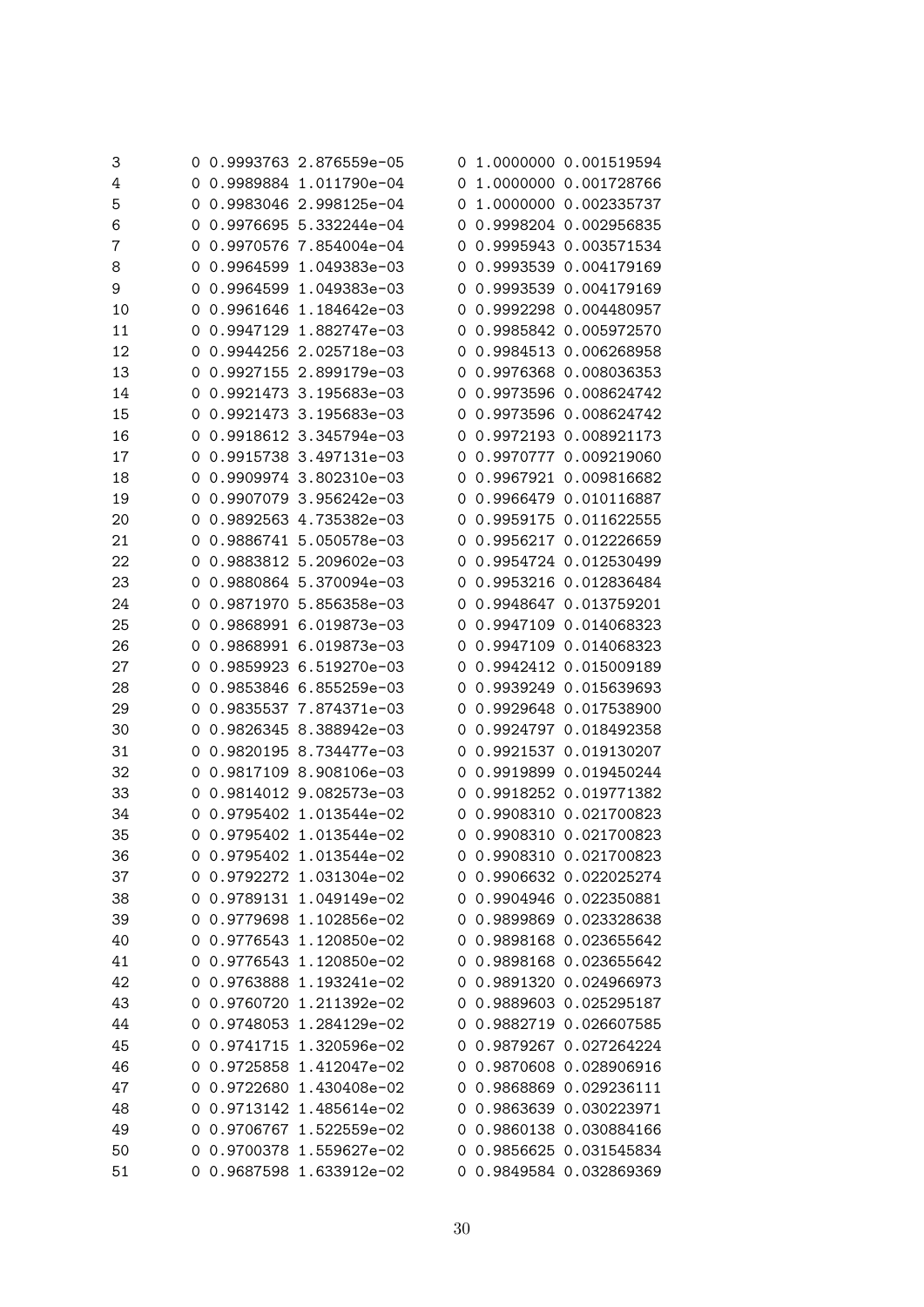| 52  |   |  | 0 0.9678007 1.689739e-02 |          | 0 0.9844292 0.033862563 |
|-----|---|--|--------------------------|----------|-------------------------|
| 53  |   |  | 0 0.9662017 1.783001e-02 |          | 0 0.9835449 0.035518276 |
| 54  | 0 |  | 0.9658811 1.801720e-02   |          | 0 0.9833674 0.035850236 |
| 55  | 0 |  | 0.9645983 1.876740e-02   | 0        | 0.9826559 0.037178340   |
| 56  | 0 |  | 0.9626720 1.989630e-02   |          | 0 0.9815849 0.039172555 |
| 57  | 0 |  | 0.9617059 2.046343e-02   | O        | 0.9810468 0.040172783   |
| 58  | 0 |  | 0.9604171 2.122094e-02   | 0        | 0.9803279 0.041506874   |
| 59  | 0 |  | 0.9591277 2.197969e-02   | 0        | 0.9796079 0.042841677   |
| 60  | 0 |  | 0.9584824 2.235975e-02   | 0        | 0.9792472 0.043509760   |
| 61  | 0 |  | 0.9578361 2.274060e-02   | $\Omega$ | 0.9788858 0.044178797   |
| 62  | 0 |  | 0.9575127 2.293120e-02   |          | 0 0.9787049 0.044513561 |
| 63  | 0 |  | 0.9562189 2.369460e-02   | 0        | 0.9779803 0.045852949   |
| 64  | 0 |  | 0.9552475 2.426828e-02   | O        | 0.9774358 0.046858538   |
| 65  | 0 |  | 0.9545989 2.465156e-02   | 0        | 0.9770720 0.047529881   |
| 66  | 0 |  | 0.9539501 2.503530e-02   | 0        | 0.9767077 0.048201543   |
| 67  | 0 |  | 0.9523257 2.599707e-02   | 0        | 0.9757946 0.049882905   |
| 68  | 0 |  | 0.9520002 2.618992e-02   | 0        | 0.9756115 0.050219889   |
| 69  | 0 |  | 0.9516744 2.638297e-02   | $\Omega$ | 0.9754283 0.050557106   |
| 70  | 0 |  | 0.9484182 2.831691e-02   |          | 0 0.9735917 0.053927187 |
| 71  | 0 |  | 0.9474395 2.889894e-02   |          | 0 0.9730389 0.054940116 |
| 72  | 0 |  | 0.9474395 2.889894e-02   | 0        | 0.9730389 0.054940116   |
| 73  | 0 |  | 0.9461327 2.967682e-02   | 0        | 0.9723002 0.056292621   |
| 74  | 0 |  | 0.9458054 2.987170e-02   | 0        | 0.9721151 0.056631341   |
| 75  | 0 |  | 0.9448229 3.045721e-02   | 0        | 0.9715590 0.057648232   |
| 76  | 0 |  | 0.9448229 3.045721e-02   |          | 0 0.9715590 0.057648232 |
| 77  | 0 |  | 0.9438393 3.104388e-02   |          | 0 0.9710017 0.058666192 |
| 78  | 0 |  | 0.9421966 3.202468e-02   | 0        | 0.9700700 0.060366236   |
| 79  | 0 |  | 0.9418673 3.222136e-02   |          | 0 0.9698832 0.060707001 |
| 80  | 0 |  | 0.9412085 3.261509e-02   | 0        | 0.9695092 0.061388787   |
| 81  | 0 |  | 0.9402197 3.320642e-02   | 0        | 0.9689474 0.062412030   |
| 82  | 0 |  | 0.9402197 3.320642e-02   | O        | 0.9689474 0.062412030   |
| 83  | 0 |  | 0.9388992 3.399690e-02   |          | 0 0.9681964 0.063778494 |
| 84  |   |  | 0 0.9382385 3.439263e-02 |          | 0 0.9678204 0.064462234 |
| 85  |   |  | 0.9379077 3.459080e-02   |          | 0 0.9676322 0.064804588 |
| 86  | O |  | 0.9359212 3.578226e-02   |          | 0 0.9665001 0.066860130 |
| 87  |   |  | 0 0.9339301 3.697823e-02 |          | 0 0.9653636 0.068920442 |
| 88  | 0 |  | 0.9332654 3.737767e-02   |          | 0 0.9649840 0.069608293 |
| 89  | 0 |  | 0.9326004 3.777742e-02   |          | 0 0.9646042 0.070296400 |
| 90  | 0 |  | 0.9319345 3.817781e-02   |          | 0 0.9642237 0.070985449 |
| 91  | 0 |  | 0.9312680 3.857868e-02   |          | 0 0.9638429 0.071675174 |
| 92  | 0 |  | 0.9299351 3.938110e-02   |          | 0 0.9630804 0.073054503 |
| 93  | 0 |  | 0.9289341 3.998409e-02   |          | 0 0.9625074 0.074090315 |
| 94  | 0 |  | 0.9286000 4.018538e-02   | 0        | 0.9623161 0.074436051   |
| 95  |   |  | 0 0.9275975 4.078977e-02 |          | 0 0.9617418 0.075473445 |
| 96  | 0 |  | 0.9265946 4.139490e-02   |          | 0 0.9611667 0.076511223 |
| 97  | O |  | 0.9249214 4.240535e-02   |          | 0 0.9602064 0.078242471 |
| 98  | 0 |  | 0.9249214 4.240535e-02   |          | 0 0.9602064 0.078242471 |
| 99  | 0 |  | 0.9239148 4.301379e-02   |          | 0 0.9596282 0.079284078 |
| 100 |   |  | 0 0.9225725 4.382564e-02 |          | 0 0.9588566 0.080672972 |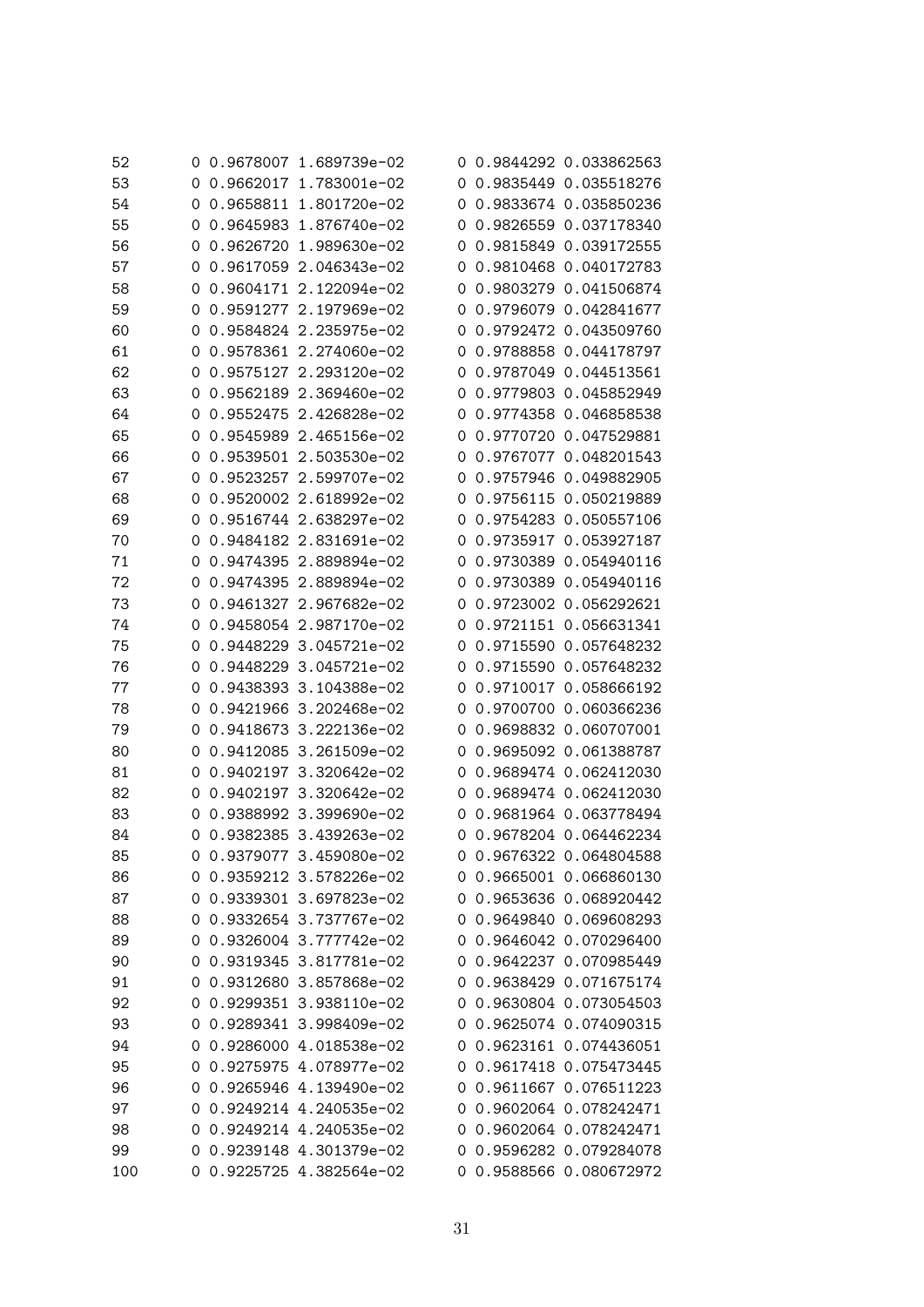| 101 | 0 | 0.9222364   4.402893e-02 |   | 0 0.9586634 0.081020676 |
|-----|---|--------------------------|---|-------------------------|
| 102 | 0 | 0.9212273 4.463964e-02   |   | 0 0.9580830 0.082064846 |
| 103 | 0 | 0.9202164 4.525188e-02   |   | 0 0.9575011 0.083110871 |
| 104 | 0 | 0.9192040 4.586544e-02   | 0 | 0.9569179 0.084158384   |
| 105 | 0 | 0.9185284 4.627516e-02   |   | 0 0.9565285 0.084857403 |
| 106 | 0 | 0.9178522 4.668554e-02   | 0 | 0.9561384 0.085557019   |
| 107 | 0 | 0.9164983 4.750784e-02   | 0 | 0.9553566 0.086957799   |
| 108 | 0 | 0.9164983 4.750784e-02   | O | 0.9553566 0.086957799   |
| 109 | 0 | 0.9148042 4.853777e-02   | 0 | 0.9543775 0.088710362   |
| 110 | 0 | 0.9137867 4.915683e-02   | 0 | 0.9537889 0.089763040   |
| 111 | 0 | 0.9127669 4.977756e-02   | 0 | 0.9531988 0.090818097   |
| 112 | 0 | 0.9120865 5.019192e-02   | 0 | 0.9528049 0.091522043   |
| 113 | 0 | 0.9110652 5.081425e-02   | 0 | 0.9522132 0.092578615   |
| 114 | 0 | 0.9100427 5.143768e-02   | O | 0.9516205 0.093636414   |
| 115 | 0 | 0.9090203 5.206139e-02   | 0 | 0.9510275 0.094694190   |
| 116 | 0 | 0.9079963 5.268633e-02   | O | 0.9504333 0.095753574   |
| 117 | 0 | 0.9062888 5.372935e-02   | O | 0.9494416 0.097519953   |
| 118 | 0 | 0.9059469 5.393824e-02   | O | 0.9492431 0.097873731   |
| 119 | 0 | 0.9052626 5.435639e-02   |   | 0 0.9488455 0.098581673 |
| 120 | 0 | 0.9045776 5.477516e-02   | 0 | 0.9484474 0.099290360   |
| 121 | 0 | 0.9025215 5.603358e-02   | 0 | 0.9472509 0.101417414   |
| 122 | 0 | 0.9018355 5.645366e-02   | 0 | 0.9468515 0.102127157   |
| 123 | 0 | 0.9004623 5.729516e-02   | 0 | 0.9460514 0.103547800   |
| 124 | 0 | 0.8997748 5.771663e-02   | 0 | 0.9456507 0.104258996   |
| 125 | 0 | 0.8987431 5.834947e-02   |   | 0 0.9450490 0.105326306 |
| 126 | 0 | 0.8980541 5.877228e-02   |   | 0 0.9446470 0.106039191 |
| 127 | 0 | 0.8977090 5.898404e-02   | 0 | 0.9444456 0.106396131   |
| 128 | 0 | 0.8963270 5.983301e-02   |   | 0 0.9436383 0.107825827 |
| 129 | 0 | 0.8949421 6.068444e-02   | 0 | 0.9428287 0.109258507   |
| 130 | 0 | 0.8942488 6.111083e-02   |   | 0 0.9424233 0.109975654 |
| 131 | 0 | 0.8935551 6.153766e-02   | 0 | 0.9420174 0.110693301   |
| 132 | 0 | 0.8932080 6.175127e-02   |   | 0 0.9418143 0.111052383 |
| 133 | 0 | 0.8925136 6.217876e-02   |   | 0 0.9414078 0.111770674 |
| 134 |   | 0.8911247 6.303453e-02   |   | 0 0.9405940 0.113207458 |
| 135 | 0 | 0.8890392 6.432097e-02   |   | 0 0.9393706 0.115364727 |
| 136 | 0 | 0.8883430 6.475058e-02   |   | 0 0.9389620 0.116084843 |
| 137 | 0 | 0.8869492 6.561145e-02   |   | 0 0.9381433 0.117526663 |
| 138 | 0 | 0.8862514 6.604260e-02   |   | 0 0.9377333 0.118248436 |
| 139 | 0 | 0.8855532 6.647424e-02   |   | 0 0.9373228 0.118970640 |
| 140 | 0 | 0.8855532 6.647424e-02   |   | 0 0.9373228 0.118970640 |
| 141 | 0 | 0.8855532 6.647424e-02   |   | 0 0.9373228 0.118970640 |
| 142 | 0 | 0.8848536 6.690694e-02   |   | 0 0.9369112 0.119694276 |
| 143 | 0 | 0.8845030 6.712382e-02   |   | 0 0.9367050 0.120056939 |
| 144 | 0 | 0.8838018 6.755777e-02   |   | 0 0.9362923 0.120782312 |
| 145 | 0 | 0.8827494 6.820939e-02   |   | 0 0.9356725 0.121870776 |
| 146 | 0 | 0.8827494 6.820939e-02   |   | 0 0.9356725 0.121870776 |
| 147 | O | 0.8816954 6.886246e-02   |   | 0 0.9350513 0.122961039 |
| 148 | 0 | 0.8806399 6.951682e-02   |   | 0 0.9344290 0.124052777 |
| 149 | 0 | 0.8795835 7.017209e-02   |   | 0 0.9338057 0.125145407 |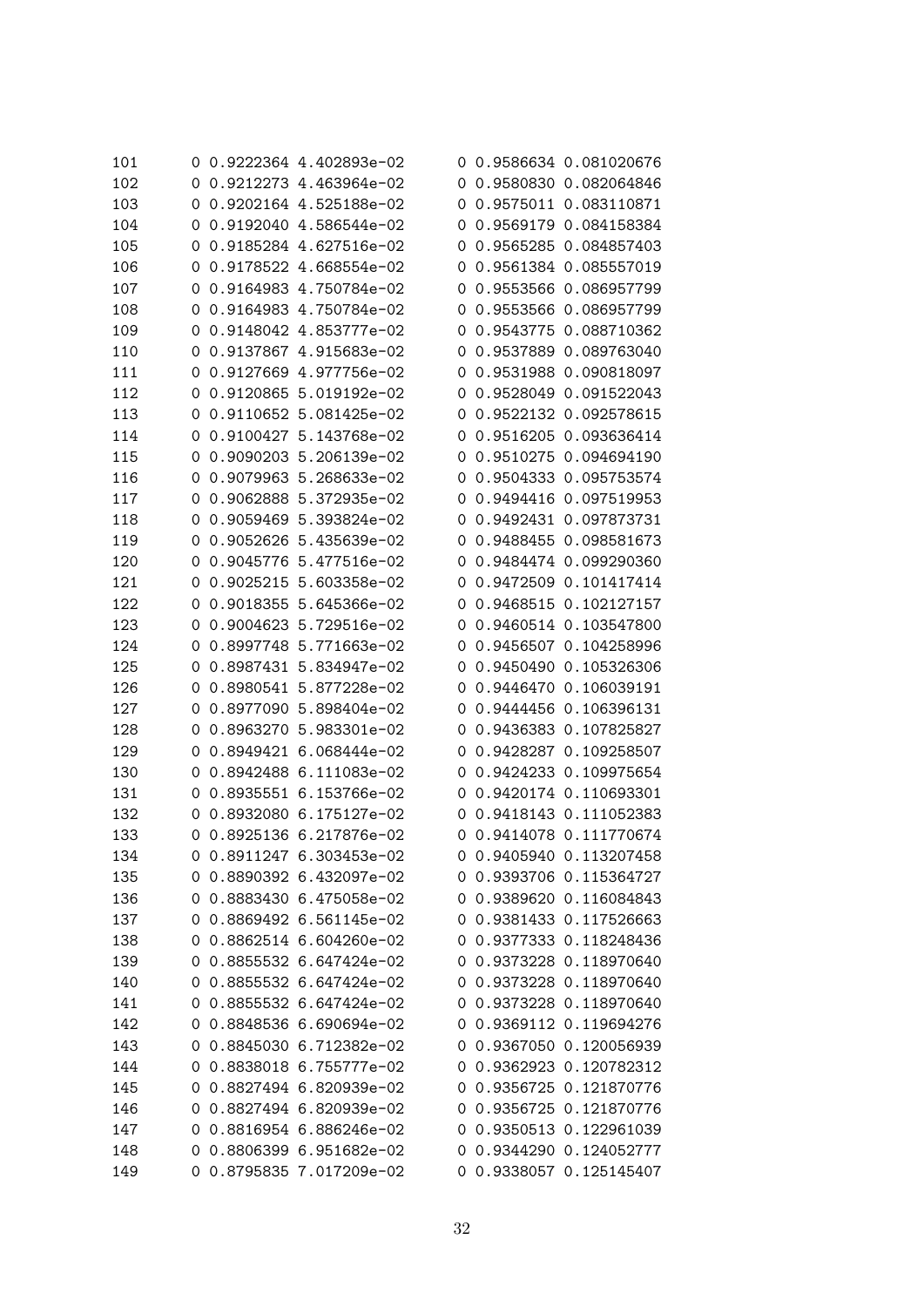| 150 | 0 | 0.8788786 7.060950e-02 |          | 0 0.9333897 0.125874516 |
|-----|---|------------------------|----------|-------------------------|
| 151 | 0 | 0.8778204 7.126644e-02 | $\Omega$ | 0.9327648 0.126969073   |
| 152 | 0 | 0.8771145 7.170491e-02 | 0        | 0.9323478 0.127699272   |
| 153 | 0 | 0.8767612 7.192435e-02 | 0        | 0.9321391 0.128064701   |
| 154 | 0 | 0.8757008 7.258336e-02 | 0        | 0.9315123 0.129161454   |
| 155 | 0 | 0.8757008 7.258336e-02 | 0        | 0.9315123 0.129161454   |
| 156 | 0 | 0.8757008 7.258336e-02 | 0        | 0.9315123 0.129161454   |
| 157 | 0 | 0.8749931 7.302340e-02 | 0        | 0.9310938 0.129893516   |
| 158 | 0 | 0.8742846 7.346407e-02 | O        | 0.9306746 0.130626300   |
| 159 | 0 | 0.8735758 7.390515e-02 | $\Omega$ | 0.9302551 0.131359460   |
| 160 | 0 | 0.8732212 7.412588e-02 | 0        | 0.9300452 0.131726294   |
| 161 | 0 | 0.8721572 7.478844e-02 | 0        | 0.9294150 0.132826766   |
| 162 | 0 | 0.8707371 7.567316e-02 | 0        | 0.9285735 0.134295611   |
| 163 | 0 | 0.8703817 7.589465e-02 | O        | 0.9283628 0.134663237   |
| 164 | 0 | 0.8696706 7.633794e-02 | 0        | 0.9279412 0.135398797   |
| 165 | 0 | 0.8689591 7.678167e-02 | O        | 0.9275192 0.136134762   |
| 166 | 0 | 0.8686030 7.700373e-02 | 0        | 0.9273080 0.136503056   |
| 167 | 0 | 0.8682469 7.722587e-02 | 0        | 0.9270967 0.136871400   |
| 168 | 0 | 0.8671786 7.789271e-02 | 0        | 0.9264625 0.137976478   |
| 169 | 0 | 0.8664658 7.833781e-02 | 0        | 0.9260391 0.138713743   |
| 170 | 0 | 0.8657524 7.878348e-02 | 0        | 0.9256152 0.139451630   |
| 171 | 0 | 0.8653955 7.900649e-02 | 0        | 0.9254031 0.139820801   |
| 172 | 0 | 0.8646806 7.945336e-02 | 0        | 0.9249781 0.140560274   |
| 173 | 0 | 0.8636074 8.012463e-02 | 0        | 0.9243396 0.141670212   |
| 174 | 0 | 0.8628912 8.057280e-02 | 0        | 0.9239133 0.142410989   |
| 175 | 0 | 0.8625330 8.079704e-02 | 0        | 0.9237000 0.142781571   |
| 176 | 0 | 0.8625330 8.079704e-02 | 0        | 0.9237000 0.142781571   |
| 177 | 0 | 0.8607394 8.192061e-02 | 0        | 0.9226312 0.144636575   |
| 178 | 0 | 0.8596624 8.259575e-02 | 0        | 0.9219890 0.145750493   |
| 179 | 0 | 0.8593031 8.282108e-02 | 0        | 0.9217747 0.146122172   |
| 180 | 0 | 0.8593031 8.282108e-02 | 0        | 0.9217747 0.146122172   |
| 181 | 0 | 0.8585836 8.327245e-02 | 0        | 0.9213453 0.146866321   |
| 182 | 0 | 0.8582235 8.349837e-02 |          | 0 0.9211304 0.147238724 |
| 183 |   | 0.8575035 8.395033e-02 |          | 0 0.9207005 0.147983443 |
| 184 | 0 | 0.8564226 8.462932e-02 |          | 0 0.9200546 0.149101382 |
| 185 | 0 | 0.8557015 8.508246e-02 |          | 0 0.9196235 0.149847097 |
| 186 | 0 | 0.8546193 8.576300e-02 |          | 0 0.9189761 0.150966338 |
| 187 | 0 | 0.8542583 8.599010e-02 |          | 0 0.9187600 0.151339694 |
| 188 | 0 | 0.8542583 8.599010e-02 |          | 0 0.9187600 0.151339694 |
| 189 | 0 | 0.8528121 8.690057e-02 |          | 0 0.9178938 0.152835300 |
| 190 | 0 | 0.8524503 8.712841e-02 |          | 0 0.9176770 0.153209451 |
| 191 | 0 | 0.8517263 8.758454e-02 |          | 0 0.9172431 0.153958188 |
| 192 | 0 | 0.8510023 8.804091e-02 |          | 0 0.9168088 0.154706874 |
| 193 | 0 | 0.8506399 8.826943e-02 |          | 0 0.9165914 0.155081656 |
| 194 | 0 | 0.8499150 8.872665e-02 |          | 0 0.9161564 0.155831277 |
| 195 | 0 | 0.8488267 8.941360e-02 |          | 0 0.9155027 0.156956707 |
| 196 | 0 | 0.8484636 8.964283e-02 |          | 0 0.9152846 0.157332212 |
| 197 | 0 | 0.8473727 9.033165e-02 |          | 0 0.9146293 0.158460285 |
| 198 | 0 | 0.8459173 9.125158e-02 |          | 0 0.9137539 0.159965295 |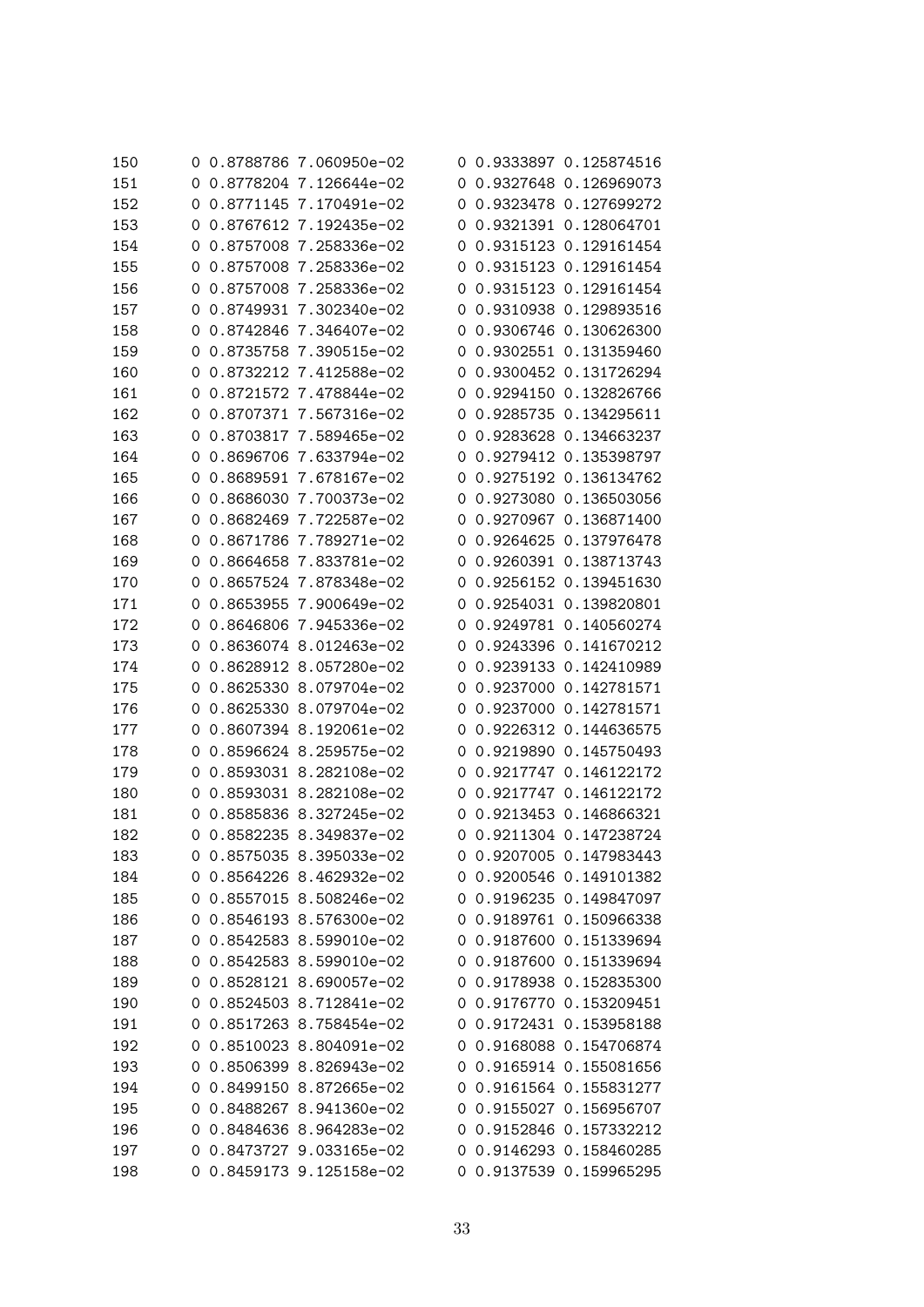| 199 | 0 | 0.8448249 9.194256e-02 |   | 0 0.9130964 0.161094911 |
|-----|---|------------------------|---|-------------------------|
| 200 | 0 | 0.8444603 9.217330e-02 |   | 0 0.9128769 0.161472008 |
| 201 | 0 | 0.8437310 9.263487e-02 |   | 0 0.9124377 0.162226076 |
| 202 | 0 | 0.8430017 9.309666e-02 | 0 | 0.9119983 0.162980254   |
| 203 | 0 | 0.8422716 9.355918e-02 | 0 | 0.9115582 0.163735253   |
| 204 | 0 | 0.8419063 9.379063e-02 | 0 | 0.9113379 0.164113019   |
| 205 | 0 | 0.8415405 9.402241e-02 | 0 | 0.9111174 0.164491255   |
| 206 | 0 | 0.8408088 9.448625e-02 | O | 0.9106760 0.165247884   |
| 207 | 0 | 0.8400759 9.495105e-02 | 0 | 0.9102338 0.166005727   |
| 208 | 0 | 0.8397094 9.518354e-02 | 0 | 0.9100125 0.166384767   |
| 209 | 0 | 0.8393426 9.541623e-02 | 0 | 0.9097911 0.166764042   |
| 210 | 0 | 0.8382413 9.611528e-02 | 0 | 0.9091259 0.167902835   |
| 211 | 0 | 0.8375062 9.658214e-02 | 0 | 0.9086817 0.168662986   |
| 212 | 0 | 0.8371385 9.681570e-02 | O | 0.9084595 0.169043231   |
| 213 | 0 | 0.8367708 9.704928e-02 | 0 | 0.9082372 0.169423477   |
| 214 | 0 | 0.8364031 9.728289e-02 | 0 | 0.9080149 0.169803698   |
| 215 | 0 | 0.8360352 9.751666e-02 | 0 | 0.9077925 0.170184123   |
| 216 | 0 | 0.8356671 9.775069e-02 | 0 | 0.9075698 0.170564840   |
| 217 | 0 | 0.8352986 9.798495e-02 | 0 | 0.9073469 0.170945834   |
| 218 | 0 | 0.8349294 9.821970e-02 | 0 | 0.9071235 0.171327653   |
| 219 | 0 | 0.8345602 9.845450e-02 | 0 | 0.9069001 0.171709466   |
| 220 | 0 | 0.8341905 9.868963e-02 | 0 | 0.9066764 0.172091727   |
| 221 | 0 | 0.8338205 9.892507e-02 | 0 | 0.9064524 0.172474377   |
| 222 | 0 | 0.8330801 9.939640e-02 | 0 | 0.9060039 0.173239993   |
| 223 | 0 | 0.8327097 9.963220e-02 | 0 | 0.9057795 0.173622920   |
| 224 | 0 | 0.8319675 1.001050e-01 | 0 | 0.9053296 0.174390475   |
| 225 | 0 | 0.8312243 1.005785e-01 | 0 | 0.9048790 0.175158904   |
| 226 | 0 | 0.8308524 1.008155e-01 | 0 | 0.9046535 0.175543460   |
| 227 | 0 | 0.8301086 1.012898e-01 | 0 | 0.9042021 0.176312603   |
| 228 | 0 | 0.8297363 1.015273e-01 | 0 | 0.9039762 0.176697594   |
| 229 | 0 | 0.8293637 1.017649e-01 | 0 | 0.9037501 0.177082855   |
| 230 | 0 | 0.8289911 1.020027e-01 | 0 | 0.9035238 0.177468189   |
| 231 | 0 | 0.8282451 1.024788e-01 |   | 0 0.9030707 0.178239542 |
| 232 |   | 0.8278714 1.027174e-01 |   | 0 0.9028437 0.178625961 |
| 233 | 0 | 0.8274977 1.029560e-01 |   | 0 0.9026166 0.179012383 |
| 234 | 0 | 0.8271240 1.031947e-01 |   | 0 0.9023895 0.179398824 |
| 235 | 0 | 0.8267500 1.034336e-01 |   | 0 0.9021622 0.179785546 |
| 236 | 0 | 0.8260011 1.039122e-01 |   | 0 0.9017067 0.180559846 |
| 237 | 0 | 0.8260011 1.039122e-01 |   | 0 0.9017067 0.180559846 |
| 238 | 0 | 0.8252518 1.043913e-01 |   | 0 0.9012508 0.181334627 |
| 239 | 0 | 0.8248769 1.046310e-01 | O | 0.9010226 0.181722263   |
| 240 | 0 | 0.8241260 1.051115e-01 |   | 0 0.9005654 0.182498716 |
| 241 | 0 | 0.8229992 1.058330e-01 | O | 0.8998788 0.183663722   |
| 242 | 0 | 0.8226234 1.060737e-01 |   | 0 0.8996497 0.184052352 |
| 243 | 0 | 0.8222475 1.063144e-01 |   | 0 0.8994206 0.184441008 |
| 244 | 0 | 0.8218714 1.065554e-01 |   | 0 0.8991912 0.184829918 |
| 245 | 0 | 0.8218714 1.065554e-01 |   | 0 0.8991912 0.184829918 |
| 246 | 0 | 0.8211186 1.070379e-01 |   | 0 0.8987320 0.185608256 |
| 247 | 0 | 0.8207418 1.072795e-01 |   | 0 0.8985021 0.185997871 |
|     |   |                        |   |                         |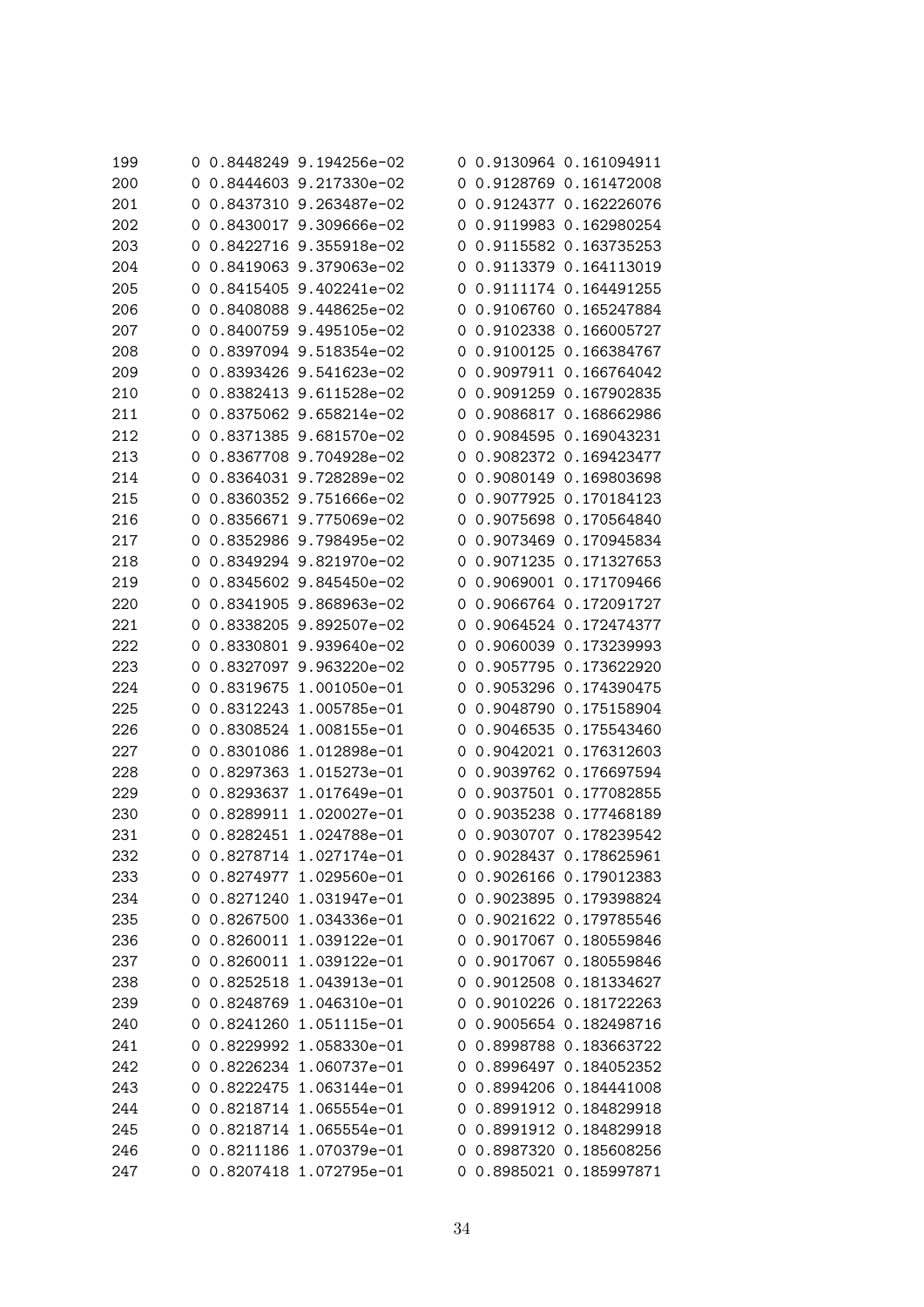| 248 | 0        | 0.8203646    1.075214e-01 |   | 0 0.8982719 0.186387872     |
|-----|----------|---------------------------|---|-----------------------------|
| 249 | O        | 0.8199872 1.077634e-01    |   | 0 0.8980416 0.186778080     |
| 250 | 0        | 0.8196098 1.080055e-01    |   | 0 0.8978111 0.187168264     |
| 251 | 0        | 0.8184778 1.087321e-01    |   | 0 0.8971196 0.188338662     |
| 252 | 0        | 0.8181000 1.089747e-01    | 0 | 0.8968888 0.188729284       |
| 253 | 0        | 0.8177219 1.092175e-01    | 0 | 0.8966577 0.189120228       |
| 254 | 0        | 0.8169654 1.097036e-01    | 0 | 0.8961951 0.189902351       |
| 255 | 0        | 0.8165867 1.099470e-01    | 0 | 0.8959634 0.190293959       |
| 256 | 0        | 0.8158289 1.104341e-01    | 0 | 0.8954998 0.191077363       |
| 257 | 0        | 0.8154497 1.106779e-01    | 0 | 0.8952677 0.191469437       |
| 258 | 0        | 0.8154497 1.106779e-01    |   | 0 0.8952677 0.191469437     |
| 259 | 0        | 0.8150698 1.109222e-01    | 0 | 0.8950352 0.191862321       |
| 260 | 0        | 0.8143096 1.114112e-01    | 0 | 0.8945699 0.192648314       |
| 261 | 0        | 0.8135484 1.119009e-01    | O | 0.8941039 0.193435304       |
| 262 | 0        | 0.8120250 1.128819e-01    | 0 | 0.8931702 0.195010412       |
| 263 | 0        | 0.8116439 1.131274e-01    | O | 0.8929366 0.195404504       |
| 264 | 0        | 0.8105000 1.138645e-01    | 0 | 0.8922351 0.196587183       |
| 265 | 0        | 0.8101184 1.141106e-01    | 0 | 0.8920009 0.196981810       |
| 266 | 0        | 0.8097366 1.143568e-01    | 0 | 0.8917666 0.197376578       |
| 267 | 0        | 0.8093548 1.146030e-01    | O | 0.8915323 0.197771342       |
| 268 | 0        | 0.8089725 1.148496e-01    | 0 | 0.8912976 0.198166601       |
| 269 | 0        | 0.8082064 1.153441e-01    | O | 0.8908270 0.198958735       |
| 270 | 0        | 0.8078232 1.155914e-01    | 0 | 0.8905916 0.199354901       |
| 271 | 0        | 0.8074397 1.158390e-01    | O | 0.8903560 0.199751450       |
| 272 | 0        | 0.8066726 1.163344e-01    | 0 | 0.8898846 0.200544531       |
| 273 | 0        | 0.8062888 1.165823e-01    | O | 0.8896487 0.200941359       |
| 274 | 0        | 0.8055204 1.170789e-01    |   | 0 0.8891761 0.201735922     |
| 275 | 0        | 0.8051353 1.173278e-01    |   | 0 0.8889392 0.202134093     |
| 276 | 0        | 0.8039792 1.180755e-01    | 0 | 0.8882276 0.203329419       |
| 277 | 0        | 0.8028222 1.188242e-01    | 0 | 0.8875150 0.204525653       |
| 278 | 0        | 0.8024364 1.190740e-01    | O | 0.8872774 0.204924547       |
| 279 | 0        | 0.8020505 1.193238e-01    | O | 0.8870396 0.205323585       |
| 280 | 0        | 0.8016645 1.195738e-01    |   | 0 0.8868017 0.205722654     |
| 281 |          | 0.8008923 1.200742e-01    |   | 0   0.8863255   0.206521043 |
| 282 | 0        | 0.7997324 1.208264e-01    |   | 0 0.8856095 0.207720246     |
| 283 | 0        | 0.7993453 1.210774e-01    |   | 0 0.8853706 0.208120391     |
| 284 | $\Omega$ | 0.7989579 1.213287e-01    |   | 0 0.8851314 0.208520903     |
| 285 | 0        | 0.7981828 1.218319e-01    |   | 0 0.8846525 0.209322261     |
| 286 | 0        | 0.7977949 1.220837e-01    |   | 0 0.8844128 0.209723331     |
| 287 | 0        | 0.7970191 1.225876e-01    |   | 0 0.8839332 0.210525421     |
| 288 | 0        | 0.7966307 1.228400e-01    |   | 0 0.8836930 0.210926949     |
| 289 | O        | 0.7954647 1.235981e-01    |   | 0 0.8829714 0.212132325     |
| 290 | 0        | 0.7950757 1.238510e-01    | O | 0.8827306 0.212534532       |
| 291 | 0        | 0.7946864 1.241043e-01    |   | 0 0.8824896 0.212937032     |
| 292 | 0        | 0.7939065 1.246117e-01    |   | 0 0.8820066 0.213743288     |
| 293 | 0        | 0.7927356 1.253740e-01    |   | 0 0.8812810 0.214953813     |
| 294 | 0        | 0.7923447 1.256286e-01    |   | 0 0.8810386 0.215357957     |
| 295 | 0        | 0.7919536 1.258834e-01    |   | 0 0.8807962 0.215762299     |
| 296 |          | 0.7915616 1.261387e-01    |   | 0 0.8805532 0.216167532     |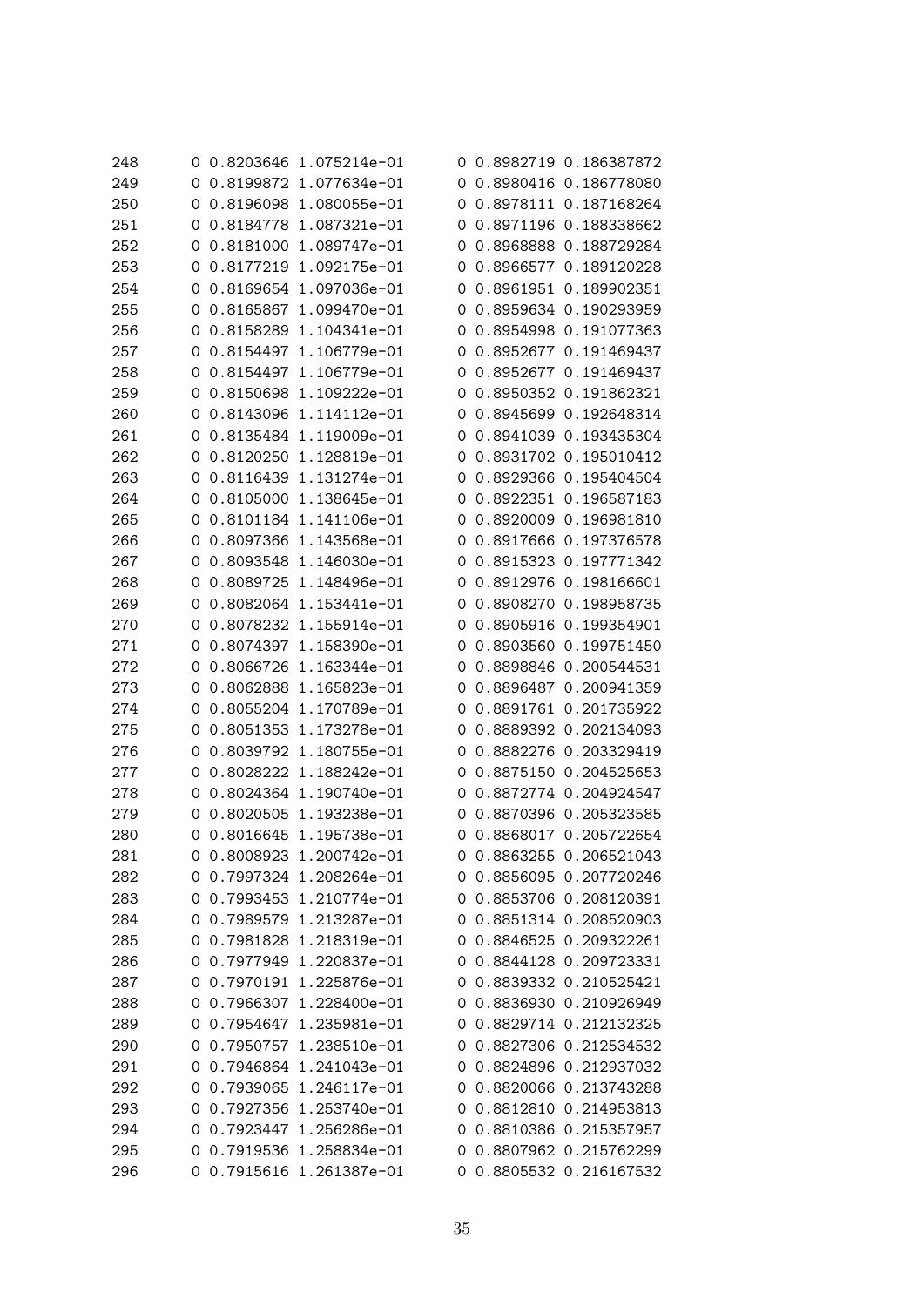| 297 | Ü        |           | 0.7895982 1.274187e-01 |          | 0 0.8793348 0.218197434 |
|-----|----------|-----------|------------------------|----------|-------------------------|
| 298 | $\Omega$ |           | 0.7884178 1.281885e-01 | $\Omega$ | 0.8786022 0.219417804   |
| 299 | O        |           | 0.7876296 1.287029e-01 | O        | 0.8781127 0.220232747   |
| 300 | 0        |           | 0.7868402 1.292182e-01 | O        | 0.8776223 0.221048868   |
| 301 | 0        |           | 0.7864448 1.294765e-01 | 0        | 0.8773764 0.221457736   |
| 302 | 0        |           | 0.7856538 1.299934e-01 | O        | 0.8768845 0.222275439   |
| 303 | 0        |           | 0.7852582 1.302520e-01 | O        | 0.8766383 0.222684484   |
| 304 | 0        |           | 0.7844648 1.307708e-01 | 0        | 0.8761446 0.223504679   |
| 305 | 0        |           | 0.7836701 1.312907e-01 | 0        | 0.8756497 0.224326259   |
| 306 | 0        |           | 0.7836701 1.312907e-01 | $\Omega$ | 0.8756497 0.224326259   |
| 307 | 0        |           | 0.7832721 1.315513e-01 | O        | 0.8754017 0.224737761   |
| 308 | 0        |           | 0.7824749 1.320733e-01 | 0        | 0.8749048 0.225561882   |
| 309 | 0        |           | 0.7816772 1.325960e-01 | 0        | 0.8744073 0.226386501   |
| 310 | 0        |           | 0.7812780 1.328576e-01 | 0        | 0.8741583 0.226799156   |
| 311 | 0        |           | 0.7800782 1.336445e-01 | 0        | 0.8734091 0.228039523   |
| 312 | 0        |           | 0.7796779 1.339071e-01 | 0        | 0.8731592 0.228453300   |
| 313 | 0        |           | 0.7792772 1.341699e-01 | 0        | 0.8729090 0.228867488   |
| 314 | 0        |           | 0.7788764 1.344330e-01 | 0        | 0.8726586 0.229281838   |
| 315 | 0        |           | 0.7784752 1.346963e-01 | 0        | 0.8724079 0.229696590   |
| 316 | 0        |           | 0.7776711 1.352244e-01 | 0        | 0.8719053 0.230527877   |
| 317 | 0        |           | 0.7772689 1.354885e-01 | 0        | 0.8716538 0.230943676   |
| 318 | 0        |           | 0.7768642 1.357544e-01 | 0        | 0.8714008 0.231361988   |
| 319 | 0        |           | 0.7764596 1.360202e-01 | 0        | 0.8711477 0.231780269   |
| 320 | 0        |           | 0.7760539 1.362869e-01 | 0        | 0.8708939 0.232199663   |
| 321 | 0        |           | 0.7756482 1.365535e-01 | 0        | 0.8706401 0.232619026   |
| 322 | 0        |           | 0.7752426 1.368203e-01 | 0        | 0.8703862 0.233038357   |
| 323 | 0        |           | 0.7748364 1.370874e-01 | O        | 0.8701319 0.233458266   |
| 324 | 0        |           | 0.7744298 1.373549e-01 | 0        | 0.8698773 0.233878569   |
| 325 | 0        | 0.7740231 | 1.376225e-01           | O        | 0.8696225 0.234299067   |
| 326 | Ő        |           | 0.7736161 1.378904e-01 | 0        | 0.8693675 0.234719808   |
| 327 | 0        |           | 0.7732084 1.381589e-01 | O        | 0.8691120 0.235141196   |
| 328 | 0        |           | 0.7728006 1.384275e-01 | O        | 0.8688563 0.235562797   |
| 329 | 0        |           | 0.7723928 1.386962e-01 | 0        | 0.8686005 0.235984365   |
| 330 |          |           | 0.7719849 1.389649e-01 |          | 0.8683447 0.236406014   |
| 331 | 0        |           | 0.7715764 1.392341e-01 |          | 0 0.8680884 0.236828287 |
| 332 | 0        |           | 0.7711659 1.395048e-01 |          | 0 0.8678307 0.237252632 |
| 333 | 0        |           | 0.7703446 1.400465e-01 | O        | 0.8673151 0.238101548   |
| 334 | 0        |           | 0.7695233 1.405883e-01 | O        | 0.8667993 0.238950520   |
| 335 | 0        |           | 0.7691123 1.408595e-01 |          | 0 0.8665411 0.239375444 |
| 336 | 0        |           | 0.7687011 1.411308e-01 |          | 0 0.8662828 0.239800464 |
| 337 | 0        |           | 0.7682899 1.414023e-01 | 0        | 0.8660244 0.240225521   |
| 338 | 0        |           | 0.7678785 1.416740e-01 |          | 0 0.8657658 0.240650780 |
| 339 | 0        |           | 0.7674669 1.419460e-01 |          | 0 0.8655069 0.241076347 |
| 340 | 0        |           | 0.7670550 1.422181e-01 |          | 0 0.8652478 0.241502083 |
| 341 | 0        |           | 0.7666422 1.424910e-01 |          | 0 0.8649880 0.241928756 |
| 342 | 0        |           | 0.7662290 1.427642e-01 |          | 0 0.8647280 0.242355858 |
| 343 | 0        |           | 0.7658150 1.430380e-01 |          | 0 0.8644673 0.242783820 |
| 344 | 0        |           | 0.7654004 1.433122e-01 |          | 0 0.8642062 0.243212397 |
| 345 | 0        |           | 0.7649857 1.435866e-01 |          | 0 0.8639450 0.243641073 |
|     |          |           |                        |          |                         |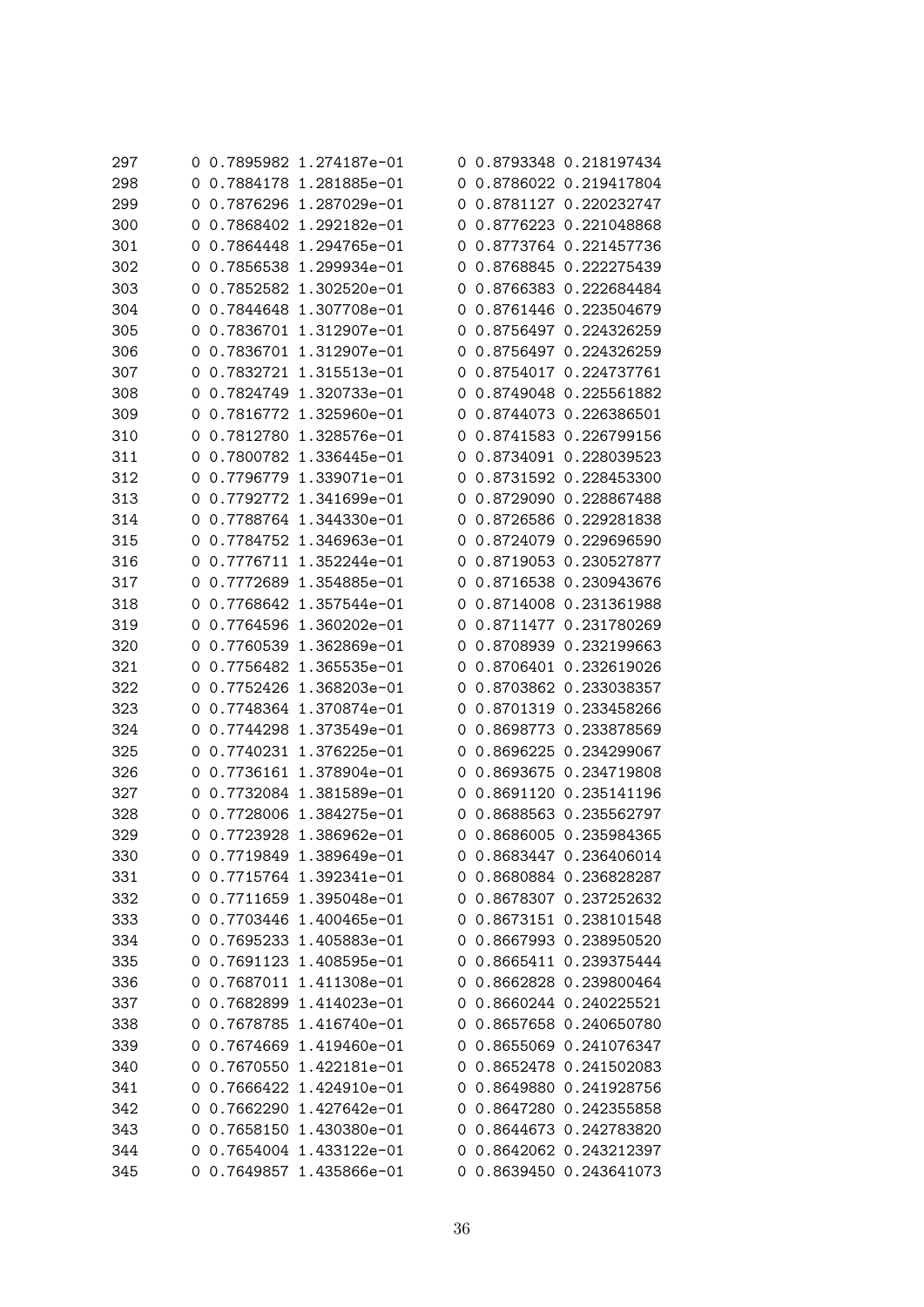| 346 | 0        | 0.7645708 1.438612e-01 |          | 0 0.8636836 0.244069954 |
|-----|----------|------------------------|----------|-------------------------|
| 347 | 0        | 0.7641554 1.441362e-01 |          | 0 0.8634218 0.244499340 |
| 348 | 0        | 0.7637396 1.444115e-01 |          | 0 0.8631597 0.244929110 |
| 349 | 0        | 0.7633237 1.446869e-01 | 0        | 0.8628975 0.245358979   |
| 350 | 0        | 0.7629066 1.449633e-01 | 0        | 0.8626344 0.245790123   |
| 351 | 0        | 0.7624893 1.452398e-01 | 0        | 0.8623711 0.246221437   |
| 352 | 0        | 0.7620709 1.455171e-01 | O        | 0.8621071 0.246653868   |
| 353 | 0        | 0.7616513 1.457954e-01 | O        | 0.8618421 0.247087648   |
| 354 | 0        | 0.7608104 1.463533e-01 | O        | 0.8613110 0.247956757   |
| 355 | 0        | 0.7603896 1.466326e-01 | 0        | 0.8610451 0.248391701   |
| 356 | 0        | 0.7599682 1.469123e-01 | 0        | 0.8607787 0.248827207   |
| 357 | 0        | 0.7595460 1.471927e-01 | O        | 0.8605117 0.249263629   |
| 358 | 0        | 0.7591236 1.474733e-01 | 0        | 0.8602446 0.249700154   |
| 359 | 0        | 0.7587012 1.477539e-01 | 0        | 0.8599774 0.250136686   |
| 360 | 0        | 0.7582783 1.480349e-01 | 0        | 0.8597098 0.250573770   |
| 361 | 0        | 0.7578552 1.483162e-01 | O        | 0.8594420 0.251011071   |
| 362 | 0        | 0.7574317 1.485978e-01 | 0        | 0.8591738 0.251448832   |
| 363 | 0        | 0.7570081 1.488795e-01 | $\Omega$ | 0.8589056 0.251886641   |
| 364 | 0        | 0.7561608 1.494433e-01 | O        | 0.8583688 0.252762349   |
| 365 | 0        | 0.7557362 1.497259e-01 | O        | 0.8580997 0.253201154   |
| 366 | 0        | 0.7553113 1.500088e-01 | 0        | 0.8578304 0.253640352   |
| 367 | 0        | 0.7548856 1.502922e-01 | 0        | 0.8575604 0.254080308   |
| 368 | 0        | 0.7544594 1.505761e-01 | 0        | 0.8572902 0.254520723   |
| 369 | 0        | 0.7540327 1.508604e-01 | O        | 0.8570194 0.254961750   |
| 370 | 0        | 0.7536056 1.511450e-01 | 0        | 0.8567484 0.255403165   |
| 371 | 0        | 0.7527462 1.517181e-01 | 0        | 0.8562027 0.256291372   |
| 372 | 0        | 0.7523159 1.520051e-01 | 0        | 0.8559294 0.256736092   |
| 373 | 0        | 0.7518852 1.522924e-01 | 0        | 0.8556558 0.257181147   |
| 374 | 0        | 0.7514507 1.525823e-01 | 0        | 0.8553798 0.257630194   |
| 375 | 0        | 0.7510159 1.528725e-01 | O        | 0.8551035 0.258079629   |
| 376 | 0        | 0.7505778 1.531649e-01 | 0        | 0.8548250 0.258532384   |
| 377 | 0        | 0.7501393 1.534577e-01 | 0        | 0.8545462 0.258985526   |
| 378 | 0        | 0.7496993 1.537517e-01 |          | 0 0.8542663 0.259440267 |
| 379 |          | 0.7492588 1.540460e-01 |          | 0 0.8539860 0.259895551 |
| 380 | 0        | 0.7488173 1.543411e-01 |          | 0 0.8537051 0.260351854 |
| 381 | O        | 0.7483753 1.546365e-01 |          | 0 0.8534238 0.260808598 |
| 382 | $\Omega$ | 0.7479326 1.549325e-01 |          | 0 0.8531419 0.261266169 |
| 383 | 0        | 0.7470434 1.555272e-01 |          | 0 0.8525756 0.262185140 |
| 384 | 0        | 0.7465985 1.558249e-01 |          | 0 0.8522922 0.262644928 |
| 385 | 0        | 0.7457083 1.564208e-01 |          | 0 0.8517247 0.263564871 |
| 386 | 0        | 0.7452606 1.567207e-01 |          | 0 0.8514392 0.264027630 |
| 387 | 0        | 0.7448101 1.570224e-01 |          | 0 0.8511518 0.264493194 |
| 388 | 0        | 0.7439012 1.576317e-01 |          | 0 0.8505716 0.265432472 |
| 389 | 0        | 0.7429912 1.582420e-01 |          | 0 0.8499904 0.266372795 |
| 390 | $\Omega$ | 0.7425349 1.585482e-01 |          | 0 0.8496988 0.266844361 |
| 391 | 0        | 0.7420753 1.588565e-01 |          | 0 0.8494053 0.267319410 |
| 392 | 0        | 0.7416155 1.591649e-01 |          | 0 0.8491116 0.267794554 |
| 393 | 0        | 0.7411518 1.594760e-01 |          | 0 0.8488154 0.268273816 |
| 394 | 0        | 0.7406877 1.597874e-01 |          | 0 0.8485189 0.268753454 |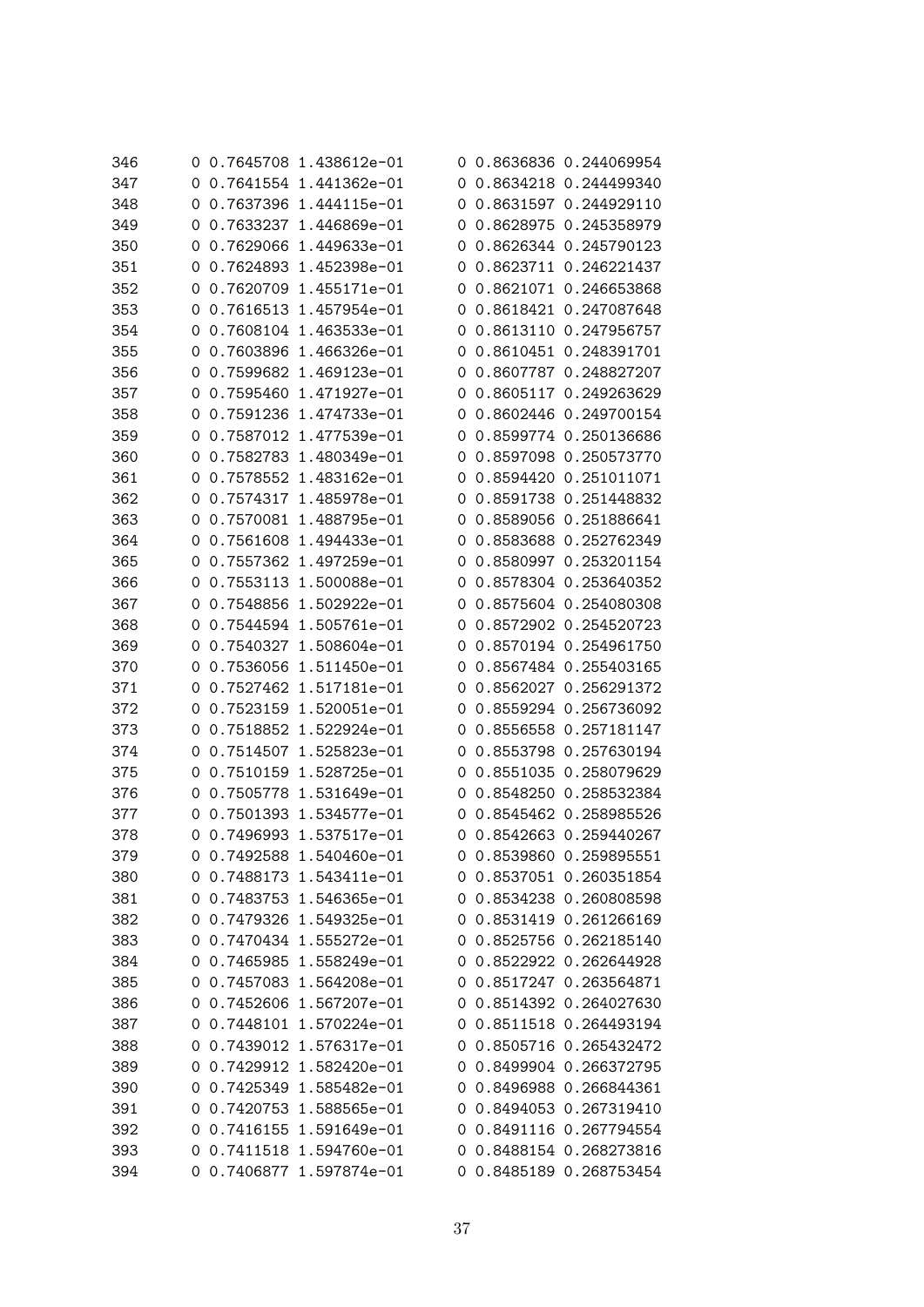| 395 | O. |           | 0.7402221 1.600999e-01 |          | 0 0.8482214 0.269234689 |
|-----|----|-----------|------------------------|----------|-------------------------|
| 396 | 0  |           | 0.7397558 1.604131e-01 |          | 0 0.8479232 0.269716690 |
| 397 | 0  |           | 0.7392877 1.607275e-01 |          | 0 0.8476238 0.270200423 |
| 398 | 0  |           | 0.7388194 1.610422e-01 | 0        | 0.8473241 0.270684426   |
| 399 | 0  |           | 0.7383483 1.613588e-01 | 0        | 0.8470227 0.271171304   |
| 400 | 0  |           | 0.7378758 1.616763e-01 | O        | 0.8467204 0.271659623   |
| 401 | 0  |           | 0.7374032 1.619940e-01 | O        | 0.8464179 0.272148072   |
| 402 | 0  |           | 0.7369285 1.623133e-01 | O        | 0.8461139 0.272638701   |
| 403 | 0  |           | 0.7364522 1.626337e-01 | 0        | 0.8458089 0.273131028   |
| 404 | 0  |           | 0.7359755 1.629544e-01 | $\Omega$ | 0.8455036 0.273623691   |
| 405 | 0  |           | 0.7354983 1.632755e-01 | O        | 0.8451979 0.274116959   |
| 406 | 0  |           | 0.7350205 1.635970e-01 | 0        | 0.8448918 0.274610749   |
| 407 | 0  |           | 0.7345406 1.639201e-01 | 0        | 0.8445842 0.275106782   |
| 408 | 0  |           | 0.7340583 1.642448e-01 | 0        | 0.8442751 0.275605257   |
| 409 | 0  |           | 0.7335739 1.645711e-01 | 0        | 0.8439645 0.276105964   |
| 410 | 0  |           | 0.7330867 1.648993e-01 | O        | 0.8436520 0.276609491   |
| 411 | 0  |           | 0.7325971 1.652291e-01 | 0        | 0.8433380 0.277115524   |
| 412 | 0  |           | 0.7321049 1.655606e-01 |          | 0 0.8430225 0.277624324 |
| 413 | 0  |           | 0.7316122 1.658926e-01 | O        | 0.8427065 0.278133630   |
| 414 | 0  |           | 0.7301298 1.668921e-01 | O        | 0.8417552 0.279666049   |
| 415 | 0  |           | 0.7296350 1.672258e-01 | 0        | 0.8414376 0.280177457   |
| 416 | 0  |           | 0.7291395 1.675601e-01 | 0        | 0.8411193 0.280689677   |
| 417 | 0  |           | 0.7286436 1.678948e-01 | 0        | 0.8408007 0.281202277   |
| 418 | 0  |           | 0.7281477 1.682296e-01 | 0        | 0.8404821 0.281714943   |
| 419 | 0  |           | 0.7276494 1.685661e-01 | 0        | 0.8401618 0.282230020   |
| 420 | 0  |           | 0.7271465 1.689058e-01 |          | 0 0.8398384 0.282749852 |
| 421 | 0  |           | 0.7266358 1.692507e-01 | O        | 0.8395103 0.283277842   |
| 422 | 0  |           | 0.7261245 1.695960e-01 | 0        | 0.8391816 0.283806424   |
| 423 | 0  |           | 0.7256132 1.699415e-01 | O        | 0.8388528 0.284335015   |
| 424 | 0  | 0.7251011 | 1.702876e-01           | 0        | 0.8385235 0.284864422   |
| 425 | 0  |           | 0.7245826 1.706381e-01 | O        | 0.8381899 0.285400418   |
| 426 | 0  |           | 0.7240630 1.709895e-01 | 0        | 0.8378555 0.285937504   |
| 427 | 0  |           | 0.7235430 1.713415e-01 |          | 0 0.8375205 0.286475104 |
| 428 |    |           | 0.7230222 1.716941e-01 |          | 0 0.8371849 0.287013395 |
| 429 | 0  |           | 0.7225001 1.720477e-01 |          | 0 0.8368483 0.287553096 |
| 430 | O  |           | 0.7219651 1.724097e-01 |          | 0 0.8365038 0.288106287 |
| 431 | 0  |           | 0.7214239 1.727760e-01 |          | 0 0.8361553 0.288665781 |
| 432 | 0  |           | 0.7208828 1.731423e-01 |          | 0 0.8358069 0.289225261 |
| 433 | 0  |           | 0.7203394 1.735102e-01 |          | 0 0.8354568 0.289787130 |
| 434 | 0  |           | 0.7197932 1.738801e-01 |          | 0 0.8351049 0.290351878 |
| 435 | 0  |           | 0.7192420 1.742534e-01 |          | 0 0.8347497 0.290921716 |
| 436 | 0  |           | 0.7186870 1.746293e-01 |          | 0 0.8343922 0.291495613 |
| 437 | 0  |           | 0.7181248 1.750101e-01 |          | 0 0.8340300 0.292077075 |
| 438 | O  |           | 0.7175606 1.753923e-01 |          | 0 0.8336664 0.292660495 |
| 439 | 0  |           | 0.7169867 1.757812e-01 |          | 0 0.8332965 0.293253973 |
| 440 | 0  |           | 0.7164069 1.761741e-01 |          | 0 0.8329228 0.293853473 |
| 441 | O  |           | 0.7158221 1.765707e-01 |          | 0 0.8325456 0.294458283 |
| 442 | 0  |           | 0.7152370 1.769675e-01 |          | 0 0.8321682 0.295063295 |
| 443 | 0  |           | 0.7146515 1.773649e-01 |          | 0 0.8317902 0.295668753 |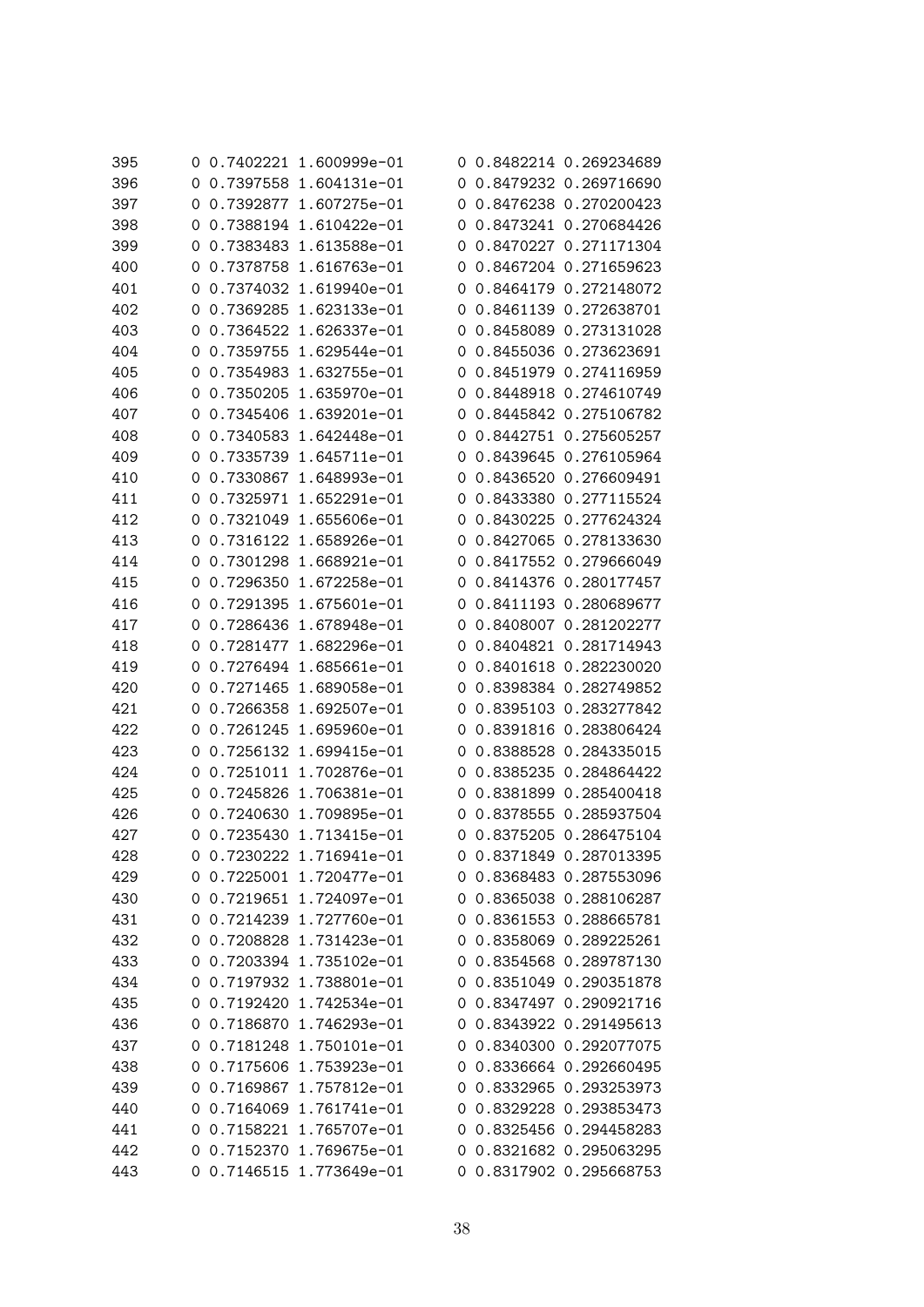| 444 | 0 | 0.7140644 1.777636e-01 |   | 0 0.8314109 0.296275881 |
|-----|---|------------------------|---|-------------------------|
| 445 | 0 | 0.7134650 1.781708e-01 |   | 0 0.8310236 0.296895659 |
| 446 | 0 | 0.7128564 1.785840e-01 |   | 0 0.8306306 0.297525027 |
| 447 | 0 | 0.7122461 1.789986e-01 | O | 0.8302363 0.298156218   |
| 448 | 0 | 0.7116297 1.794173e-01 | 0 | 0.8298382 0.298793744   |
| 449 | 0 | 0.7110053 1.798417e-01 | 0 | 0.8294346 0.299439469   |
| 450 | 0 | 0.7103804 1.802665e-01 | 0 | 0.8290305 0.300085699   |
| 451 | 0 | 0.7097549 1.806919e-01 | O | 0.8286260 0.300732528   |
| 452 | 0 | 0.7091032 1.811351e-01 | 0 | 0.8282046 0.301406590   |
| 453 | 0 | 0.7084374 1.815876e-01 | 0 | 0.8277745 0.302095320   |
| 454 | 0 | 0.7077636 1.820458e-01 | 0 | 0.8273389 0.302792264   |
| 455 | 0 | 0.7070794 1.825110e-01 | 0 | 0.8268966 0.303500101   |
| 456 | 0 | 0.7057098 1.834427e-01 | 0 | 0.8260110 0.304916873   |
| 457 | 0 | 0.7050209 1.839117e-01 | O | 0.8255652 0.305629523   |
| 458 | 0 | 0.7043315 1.843813e-01 | 0 | 0.8251188 0.306342651   |
| 459 | 0 | 0.7036366 1.848548e-01 | O | 0.8246687 0.307061556   |
| 460 | 0 | 0.7029382 1.853309e-01 | 0 | 0.8242162 0.307783993   |
| 461 | 0 | 0.7022389 1.858079e-01 | 0 | 0.8237627 0.308507355   |
| 462 | 0 | 0.7015347 1.862887e-01 |   | 0 0.8233056 0.309235782 |
| 463 | 0 | 0.7008304 1.867698e-01 | 0 | 0.8228482 0.309964157   |
| 464 | 0 | 0.7001131 1.872598e-01 | 0 | 0.8223824 0.310706105   |
| 465 | 0 | 0.6993882 1.877547e-01 | 0 | 0.8219120 0.311456027   |
| 466 | 0 | 0.6986603 1.882518e-01 | 0 | 0.8214395 0.312209182   |
| 467 | 0 | 0.6979031 1.887684e-01 | O | 0.8209488 0.312992723   |
| 468 | 0 | 0.6971118 1.893084e-01 | O | 0.8204358 0.313811508   |
| 469 | 0 | 0.6962932 1.898666e-01 |   | 0 0.8199057 0.314658836 |
| 470 | 0 | 0.6954186 1.904621e-01 | 0 | 0.8193405 0.315564279   |
| 471 | 0 | 0.6945063 1.910826e-01 | 0 | 0.8187518 0.316509028   |
| 472 | 0 | 0.6935844 1.917103e-01 | 0 | 0.8181562 0.317463667   |
| 473 | 0 | 0.6926582 1.923410e-01 |   | 0 0.8175578 0.318422829 |
| 474 | 0 | 0.6917242 1.929770e-01 | O | 0.8169545 0.319390156   |
| 475 | 0 | 0.6907807 1.936199e-01 |   | 0 0.8163446 0.320367280 |
| 476 | 0 | 0.6898069 1.942835e-01 |   | 0 0.8157151 0.321375897 |
| 477 |   | 0.6887704 1.949893e-01 |   | 0 0.8150459 0.322449712 |
| 478 | 0 | 0.6877078 1.957130e-01 |   | 0 0.8143598 0.323550571 |
| 479 | 0 | 0.6866384 1.964419e-01 |   | 0 0.8136687 0.324658458 |
| 480 | 0 | 0.6854859 1.972253e-01 |   | 0 0.8129267 0.325853177 |
| 481 | 0 | 0.6843289 1.980126e-01 |   | 0 0.8121808 0.327052330 |
| 482 | 0 | 0.6831613 1.988082e-01 |   | 0 0.8114270 0.328262403 |
| 483 | 0 | 0.6819291 1.996471e-01 |   | 0 0.8106326 0.329539848 |
| 484 | 0 | 0.6806885 2.004926e-01 |   | 0 0.8098318 0.330825801 |
| 485 | 0 | 0.6794017 2.013667e-01 |   | 0 0.8090048 0.332160560 |
| 486 | 0 | 0.6781116 2.022434e-01 |   | 0 0.8081755 0.333498738 |
| 487 | 0 | 0.6767027 2.031971e-01 |   | 0 0.8072745 0.334961384 |
| 488 | 0 | 0.6752556 2.041764e-01 |   | 0 0.8063495 0.336463831 |
| 489 | 0 | 0.6735257 2.053322e-01 |   | 0 0.8052620 0.338263802 |
| 490 | 0 | 0.6717619 2.065107e-01 |   | 0 0.8041534 0.340099324 |
| 491 | 0 | 0.6699386 2.077288e-01 |   | 0 0.8030081 0.341997056 |
| 492 | 0 | 0.6680666 2.089787e-01 |   | 0 0.8018334 0.343946099 |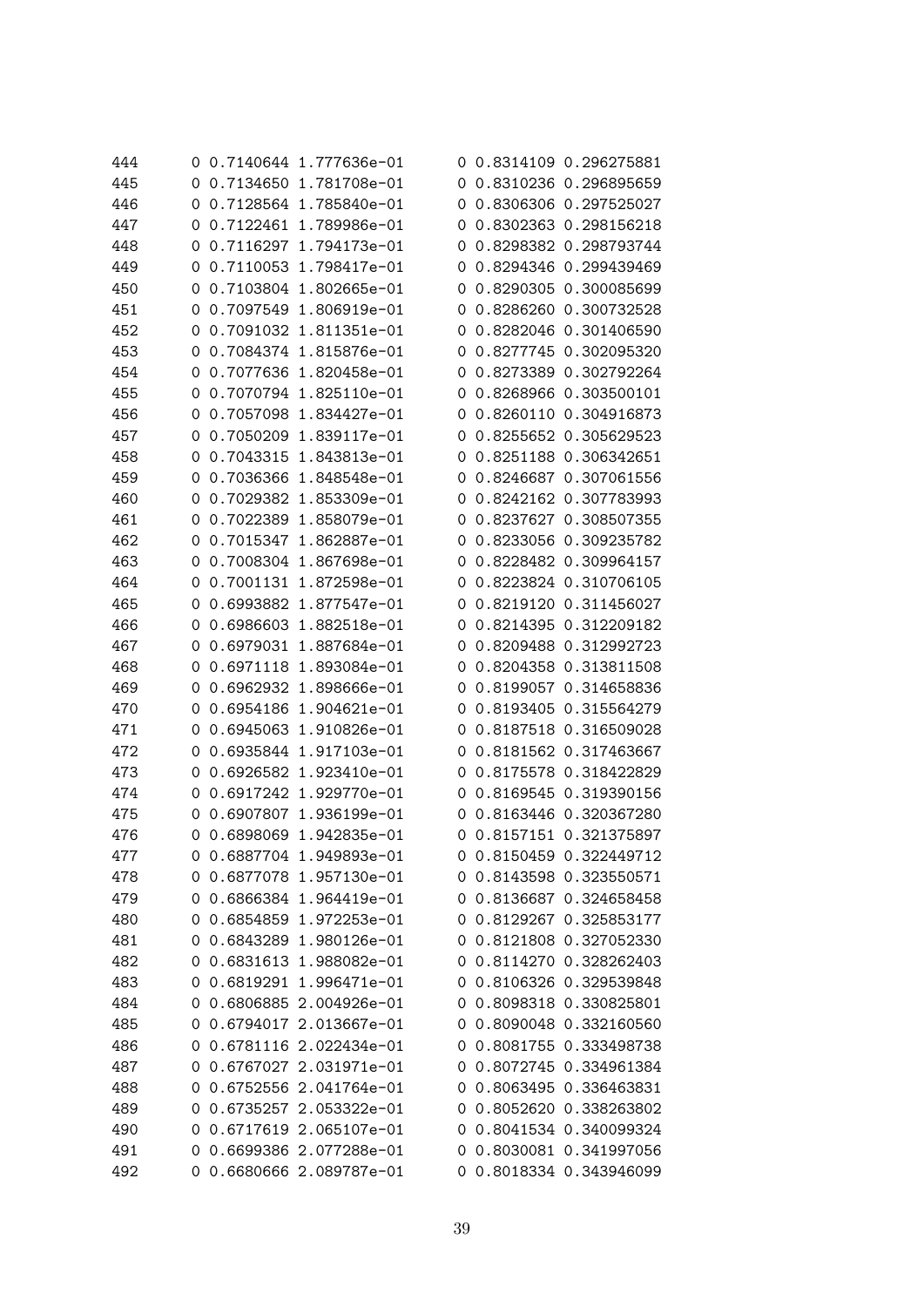| 493 |  | 0 0.6660989 2.102891e-01     |  | 0 0.8006033 0.345995995 |
|-----|--|------------------------------|--|-------------------------|
| 494 |  | 0 0.6639965 2.116874e-01     |  | 0 0.7992915 0.348187099 |
| 495 |  | 0 0.6618172 2.131345e-01     |  | 0 0.7979353 0.350459451 |
| 496 |  | $0, 0.6595993, 2.146086e-01$ |  | 0 0.7965539 0.352772125 |
| 497 |  | 0 0.6565533 2.165442e-01     |  | 0 0.7947648 0.355970720 |
| 498 |  | 0 0.6532356 2.186384e-01     |  | 0 0.7928344 0.359459298 |
| 499 |  | 0 0.6496353 2.209023e-01     |  | 0 0.7907520 0.363248699 |
| 500 |  | $0, 0.6444316, 2.240140e-01$ |  | 0 0.7879392 0.368768014 |
| 501 |  | 0 0.6385970 2.274534e-01     |  | 0 0.7848509 0.374973439 |
| 502 |  | 0 0.6320646 2.312807e-01     |  | 0 0.7814290 0.381933398 |
| 503 |  | 0 0.6255073 2.351701e-01     |  | 0 0.7779448 0.388915109 |
| 504 |  | 0 0.6112107 2.421656e-01     |  | 0 0.7721916 0.404548460 |
| 505 |  | 0 0.5403957 2.563913e-01     |  | 0 0.7711790 0.489996898 |
| 506 |  | 0 0.5403957 2.563913e-01     |  | 0 0.7711790 0.489996898 |

From state 2 it is only possible to visit state 3 or to remain in state 2. The probability of going to state 1 is 0. The predictions  $\hat{P}_{1h}(0,t)$  from state 1 in [[1]] are perhaps of most interest here.

> summary(pt, from = 1)

```
Prediction from state 1 (head and tail):
        time pstate1 pstate2 pstate3 se1 se2
1 0.000000000 1.0000000 0.0000000000 0.0000000000 0.0000000000 0.0000000000
2 0.002737851 0.9991669 0.0005277714 0.0003053084 0.0006117979 0.0005285695
3 0.008213552 0.9986390 0.0010556490 0.0003053084 0.0008100529 0.0007492497
4 0.010951403 0.9983340 0.0010554282 0.0006106022 0.0008685356 0.0007490930
5 0.016427105 0.9977235 0.0010549862 0.0012215589 0.0009807157 0.0007487794
6 0.019164956 0.9965843 0.0015830048 0.0018327183 0.0012115670 0.0009191199
          se3 lower1 lower2 lower3 upper1 upper2
1 0.0000000000 1.0000000 0.000000e+00 0.000000e+00 1.0000000 0.000000000
2 0.0003082357 0.9979685 7.412369e-05 4.220615e-05 1.0000000 0.003757809
3 0.0003082357 0.9970526 2.626497e-04 4.220615e-05 1.0000000 0.004242894
4 0.0004401329 0.9966331 2.625948e-04 1.486610e-04 1.0000000 0.004242006
5 0.0006342283 0.9958031 2.624848e-04 4.415441e-04 0.9996475 0.004240230
6 0.0007908588 0.9942125 5.072942e-04 7.866531e-04 0.9989617 0.004939745
      upper3
1 0.000000000
2 0.002208522
3 0.002208522
4 0.002507954
5 0.003379518
6 0.004269806
...
       time pstate1 pstate2 pstate3 se1 se2 se3
```
501 6.253251 0.2308531 0.4336481 0.3354989 0.02448884 0.02974526 0.03063866 502 6.357290 0.2283925 0.4304829 0.3411246 0.02460675 0.03002904 0.03150500 503 6.362765 0.2259175 0.4272883 0.3467942 0.02472281 0.03031296 0.03234850 504 6.798084 0.2209174 0.4208123 0.3582703 0.02518284 0.03119272 0.03507050 505 7.110198 0.2014549 0.3954248 0.4031203 0.03067690 0.03987257 0.05867417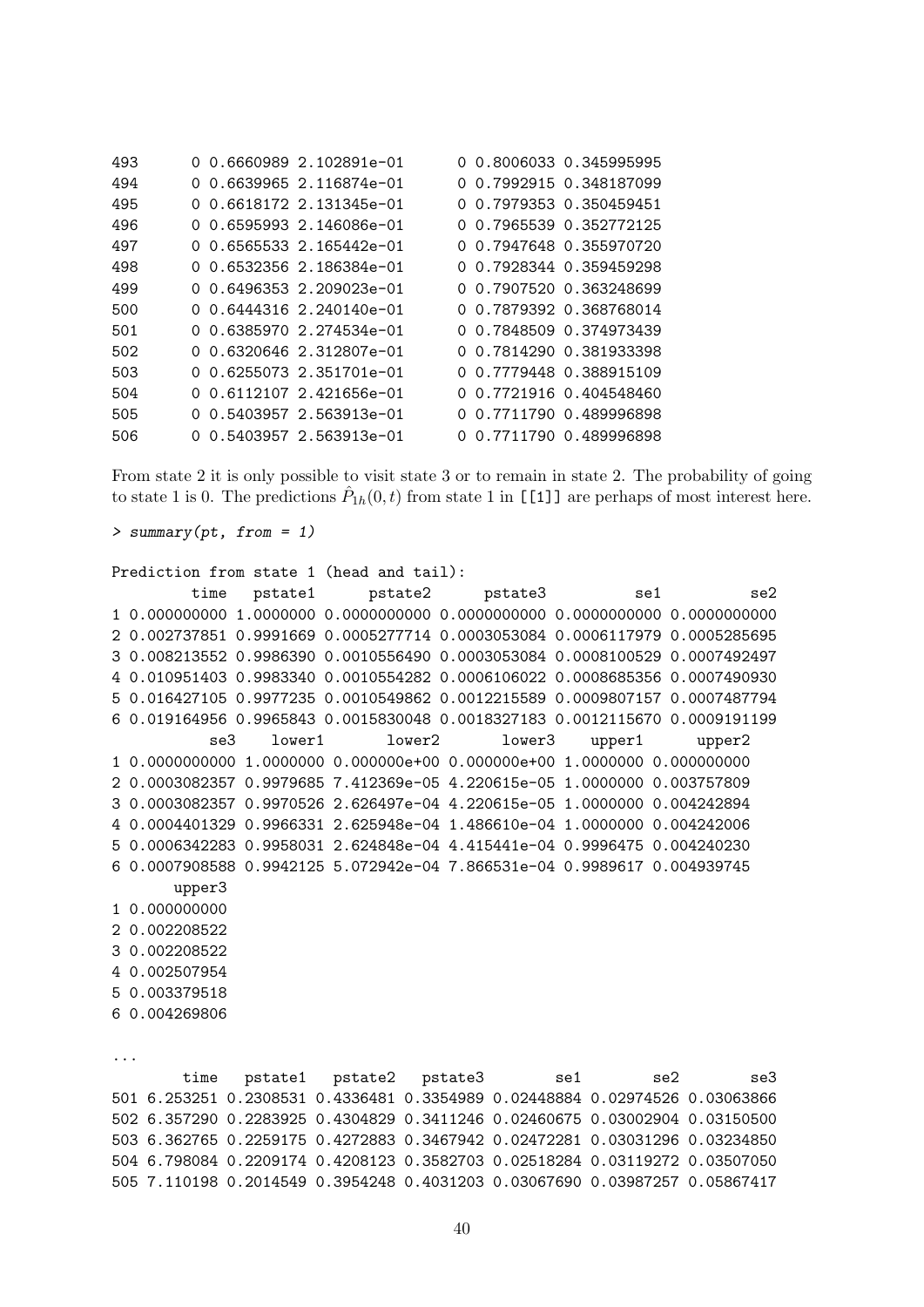```
506 7.731691 0.2014549 0.3954248 0.4031203 0.03067690 0.03987257 0.05867417
       lower1 lower2 lower3 upper1 upper2 upper3
501 0.1875169 0.3790974 0.2805156 0.2842045 0.4960483 0.4012593
502 0.1849160 0.3754732 0.2846421 0.2820911 0.4935519 0.4088150
503 0.1823058 0.3718215 0.2888504 0.2799621 0.4910294 0.4163617
504 0.1766850 0.3639092 0.2957250 0.2762233 0.4866130 0.4340438
505 0.1494719 0.3245138 0.3030695 0.2715164 0.4818309 0.5362003
506 0.1494719 0.3245138 0.3030695 0.2715164 0.4818309 0.5362003
```
But we see that we do not have enough information to create Figure 15 of the tutorial, since the probability of the relapse/death state (pstate3) does not distinguish between relapse/death before or after platelet recovery. The remedy is actually easy in this case. Consider a different multi-state model with two RelDeath states, the first one (state 3) after platelet recovery, the second one (state 4) without platelet recovery. The transition matrix of this multi-state model is defined as

```
> tmat2 <- transMat(x = list(c(2, 4), c(3), c(), c()))
> tmat2
         to
```

| from    |    |    | State 1 State 2 State 3 State 4 |    |
|---------|----|----|---------------------------------|----|
| State 1 | NА |    | NА                              | 2  |
| State 2 | ΝA | ΝA | З                               | ΝA |
| State 3 | ΝA | ΝA | ΝA                              | ΝA |
| State 4 | NΑ | ΝA | ΝA                              | NΔ |

The multi-state model has four states and the same three transitions as before. If we apply probtrans to this new multi-state model with the same estimated cumulative hazards and standard errors as before, we get exactly what we want. Thus, we just have to call probtrans with the old msf2 and the new tmat2. From version 0.2.3 on, since the transition matrix is in the msfit object, we just need to replace the trans item of msf2 by tmat2. In the elements of the resulting lists, pstate3 will indicate the probability of relapse/death after platelet recovery and pstate4 the probability of relapse/death without platelet recovery.

```
> msf2$trans <- tmat2
> pt <- probtrans(msf2, predt = 0)
> summary(pt, from = 1)
Prediction from state 1 (head and tail):
        time pstate1 pstate2 pstate3 pstate4 se1
1 0.000000000 1.0000000 0.0000000000 0.000000e+00 0.0000000000 0.0000000000
2 0.002737851 0.9991669 0.0005277714 0.000000e+00 0.0003053084 0.0006117979
3 0.008213552 0.9986390 0.0010556490 0.000000e+00 0.0003053084 0.0008100529
4 0.010951403 0.9983340 0.0010554282 2.208393e-07 0.0006103813 0.0008685356
5 0.016427105 0.9977235 0.0010549862 6.628276e-07 0.0012208961 0.0009807157
6 0.019164956 0.9965843 0.0015830048 1.105048e-06 0.0018316132 0.0012115670
          se2 se3 se4 lower1 lower2 lower3
1 0.0000000000 0.000000e+00 0.0000000000 1.0000000 0.000000e+00 0.000000e+00
2 0.0005285695 1.116923e-07 0.0003080762 0.9979685 7.412369e-05 0.000000e+00
3 0.0007492497 1.116923e-07 0.0003080762 0.9970526 2.626497e-04 0.000000e+00
4 0.0007490930 2.989514e-07 0.0004397978 0.9966331 2.625948e-04 1.555250e-08
```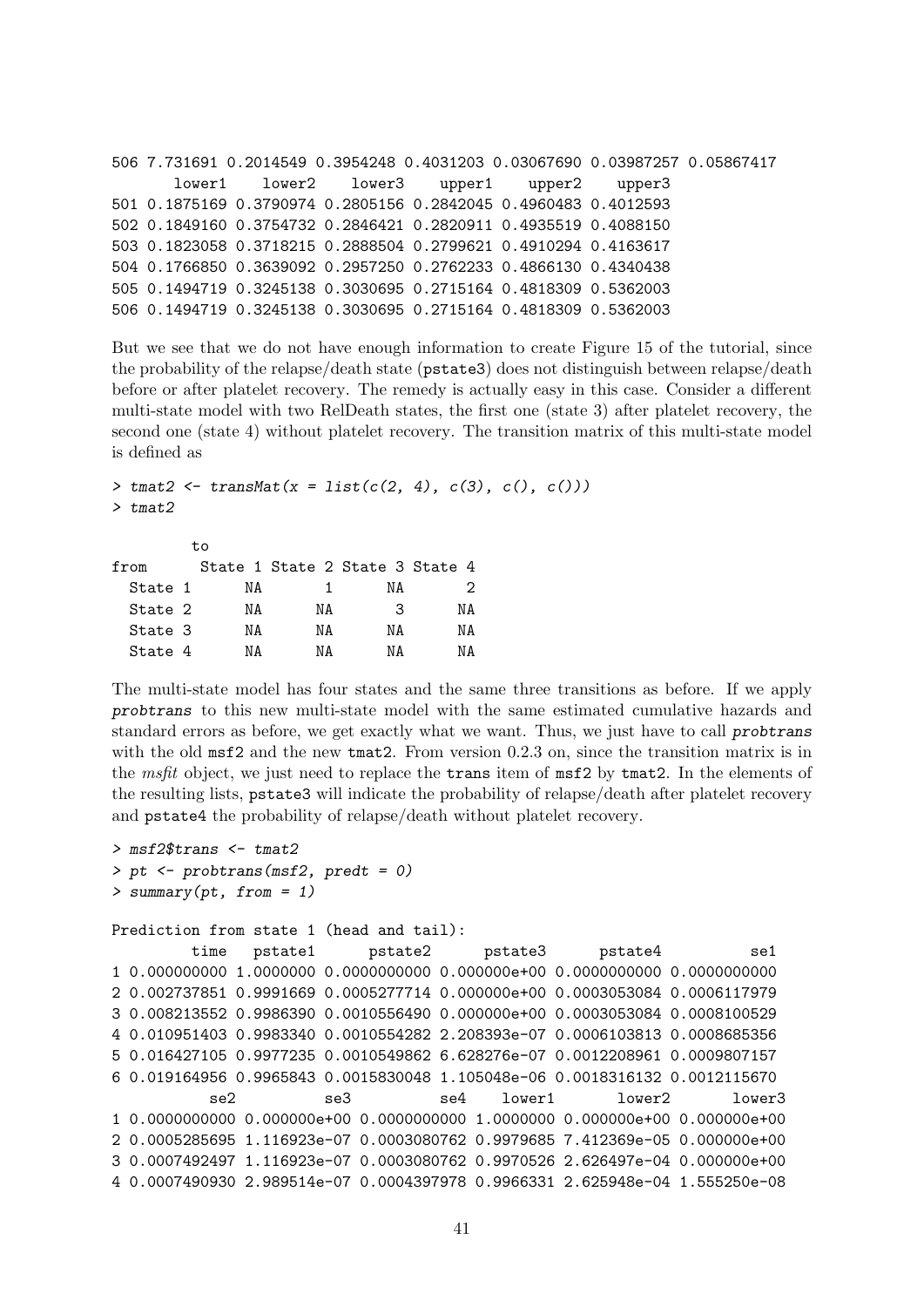5 0.0007487794 6.308958e-07 0.0006336859 0.9958031 2.624848e-04 1.026138e-07 6 0.0009191199 1.032427e-06 0.0007900509 0.9942125 5.072942e-04 1.770590e-07 lower4 upper1 upper2 upper3 upper4 1 0.0000000000 1.0000000 0.000000000 0.000000e+00 0.000000000 2 0.0000422494 1.0000000 0.003757809 NaN 0.002206261 3 0.0000422494 1.0000000 0.004242894 NaN 0.002206261 4 0.0001486912 1.0000000 0.004242006 3.135832e-06 0.002505631 5 0.0004414450 0.9996475 0.004240230 4.281495e-06 0.003376609 6 0.0007864573 0.9989617 0.004939745 6.896741e-06 0.004265720 ... time pstate1 pstate2 pstate3 pstate4 se1 se2 501 6.253251 0.2308531 0.4336481 0.1681264 0.1673724 0.02448884 0.02974526 502 6.357290 0.2283925 0.4304829 0.1712916 0.1698330 0.02460675 0.03002904 503 6.362765 0.2259175 0.4272883 0.1744862 0.1723080 0.02472281 0.03031296 504 6.798084 0.2209174 0.4208123 0.1809622 0.1773081 0.02518284 0.03119272 505 7.110198 0.2014549 0.3954248 0.2063497 0.1967706 0.03067690 0.03987257 506 7.731691 0.2014549 0.3954248 0.2063497 0.1967706 0.03067690 0.03987257 se3 se4 lower1 lower2 lower3 lower4 upper1 501 0.02379684 0.02100629 0.1875169 0.3790974 0.1273960 0.1308738 0.2842045 502 0.02430502 0.02136056 0.1849160 0.3754732 0.1297050 0.1327282 0.2820911 503 0.02480762 0.02170882 0.1823058 0.3718215 0.1320509 0.1346059 0.2799621 504 0.02616939 0.02264879 0.1766850 0.3639092 0.1362993 0.1380380 0.2762233 505 0.03690104 0.02987965 0.1494719 0.3245138 0.1453401 0.1461185 0.2715164 506 0.03690104 0.02987965 0.1494719 0.3245138 0.1453401 0.1461185 0.2715164 upper2 upper3 upper4 501 0.4960483 0.2218790 0.2140499 502 0.4935519 0.2262118 0.2173106 503 0.4910294 0.2305584 0.2205703 504 0.4866130 0.2402604 0.2277500 505 0.4818309 0.2929694 0.2649813 506 0.4818309 0.2929694 0.2649813

The reader may check that the pstate3 and pstate4 probabilities of this new Aalen-Johansen estimator sum up to the pstate3 probability of the result of the previous call to probtrans, and that the pstate1 and pstate2 probabilities are unchanged.

Figure [2](#page-42-0) contains a plot of pt1. For this we use the plot method for *probtrans* objects.

```
> plot(pt, ord = c(2, 3, 4, 1), lwd = 2, xlab = "Years since transplant",+ ylab = "Prediction probabilities", cex = 0.75, legend = c("Alive in remission, no PR",
+ "Alive in remission, PR", "Relapse or death after PR",
+ "Relapse or death without PR"))
```
The argument *from* determines from which state the transition probabilities are to be plotted. The default is from state 1, which is what we want, so the from argument is omitted here. The default type of the plot method for probtrans objects is a "stacked" plot, for which the difference between two adjacent lines represents the probability of being in a state. The argument ord specifies the order of the states of which the probabilities are stacked. The present order, 2, 3, 4, 1, allows states 2 and 3 to be combined visually (states with platelet recovery) and states 3 and 4 (death states). Other plot types are "filled", which is like "stacked", but uses colors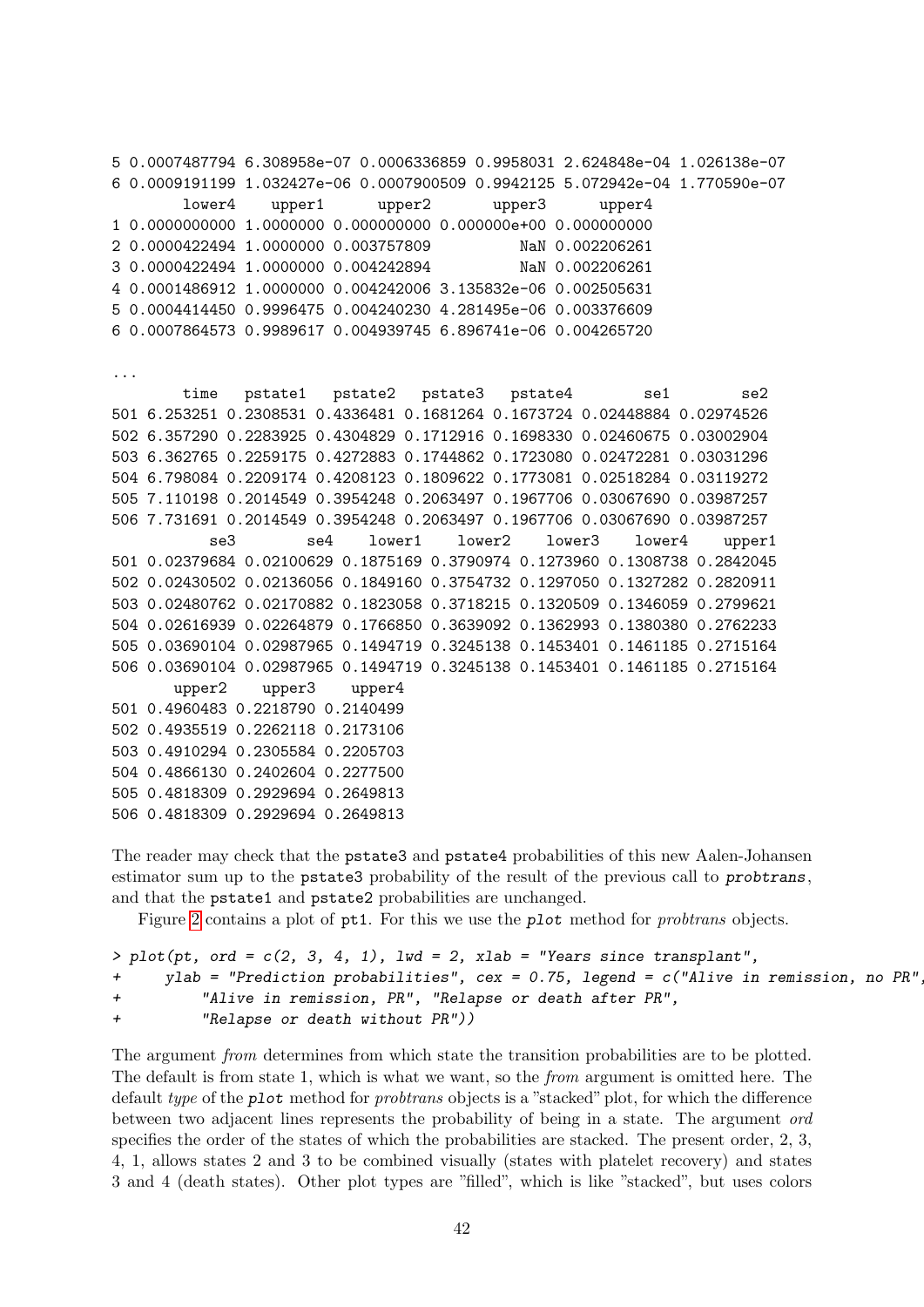

<span id="page-42-0"></span>Figure 2: Stacked prediction probabilities at  $s = 0$  for a reference patient. PR stands for platelet recovery

to fill the space between adjacent lines, "single", which simply plots the transition probabilities as different lines in a single plot, and "separate", which uses separate plots for the transition probabilities.

To obtain the predictions  $\hat{P}_{1h}(s,t)$  for  $s=0.5$ , which are plotted in Figure 16 of the tutorial, we simply change the value of *predt* in the call to **probtrans**.

```
> pt <- probtrans(msf2, predt = 0.5)
> summary(pt, from = 1)
Prediction from state 1 (head and tail):
      time pstate1 pstate2 pstate3 pstate4 se1
1 0.5000000 1.0000000 0.000000000 0.000000e+00 0.000000000 0.000000000
2 0.5010267 0.9985898 0.000000000 0.000000e+00 0.001410218 0.003237571
3 0.5037645 0.9976488 0.000000000 0.000000e+00 0.002351164 0.004183373
4 0.5065024 0.9955387 0.001639506 0.000000e+00 0.002821775 0.006169060
5 0.5092402 0.9938957 0.003282495 0.000000e+00 0.002821775 0.007422321
6 0.5119781 0.9915469 0.003277183 5.312169e-06 0.005170580 0.008513835
         se2 se3 se4 lower1 lower2 lower3
1 0.000000000 0.000000e+00 0.000000000 1.0000000 0.000000e+00 0.0000e+00
2 0.000000000 0.000000e+00 0.003237571 0.9922644 0.000000e+00 0.0000e+00
3 0.000000000 0.000000e+00 0.004183373 0.9894832 0.000000e+00 0.0000e+00
4 0.004136138 2.101143e-06 0.004583357 0.9835207 1.167630e-05 0.0000e+00
5 0.005848968 2.101143e-06 0.004583357 0.9794542 9.987955e-05 0.0000e+00
6 0.005839510 1.353036e-05 0.006209919 0.9749997 9.971745e-05 3.6076e-08
```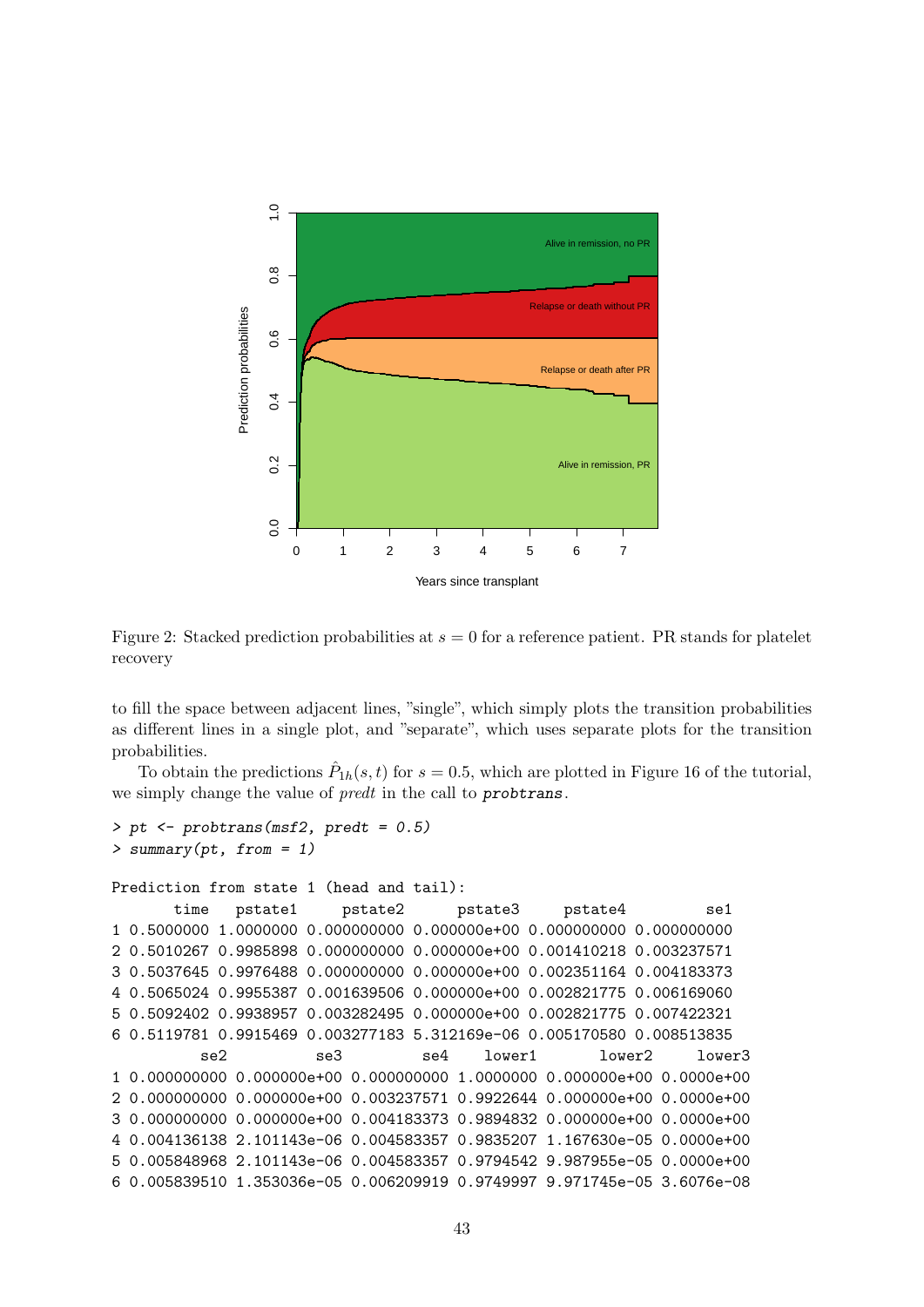lower4 upper1 upper2 upper3 upper4 1 0.000000e+00 1 0.0000000 0.0000000000 0.00000000 2 1.567120e-05 1 0.0000000 0.0000000000 0.12690255 3 7.190497e-05 1 0.0000000 0.0000000000 0.07687883 4 1.169315e-04 1 0.2302081 NaN 0.06809471 5 1.169315e-04 1 0.1078777 NaN 0.06809471 6 4.911765e-04 1 0.1077036 0.0007822136 0.05443032 ... time pstate1 pstate2 pstate3 pstate4 se1 se2 330 6.253251 0.6872018 0.02597812 0.005991102 0.2808290 0.05248379 0.01448894 331 6.357290 0.6798772 0.02578851 0.006180714 0.2881535 0.05348008 0.01438691 332 6.362765 0.6725095 0.02559713 0.006372091 0.2955212 0.05445049 0.01428397 333 6.798084 0.6576254 0.02520918 0.006760043 0.3104053 0.05723289 0.01407791 334 7.110198 0.5996895 0.02368832 0.008280903 0.3683412 0.07993696 0.01332734 335 7.731691 0.5996895 0.02368832 0.008280903 0.3683412 0.07993696 0.01332734 se3 se4 lower1 lower2 lower3 lower4 330 0.003565503 0.05117341 0.5916642 0.008706862 0.001866073 0.1964870 331 0.003675647 0.05224080 0.5827386 0.008640867 0.001926781 0.2019786 332 0.003786522 0.05327926 0.5738257 0.008574230 0.001988236 0.2075517 333 0.004019125 0.05620683 0.5544966 0.008437438 0.002108021 0.2176694 334 0.005060910 0.07944552 0.4618104 0.007863898 0.002499552 0.2413567 335 0.005060910 0.07944552 0.4618104 0.007863898 0.002499552 0.2413567 upper1 upper2 upper3 upper4 330 0.7981661 0.07750930 0.01923468 0.4013749 331 0.7932082 0.07696533 0.01982645 0.4110953 332 0.7881646 0.07641656 0.02042190 0.4207761 333 0.7799349 0.07531940 0.02167824 0.4426505 334 0.7787343 0.07135602 0.02743426 0.5621360 335 0.7787343 0.07135602 0.02743426 0.5621360

The result now contains only time points  $t \geq 0.5$ . Figure [3](#page-44-0) contains a plot of pt1.

```
> plot(pt, ord = c(2, 3, 4, 1), lwd = 2, xlab = "Years since transparent",+ ylab = "Prediction probabilities", cex = 0.75, legend = c("Alive in remission, no PR",
+ "Alive in remission, PR", "Relapse or death after PR",
+ "Relapse or death without PR"))
```
Figure 17 of the tutorial distinguishes between three patients, one being the good old (or rather young) reference patient, for which we have already calculated the probabilities, one for a patient in the age category 20-40, and one for a patient older than 40. To obtain prediction probabilities for the latter two patients as well, we have to repeat part of the calculations, changing only the value of age in the newdata data frame.

```
> msf2$trans <- tmat
> msf.20 <- msf2 # copy msfit result for reference (young) patient
> newd <- newd[,1:5] # use the basic covariates of the reference patient
> newd2 <- newd
> newd2$age <- 1
> newd2$age <- factor(newd2$age,levels=0:2,labels=levels(ebmt3$age))
> attr(newd2, "trans") <- tmat
```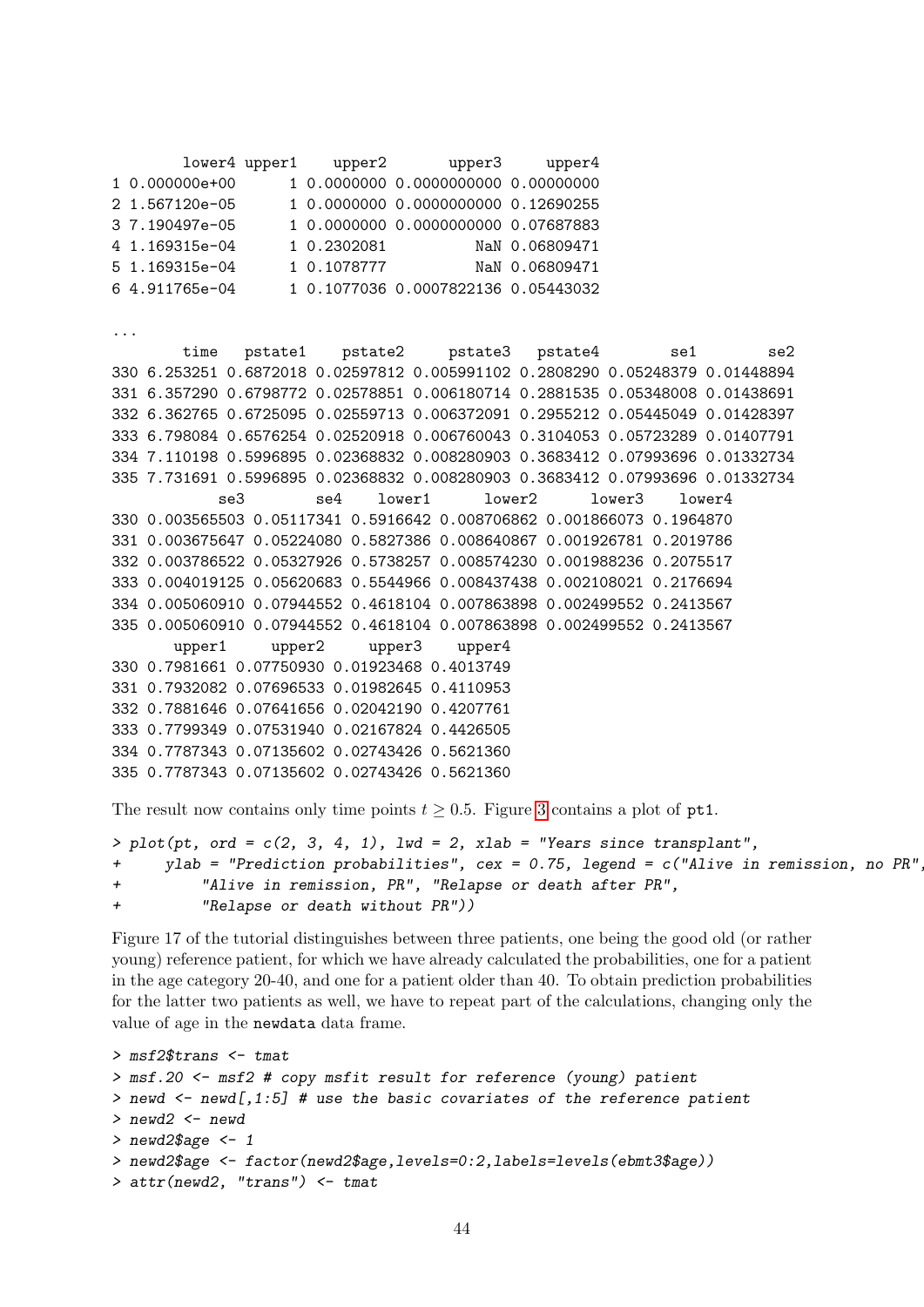

<span id="page-44-0"></span>Figure 3: Stacked prediction probabilities at  $s = 0.5$  for a reference patient

```
> class(newd2) <- c("msdata","data.frame")
> newd2 <- expand.covs(newd2,covs[1:4],longnames=FALSE)
> newd2$strata=c(1,2,2)
> newd2$pr <- c(0,0,1)> msf.2040 <- msfit(c2, newdata=newd2, trans=tmat)
> newd3 <- newd
> newd3$age <- 2
> newd3$age <- factor(newd3$age,levels=0:2,labels=levels(ebmt3$age))
> attr(newd3, "trans") <- tmat
> class(newd3) <- c("msdata","data.frame")
> newd3 <- expand.covs(newd3,covs[1:4],longnames=FALSE)
> newd3$strata=c(1,2,2)
> newd3$pr <- c(0,0,1)> msf.40 \leq mstit(c2, new data = newd3, trans = tmat)> pt.20 <- probtrans(msf.20,predt=0) # original young (<= 20) patient
> pt.201 <- pt.20[[1]]; pt.202 <- pt.20[[2]]
> pt.2040 <- probtrans(msf.2040,predt=0) # patient 20-40
> pt.20401 <- pt.2040[[1]]; pt.20402 <- pt.2040[[2]]
> pt.40 <- probtrans(msf.40,predt=0) # patient > 40
> pt.401 <- pt.40[[1]]; pt.402 <- pt.40[[2]]
```
The 5-years transition probabilities  $P_{13}(0, 5)$  and  $P_{23}(0, 5)$  are estimated as 0.30275 and 0.26210 respectively.

> pt.201[488:489,] # 5 years falls between 488th and 489th time point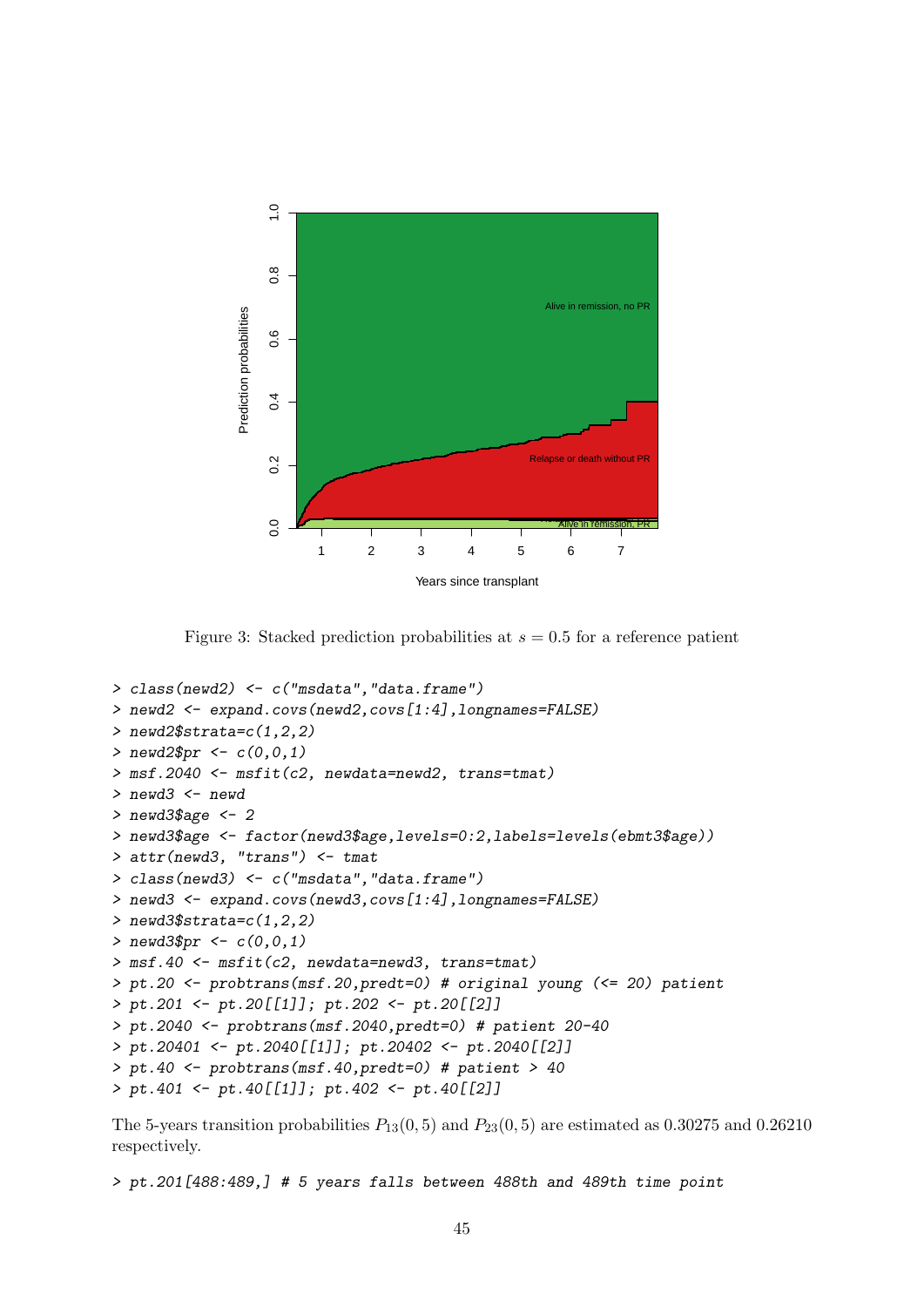time pstate1 pstate2 pstate3 se1 se2 se3 488 4.985626 0.2452605 0.4519872 0.3027523 0.02411439 0.02853645 0.02693539 489 5.084189 0.2445602 0.4511034 0.3043365 0.02412385 0.02858110 0.02707436

> pt.202[488:489,] # 5-years probabilities

time pstate1 pstate2 pstate3 se1 se2 se3 488 4.985626 0 0.7378970 0.2621030 0 0.03339911 0.03339911 489 5.084189 0 0.7364541 0.2635459 0 0.03356217 0.03356217

Figure [4](#page-46-0) shows relapse-free survival probabilities without distinction between before or after platelet recovery, so we can use the first transition matrix tmat. The probabilities we want are  $1 - \hat{P}_{13}(0, t)$  and  $1 - \hat{P}_{23}(0, t)$ , the first one conditioning on being in state 1 (transplantation, i.e. no PR), the second in being in state 2 (PR).

```
> plot(pt.201$time, 1 - pt.201$pstate3, ylim = c(0.425, 1), type = "s",+ lwd = 2, col = "red", xlab = "Years since transplant", ylab = "Relapse-free survival")
> lines(pt.20401$time, 1 - pt.20401$pstate3, type = "s", lwd = 2,
+ col = "blue")
> lines(pt.401$time, 1 - pt.401$pstate3, type = "s", lwd = 2, col = "green")
> lines(pt.202$time, 1 - pt.202$pstate3, type = "s", lwd = 2, col = "red",
+ lty = 2> lines(pt.20402$time, 1 - pt.20402$pstate3, type = "s", lwd = 2,
+ col = "blue", lty = 2)> lines(pt.402$time, 1 - pt.402$pstate3, type = "s", lwd = 2, col = "green",
+ 1ty = 2)
> legend(6, 1, c("no PR", "PR"), lwd = 2, lty = 1:2, xjust = 1,
+ bty = "n")> legend("topright", c("<=20", "20-40", ">40"), lwd = 2, col = c("red",
      "blue", "green"), bty = "n")
```
It is also possible to do prediction with a fixed horizon. This should not be understood as attempting to predict the past. It means that in our prediction probabilities  $P_{gh}(s, t)$ , we fix t, a time horizon, and we want to study how  $P_{gh}(s, t)$  changes as more and more information on a patient becomes available. From a computational point of view this just means that the order of the matrix multiplication in [\(2\)](#page-17-1) is reversed. We will plot  $1 - \hat{P}_{13}(s, 5)$  and  $1 - \hat{P}_{23}(s, 5)$ , the 5-years relapse-free survival probabilities given that the patient is in state 1 (no PR) and in state 2 (PR), respectively, for the same three patients as before.

```
> pt.20 <- probtrans(msf.20, direction = "fixedhorizon", predt = 5)
> pt.201 <- pt.20[[1]]
> pt.202 <- pt.20[[2]]
> head(pt.201)
        time pstate1 pstate2 pstate3 se1 se2 se3
1 0.000000000 0.2452605 0.4519872 0.3027523 0.02411439 0.02853645 0.02693539
2 0.002737851 0.2454650 0.4519742 0.3025608 0.02413403 0.02854695 0.02694328
3 0.008213552 0.2455948 0.4518230 0.3025823 0.02414644 0.02854909 0.02694380
4 0.010951403 0.2456698 0.4519611 0.3023691 0.02415369 0.02855746 0.02695114
```
5 0.016427105 0.2458201 0.4522376 0.3019422 0.02416821 0.02857418 0.02696574 6 0.019164956 0.2461011 0.4523628 0.3015361 0.02419520 0.02859303 0.02698076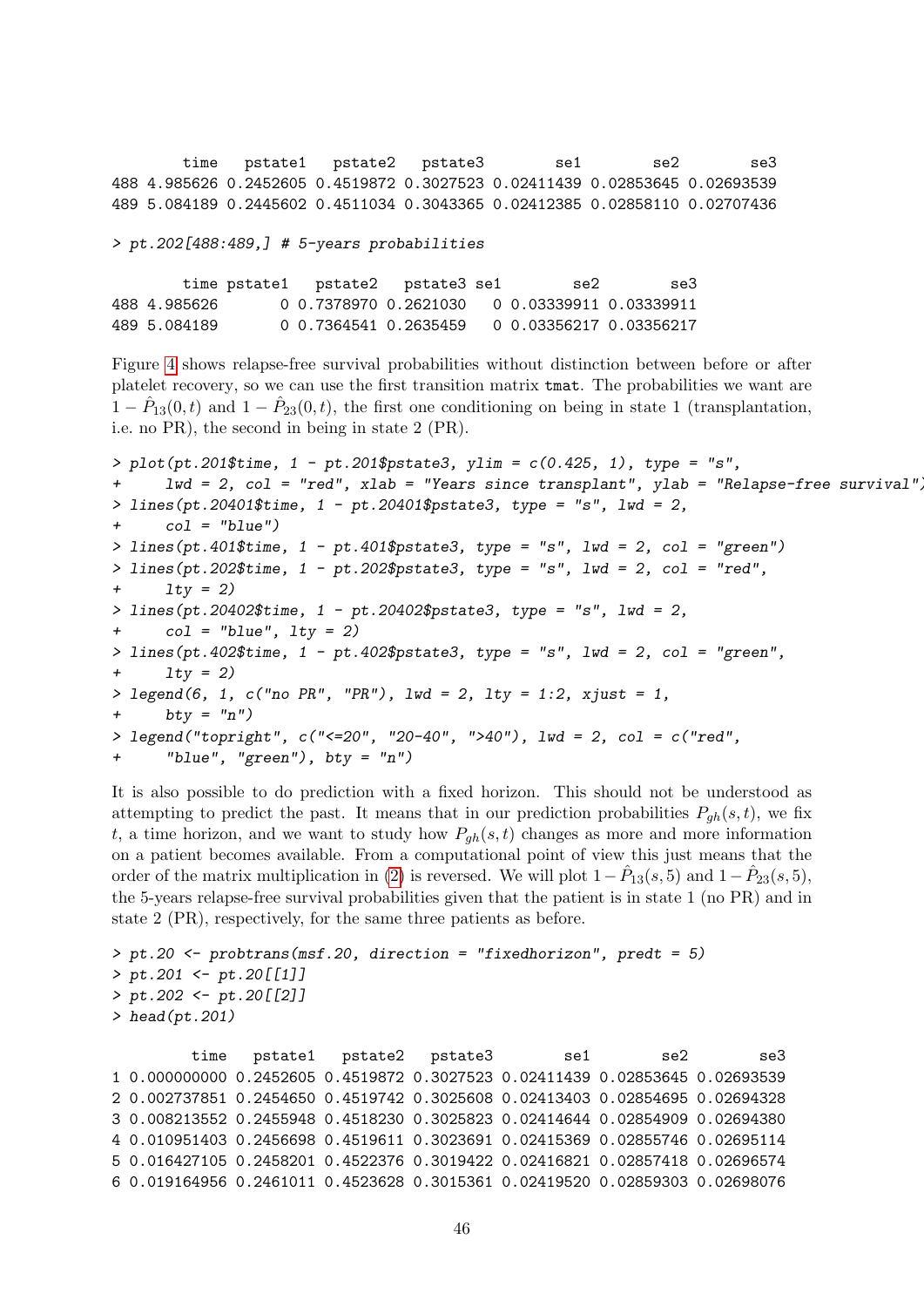

<span id="page-46-0"></span>Figure 4: Predicted relapse-free survival probabilities for three patients in different age categories, given platelet recovery (dashed) and given no platelet recovery (solid). The time of prediction was at transplant (note: in the tutorial this was at 1 month after transplant).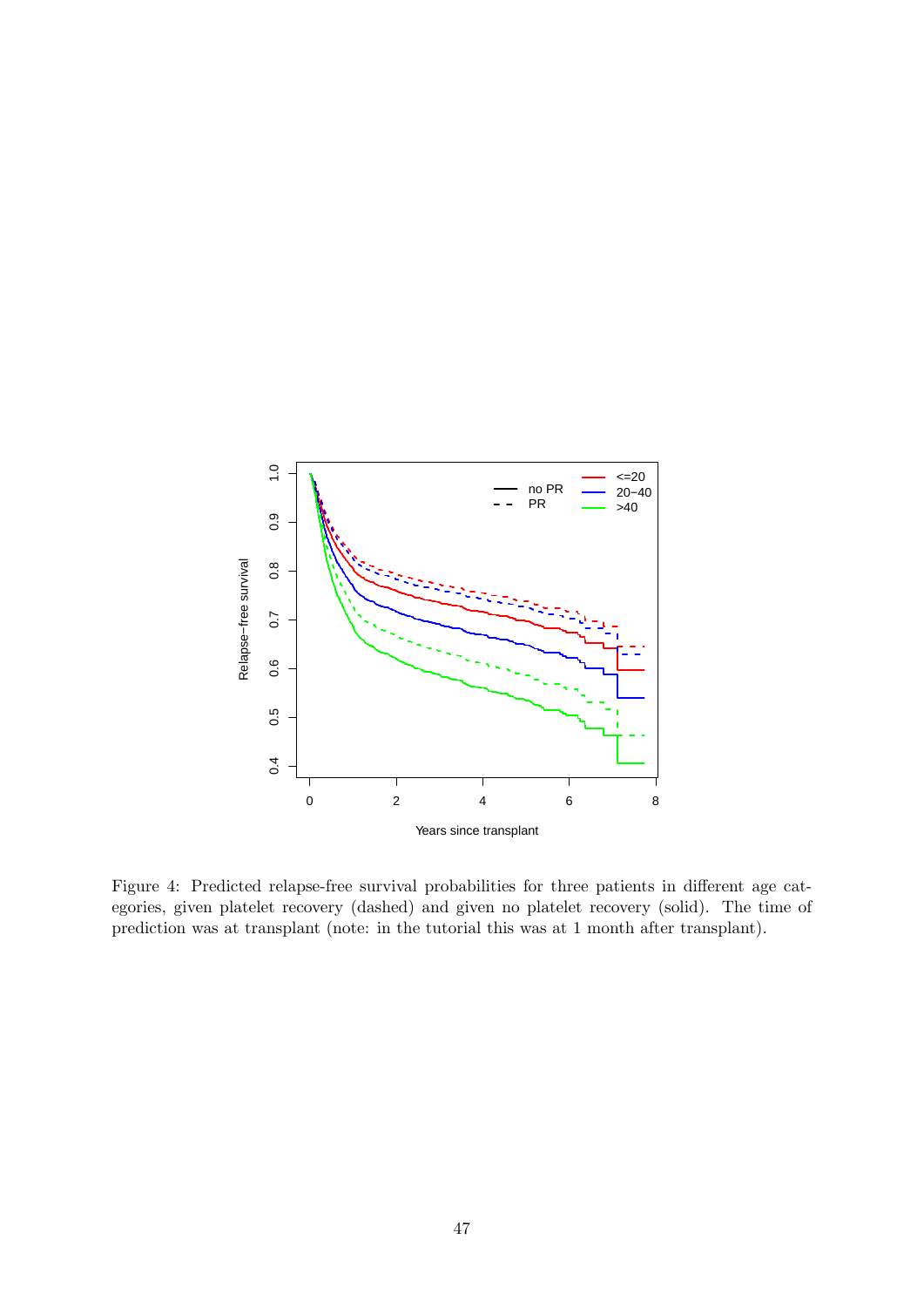> head(pt.202)

|               | time pstate1    pstate2    pstate3    se1 |  | se2                     | se3 |
|---------------|-------------------------------------------|--|-------------------------|-----|
| 1 0.000000000 | 0 0.7378970 0.2621030                     |  | 0 0.03339911 0.03339911 |     |
| 2 0.002737851 | 0 0.7380513 0.2619487                     |  | 0 0.03340572 0.03340572 |     |
| 3 0.008213552 | 0 0.7380513 0.2619487                     |  | 0 0.03340572 0.03340572 |     |
| 4 0.010951403 | 0 0.7382057 0.2617943                     |  | 0 0.03341233 0.03341233 |     |
| 5 0.016427105 | 0 0.7385150 0.2614850                     |  | 0 0.03342551 0.03342551 |     |
| 6 0.019164956 | 0 0.7388247 0.2611753                     |  | 0 0.03343863 0.03343863 |     |

Here item [[1]] gives estimates  $\hat{P}_{1h}(s,5)$  and [[2]] gives estimates  $\hat{P}_{2h}(s,5)$ . For item [[g]], the column time gives the different values of  $s$  and  $p$  pstate1 etc give the estimated probabilities of being in state 1 etc at 5 years, conditional on being in state  $g$  at time  $s$ . In  $pt.201$  we recognize at time (s)=0) 0.30275 as  $\hat{P}_{1h}(0,5)$  and in pt.202 we see 0.26210 as  $\hat{P}_{2h}(0,5)$ . The backward transition probabilities for the other two patients are calculated similarly.

```
> pt.2040 <- probtrans(msf.2040, direction = "fixedhorizon", predt = 5)
> pt.20401 \leftarrow pt.2040[[1]]> pt.20402 <- pt.2040[[2]]
> pt.40 < - probtrans(msf.40, direction = "fixedhorizon", predt = 5)
> pt.401 <- pt.40[[1]]
> pt.402 <- pt.40[[2]]
```
As mentioned before, in  $s = 0$ , these probabilities are the same as the five-years probabilities of Figure [4,](#page-46-0) and as s approaches 5, the probabilities approach 1, since both  $\hat{P}_{13}(s,5)$  and  $\hat{P}_{23}(s,5)$ approach 0. Figure [5](#page-48-0) shows 5-years relapse-free survival probabilities, both with and without platelet recovery, with the prediction time s varying.

```
> plot(pt.201$time, 1 - pt.201$pstate3, ylim = c(0.425, 1), type = "s",
     1wd = 2, col = "red", xlab = "Years since transplant", ylab = "Relapse-free survival",
> lines(pt.20401$time, 1 - pt.20401$pstate3, type = "s", lwd = 2,
+ col = "blue")
> lines(pt.401$time, 1 - pt.401$pstate3, type = "s", lwd = 2, col = "green")
> lines(pt.202$time, 1 - pt.202$pstate3, type = "s", lwd = 2, col = "red",
+ lty = 2> lines(pt.20402$time, 1 - pt.20402$pstate3, type = "s", lwd = 2,
+ col = "blue", lty = 2)> lines(pt.402$time, 1 - pt.402$pstate3, type = "s", lwd = 2, col = "green",
+ 1ty = 2> legend("topleft", c("<=20", "20-40", ">40"), lwd = 2, col = c("red",
      "blue", "green"), bty = "n")
> legend(1, 1, c("no PR", "PR"), lwd = 2, lty = 1:2, bty = "n")
> title(main = "Backward prediction")
```
## <span id="page-47-0"></span>5 Competing risks

The data used in Section 3 of the tutorial is available in *mstate* under the name **aidssi**. See the help file for more information.

```
> data(aidssi)
> si <- aidssi # Just a shorter name
\geq head(si)
```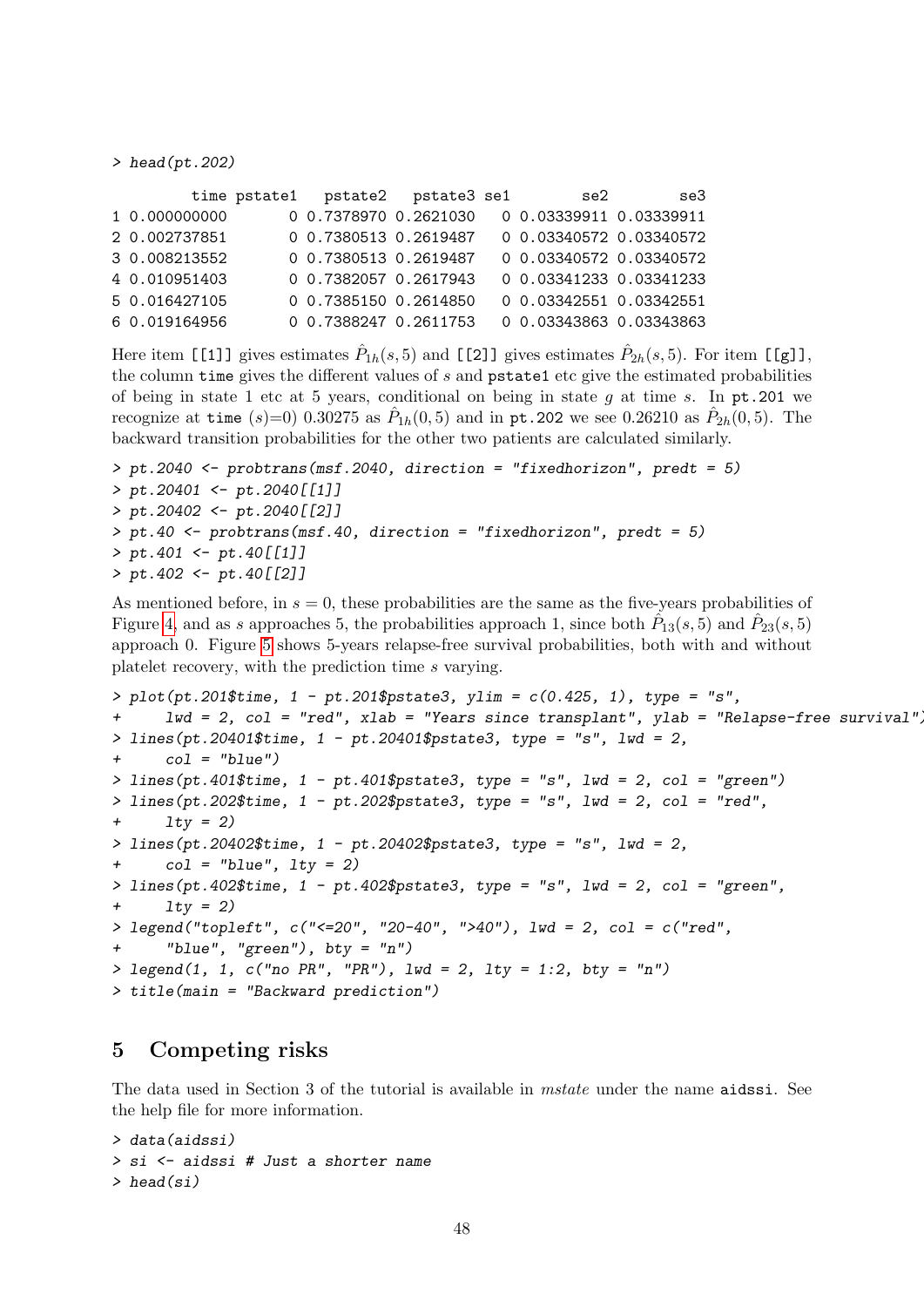

<span id="page-48-0"></span>Figure 5: Predicted probabilities of 5-years relapse-free survival, conditional on being alive without relapse with (PR) and without platelet recovery (no PR). Patients in three age categories.

|   |   | patnr time status     |   | cause ccr5   |    |
|---|---|-----------------------|---|--------------|----|
| 1 | 1 | 9.106                 | 1 | ATDS         | WW |
| 2 |   | 2 11.039              |   | 0 event-free | WМ |
| 3 |   | 3 2.234               | 1 | AIDS         | WW |
| 4 | 4 | 9.878                 | 2 | SΙ           | WМ |
| 5 |   | 5 3.819               | 1 | AIDS         | WW |
| 6 | 6 | 6.801                 | 1 | AIDS         | WW |
|   |   | $>$ table(si\$status) |   |              |    |
|   |   |                       |   |              |    |

107 114 108

To prepare data in long format, it is possible to use msprep. In this case there is not a huge advantage in using msprep; the long data may just as easily be prepared directly. Nevertheless we will illustrate the use of msprep to obtain data in long format. The function trans.comprisk prepares a transition matrix for competing risks models. The first argument is the number of causes of failure; in the names argument a character vector of length three (the total number of states in the multi-state model including the failure-free state) may be given. The transition matrix has three states with stte 1 being the failure-free state and the subsequent sttes representing the different causes of failure.

```
> tmat <- trans.comprisk(2, names = c("event-free", "AIDS", "SI"))
> tmat
```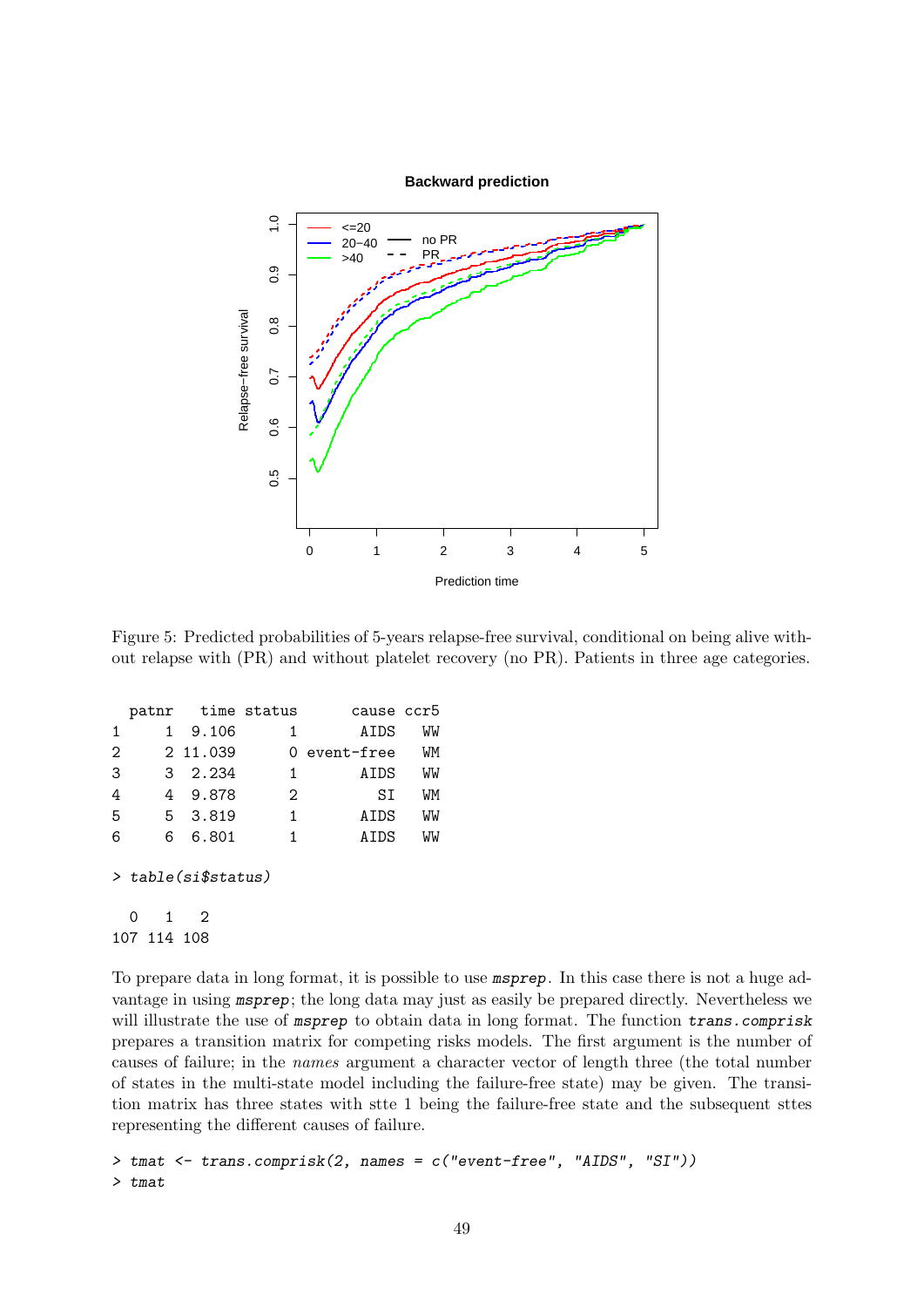|            | tο                 |             |       |
|------------|--------------------|-------------|-------|
| from       | event-free AIDS SI |             |       |
| event-free | NA                 | $1 \quad 2$ |       |
| ATDS       | NА                 |             | NA NA |
| ST         | NΔ                 |             | NA NA |

Now follows the actual call to msprep.

```
> si$stat1 <- as.numeric(si$status == 1)
> si$stat2 <- as.numeric(si$status == 2)
> silong \leq msprep(time = c(NA, "time", "time"), status = c(NA,+ "stat1", "stat2"), data = si, keep = "ccr5", trans = tmat)
```
We can use events to check whether the number of events from original data (si) corresponds with long data.

> events(silong)

to

 $\overline{t}$ 

\$Frequencies

| from       | event-free AIDS SI no event total entering |           |                   |     |     |
|------------|--------------------------------------------|-----------|-------------------|-----|-----|
| event-free |                                            | 0 114 108 |                   | 107 | 329 |
| ATDS.      | $\Omega$                                   |           | $\cap$ 0          | 114 | 114 |
| ST.        | $\cap$                                     |           | $\Omega$ $\Omega$ | 108 | 108 |

\$Proportions

| event-free | ATDS | SI no event                                                                                                                              |
|------------|------|------------------------------------------------------------------------------------------------------------------------------------------|
|            |      |                                                                                                                                          |
|            |      |                                                                                                                                          |
|            |      |                                                                                                                                          |
|            |      | event-free 0.0000000 0.3465046 0.3282675 0.3252280<br>0.0000000 0.0000000 0.0000000 1.0000000<br>0.0000000 0.0000000 0.0000000 1.0000000 |

For the regression analyses to be performed later we add transition-specific covariates. In the context of competing risks one could call them cause-specific covariates. Since the factor levels of CCR5 are quite short we keep the default setting (TRUE) of longnames.

```
> silong <- expand.covs(silong, "ccr5")
> silong[1:8, ]
```
An object of class 'msdata'

Data:

|             |            |                         |                           |       |                |                 | id from to trans Tstart Tstop time status ccr5 ccr5WM.1 ccr5WM.2 |                |
|-------------|------------|-------------------------|---------------------------|-------|----------------|-----------------|------------------------------------------------------------------|----------------|
| $1 \quad 1$ |            | $1\quad 2\quad 1$       | $0\quad 9.106\quad 9.106$ |       |                | $1 \quad$<br>WW |                                                                  | 0              |
| $2 \quad 1$ | 1 3        | $\overline{\mathbf{2}}$ | 0 9.106 9.106 0           |       |                | WW              |                                                                  | 0              |
| $3\quad 2$  | 1 2        | $\overline{1}$          | 0 11.039 11.039           |       | $\overline{0}$ | WM              |                                                                  | $\circ$        |
| 4 2         | 1 3        | $\overline{2}$          | 0 11.039 11.039           |       | $\overline{0}$ | WM              |                                                                  | $\overline{1}$ |
| 5 3         | $1 \t2$    | 1                       | $0$ 2.234 2.234           |       | $\mathbf{1}$   | WW              |                                                                  | $\Omega$       |
| 6 3         | 1 3        | $2^{1}$                 | $0$ 2.234 2.234           |       | $\Omega$       | WW              |                                                                  | $\Omega$       |
| 7 4         | $1\quad 2$ | $\overline{1}$          | $0$ 9.878 9.878           |       | $\Omega$       | WМ              |                                                                  | 0              |
| 84          | - 3        | $2^{1}$                 | $0\quad 9.878$            | 9.878 |                | WМ              |                                                                  | $\mathbf{1}$   |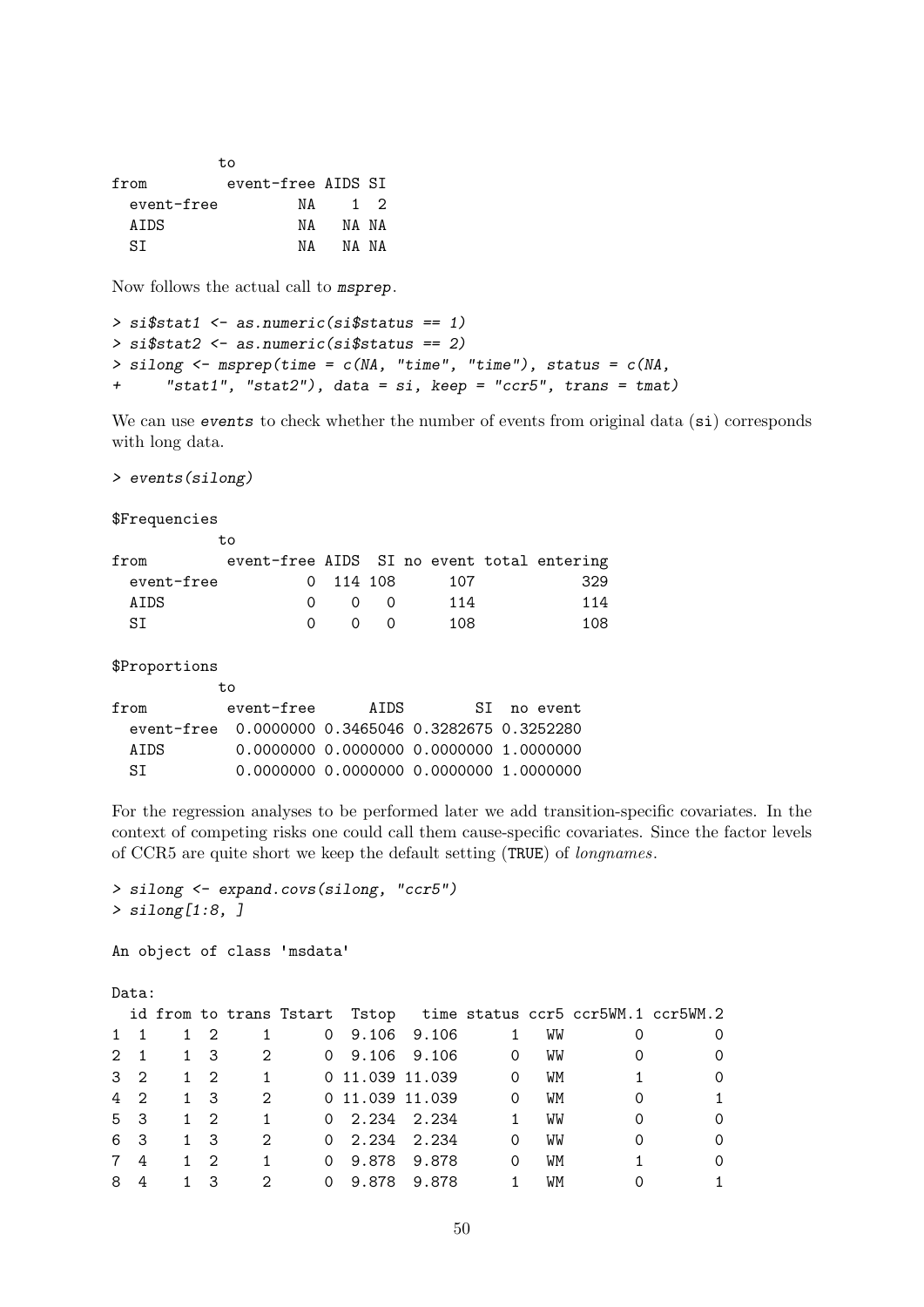To illustrate the fact that naive Kaplan-Meiers are biased estimators of the probabilities of failing from the different causes of failure, we just make use of the functions in the *survival* package. I am using coxph below, probably this could be done quicker.

```
> c1 <- coxph(Surv(time, status) \degree 1, data = silong, subset = (trans ==
+ 1), method = "breslow")
> c2 \leq -cosh(Surv(time, status) - 1, data = silong, subset = (trans ==+ 2), method = "breslow")
> h1 \leftarrow \text{survfit}(c1)> h1 <- data.frame(time = h1$time, surv = h1$surv)
> h2 < - survfit(c2)
> h2 <- data.frame(time = h2$time, surv = h2$surv)
```
These naive Kaplan-Meier curves are shown in Figure [6](#page-51-0) (Figure 2 in the tutorial). The Kaplan-Meier estimate of AIDS is plotted as a survival curve, while that of SI appearance is shown as a distribution function. There is some extra code to chop the time at 13 years. This was just done to make the picture prettier.

```
> idx1 <- (h1$time<13) # this restricts the plot to the first 13 years
> plot(c(0,h1$time[idx1],13),c(1,h1$surv[idx1],min(h1$surv[idx1])),type="s",
      xlim=c(0,13), ylim=c(0,1), xlab="Years from HIV infection", ylab="Probability", lwd=2)> idx2 <- (h2$time<13)
> lines(c(0,h2$time[idx2],13),c(0,1-h2$surv[idx2],max(1-h2$surv[idx2])),type="s",lwd=2)
> text(8,0.71, adj=0, "AIDS")
> text(8,0.32,adj=0,"SI")
```
Cumulative incidence functions can be computed using the function Cuminc. It takes as main arguments time and status, which can be provided as vectors

> ci <- Cuminc(time = si\$time, status = si\$status)

or, alternatively, as column names representing time and status, along with a data argument containing these column names.

> ci <- Cuminc(time = "time", status = "status", data = aidssi)

The result is a data frame containing the failure-free probabilities (Surv) and the cumulative incidence functions with their standard errors. Other arguments allow to specify the codes for the causes of failure and a group identifier.

 $\geq$  head(ci)

| time | Surv CI.1         | CI.2                      | seSurv seCI.1 | secI.2        |
|------|-------------------|---------------------------|---------------|---------------|
|      | 1 0.112 0.9969605 | 0 0.003039514 0.003034891 |               | 0 0.003034891 |
|      | 2 0.137 0.9939210 | 0 0.006079027 0.004285436 |               | 0 0.004285436 |
|      | 3 0.474 0.9908628 | 0 0.009137246 0.005251290 |               | 0 0.005251290 |
|      | 4 0.824 0.9877760 | 0 0.012224046 0.006074796 |               | 0 0.006074796 |
|      | 5 0.884 0.9846795 | 0 0.015320522 0.006799283 |               | 0 0.006799283 |
|      | 6 0.969 0.9815830 | 0 0.018416998 0.007449696 |               | 0 0.007449696 |
|      |                   |                           |               |               |

 $\geq$  tail(ci)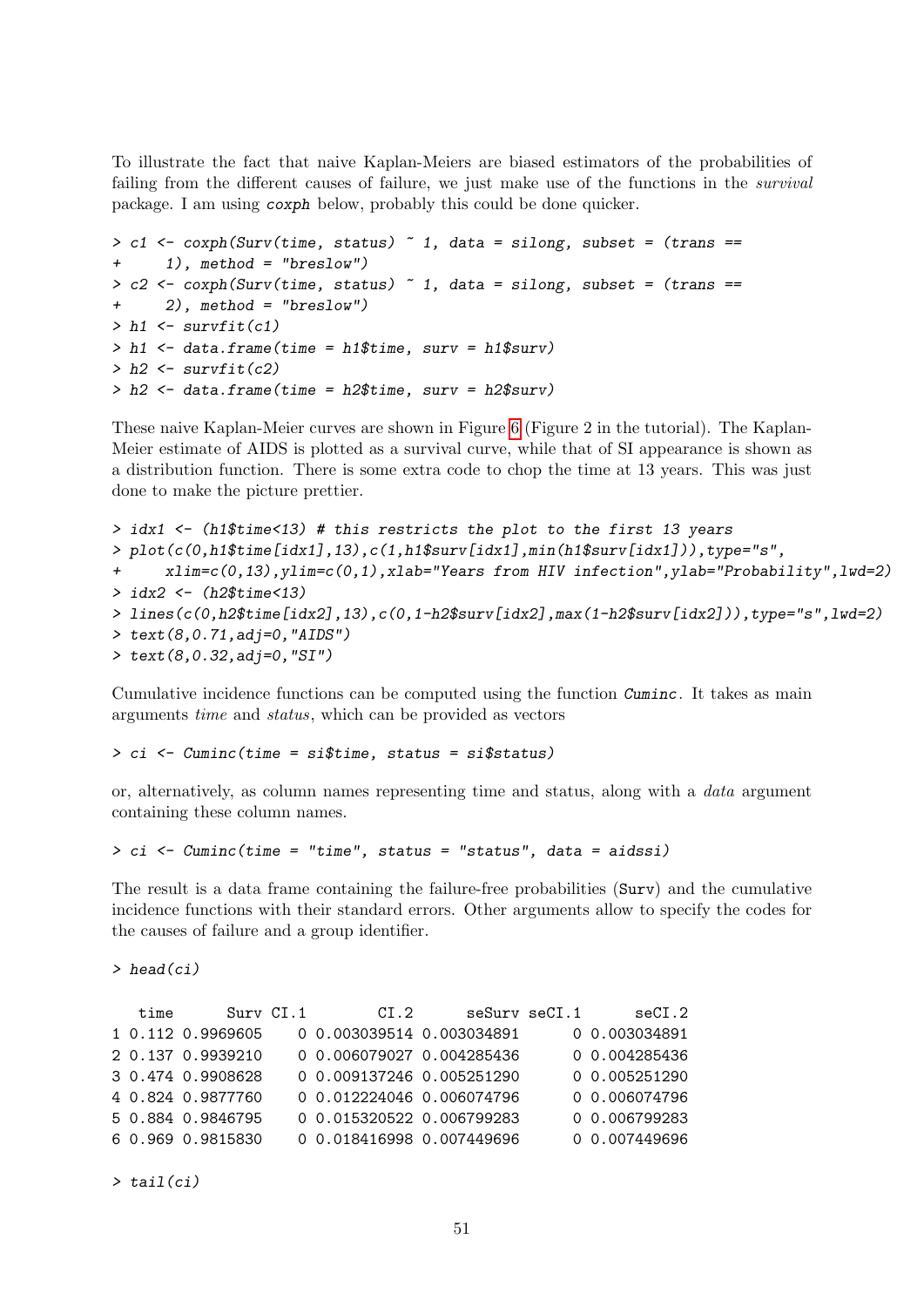

<span id="page-51-0"></span>Figure 6: Estimated survival curve for AIDS and probability of SI appearance, based on the naive Kaplan-Meier estimator.

time Surv CI.1 CI.2 seSurv seCI.1 seCI.2 211 11.943 0.2312339 0.4035707 0.3651954 0.02638091 0.02978948 0.02881464 212 12.129 0.2266092 0.4081954 0.3651954 0.02625552 0.02989297 0.02881464 213 12.400 0.2219845 0.4081954 0.3698201 0.02612382 0.02989297 0.02896110 214 12.936 0.2165702 0.4081954 0.3752344 0.02604167 0.02989297 0.02919663 215 13.361 0.2067261 0.4180395 0.3752344 0.02665370 0.03089977 0.02919663 216 13.936 0.0000000 0.4180395 0.5819605 0.00000000 0.03089977 0.03089977

The cumulative incidence functions just obtained can be used to reproduce Figure 3 of the tutorial. The plots are shown in Figure [7.](#page-52-0)

```
> idx0 <- (ci$time < 13)
> plot(c(0, ci$time[idx0], 13), c(1, 1 - ci$CI.1[idx0], min(1 -
+ ci$CI.1[idx0])), type = "s", xlim = c(0, 13), ylim = c(0,
+ 1), xlab = "Years from HIV infection", ylab = "Probability",
+ 1wd = 2)
> idx1 <- (h1$time < 13)
> lines(c(0, h1$time[idx1], 13), c(1, h1$surv[idx1], min(h1$surv[idx1])),
+ type = "s", \text{ lwd} = 2, \text{ col} = 8)> lines(c(0, ci$time[idx0], 13), c(0, ci$CI.2[idx0], max(ci$CI.2[idx0])),
+ type = "s", lwd = 2)> idx2 <- (h2$time < 13)
> lines(c(0, h2$time[idx2], 13), c(0, 1 - h2$surv[idx2], max(1 -
      h2$surv[idx2]), type = "s", lwd = 2, col = 8)
```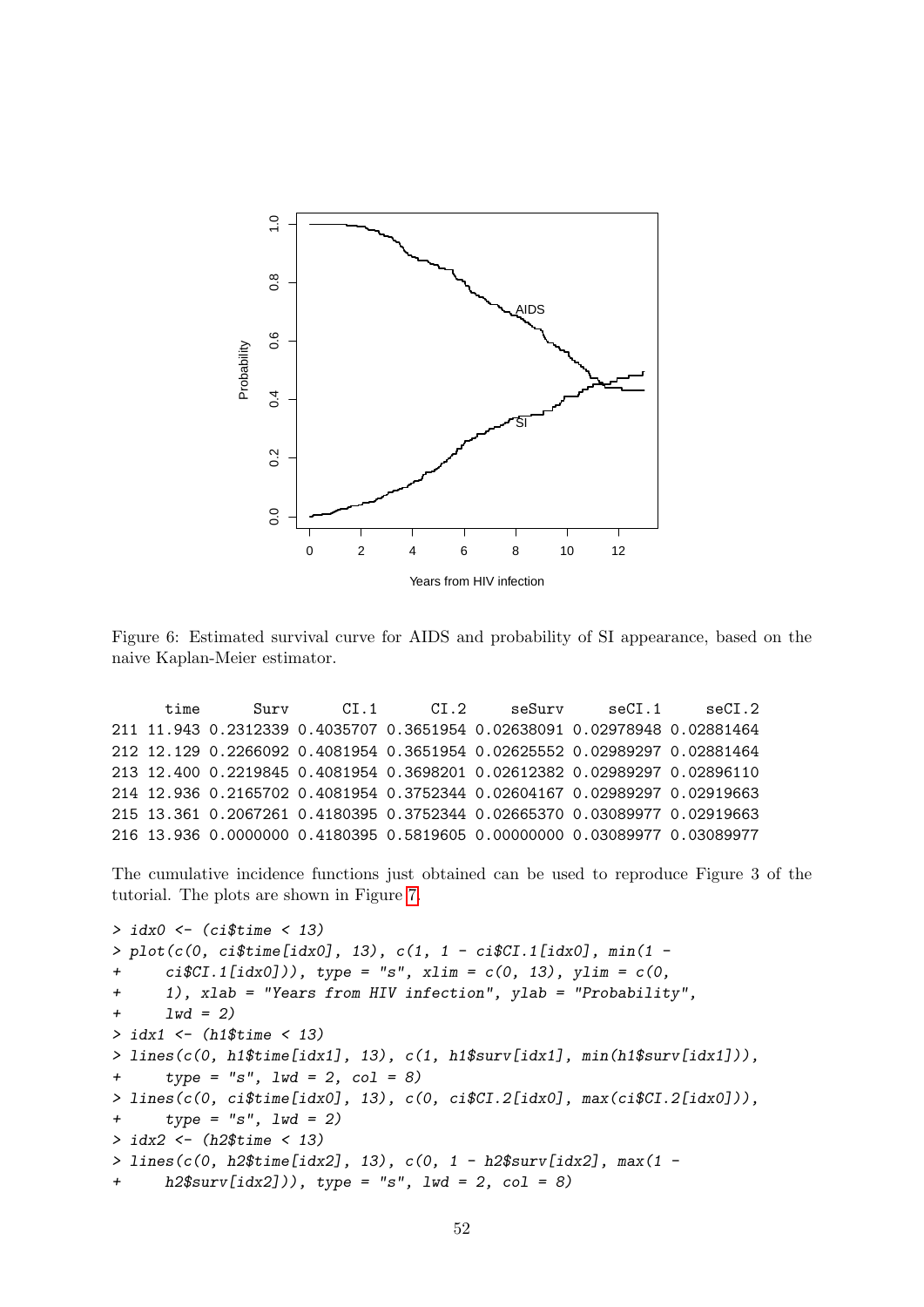

<span id="page-52-0"></span>Figure 7: Estimates of probabilities of AIDS and SI appearance, based on the naive Kaplan-Meier (grey) and on cumulative incidence functions (black).

```
> text(8, 0.77, adj = 0, "AIDS")
> text(8, 0.275, adj = 0, "SI")
```
The stacked plots of Figure 4 of the tutorial are shown in Figure [8.](#page-53-0)

```
> idx0 <- (ci$time < 13)
> plot(c(0, ciftime[idx0]), c(0, cifCT.1[idx0]), type = "s", xlim = c(0,+ 13), ylim = c(0, 1), xlab = "Years from HIV infection", ylab = "Probability",
      1wd = 2)
> lines(c(0, ci$time[idx0], c(0, ci$CI.1[idx0] + ci$CI.2[idx0],+ type = "s", lwd = 2)> text(13, 0.5 * max(ci$CI.1[idx0]), adj = 1, "AIDS")
> text(13, max(ciC1.[idx0]) + 0.5 * max(ciC1.[idx0]), adj = 1,
+ "SI")
> text(13, 0.5 + 0.5 * max(ci$CI.1[idx0]) + 0.5 * max(ci$CI.2[idx0]),
      adj = 1, "Event-free")
```
### Regression

The section on regression in the tutorial already shows some R code and occasional output. Because of the fact that I used msprep to prepare the long data, occasionally there will be very small differences with the code in the tutorial. We start with regression on cause-specific hazards. Using the original dataset, we can apply ordinary Cox regression for cause 1 (AIDS), taking only the AIDS cases as events. This is done by specifying status==1 below (observations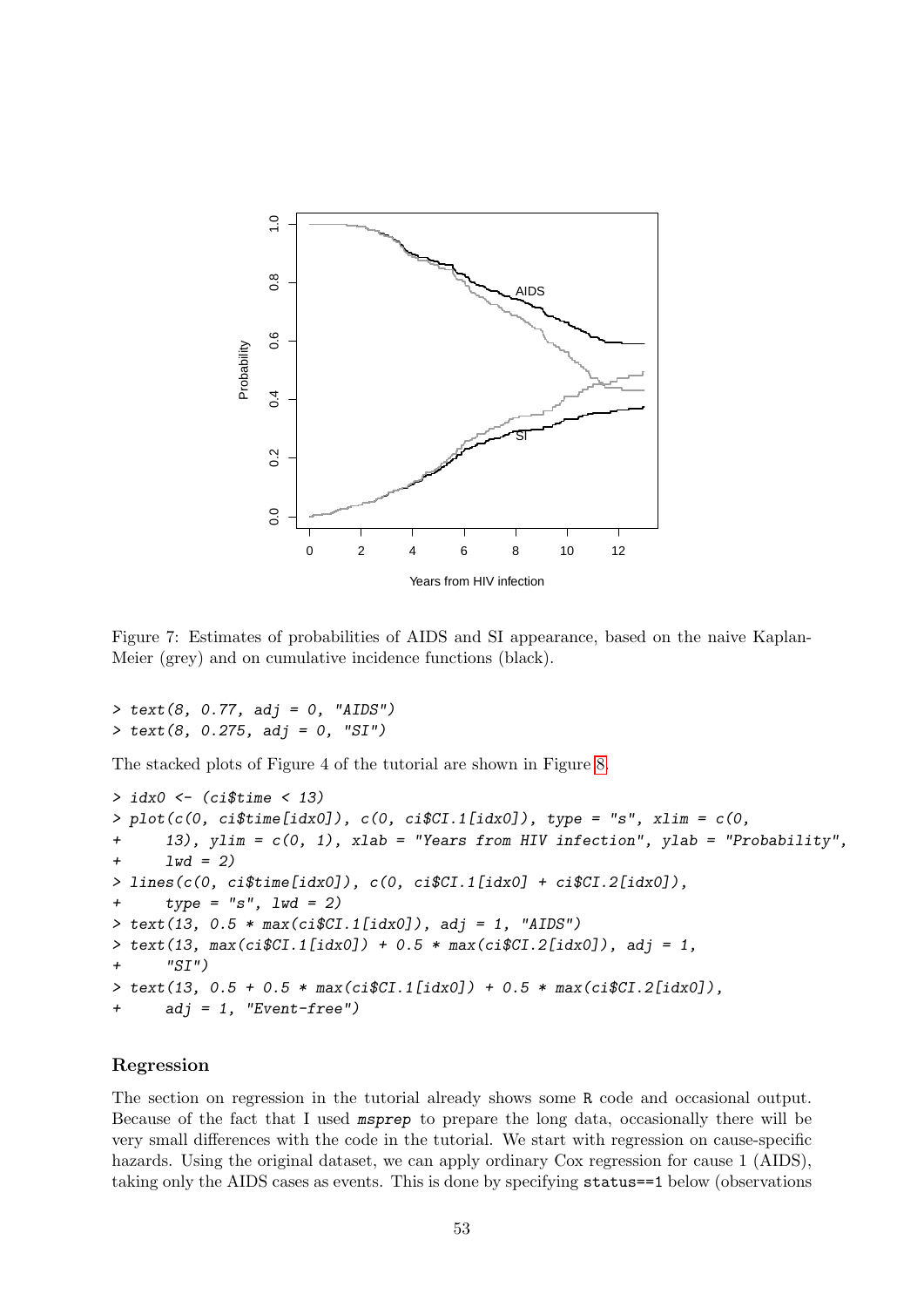

<span id="page-53-0"></span>Figure 8: Cumulative incidence curves of AIDS and SI appearance. The cumulative incidence functions are stacked; the distances between two curves represent the probabilities of the different events.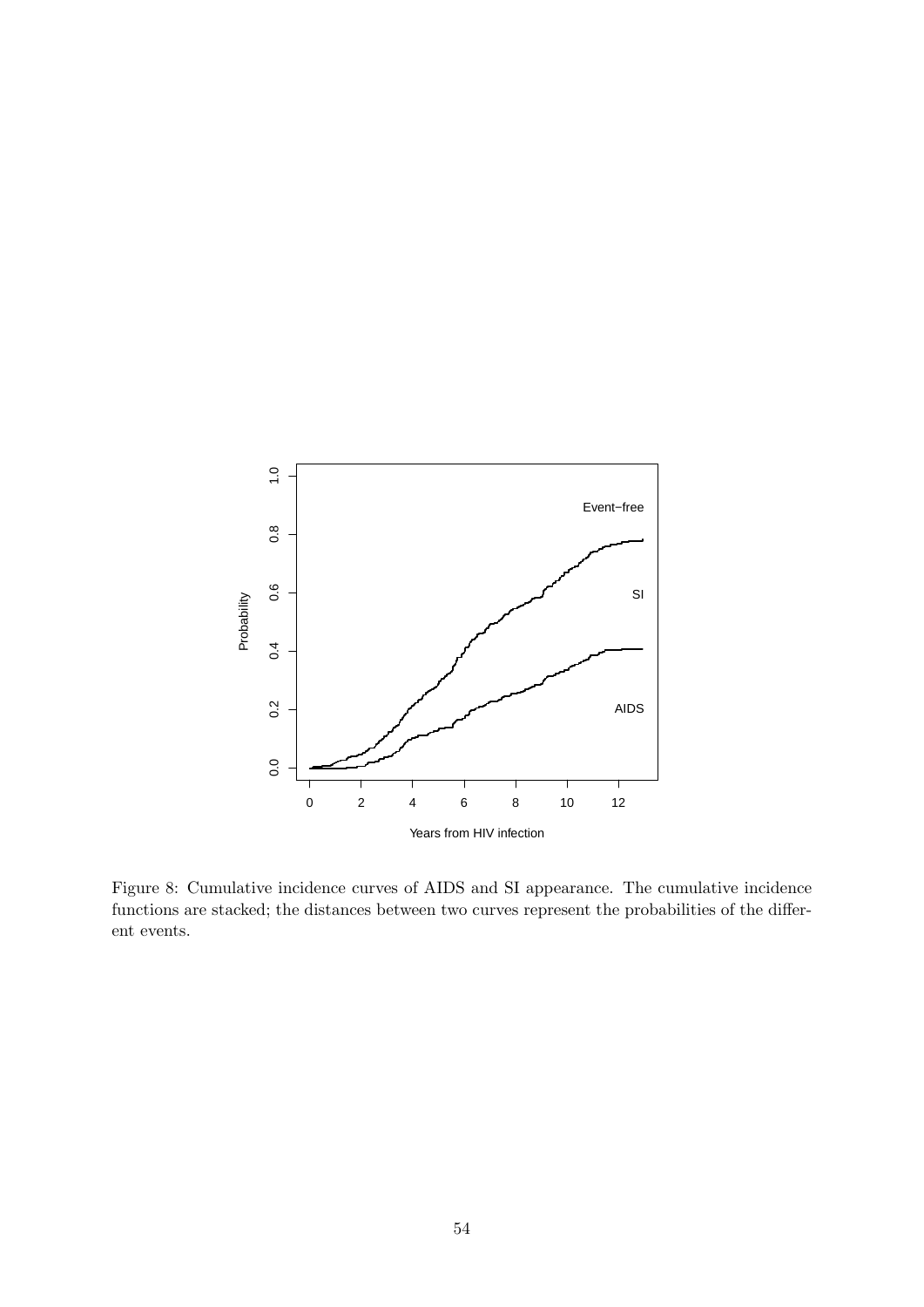with status=0 (true censorings) and status=2 (SI) are treated as censorings). Similarly for cause 2 (SI appearance), where status==2 indicates that only failures due to SI appearance are to be treated as events.

```
> coxph(Surv(time, status == 1) \sim ccr5, data = si) # AIDS
Call:
cosph(formula = Surv(time, status == 1) \sim ccrb, data = si)
          coef exp(coef) se(coef) z p
ccr5WM -1.2358 0.2906 0.3071 -4.024 5.72e-05
Likelihood ratio test=21.98 on 1 df, p=2.756e-06
n= 324, number of events= 113
   (5 observations deleted due to missingness)
> coxph(Surv(time, status == 2) \degree ccr5, data = si) # SI appearance
Call:
cosph(formula = Surv(time, status == 2) \sim ccrb, data = si)
          coef exp(coef) se(coef) z p
ccr5WM -0.2542 0.7755 0.2380 -1.068 0.286
Likelihood ratio test=1.19 on 1 df, p=0.2748
n= 324, number of events= 107
   (5 observations deleted due to missingness)
```
The same analysis can be performed using the long format dataset silong in several ways. For instance, as separate Cox regressions.

```
> coxph(Surv(time, status) \tilde{c} ccr5, data = silong, subset = (trans ==
+ 1), method = "breslow")
Call:
\text{coxph}(formula = Surv(time, status) \tilde{ } ccr5, data = silong, subset = (trans ==
    1), method = "breslow")
          coef exp(coef) se(coef) z p
ccr5WM -1.2358 0.2906 0.3071 -4.024 5.73e-05
Likelihood ratio test=21.98 on 1 df, p=2.758e-06
n= 324, number of events= 113
   (5 observations deleted due to missingness)
> coxph(Surv(time, status) \sim ccr5, data = silong, subset = (trans ==
+ 2), method = "breslow")
Call:
\text{cosh}(\text{formula} = \text{Surv}(\text{time}, \text{status}) \text{...} ccr5, data = silong, subset = (trans ==
    2), method = "breslow")
```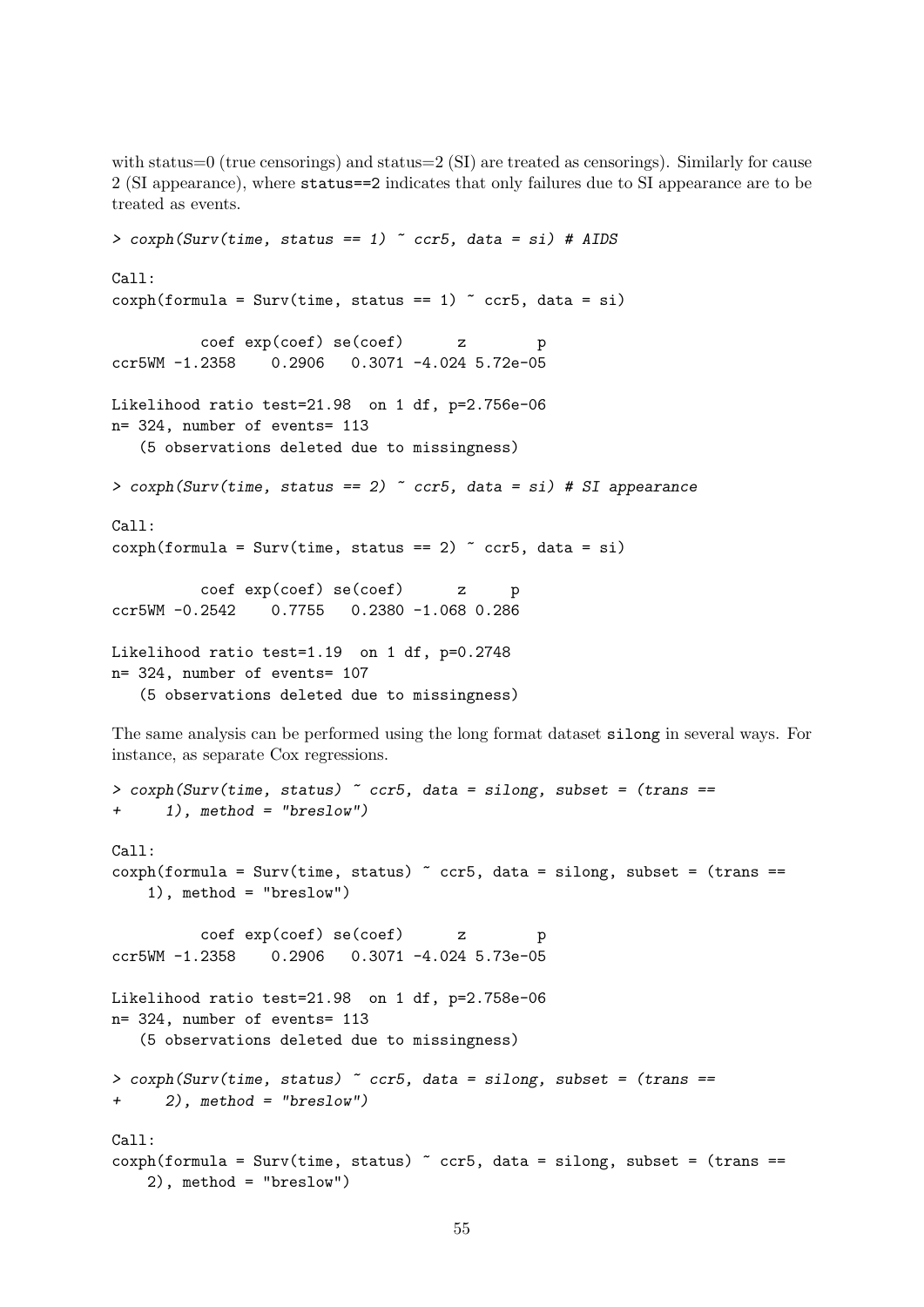coef exp(coef) se(coef) z p ccr5WM -0.2542 0.7755 0.2380 -1.068 0.286 Likelihood ratio test=1.19 on 1 df, p=0.2748 n= 324, number of events= 107 (5 observations deleted due to missingness) And in a single analysis, using the expanded covariates. > coxph(Surv(time, status) ~ ccr5WM.1 + ccr5WM.2 + strata(trans), + data = silong) Call:  $cosph(formula = Surv(time, status)$   $\sim$   $ccr5WM.1$  +  $ccr5WM.2$  +  $strata(trans)$ ,  $data = silong)$ coef exp(coef) se(coef) z p ccr5WM.1 -1.2358 0.2906 0.3071 -4.024 5.72e-05 ccr5WM.2 -0.2542 0.7755 0.2380 -1.068 0.286 Likelihood ratio test=23.17 on 2 df, p=9.294e-06 n= 648, number of events= 220 (10 observations deleted due to missingness) The same model, but now using a covariate by cause interaction.  $>$  coxph(Surv(time, status)  $\sim$  ccr5  $*$  factor(trans) + strata(trans), + data = silong) Call:  $\text{cosh}(\text{formula} = \text{Surv}(\text{time}, \text{status})$   $\sim$   $\text{ccr5} * \text{factor}(\text{trans}) + \text{strata}(\text{trans}),$  $data = silong)$ coef exp(coef) se(coef) z p ccr5WM -1.2358 0.2906 0.3071 -4.024 5.72e-05 factor(trans)2 NA NA 0.0000 NA NA ccr5WM:factor(trans)2 0.9816 2.6688 0.3886 2.526 0.0115 Likelihood ratio test=23.17 on 2 df, p=9.294e-06 n= 648, number of events= 220 (10 observations deleted due to missingness)

In the model below we assume that the effect of CCR5 on the two cause-specific hazards is equal. The significant effect of the interaction in the model we just saw indicates that this is not a good idea. But, again, this is just for educational purposes.

```
> coxph(Surv(time, status) ~ ccr5 + strata(trans), data = silong)
Call:
cosph(formula = Surv(time, status) \sim ccrb + strata(trans), data = silong)
```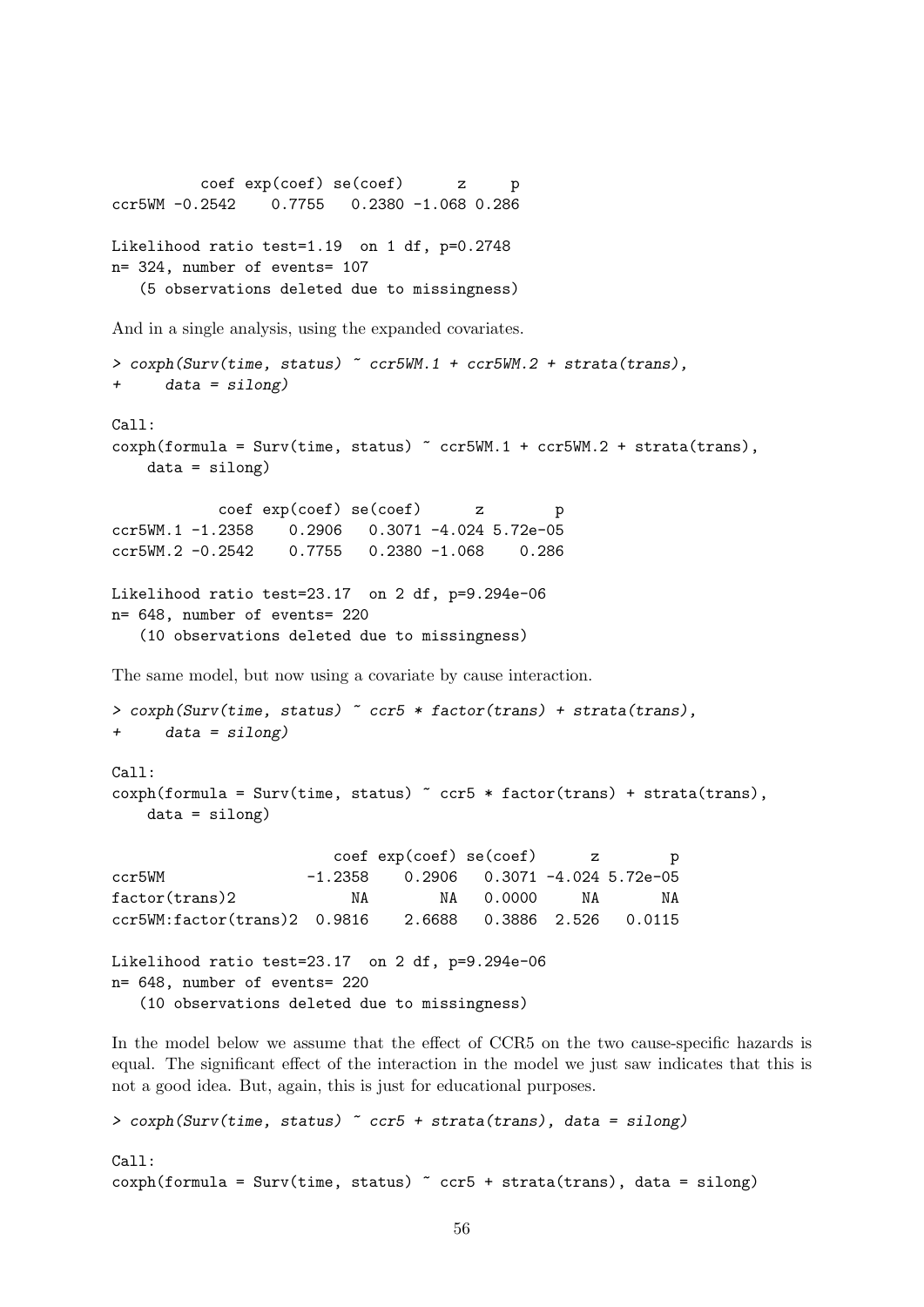```
coef exp(coef) se(coef) z p
ccr5WM -0.7012 0.4960 0.1860 -3.77 0.000163
Likelihood ratio test=16.46 on 1 df, p=4.972e-05
n= 648, number of events= 220
```
(10 observations deleted due to missingness)

There are two alternative ways yielding the same result. First, we can actually leave out the strata term.

```
> coxph(Surv(time, status) \sim ccr5, data = silong)
Call:
cosh(formula = Surv(time, status) \sim ccrb, data = silong)
          coef exp(coef) se(coef) z p
ccr5WM -0.7012 0.4960 0.1860 -3.771 0.000163
Likelihood ratio test=16.46 on 1 df, p=4.964e-05
n= 648, number of events= 220
   (10 observations deleted due to missingness)
Second, since the strata term is not needed we can use si.
> coxph(Surv(time, status != 0) \degree ccr5, data = si)
Call:
cosph(formula = Surv(time, status != 0) \sim ccrb, data = si)
          coef exp(coef) se(coef) z p
ccr5WM -0.7013 0.4959 0.1860 -3.771 0.000163
Likelihood ratio test=16.47 on 1 df, p=4.953e-05
n= 324, number of events= 220
   (5 observations deleted due to missingness)
```
Note: the actual estimated baseline hazards may be different, whether or not the strata term is used.

Assuming that baseline hazards for AIDS and SI are proportional (this is generally not a realistic assumption by the way, but just for illustration purposes).

```
> coxph(Surv(time, status) \sim ccr5WM.1 + ccr5WM.2 + factor(trans),
+ data = silong)
Ca11:cosph(formula = Surv(time, status) \sim ccr5WM.1 + ccr5WM.2 + factor(trans),
   data = silong)
                 coef exp(coef) se(coef) z p
ccr5WM.1 -1.1664 0.3115 0.3063 -3.808 0.00014
```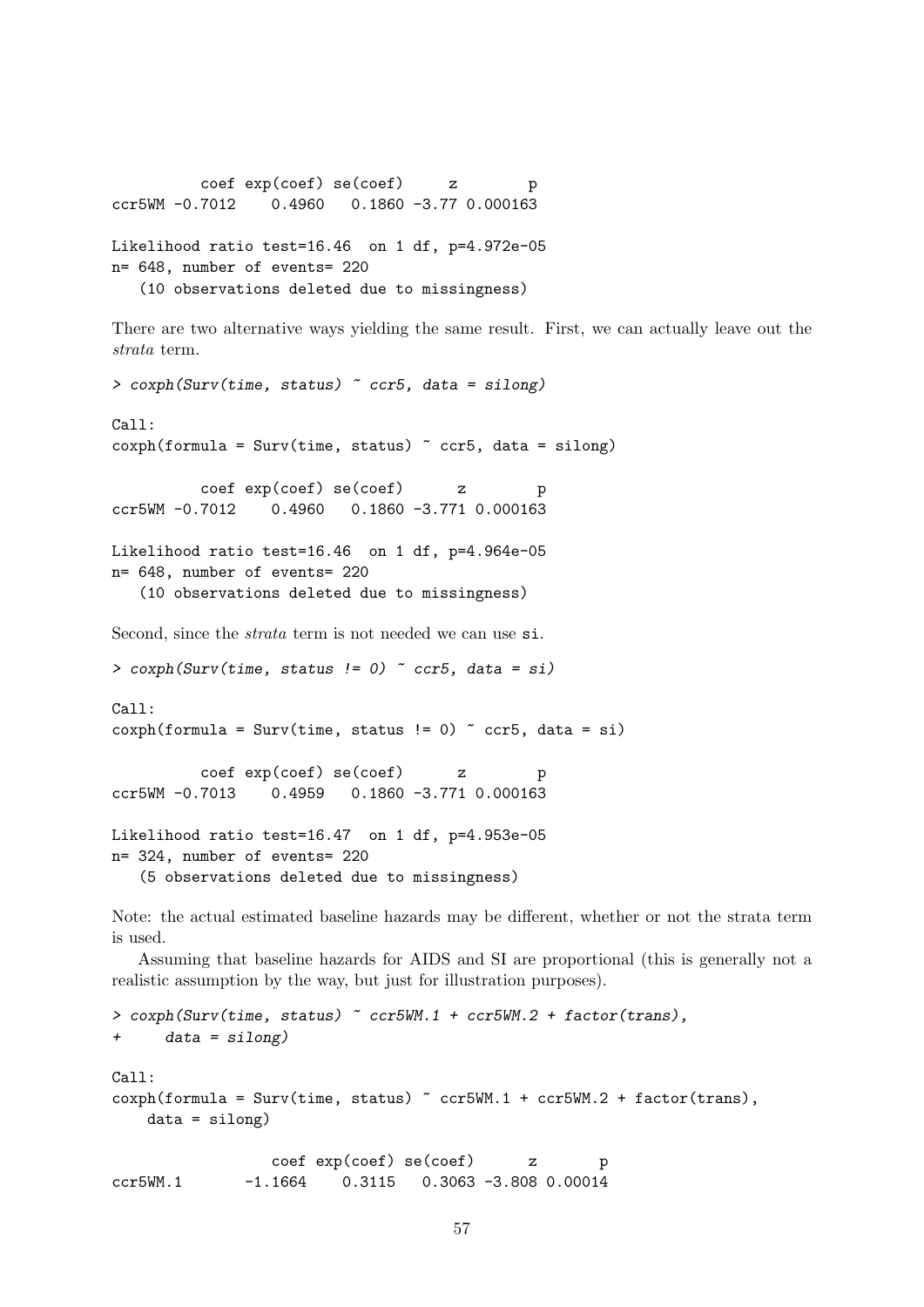ccr5WM.2 -0.3316 0.7178 0.2366 -1.401 0.16112 factor(trans)2 -0.1843 0.8317 0.1477 -1.248 0.21201 Likelihood ratio test=21.54 on 3 df, p=8.124e-05 n= 648, number of events= 220 (10 observations deleted due to missingness) Or, again using covariate by cause (transition) interaction. > coxph(Surv(time, status) ~ ccr5 \* factor(trans), data = silong) Call:  $cosph(formula = Surv(time, status)$   $\sim$   $ccrb * factor(trans)$ , data = silong) coef exp(coef) se(coef) z p ccr5WM -1.1664 0.3115 0.3063 -3.808 0.00014 factor(trans)2 -0.1843 0.8317 0.1477 -1.248 0.21201 ccr5WM:factor(trans)2 0.8348 2.3044 0.3855 2.165 0.03035

Likelihood ratio test=21.54 on 3 df, p=8.124e-05 n= 648, number of events= 220 (10 observations deleted due to missingness)

Note that, even though patients are replicated in the long format, it is not necessary to use robust standard errors. Any of the previous analyses with the silong dataset gives identical results when a cluster(id) term is added. For instance,

```
> coxph(Surv(time, status) \sim ccr5 * factor(trans) + cluster(id),
+ data = silong)
Call:
coxph(formula = Surv(time, status) \degree ccr5 + factor(trans) + ccr5:factor(trans),
   data = silong, cluster = id)coef exp(coef) se(coef) robust se z p
ccr5WM -1.1664 0.3115 0.3063 0.2928 -3.983 6.81e-05
factor(trans)2 -0.1843 0.8317 0.1477 0.1477 -1.248 0.2121
ccr5WM:factor(trans)2 0.8348 2.3044 0.3855 0.3855 2.165 0.0304
Likelihood ratio test=21.54 on 3 df, p=8.124e-05
n= 648, number of events= 220
  (10 observations deleted due to missingness)
```
gives the same result as before.

So far in the regression context we have just used the *coxph* function of the *survival* package. In order to obtain predicted cumulative incidences, msprep is useful. First let us store our analysis with separate covariate effects for the two causes.

> c1 <- coxph(Surv(time, status) ~ ccr5WM.1 + ccr5WM.2 + strata(trans),  $data = silong, method = "breslow")$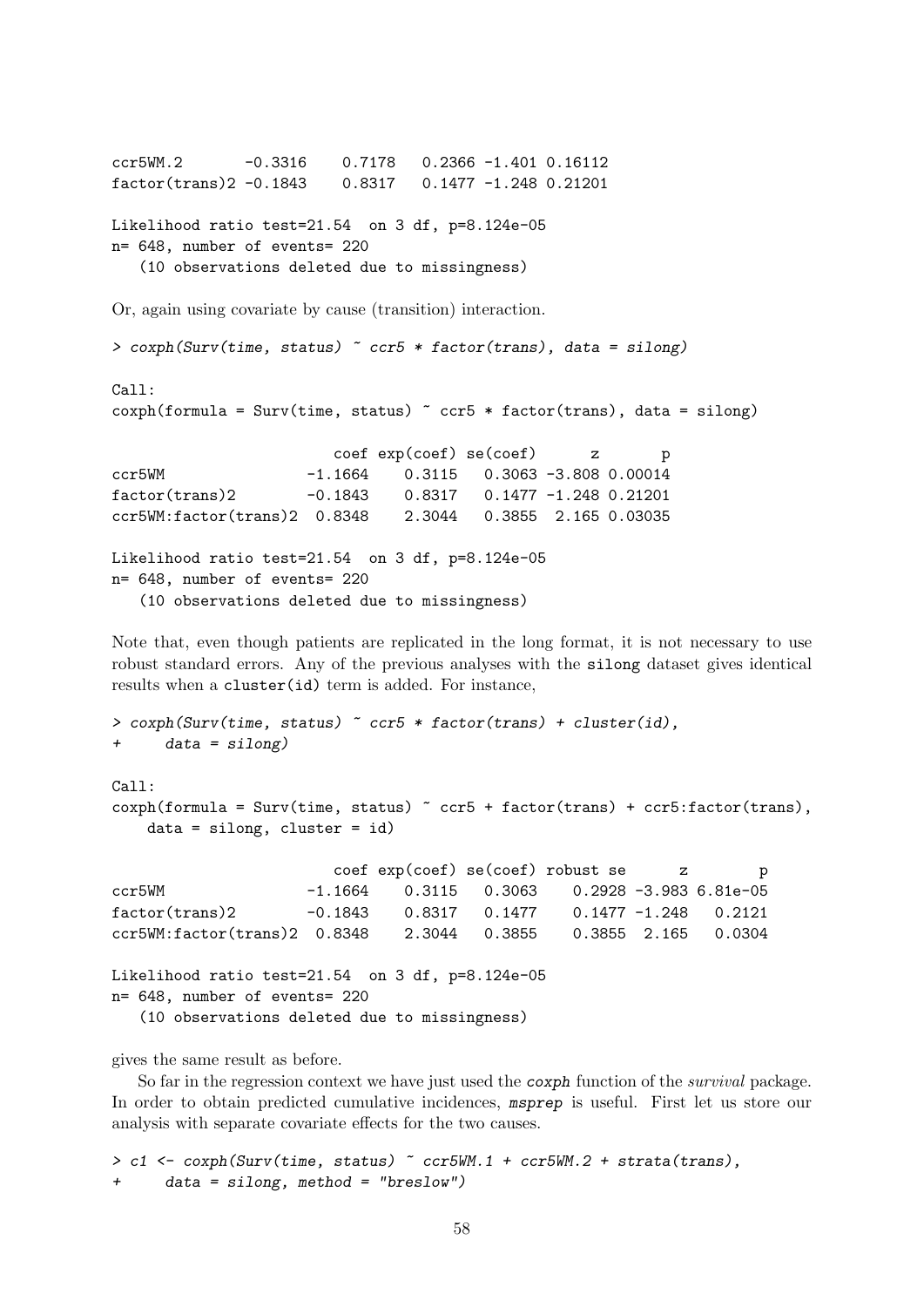If we want the predicted cumulative incidences for an individual with CCR5 wild-type (WW), we make a newdata data frame containing the (transition-specific) covariate values for each of the transitions for the individual of interest. Then we apply msfit as illustrated earlier in the context of multi-state models.

```
> WW <- data.frame(ccr5WM.1 = c(0, 0), ccr5WM.2 = c(0, 0), trans = c(1,
+ 2), strata = c(1, 2)> msf. WW \leq -msfit(ct, WW, trans = tmat)
```
And finally, to obtain the cumulative incidences we apply probtrans. Item [[1]] is selected because the prediction starts from state 1 (event-free) at time  $s = 0$ .

> pt.WW <- probtrans(msf.WW, 0)[[1]]

Similarly for an individual with the CCR5 mutant (WM) genotype.

```
> WM <- data.frame(ccr5WM.1 = c(1, 0), ccr5WM.2 = c(0, 1), trans = c(1,
+ 2), strata = c(1, 2)> msf.WM < - msfit(c1, VM, trans = tmat)> pt.WM \leq prototrans(msf.WM, 0)[[1]]
```
We now plot these cumulative incidence curves for AIDS (pstate2) and SI appearance (pstate3), for wild-type (WW) and mutant (WM) in Figure [9](#page-59-0) (Figure 5 in the tutorial).

```
> idx1 \leq (pt. WW$time \leq 13)
> idx2 <- (pt.WM$time < 13)
> plot(c(0, pt.W$time[idx1]), c(0, pt.W$pstate2[idx1]), type = "s",+ ylim = c(0, 0.5), xlab = "Years from HIV infection", ylab = "Probability",
      1wd = 2)
> lines(c(0, pt.WM$time[idx2]), c(0, pt.WM$pstate2[idx2]), type = "s",
+ 1wd = 2, col = 8)
> title(main = "AIDS")
> text(9.2, 0.345, "WW", adj = 0, cex = 0.75)
> text(9.2, 0.125, "WM", adj = 0, cex = 0.75)
> plot(c(0, pt.W$time[idx1]), c(0, pt.W$pstate3[idx1]), type = "s",+ ylim = c(0, 0.5), xlab = "Years from HIV infection", ylab = "Probability",
      1wd = 2)
> lines(c(0, pt.WM$time[idx2]), c(0, pt.WM$pstate3[idx2]), type = "s",
+ 1wd = 2, col = 8)
> title(main = "SI appearance")
> text(7.5, 0.31, "WW", adj = 0, cex = 0.75)
> text(7.5, 0.245, "WM", adj = 0, cex = 0.75)
```
The illustration of the phenomenon that the same cause-specific hazard ratio may have different effects on the cumulative incidences (Figure 7 in the tutorial) may be performed as well, by replacing the appropriate parts of the cumulative hazard of AIDS (trans=1), and calling probtrans. We are interested in SI appearance and adjust the hazards of the competing risk (AIDS) while keeping the remainder the same (Figure 7 in the tutorial). The result is shown in Figure [10.](#page-60-0) We multiply the baseline hazard of AIDS with factors ( $\mathbf{ff} = 0, 0.5, 1, 1.5, 2, 4$ ).

 $>$  ffs  $<-$  c(0, 0.5, 1, 1.5, 2, 4) > newmsf.WW <- msf.WW  $>$  newmsf.WM  $<-$  msf.WM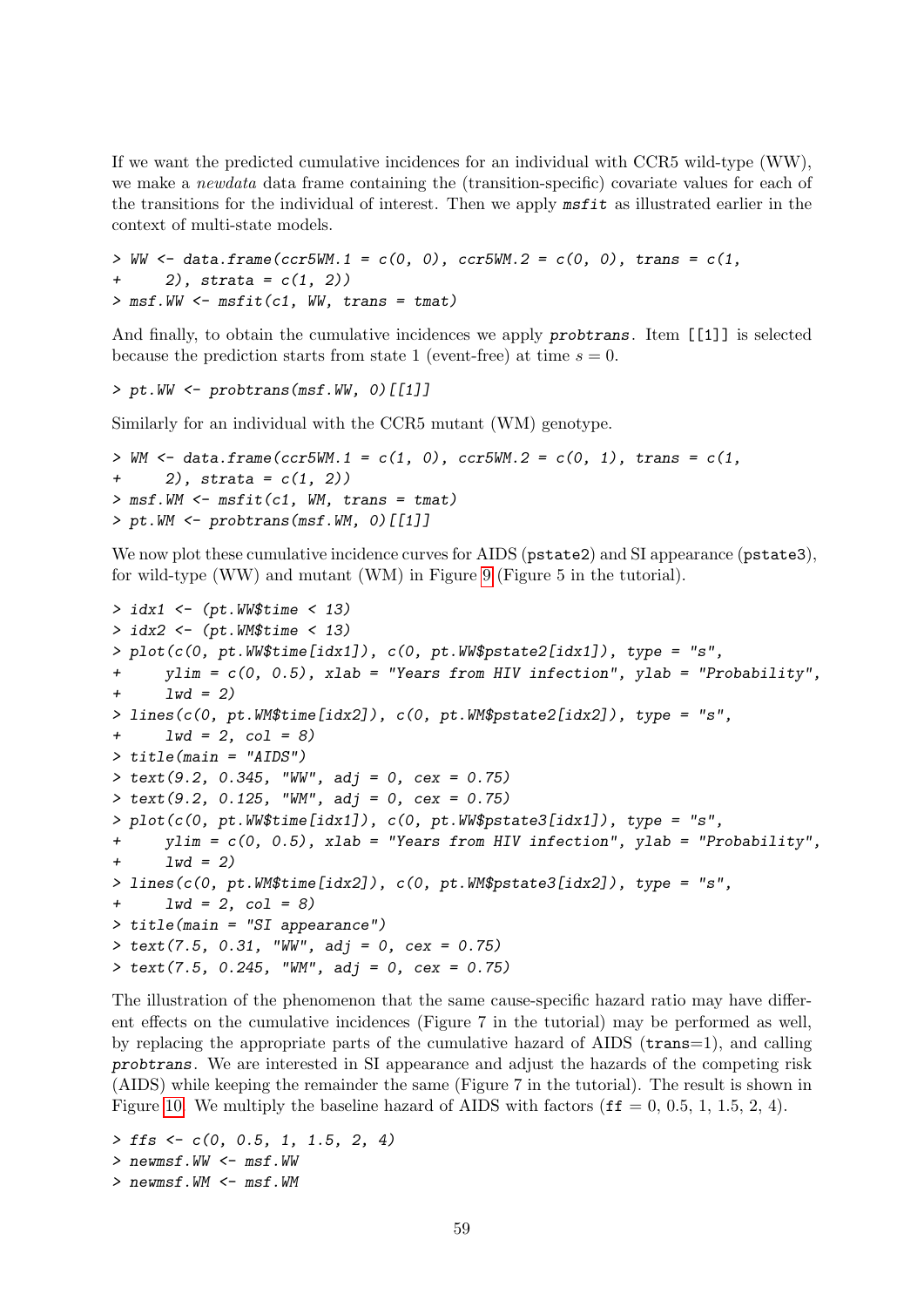

<span id="page-59-0"></span>Figure 9: Cumulative incidence functions for AIDS (left) and SI appearance (right), for wildtype (WW) and mutant (WM) CCR5 genotype, based on a proportional hazards model on the cause-specific hazards.

```
> par(mfrow = c(2, 3))> for (ff in ffs) {
     newmsf.WW$Hzz$Haz [newmsf.WW$Hzz$trans = = 1] < -  ff * msf.WW$Hzz$Haz [msf.WW$Haz$trans =1]+ pt.WW <- probtrans(newmsf.WW, 0, variance = FALSE)[[1]]
+ newmsf.WM$Haz$Haz[newmsf.WM$Haz$trans == 1] <- ff * msf.WM$Haz$Haz[msf.WM$Haz$trans =
+ 1]
+ pt.WM <- probtrans(newmsf.WM, 0, variance = FALSE)[[1]]
+ idx1 \leq (pt. WW$time \leq 13)
+ idx2 \leftarrow (pt.WM$time < 13)+ plot(c(0, pt.WW$time[idx1]), c(0, pt.WW$pstate3[idx1]), type = "s",
+ ylim = c(0, 0.52), xlab = "Years from HIV infection",
+ ylab = "Probability", lwd = 2)
+ lines(c(0, pt.WM$time[idx2]), c(0, pt.WM$pstate3[idx2]),
+ type = "s", lwd = 2, col = 8)+ title(main = paste("Factor =", ff))
+ }
> par(mfrow = c(1, 1))
```
Fine and Gray regression on cumulative incidence functions is not implemented in *mstate*, but in the R package cmprsk. Since our main purpose here is illustration of mstate, we just give the code and the output.

```
> library(cmprsk)
> sic <- si[!is.na(si$ccr5),]
> ftime <- sic$time
> fstatus <- sic$status
> cov <- as.numeric(sic$ccr5)-1
> # for failures of type 1 (AIDS)
> z1 <- crr(ftime,fstatus,cov)
```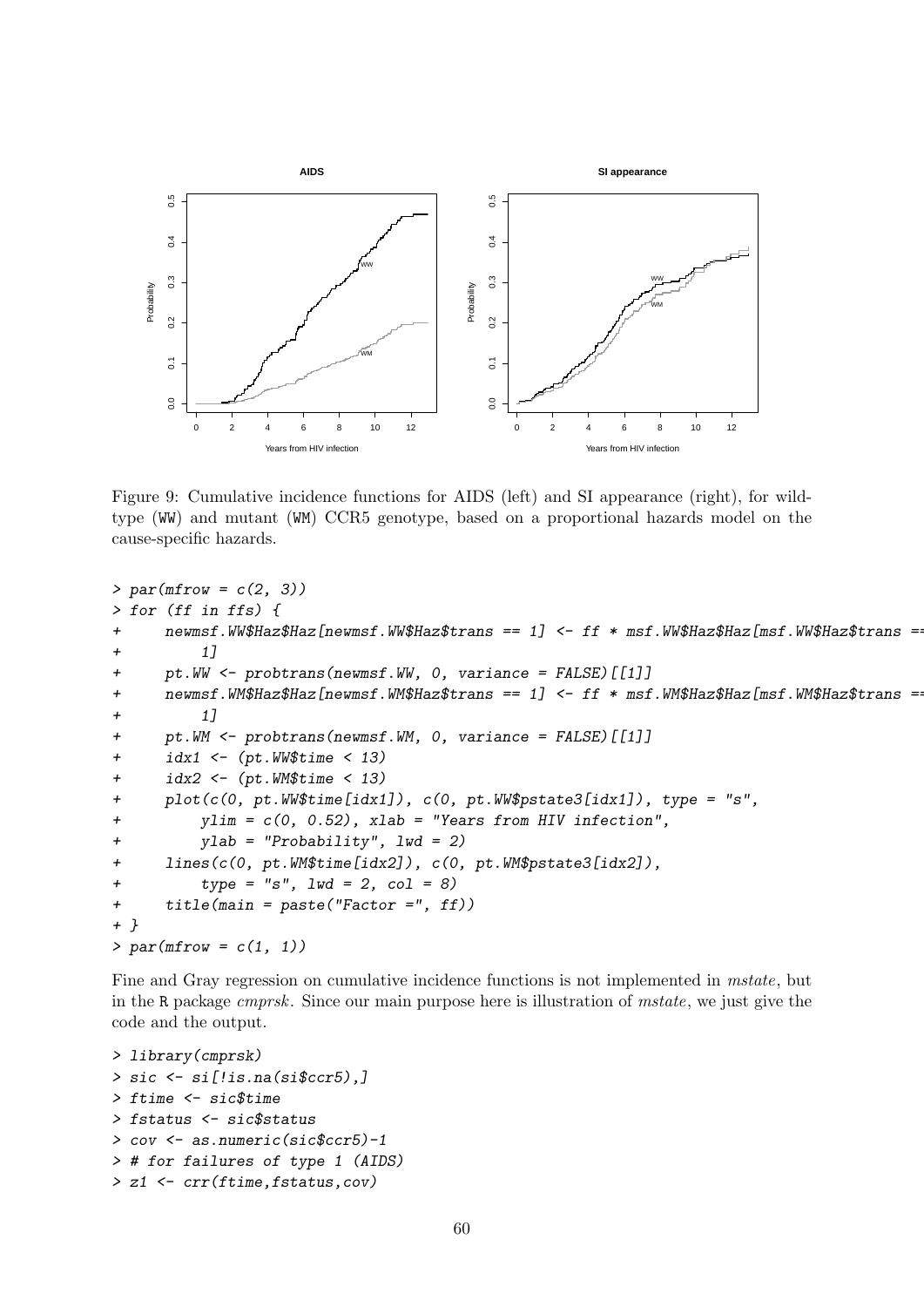

<span id="page-60-0"></span>Figure 10: Cumulative incidence functions for Si appearance, for CCR5 wild-type WW (black) and mutant WM (grey). The baseline hazard of AIDS was multiplied with different factors, while keeping everything else the same.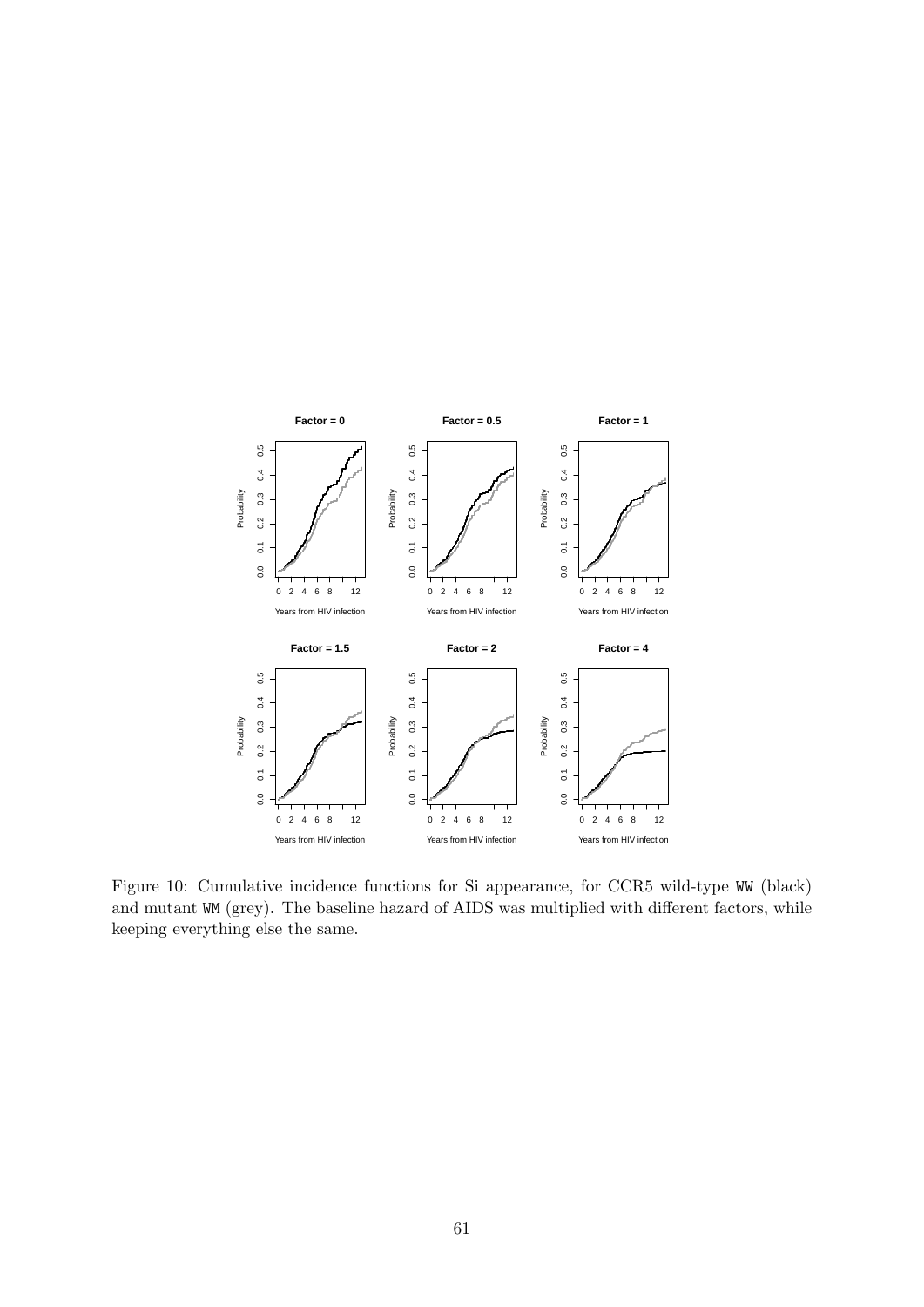```
convergence: TRUE
coefficients:
  cov1
-1.004
standard errors:
[1] 0.295
two-sided p-values:
   cov1
0.00066
> # for failures of type 2 (SI)
> z2 <- crr(ftime,fstatus,cov,failcode=2)
> z2
convergence: TRUE
coefficients:
   cov1
0.02359
standard errors:
[1] 0.2266
two-sided p-values:
cov1
0.92
The result (Figure 8 in the tutorial) is shown in Figure 11.
> z1. pr <- predict(z1, matrix(c(0,1), 2,1))
> # this will contain predicted cum inc curves, both for WW (2nd column) and WM (3rd)
> z2.pr \leftarrow predict(z2, matrix(c(0,1),2,1))> # Standard plots, not shown
> par(mfrow=c(1,2))> plot(z1.py,1ty=1,1wd=2,color=c(8,1))> plot(z2.pr, lty=1, lwd=2, color=c(8,1))> par(mfrow=c(1,1))> ## AIDS
> n1 \leq nrow(z1.pr) # remove last jump
> plot(c(0, z1, pr[-n1, 1]), c(0, z1, pr[-n1, 2]), type="s", ylim=c(0, 0.5),+ xlab="Years from HIV infection",ylab="Probability",lwd=2)
> lines(c(0,z1.pr[-n1,1]),c(0,z1.pr[-n1,3]),type="s",lwd=2,col=8)
> title(main="AIDS")
> text(9.3,0.35,"WW",adj=0,cex=0.75)
> text(9.3,0.14,"WM",adj=0,cex=0.75)
> ## SI appearance
> n2 <- nrow(z2.pr) # again remove last jump
> plot(c(0,z2.pr[-n2,1]),c(0,z2.pr[-n2,2]),type="s",ylim=c(0,0.5),
+ xlab="Years from HIV infection",ylab="Probability",lwd=2)
> lines(c(0,z2.pr[-n2,1]),c(0,z2.pr[-n2,3]),type="s",lwd=2,col=8)
> title(main="SI appearance")
> text(7.9,0.28,"WW",adj=0,cex=0.75)
> text(7.9,0.31,"WM",adj=0,cex=0.75)
```
 $> z1$ 

```
62
```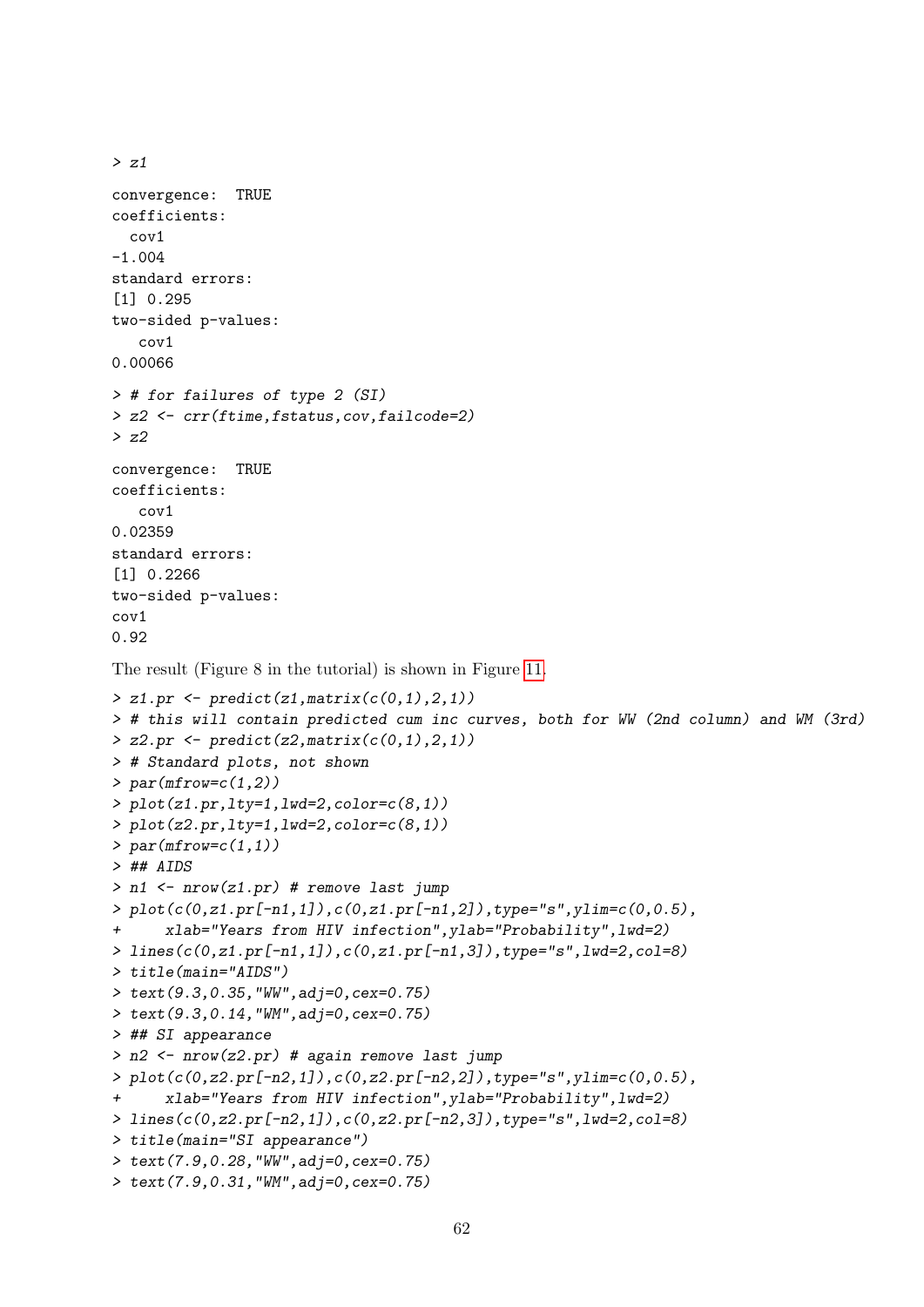

<span id="page-62-0"></span>Figure 11: Cumulative incidence functions for AIDS (left) and SI appearance (right), for CCR5 wild-type WW and mutant WM, based on the Fine and Gray model.

To judge the "fit" of the cause-specific and Fine & Gray regression models we estimate cumulative incidence curves nonparametrically, i.e., for two subgroups of WW and WM CCR5-genotypes. Here we can use the *group* argument of Cuminc.

```
> ci <- Cuminc(si$time, si$status, group = si$ccr5)
> ci.WW <- ci[ci$group == "WW", ]
> ci.WM \leftarrow ci[ci$group == "WM", ]
```
We show these nonparametric estimates in Figure [12](#page-63-3) (Figure 9 in the tutorial).

```
> idx1 <- (ci.WW$time < 13)
> idx2 <- (ci.WM$time < 13)
> plot(c(0, ci.W\#(idx1]), c(0, ci.W\CL.I[idx1]), type = "s",ylim = c(0, 0.5), xlab = "Years from HIV infection", ylab = "Probability",
+ 1wd = 2)
> lines(c(0, ci.WM$time[idx2]), c(0, ci.WM$CI.1[idx2]), type = "s",
+ 1wd = 2, col = 8)
> title(main = "AIDS")
> text(9.3, 0.35, "WW", adj = 0, cex = 0.75)
> text(9.3, 0.11, "WM", adj = 0, cex = 0.75)
> plot(c(0, ci.WW$time[idx1]), c(0, ci.WW$CI.2[idx1]), type = "s",+ ylim = c(0, 0.5), xlab = "Years from HIV infection", ylab = "Probability",
+ 1wd = 2> lines(c(0, ci.WM$time[idx2]), c(0, ci.WM$CI.2[idx2]), type = "s",
+ 1wd = 2, col = 8)
> title(main = "SI appearance")
> text(7.9, 0.32, "WW", adj = 0, cex = 0.75)
> text(7.9, 0.245, "WM", adj = 0, cex = 0.75)
```